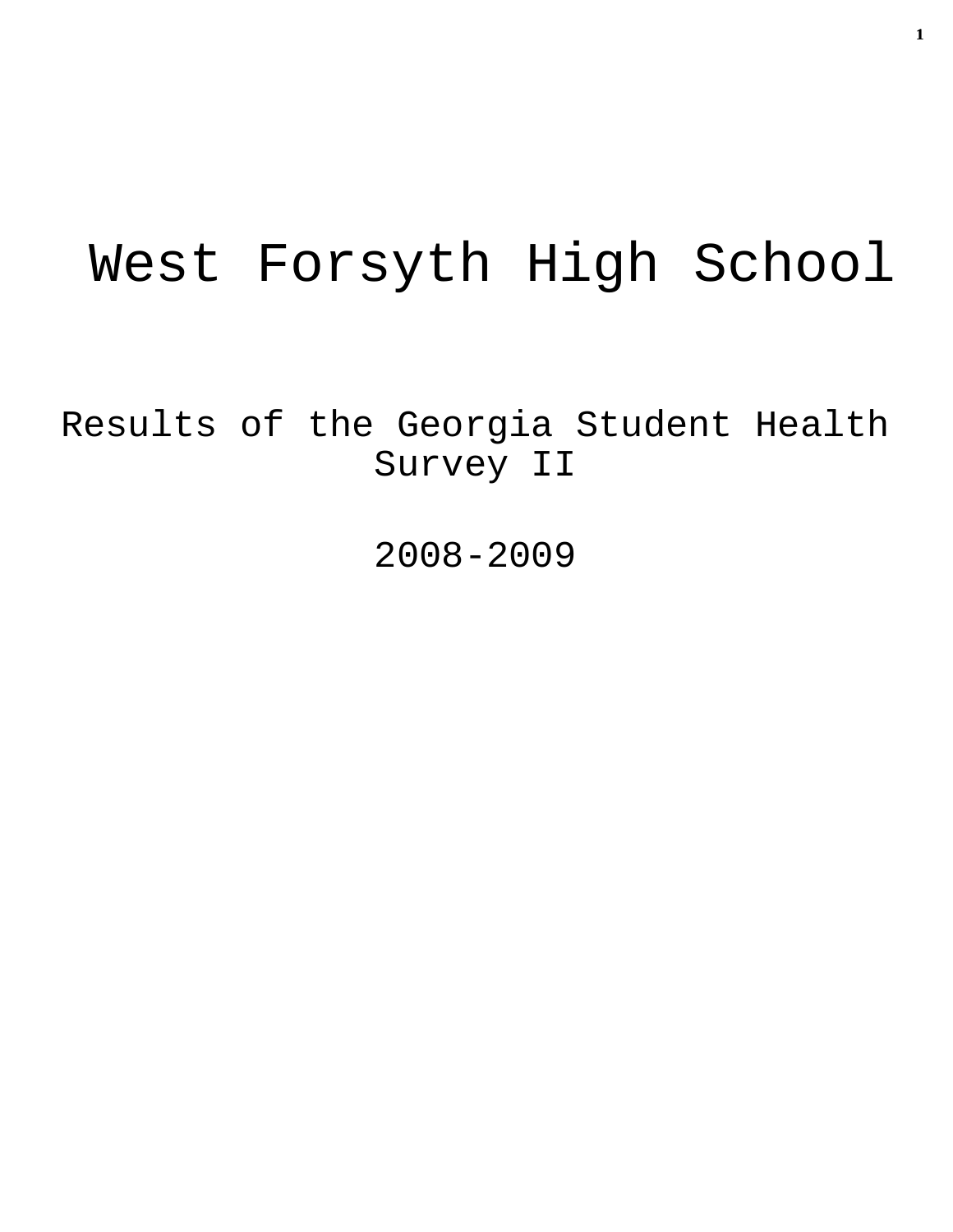# *Demographics* **2**

| Grade                    |     |  |  |  |
|--------------------------|-----|--|--|--|
| <b>Grade   Frequency</b> |     |  |  |  |
| 10                       | 347 |  |  |  |
| 12                       | 157 |  |  |  |

| <b>Frequency</b> | <b>Table of Gender by Grade</b> |              |             |              |  |  |
|------------------|---------------------------------|--------------|-------------|--------------|--|--|
| <b>Col Pct</b>   |                                 | Grade(Grade) |             |              |  |  |
|                  | Gender(Gender)                  | 10           | 12          | <b>Total</b> |  |  |
|                  | <b>Female</b>                   | 173<br>49.86 | 78<br>49.68 | 251          |  |  |
|                  | <b>Male</b>                     | 174<br>50.14 | 79<br>50.32 | 253          |  |  |
|                  | <b>Total</b>                    | 347          | 157         | 504          |  |  |

| <b>Frequency</b> |
|------------------|
| <b>Col Pct</b>   |

| <b>Table of Ethnicity by Grade</b> |              |              |              |  |  |  |
|------------------------------------|--------------|--------------|--------------|--|--|--|
|                                    | Grade(Grade) |              |              |  |  |  |
| <b>Ethnicity</b> (Ethnicity)       | 10           | 12           | <b>Total</b> |  |  |  |
| <b>Black</b>                       | 10<br>2.88   | 7<br>4.46    | 17           |  |  |  |
| <b>Hispanic</b>                    | 23<br>6.63   | 11<br>7.01   | 34           |  |  |  |
| White                              | 291<br>83.86 | 128<br>81.53 | 419          |  |  |  |
| <b>Asian</b>                       | 8<br>2.31    | 6<br>3.82    | 14           |  |  |  |
| <b>Other</b>                       | 15<br>4.32   | 5<br>3.18    | 20           |  |  |  |
| <b>Total</b>                       | 347          | 157          | 504          |  |  |  |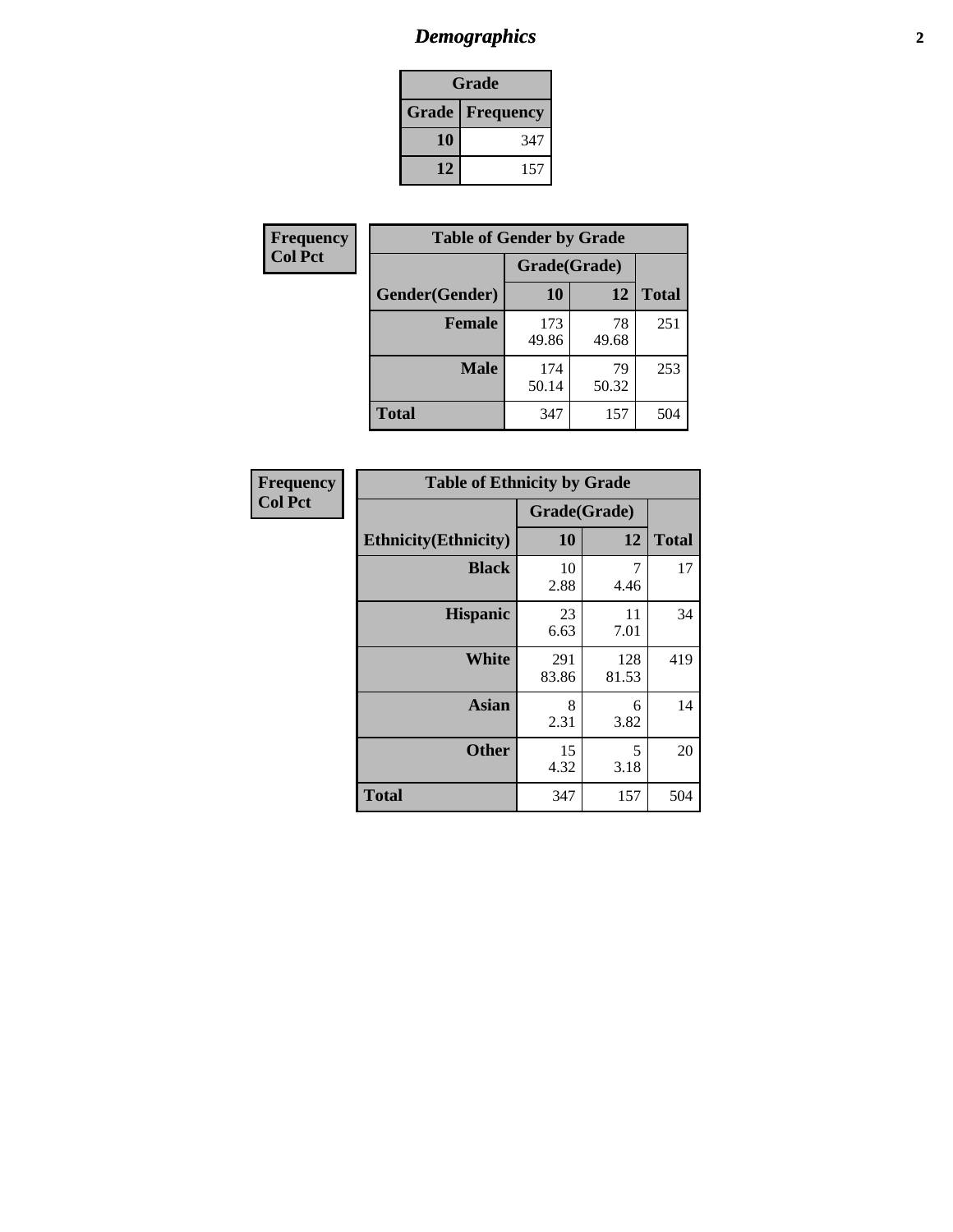### *Title IV, Part A, Schedule A* **3** *Goal 1: Ensure that all schools are drug-free Baseline Data: Year 2008-2009 Prevalence of Drug Use*

| Frequency<br><b>Col Pct</b> | <b>Table of AlcoholAlt by Grade</b> |              |             |              |  |  |
|-----------------------------|-------------------------------------|--------------|-------------|--------------|--|--|
|                             | AlcoholAlt(Alcohol                  | Grade(Grade) |             |              |  |  |
|                             | use, past 30 days)                  | <b>10</b>    | 12          | <b>Total</b> |  |  |
|                             | Yes                                 | 92<br>26.51  | 64<br>40.76 | 156          |  |  |
|                             | N <sub>0</sub>                      | 255<br>73.49 | 93<br>59.24 | 348          |  |  |
|                             | Total                               | 347          | 157         | 504          |  |  |

| Frequency      | <b>Table of TobaccoAny by Grade</b> |              |              |              |  |
|----------------|-------------------------------------|--------------|--------------|--------------|--|
| <b>Col Pct</b> | TobaccoAny(Tobacco                  | Grade(Grade) |              |              |  |
|                | use, past 30 days)                  | 10           | 12           | <b>Total</b> |  |
|                | <b>Yes</b>                          | 45<br>12.97  | 54<br>34.39  | 99           |  |
|                | N <sub>0</sub>                      | 302<br>87.03 | 103<br>65.61 | 405          |  |
|                | Total                               | 347          | 157          | 504          |  |

| Frequency<br><b>Col Pct</b> | <b>Table of MarijuanaAlt by Grade</b> |              |              |              |  |
|-----------------------------|---------------------------------------|--------------|--------------|--------------|--|
|                             | MarijuanaAlt(Marijuana                | Grade(Grade) |              |              |  |
|                             | use, past 30 days)                    | 10           | 12           | <b>Total</b> |  |
|                             | Yes                                   | 32<br>9.22   | 28<br>17.83  | 60           |  |
|                             | N <sub>0</sub>                        | 315<br>90.78 | 129<br>82.17 | 444          |  |
|                             | <b>Total</b>                          | 347          | 157          | 504          |  |

| <b>Frequency</b> | <b>Table of OtherDrugAny by Grade</b>  |              |              |              |  |
|------------------|----------------------------------------|--------------|--------------|--------------|--|
| <b>Col Pct</b>   | <b>OtherDrugAny(Other</b><br>drug use, | Grade(Grade) |              |              |  |
|                  | past 30 days)                          | 10           | 12           | <b>Total</b> |  |
|                  | Yes                                    | 19<br>5.48   | 23<br>14.65  | 42           |  |
|                  | N <sub>0</sub>                         | 328<br>94.52 | 134<br>85.35 | 462          |  |
|                  | <b>Total</b>                           | 347          | 157          | 504          |  |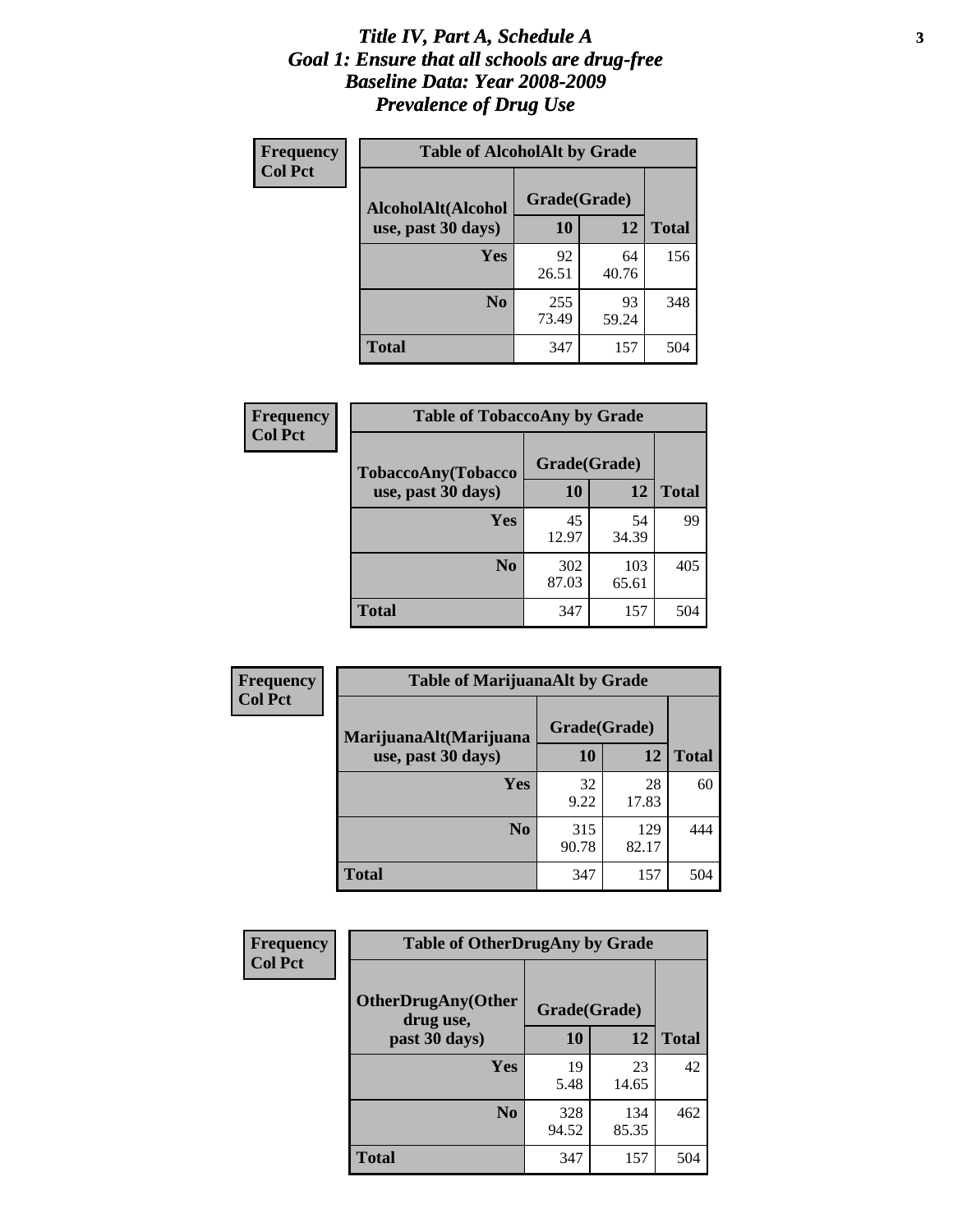### *Average Age of Onset of Use* **4** *Results for "Average Age of Onset of Use" questions exclude students who said they did not use that substance*

| <b>Variable</b>    | Label                                                              | <b>Mean</b> |
|--------------------|--------------------------------------------------------------------|-------------|
| Alcoholinit2       | I started using alcohol when I was                                 | 13.70       |
| Cigarettesinit2    | I started smoking tobacco when I was                               | 14.11       |
| Smokelessinit2     | I started chewing tobacco when I was                               | 13.30       |
| Marijuanainit2     | I started using marijuana when I was                               | 14.17       |
| Cocaineinit2       | I started using cocaine when I was                                 | 13.45       |
| Inhalantsinit2     | I started using inhalants when I was                               | 12.48       |
| Steroidsinit2      | I started using steroids when I was                                | 12.58       |
| Ecstasyinit2       | I started using ecstasy when I was                                 | 13.85       |
| Methinit2          | I started using methamphetamines when I was                        | 11.67       |
| Hallucinogensinit2 | I started using hallucinogens when I was                           | 14.00       |
| Prescriptioninit2  | I started using prescription drugs not prescribed to me when I was | 13.62       |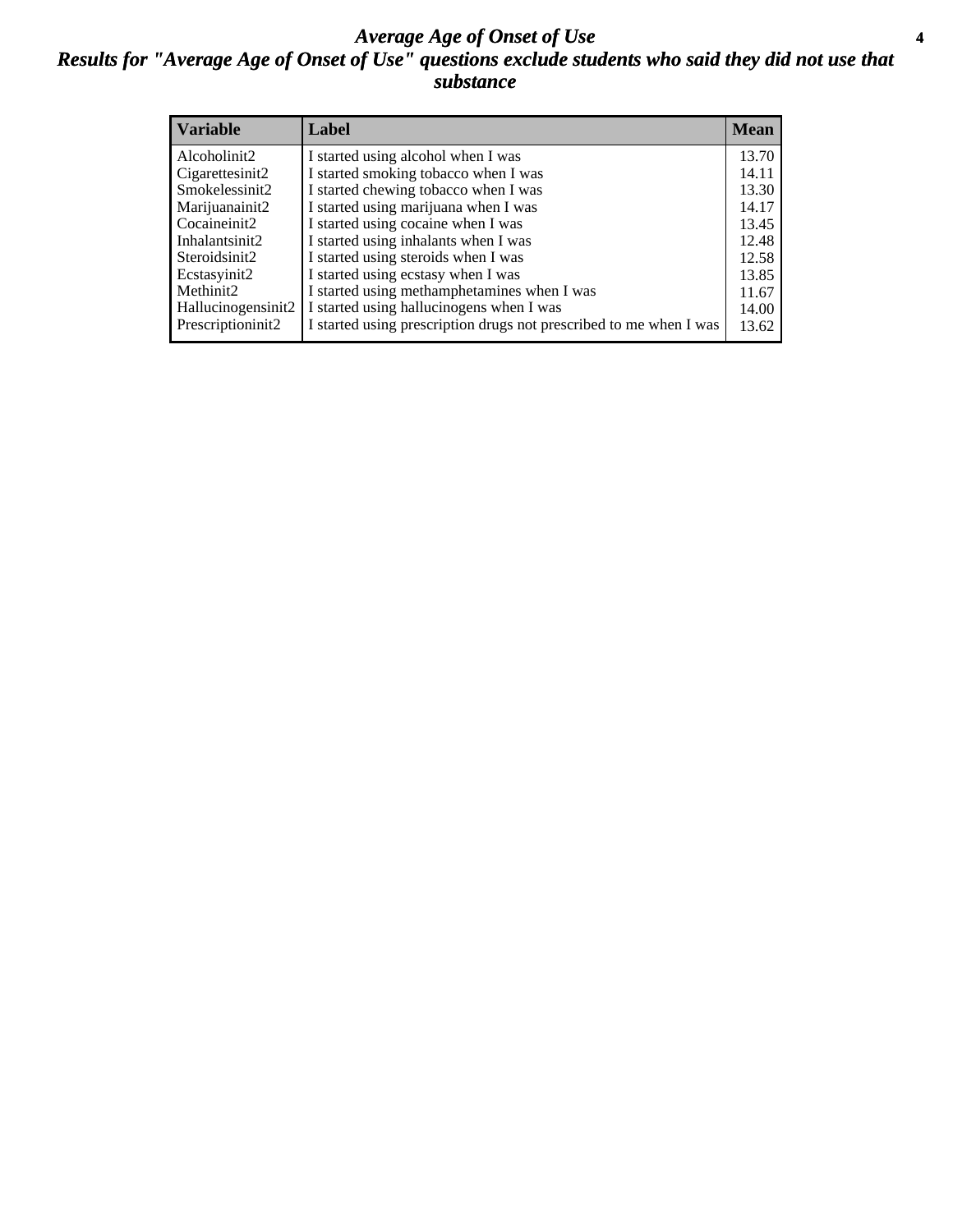# *Perception of Health Risk* **5**

| Frequency      | <b>Table of Alcoholharmdich by Grade</b> |              |              |              |  |
|----------------|------------------------------------------|--------------|--------------|--------------|--|
| <b>Col Pct</b> | Alcoholharmdich(I<br>think alcohol is    | Grade(Grade) |              |              |  |
|                | harmful)                                 | 10           | 12           | <b>Total</b> |  |
|                | <b>Yes</b>                               | 269<br>77.52 | 110<br>70.06 | 379          |  |
|                | N <sub>0</sub>                           | 78<br>22.48  | 47<br>29.94  | 125          |  |
|                | <b>Total</b>                             | 347          | 157          | 504          |  |

| Frequency      | <b>Table of Tobaccoharmdich by Grade</b> |              |              |              |  |
|----------------|------------------------------------------|--------------|--------------|--------------|--|
| <b>Col Pct</b> | Tobaccoharmdich(I<br>think tobacco is    | Grade(Grade) |              |              |  |
|                | harmful)                                 | 10           | 12           | <b>Total</b> |  |
|                | <b>Yes</b>                               | 329<br>94.81 | 148<br>94.27 | 477          |  |
|                | N <sub>0</sub>                           | 18<br>5.19   | 9<br>5.73    | 27           |  |
|                | <b>Total</b>                             | 347          | 157          | 504          |  |

| Frequency      | <b>Table of Marijuanaharmdich by Grade</b>                |              |              |              |  |  |
|----------------|-----------------------------------------------------------|--------------|--------------|--------------|--|--|
| <b>Col Pct</b> | Marijuanaharmdich(I<br>Grade(Grade)<br>think marijuana is |              |              |              |  |  |
|                | harmful)                                                  | 10           | 12           | <b>Total</b> |  |  |
|                | Yes                                                       | 286<br>82.42 | 120<br>76.43 | 406          |  |  |
|                | N <sub>0</sub>                                            | 61<br>17.58  | 37<br>23.57  | 98           |  |  |
|                | <b>Total</b>                                              | 347          | 157          | 504          |  |  |

| Frequency      | <b>Table of Otherdrugharmdich by Grade</b>   |              |              |              |  |  |  |
|----------------|----------------------------------------------|--------------|--------------|--------------|--|--|--|
| <b>Col Pct</b> | Otherdrugharmdich(I<br>think other drugs are | Grade(Grade) |              |              |  |  |  |
|                | harmful)                                     | 10           | <b>12</b>    | <b>Total</b> |  |  |  |
|                | <b>Yes</b>                                   | 336<br>96.83 | 152<br>96.82 | 488          |  |  |  |
|                | N <sub>0</sub>                               | 11<br>3.17   | 5<br>3.18    | 16           |  |  |  |
|                | <b>Total</b>                                 | 347          | 157          | 504          |  |  |  |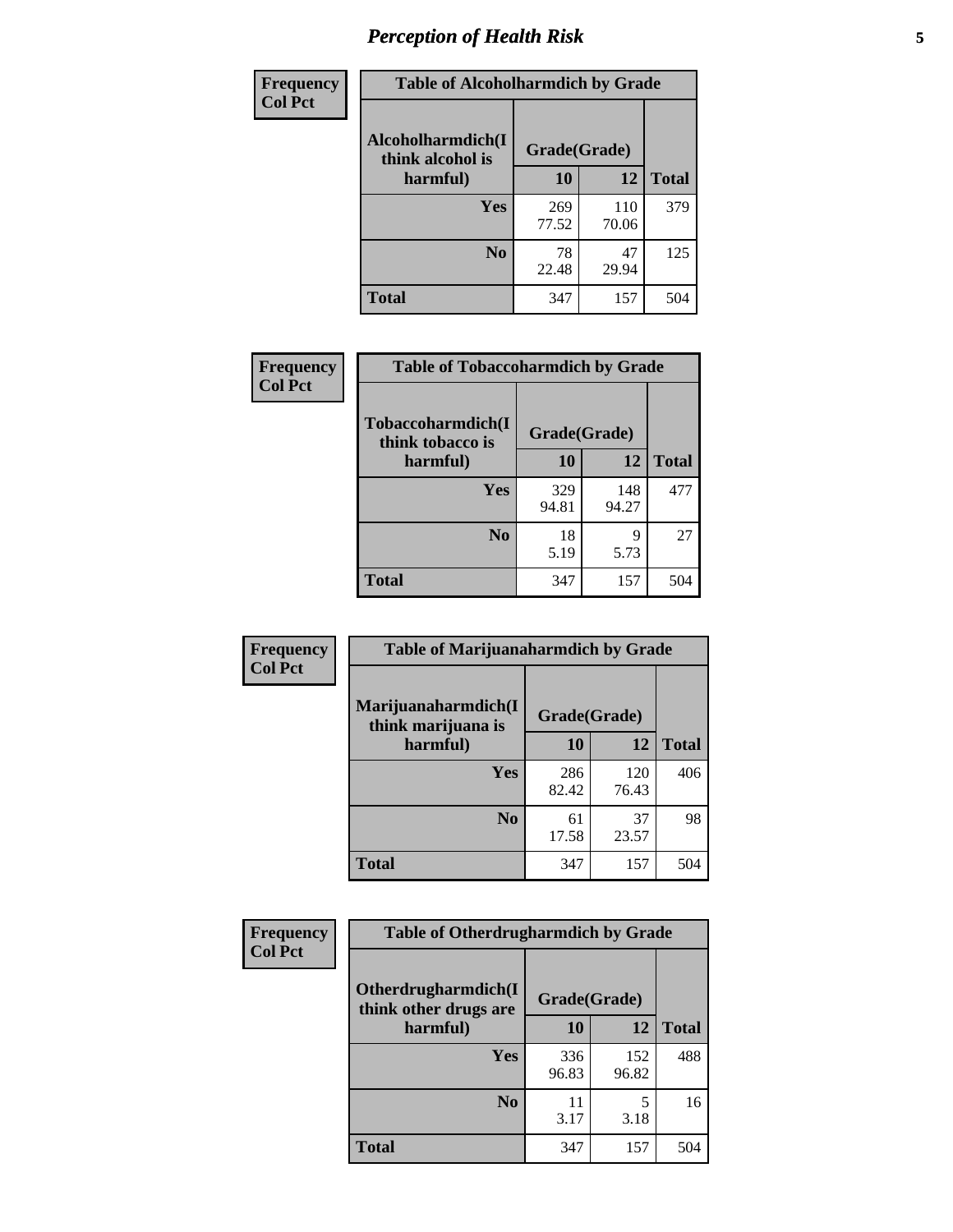# *Social Disapproval* **6**

| Frequency      | <b>Table of Alcoholpeerdich by Grade</b>                                                                |              |              |              |
|----------------|---------------------------------------------------------------------------------------------------------|--------------|--------------|--------------|
| <b>Col Pct</b> | Alcoholpeerdich(My<br>friends would<br>disapprove if I used<br>alcohol)<br><b>Yes</b><br>N <sub>0</sub> | Grade(Grade) |              |              |
|                |                                                                                                         | 10           | 12           | <b>Total</b> |
|                |                                                                                                         | 176<br>50.72 | 48<br>30.57  | 224          |
|                |                                                                                                         | 171<br>49.28 | 109<br>69.43 | 280          |
|                | Total                                                                                                   | 347          | 157          | 504          |

| <b>Frequency</b> |
|------------------|
| <b>Col Pct</b>   |

| <b>Table of Tobaccopeerdich by Grade</b>                    |              |             |              |  |  |  |
|-------------------------------------------------------------|--------------|-------------|--------------|--|--|--|
| Tobaccopeerdich(My<br>friends would<br>disapprove if I used | Grade(Grade) |             |              |  |  |  |
| tobacco)                                                    | 10           | 12          | <b>Total</b> |  |  |  |
| Yes                                                         | 223<br>64.27 | 78<br>49.68 | 301          |  |  |  |
| N <sub>0</sub>                                              | 124<br>35.73 | 79<br>50.32 | 203          |  |  |  |
| <b>Total</b>                                                | 347          | 157         | 504          |  |  |  |

| <b>Frequency</b> | <b>Table of Marijuanapeerdich by Grade</b>                    |              |             |              |  |  |  |
|------------------|---------------------------------------------------------------|--------------|-------------|--------------|--|--|--|
| <b>Col Pct</b>   | Marijuanapeerdich(My<br>friends would<br>disapprove if I used | Grade(Grade) |             |              |  |  |  |
|                  | marijuana)                                                    | 10           | 12          | <b>Total</b> |  |  |  |
|                  | <b>Yes</b>                                                    | 234<br>67.44 | 84<br>53.50 | 318          |  |  |  |
|                  | N <sub>0</sub>                                                | 113<br>32.56 | 73<br>46.50 | 186          |  |  |  |
|                  | <b>Total</b>                                                  | 347          | 157         | 504          |  |  |  |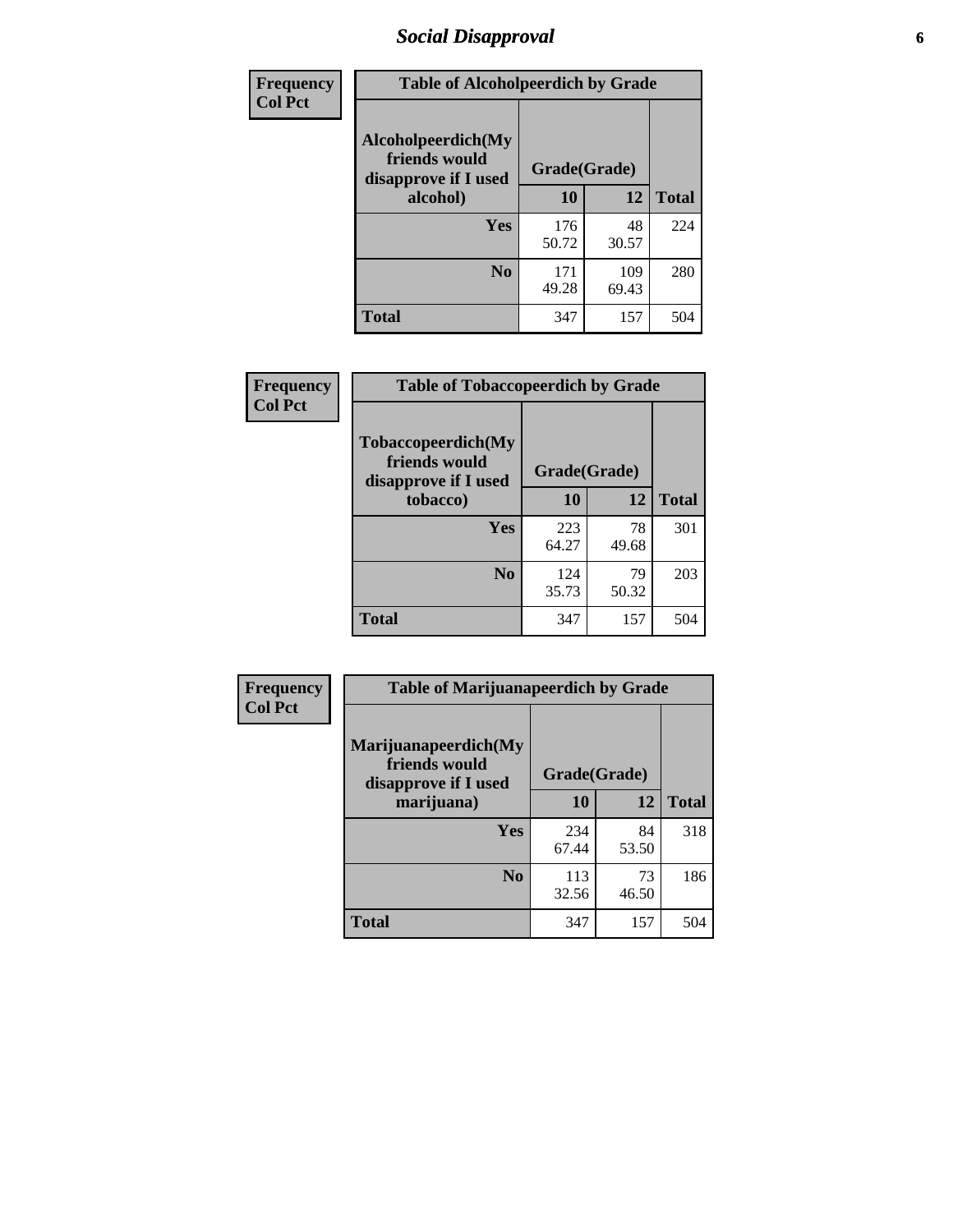# *Social Disapproval* **7**

| Frequency      | <b>Table of Otherdrugpeerdich by Grade</b>                    |              |              |              |  |  |  |
|----------------|---------------------------------------------------------------|--------------|--------------|--------------|--|--|--|
| <b>Col Pct</b> | Otherdrugpeerdich(My<br>friends would<br>disapprove if I used | Grade(Grade) |              |              |  |  |  |
|                | other drugs)                                                  | 10           | 12           | <b>Total</b> |  |  |  |
|                | Yes                                                           | 263<br>75.79 | 113<br>71.97 | 376          |  |  |  |
|                | N <sub>0</sub>                                                | 84<br>24.21  | 44<br>28.03  | 128          |  |  |  |
|                | <b>Total</b>                                                  | 347          | 157          | 504          |  |  |  |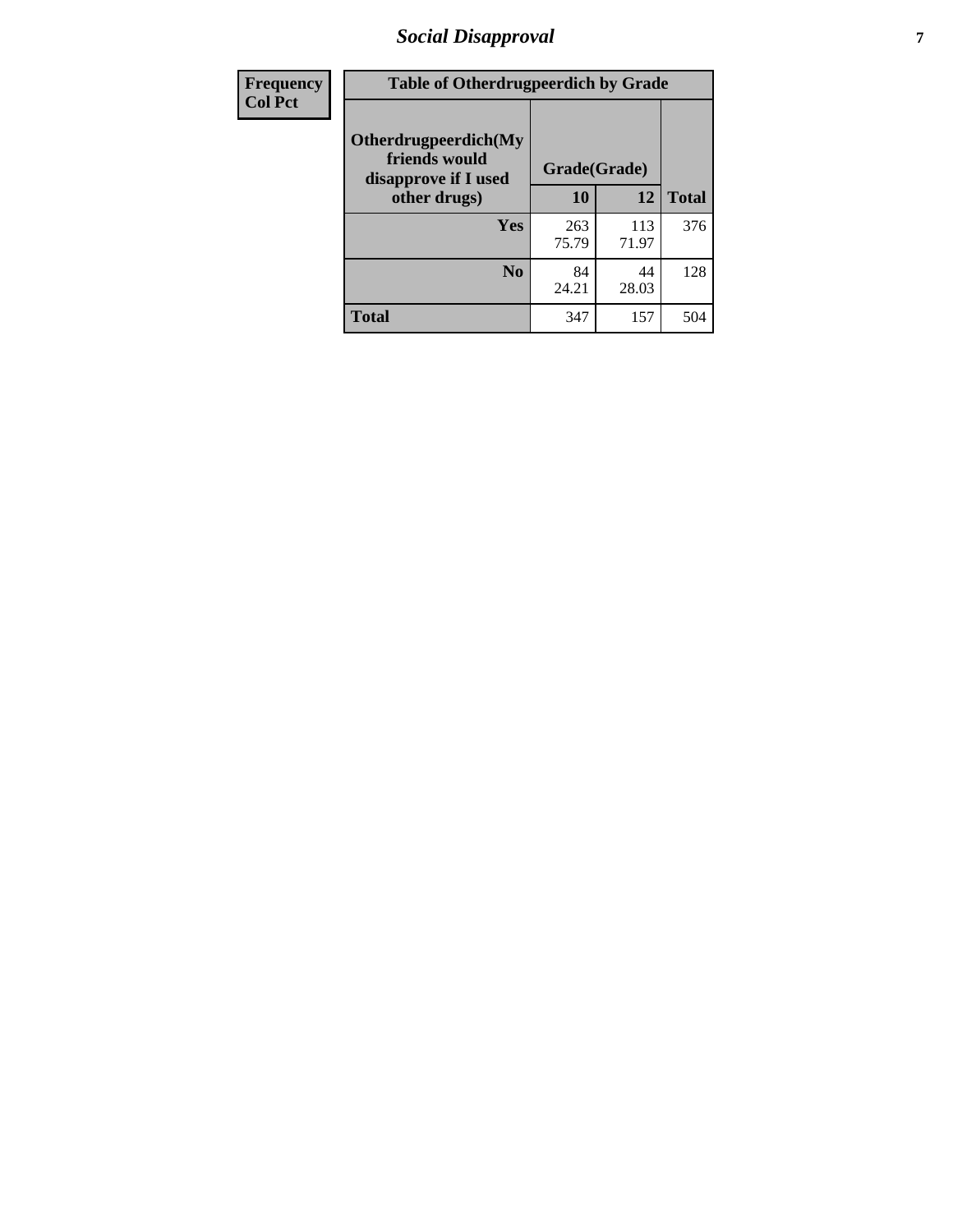### Title IV, Part A, Schedule A **8** *Goal 2: To help ensure that all schools are safe and disciplined Baseline Data: Year 2008-2009 Student Involvement in Gang Activity*

| Frequency      |                                                                                                   | <b>Table of Gangself by Grade</b> |              |              |  |
|----------------|---------------------------------------------------------------------------------------------------|-----------------------------------|--------------|--------------|--|
| <b>Col Pct</b> | Gangself(I<br>have<br>participated<br>in illegal<br>gang<br>activities in<br>the past 30<br>days) | Grade(Grade)<br>10                | 12           | <b>Total</b> |  |
|                | Yes                                                                                               | 13<br>3.75                        | 5<br>3.18    | 18           |  |
|                | N <sub>0</sub>                                                                                    | 334<br>96.25                      | 152<br>96.82 | 486          |  |
|                | <b>Total</b>                                                                                      | 347                               | 157          | 504          |  |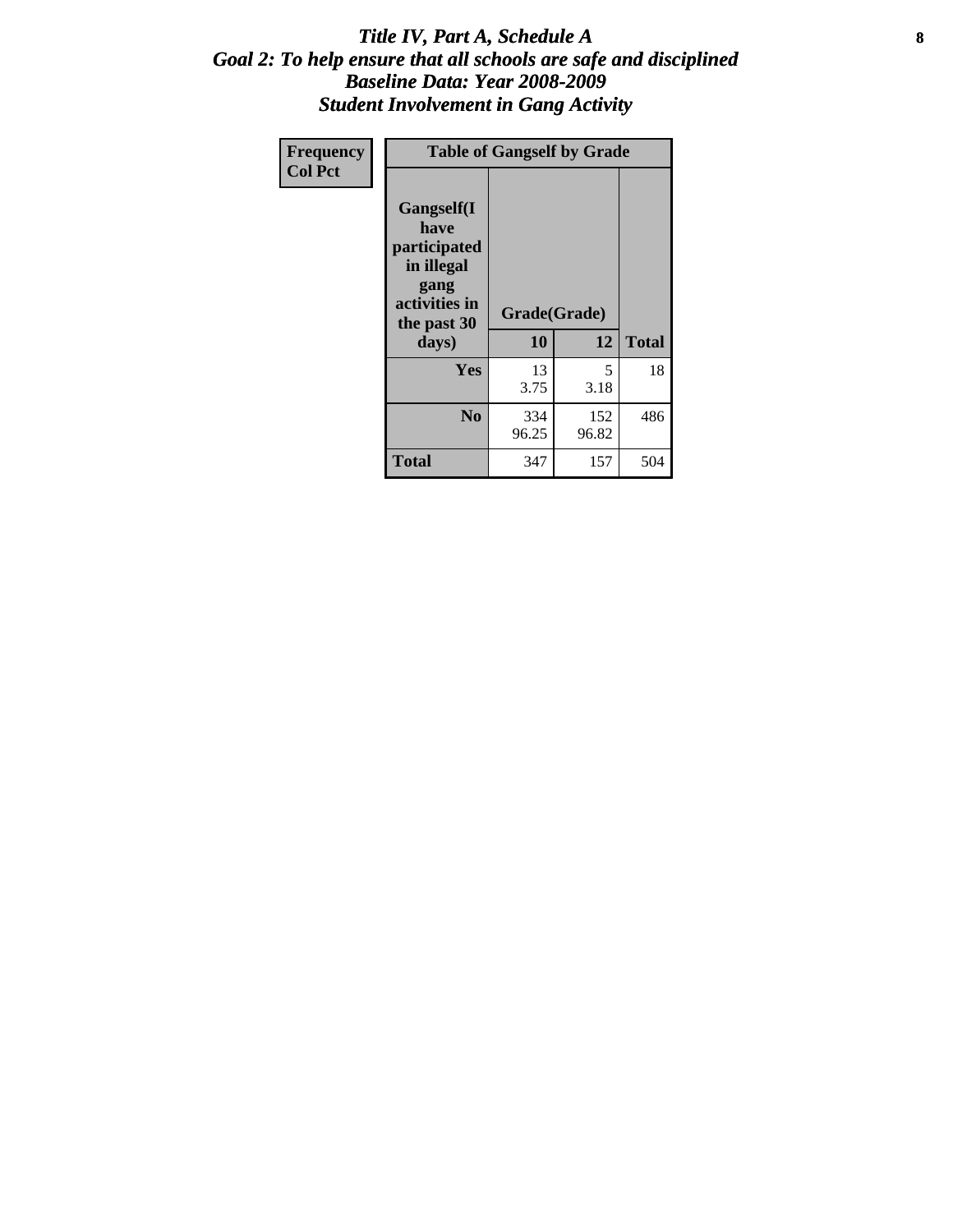# *Student Perception of School Safety* **9**

| <b>Frequency</b><br>Row Pct |
|-----------------------------|
|                             |

| <b>Table of Grade by Safeschool</b> |                          |                                                        |                               |                                    |              |  |  |
|-------------------------------------|--------------------------|--------------------------------------------------------|-------------------------------|------------------------------------|--------------|--|--|
|                                     |                          | Safeschool (School is a place at which I feel<br>safe) |                               |                                    |              |  |  |
| Grade(Grade)                        | <b>Strongly</b><br>Agree | Agree                                                  | Somewhat Somewhat<br>Disagree | <b>Strongly</b><br><b>Disagree</b> | <b>Total</b> |  |  |
| 10                                  | 97<br>27.95              | 189<br>54.47                                           | 32<br>9.22                    | 29<br>8.36                         | 347          |  |  |
| 12                                  | 47<br>29.94              | 85<br>54.14                                            | 18<br>11.46                   | 4.46                               | 157          |  |  |
| <b>Total</b>                        | 144                      | 274                                                    | 50                            | 36                                 | 504          |  |  |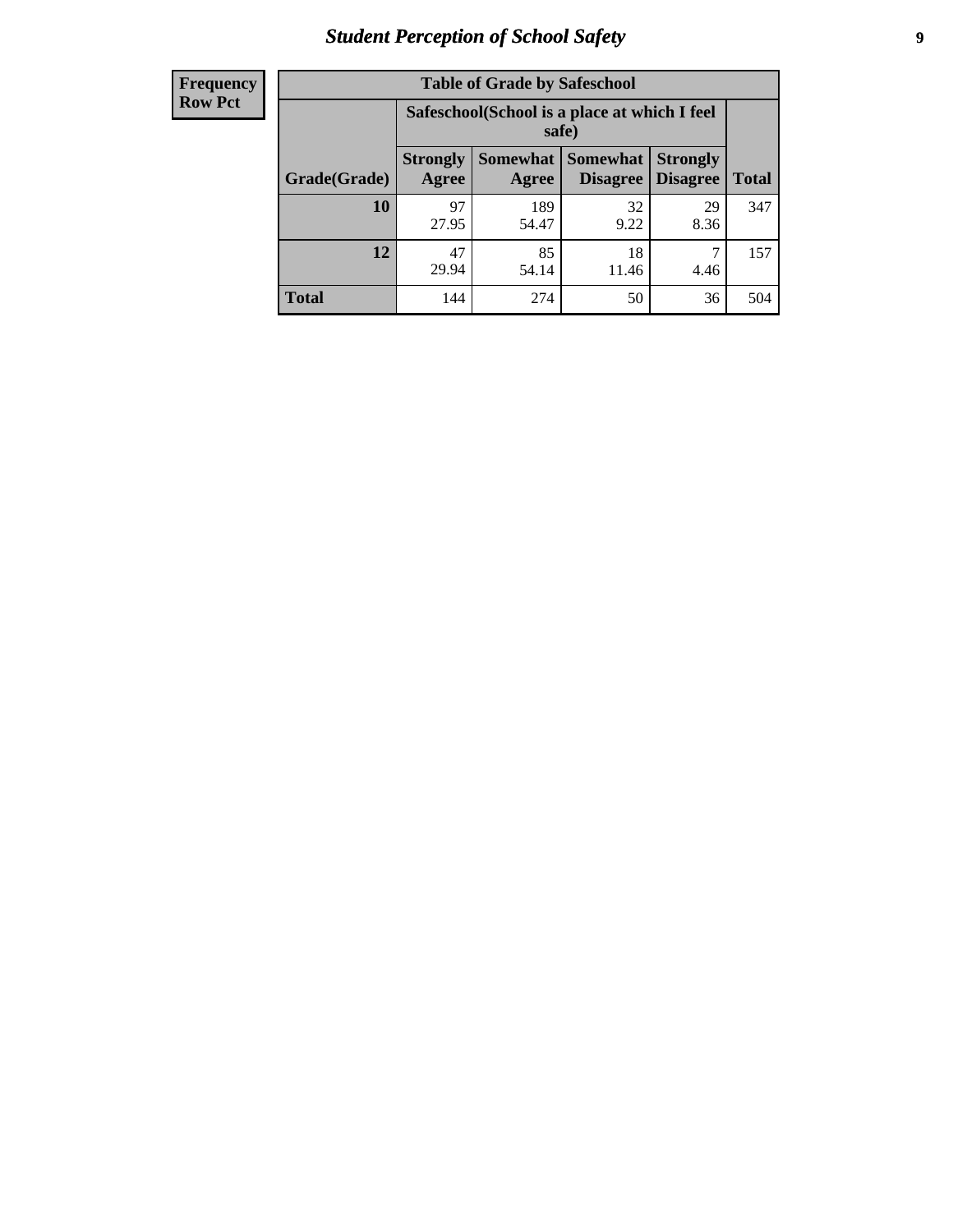### *Students Who Have Been Bullied* **10**

### **Frequency Row Pct**

| <b>Table of Grade by Bullied</b> |                             |                                                                               |                              |                        |                        |                        |                        |              |
|----------------------------------|-----------------------------|-------------------------------------------------------------------------------|------------------------------|------------------------|------------------------|------------------------|------------------------|--------------|
|                                  |                             | <b>Bullied</b> (I have been bullied by other<br>students in the past 30 days) |                              |                        |                        |                        |                        |              |
| Grade(Grade)                     | $\mathbf{0}$<br><b>Days</b> | 1 or<br>2<br>days                                                             | 3 <sub>to</sub><br>5<br>days | 6 to<br>9<br>days      | 10<br>to<br>19<br>days | 20<br>to<br>29<br>days | All<br>30<br>days      | <b>Total</b> |
| 10                               | 311<br>89.63                | 13<br>3.75                                                                    | 5<br>1.44                    | $\Omega$<br>0.00       | 3<br>0.86              | 9<br>2.59              | 6<br>1.73              | 347          |
| 12                               | 143<br>91.08                | 6<br>3.82                                                                     | $\overline{2}$<br>1.27       | $\overline{2}$<br>1.27 | 0<br>0.00              | 2<br>1.27              | $\overline{c}$<br>1.27 | 157          |
| <b>Total</b>                     | 454                         | 19                                                                            | 7                            | $\overline{2}$         | 3                      | 11                     | 8                      | 504          |

 $\blacksquare$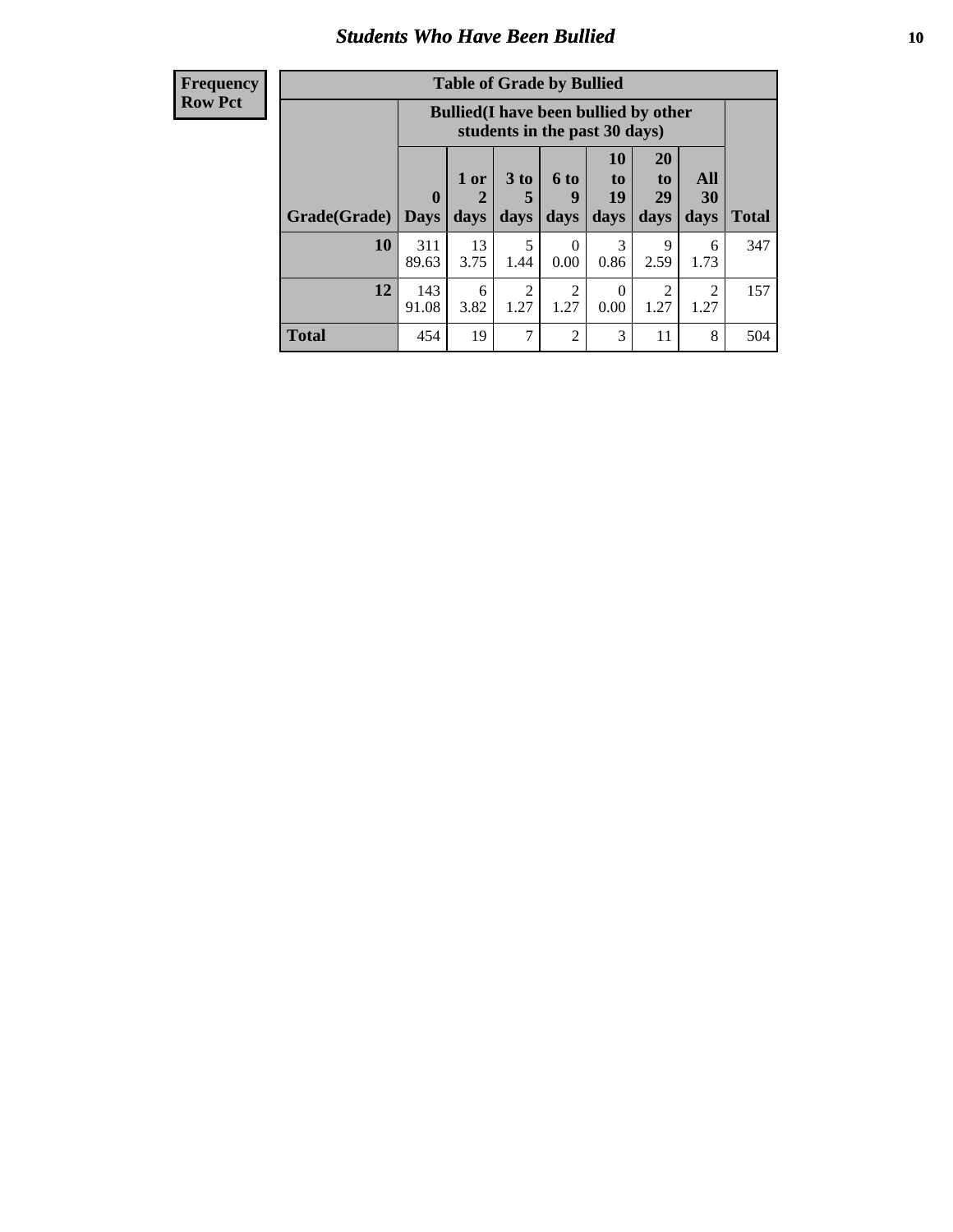### *School Climate* **11**

| Frequency      | <b>Table of SchoolClimate1 by Grade</b> |                    |             |              |  |
|----------------|-----------------------------------------|--------------------|-------------|--------------|--|
| <b>Col Pct</b> | SchoolClimate1(I<br>like school)        | Grade(Grade)<br>10 | 12          | <b>Total</b> |  |
|                | <b>Strongly Agree</b>                   | 39<br>11.24        | 16<br>10.19 | 55           |  |
|                | <b>Somewhat Agree</b>                   | 218<br>62.82       | 99<br>63.06 | 317          |  |
|                | <b>Somewhat Disagree</b>                | 55<br>15.85        | 30<br>19.11 | 85           |  |
|                | <b>Strongly Disagree</b>                | 35<br>10.09        | 12<br>7.64  | 47           |  |
|                | <b>Total</b>                            | 347                | 157         | 504          |  |

| Frequency<br>Col Pct |  |
|----------------------|--|
|                      |  |

| <b>Table of SchoolClimate2 by Grade</b>           |                    |              |              |  |  |
|---------------------------------------------------|--------------------|--------------|--------------|--|--|
| SchoolClimate2(I<br>feel successful at<br>school) | Grade(Grade)<br>10 | 12           | <b>Total</b> |  |  |
| <b>Strongly Agree</b>                             | 81<br>23.34        | 37<br>23.57  | 118          |  |  |
| <b>Somewhat Agree</b>                             | 202<br>58.21       | 103<br>65.61 | 305          |  |  |
| <b>Somewhat Disagree</b>                          | 40<br>11.53        | 13<br>8.28   | 53           |  |  |
| <b>Strongly Disagree</b>                          | 24<br>6.92         | 4<br>2.55    | 28           |  |  |
| <b>Total</b>                                      | 347                | 157          | 504          |  |  |

| Frequency      | <b>Table of SchoolClimate3 by Grade</b>                      |              |             |              |
|----------------|--------------------------------------------------------------|--------------|-------------|--------------|
| <b>Col Pct</b> | <b>SchoolClimate3(My</b><br>school has high<br>standards for | Grade(Grade) |             |              |
|                | achievement)                                                 | 10           | 12          | <b>Total</b> |
|                | <b>Strongly Agree</b>                                        | 154<br>44.38 | 63<br>40.13 | 217          |
|                | <b>Somewhat Agree</b>                                        | 152<br>43.80 | 72<br>45.86 | 224          |
|                | <b>Somewhat Disagree</b>                                     | 26<br>7.49   | 19<br>12.10 | 45           |
|                | <b>Strongly Disagree</b>                                     | 15<br>4.32   | 3<br>1.91   | 18           |
|                | Total                                                        | 347          | 157         | 504          |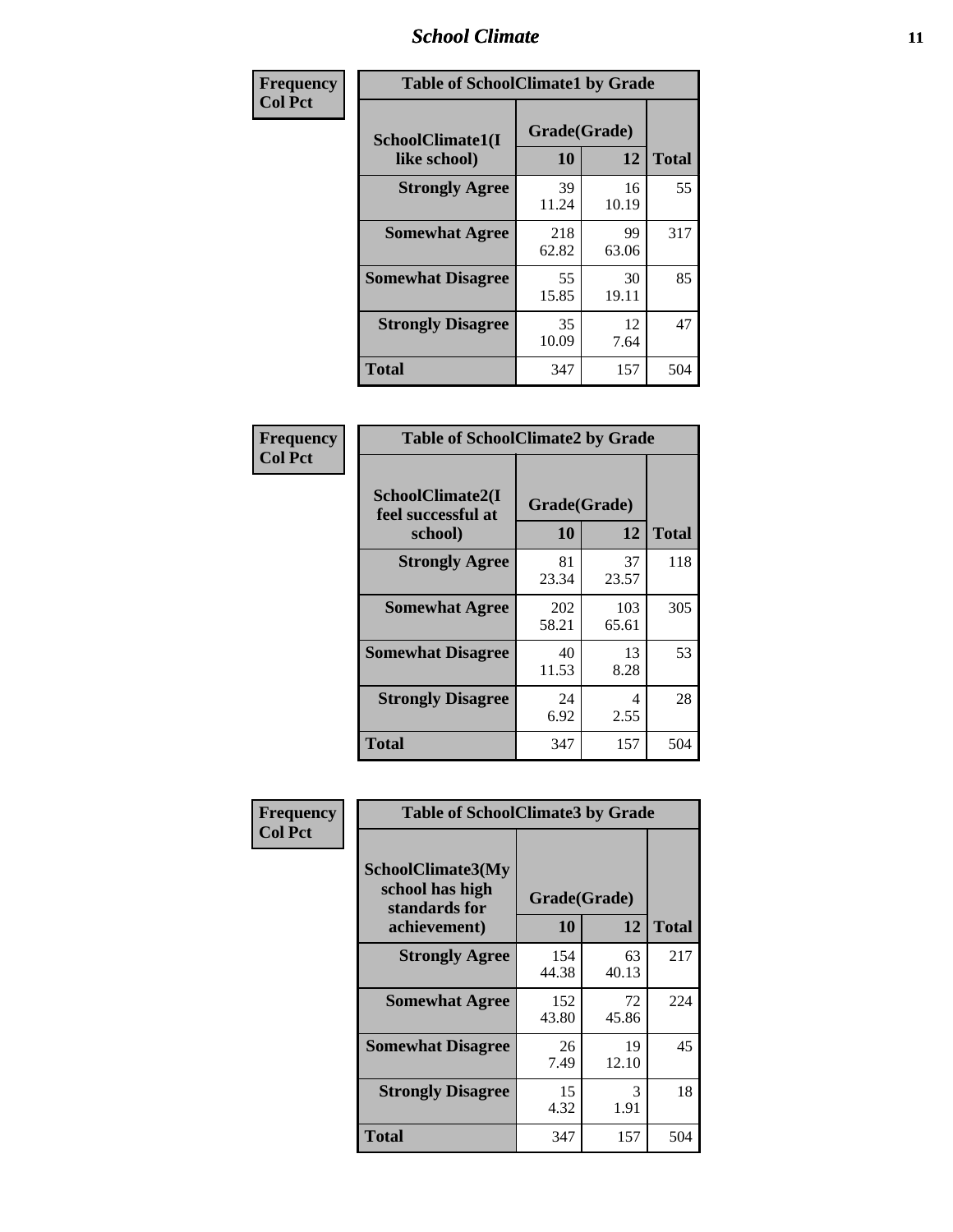### *School Climate* **12**

| Frequency      |                                                                      | <b>Table of SchoolClimate4 by Grade</b> |             |              |  |
|----------------|----------------------------------------------------------------------|-----------------------------------------|-------------|--------------|--|
| <b>Col Pct</b> | <b>SchoolClimate4(My</b><br>school sets clear<br>rules for behavior) | Grade(Grade)<br>10                      | 12          | <b>Total</b> |  |
|                | <b>Strongly Agree</b>                                                | 161<br>46.40                            | 78<br>49.68 | 239          |  |
|                | <b>Somewhat Agree</b>                                                | 133<br>38.33                            | 61<br>38.85 | 194          |  |
|                | <b>Somewhat Disagree</b>                                             | 41<br>11.82                             | 12<br>7.64  | 53           |  |
|                | <b>Strongly Disagree</b>                                             | 12<br>3.46                              | 6<br>3.82   | 18           |  |
|                | <b>Total</b>                                                         | 347                                     | 157         | 504          |  |

| <b>Table of SchoolClimate5 by Grade</b>                   |              |             |              |  |  |
|-----------------------------------------------------------|--------------|-------------|--------------|--|--|
| SchoolClimate5(I<br>know what to do in<br>an emergency at | Grade(Grade) |             |              |  |  |
| school)                                                   | 10           | 12          | <b>Total</b> |  |  |
| <b>Strongly Agree</b>                                     | 175<br>50.43 | 85<br>54.14 | 260          |  |  |
| <b>Somewhat Agree</b>                                     | 120<br>34.58 | 56<br>35.67 | 176          |  |  |
| <b>Somewhat Disagree</b>                                  | 39<br>11.24  | 8<br>5.10   | 47           |  |  |
| <b>Strongly Disagree</b>                                  | 13<br>3.75   | 8<br>5.10   | 21           |  |  |
| <b>Total</b>                                              | 347          | 157         | 504          |  |  |

| Frequency      | <b>Table of SchoolClimate6 by Grade</b>                  |                           |             |              |  |
|----------------|----------------------------------------------------------|---------------------------|-------------|--------------|--|
| <b>Col Pct</b> | <b>SchoolClimate6(Teachers</b><br>treat me with respect) | Grade(Grade)<br><b>10</b> | 12          | <b>Total</b> |  |
|                | <b>Strongly Agree</b>                                    | 111<br>31.99              | 47<br>29.94 | 158          |  |
|                | <b>Somewhat Agree</b>                                    | 155<br>44.67              | 81<br>51.59 | 236          |  |
|                | <b>Somewhat Disagree</b>                                 | 54<br>15.56               | 19<br>12.10 | 73           |  |
|                | <b>Strongly Disagree</b>                                 | 27<br>7.78                | 10<br>6.37  | 37           |  |
|                | <b>Total</b>                                             | 347                       | 157         | 504          |  |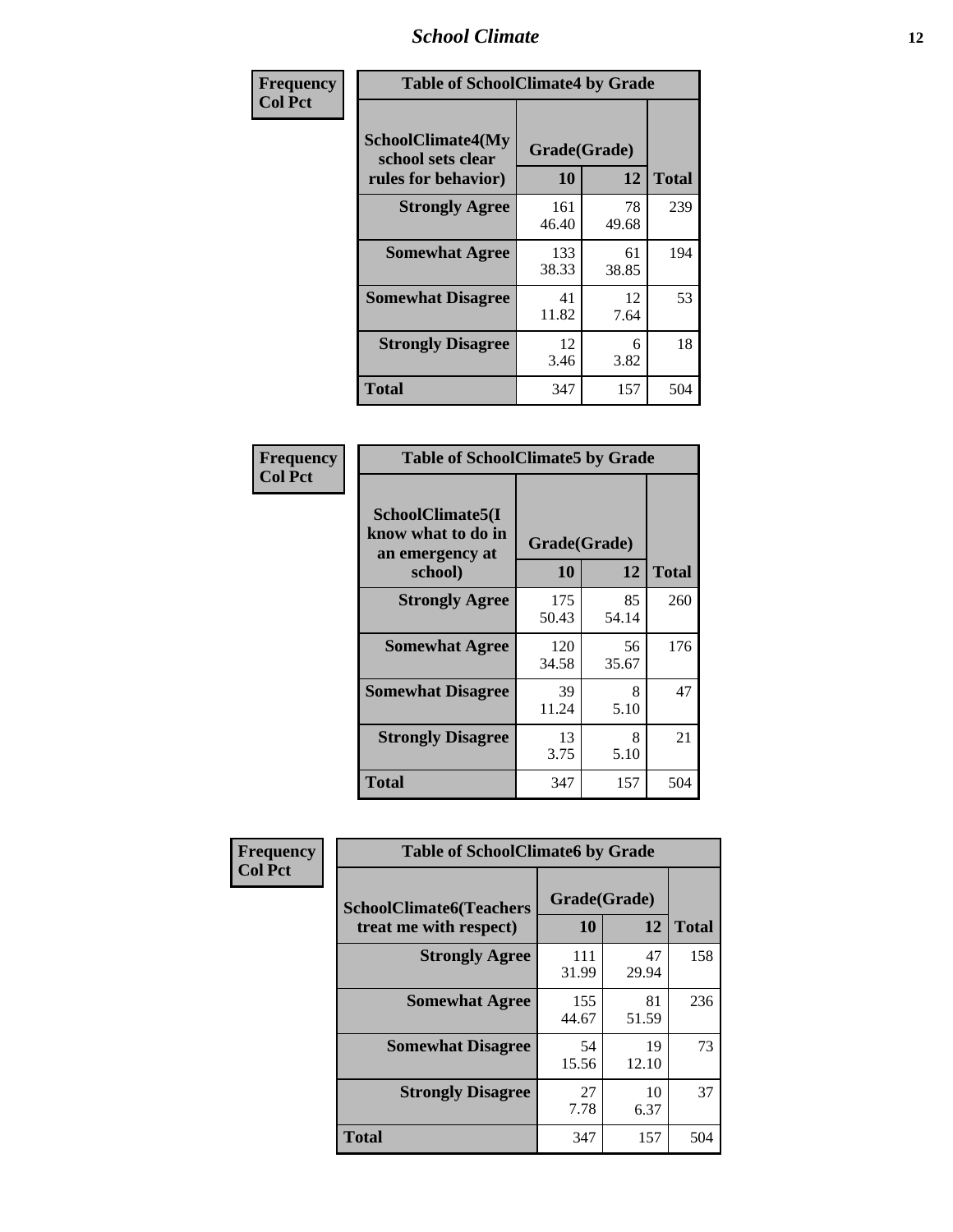### *School Climate* **13**

| Frequency      |                                                                               | <b>Table of SchoolClimate7 by Grade</b> |             |              |  |
|----------------|-------------------------------------------------------------------------------|-----------------------------------------|-------------|--------------|--|
| <b>Col Pct</b> | <b>SchoolClimate7(Behaviors</b><br>in my class allow the<br>teacher to teach) | Grade(Grade)<br><b>10</b>               | 12          | <b>Total</b> |  |
|                | <b>Strongly Agree</b>                                                         | 85<br>24.50                             | 40<br>25.48 | 125          |  |
|                | <b>Somewhat Agree</b>                                                         | 184<br>53.03                            | 90<br>57.32 | 274          |  |
|                | <b>Somewhat Disagree</b>                                                      | 61<br>17.58                             | 22<br>14.01 | 83           |  |
|                | <b>Strongly Disagree</b>                                                      | 17<br>4.90                              | 5<br>3.18   | 22           |  |
|                | <b>Total</b>                                                                  | 347                                     | 157         | 504          |  |

| Frequency      | <b>Table of SchoolClimate8 by Grade</b>                                              |                    |             |              |
|----------------|--------------------------------------------------------------------------------------|--------------------|-------------|--------------|
| <b>Col Pct</b> | <b>SchoolClimate8(Students</b><br>are frequently<br>recognized for good<br>behavior) | Grade(Grade)<br>10 | 12          | <b>Total</b> |
|                | <b>Strongly Agree</b>                                                                | 30<br>8.65         | 20<br>12.74 | 50           |
|                | <b>Somewhat Agree</b>                                                                | 146<br>42.07       | 60<br>38.22 | 206          |
|                | <b>Somewhat Disagree</b>                                                             | 107<br>30.84       | 49<br>31.21 | 156          |
|                | <b>Strongly Disagree</b>                                                             | 64<br>18.44        | 28<br>17.83 | 92           |
|                | <b>Total</b>                                                                         | 347                | 157         | 504          |

| Frequency      | <b>Table of SchoolClimate9 by Grade</b>                                           |                    |             |              |
|----------------|-----------------------------------------------------------------------------------|--------------------|-------------|--------------|
| <b>Col Pct</b> | SchoolClimate9(School<br>counselor would be<br>helpful if I needed<br>assistance) | Grade(Grade)<br>10 | 12          | <b>Total</b> |
|                | <b>Strongly Agree</b>                                                             | 151<br>43.52       | 79<br>50.32 | 230          |
|                | <b>Somewhat Agree</b>                                                             | 125<br>36.02       | 51<br>32.48 | 176          |
|                | <b>Somewhat Disagree</b>                                                          | 41<br>11.82        | 12<br>7.64  | 53           |
|                | <b>Strongly Disagree</b>                                                          | 30<br>8.65         | 15<br>9.55  | 45           |
|                | Total                                                                             | 347                | 157         | 504          |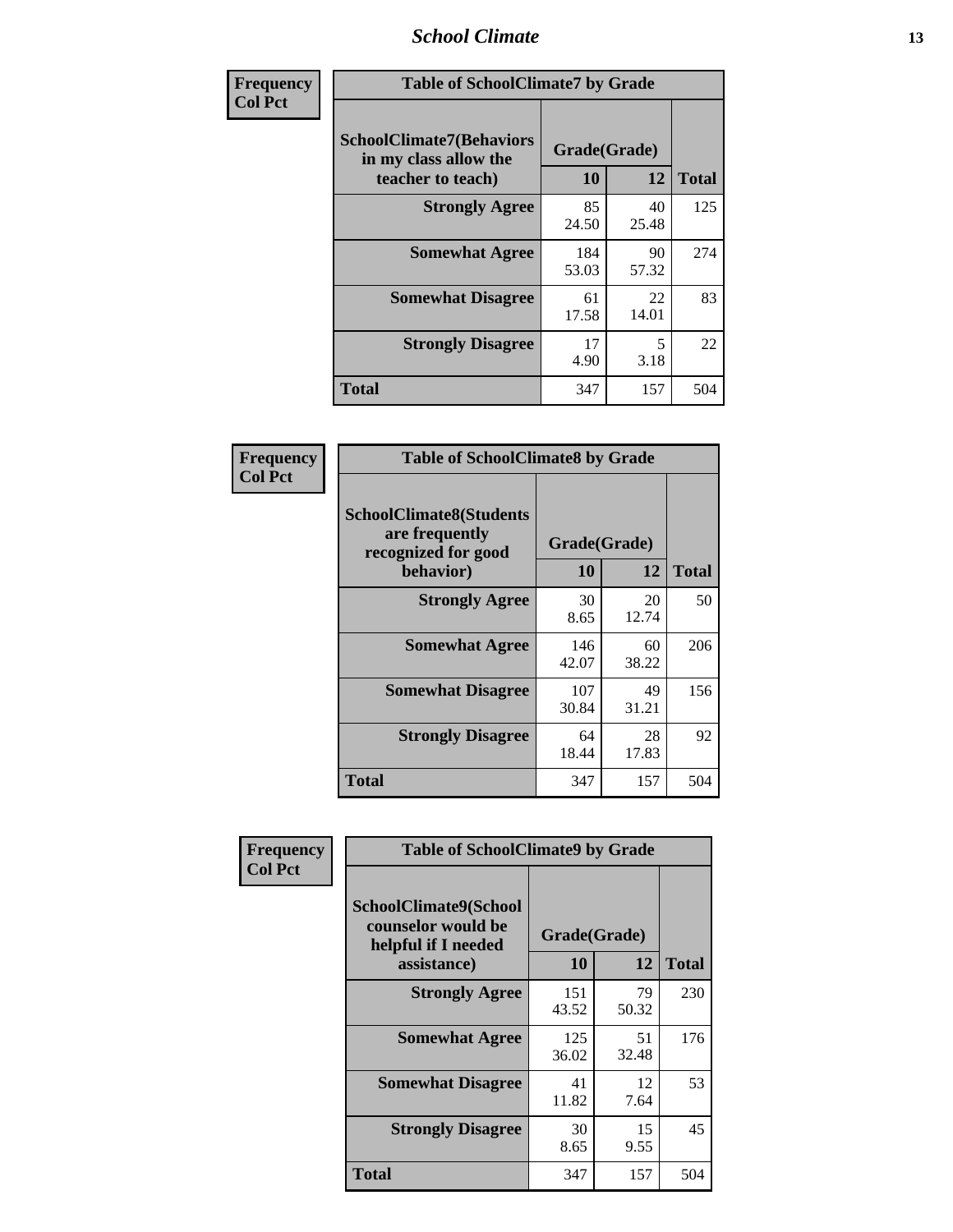### *Reasons for Dropping Out* **14**

| Frequency      | <b>Table of Dropoutreason by Grade</b>                                   |              |                    |              |
|----------------|--------------------------------------------------------------------------|--------------|--------------------|--------------|
| <b>Col Pct</b> | Dropoutreason(If<br>I dropped out the<br>reason would<br>most likely be) | <b>10</b>    | Grade(Grade)<br>12 | <b>Total</b> |
|                | Won't Drop out                                                           | 206<br>59.37 | 93<br>59.24        | 299          |
|                | <b>Bored</b>                                                             | 61<br>17.58  | 34<br>21.66        | 95           |
|                | <b>Family Reasons</b>                                                    | 20<br>5.76   | 8<br>5.10          | 28           |
|                | <b>Being Bullied</b>                                                     | 5<br>1.44    | 3<br>1.91          | 8            |
|                | <b>Other</b>                                                             | 55<br>15.85  | 19<br>12.10        | 74           |
|                | Total                                                                    | 347          | 157                | 504          |

| Frequency      | <b>Table of Dropout by Grade</b>                                       |                    |              |              |  |
|----------------|------------------------------------------------------------------------|--------------------|--------------|--------------|--|
| <b>Col Pct</b> | Dropout(I<br>have<br>thought<br>about<br>dropping<br>out of<br>school) | Grade(Grade)<br>10 | 12           | <b>Total</b> |  |
|                | Yes                                                                    | 86                 | 36           | 122          |  |
|                |                                                                        | 24.78              | 22.93        |              |  |
|                | N <sub>0</sub>                                                         | 261<br>75.22       | 121<br>77.07 | 382          |  |
|                | <b>Total</b>                                                           | 347                | 157          | 504          |  |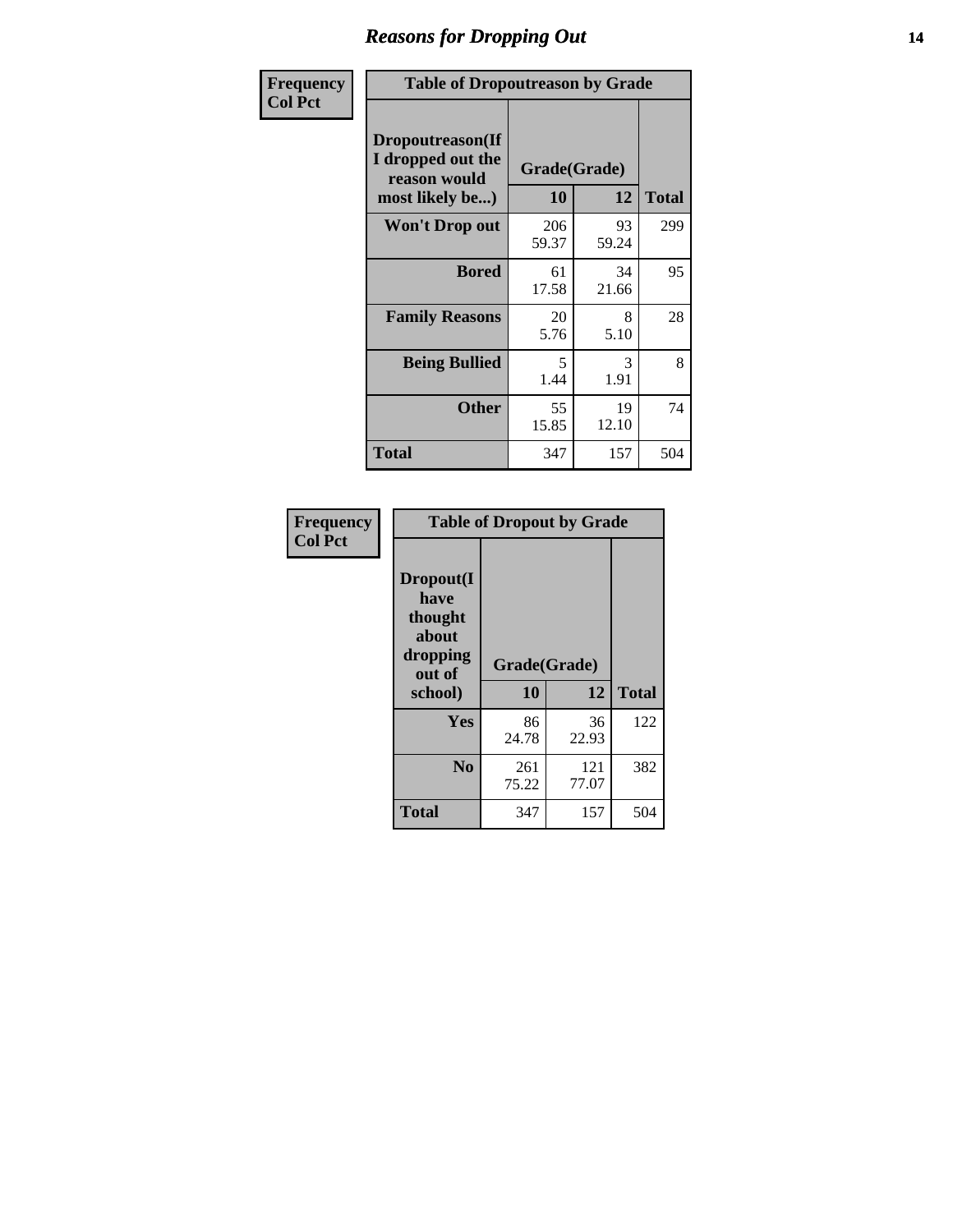*School Safety* **15**

| Frequency      |                                                                                                           | <b>Table of Gangself by Grade</b> |              |              |  |
|----------------|-----------------------------------------------------------------------------------------------------------|-----------------------------------|--------------|--------------|--|
| <b>Col Pct</b> | <b>Gangself</b> (I<br>have<br>participated<br>in illegal<br>gang<br>activities in<br>the past 30<br>days) | Grade(Grade)<br>10                | 12           | <b>Total</b> |  |
|                | Yes                                                                                                       | 13<br>3.75                        | 5<br>3.18    | 18           |  |
|                | N <sub>0</sub>                                                                                            | 334<br>96.25                      | 152<br>96.82 | 486          |  |
|                | <b>Total</b>                                                                                              | 347                               | 157          | 504          |  |

| Frequency<br><b>Col Pct</b> | <b>Table of Gangpeers by Grade</b>                                                                                             |                    |              |              |
|-----------------------------|--------------------------------------------------------------------------------------------------------------------------------|--------------------|--------------|--------------|
|                             | <b>Gangpeers</b> (I<br>have friends<br>who have<br>participated<br>in illegal<br>gang<br>activities in<br>the past 30<br>days) | Grade(Grade)<br>10 | 12           | <b>Total</b> |
|                             | Yes                                                                                                                            | 43<br>12.39        | 20<br>12.74  | 63           |
|                             | N <sub>0</sub>                                                                                                                 | 304<br>87.61       | 137<br>87.26 | 441          |
|                             | <b>Total</b>                                                                                                                   | 347                | 157          | 504          |

| Frequency      | <b>Table of Pickedon by Grade</b>                                   |              |             |              |  |  |  |  |  |
|----------------|---------------------------------------------------------------------|--------------|-------------|--------------|--|--|--|--|--|
| <b>Col Pct</b> | <b>Pickedon</b> (I have<br>been picked on or<br>teased at school in | Grade(Grade) |             |              |  |  |  |  |  |
|                | the past 30 days)                                                   | 10           | 12          | <b>Total</b> |  |  |  |  |  |
|                | <b>Strongly Agree</b>                                               | 31<br>8.93   | 9<br>5.73   | 40           |  |  |  |  |  |
|                | <b>Somewhat Agree</b>                                               | 39<br>11.24  | 28<br>17.83 | 67           |  |  |  |  |  |
|                | <b>Somewhat Disagree</b>                                            | 64<br>18.44  | 27<br>17.20 | 91           |  |  |  |  |  |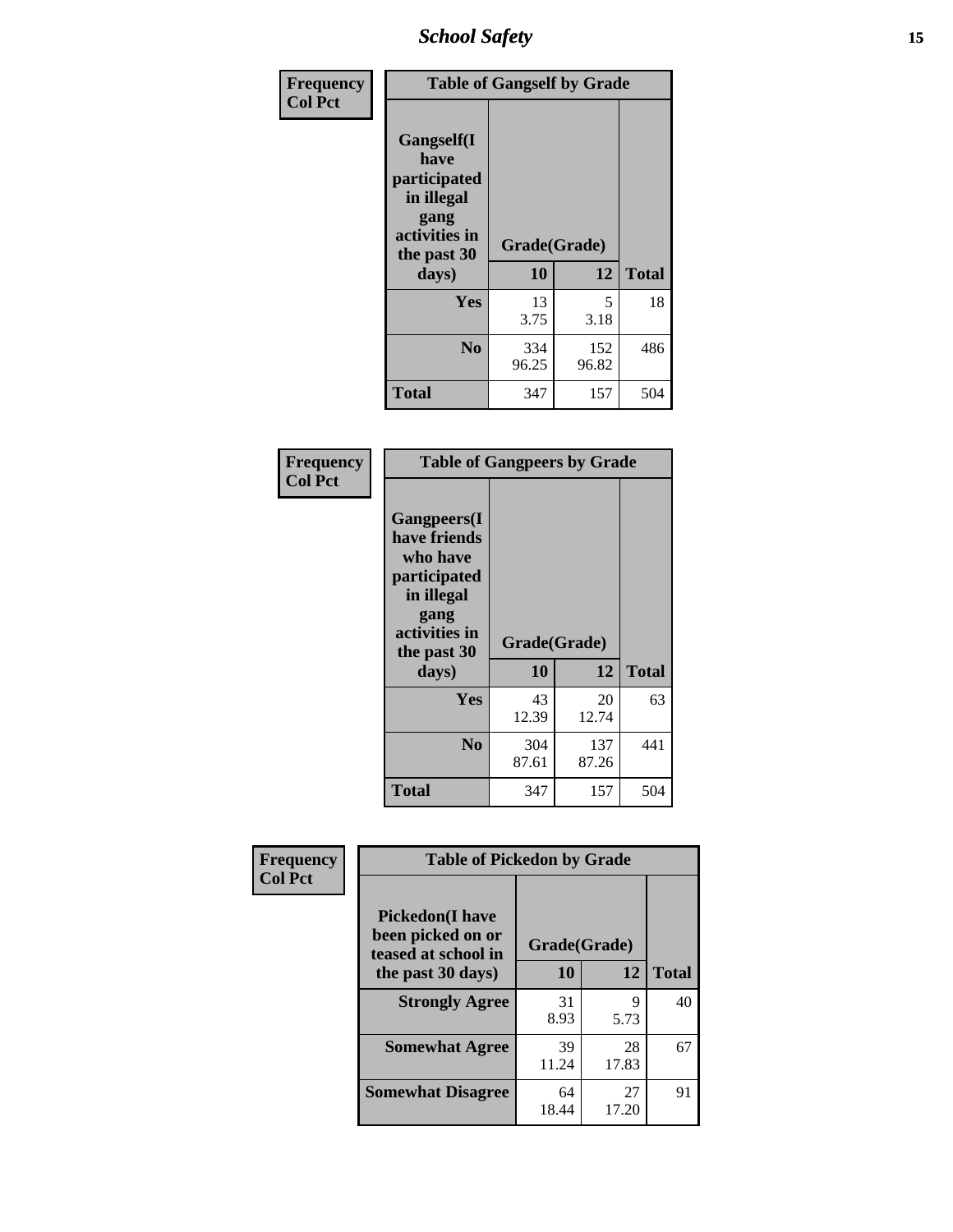# *School Safety* **16**

| <b>Frequency</b> |                                                                                          | <b>Table of Pickedon by Grade</b> |              |     |  |  |  |  |  |  |  |
|------------------|------------------------------------------------------------------------------------------|-----------------------------------|--------------|-----|--|--|--|--|--|--|--|
| <b>Col Pct</b>   | <b>Pickedon</b> (I have<br>been picked on or<br>teased at school in<br>the past 30 days) | Grade(Grade)<br>10                | <b>Total</b> |     |  |  |  |  |  |  |  |
|                  | <b>Strongly Disagree</b>                                                                 | 213<br>61.38                      | 93<br>59.24  | 306 |  |  |  |  |  |  |  |
|                  | Total                                                                                    | 347                               | 157          | 504 |  |  |  |  |  |  |  |

| Frequency      | <b>Table of Safeschool by Grade</b>                      |                    |              |     |
|----------------|----------------------------------------------------------|--------------------|--------------|-----|
| <b>Col Pct</b> | Safeschool(School<br>is a place at which I<br>feel safe) | Grade(Grade)<br>10 | <b>Total</b> |     |
|                | <b>Strongly Agree</b>                                    | 97<br>27.95        | 47<br>29.94  | 144 |
|                | <b>Somewhat Agree</b>                                    | 189<br>54.47       | 85<br>54.14  | 274 |
|                | <b>Somewhat Disagree</b>                                 | 32<br>9.22         | 18<br>11.46  | 50  |
|                | <b>Strongly Disagree</b>                                 | 29<br>8.36         | 4.46         | 36  |
|                | <b>Total</b>                                             | 347                | 157          | 504 |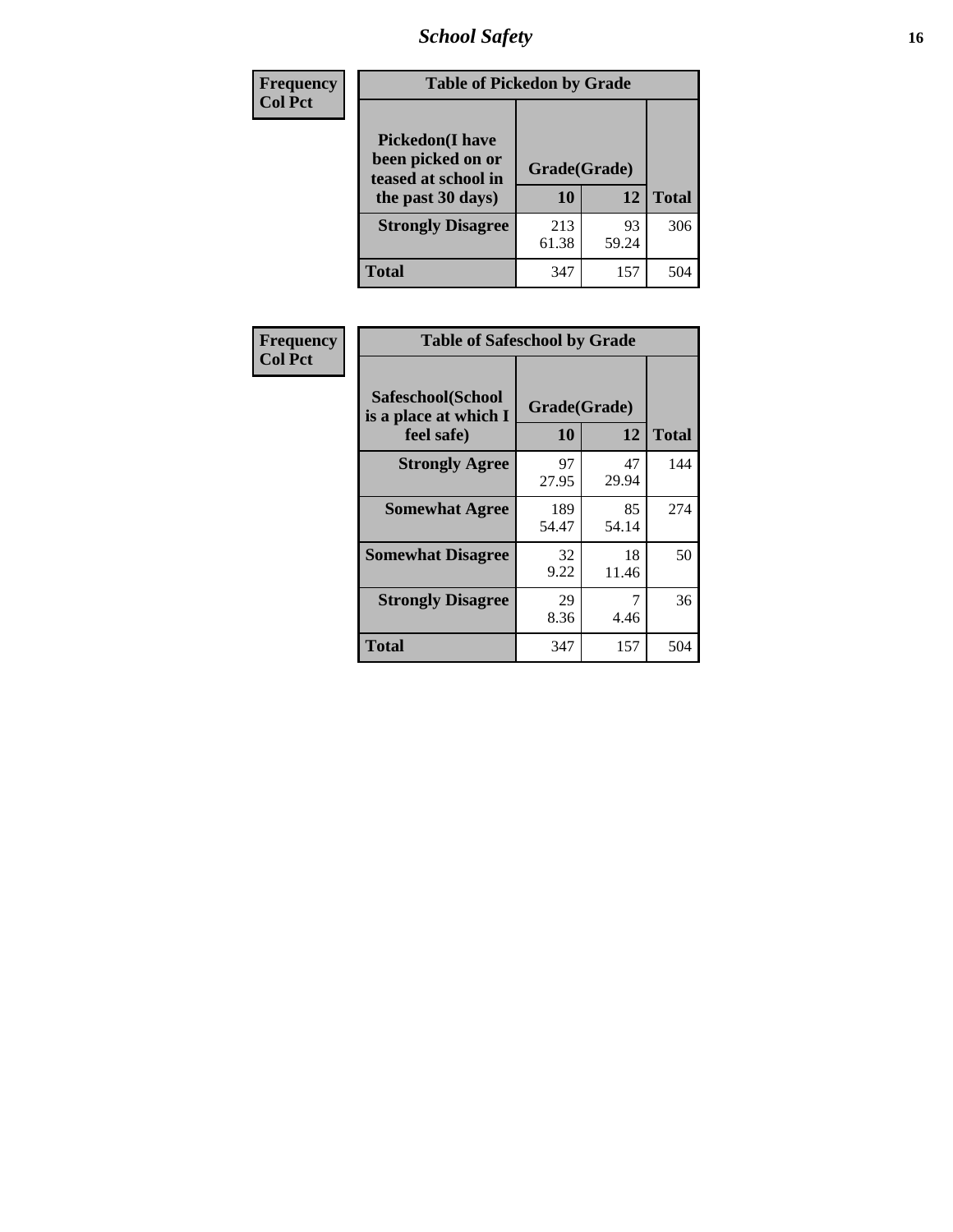*School Safety* **17**

| Frequency      |
|----------------|
| <b>Row Pct</b> |

| <b>Table of Grade by Bullied</b> |              |                                                                               |                        |                |                |                |                        |              |  |  |  |
|----------------------------------|--------------|-------------------------------------------------------------------------------|------------------------|----------------|----------------|----------------|------------------------|--------------|--|--|--|
|                                  |              | <b>Bullied</b> (I have been bullied by other<br>students in the past 30 days) |                        |                |                |                |                        |              |  |  |  |
|                                  | $\bf{0}$     | $1$ or                                                                        | 3 <sub>to</sub><br>5   | 6 to<br>9      | 10<br>to<br>19 | 20<br>to<br>29 | All<br>30              |              |  |  |  |
| <b>Grade(Grade)</b>              | <b>Days</b>  | days                                                                          | days                   | days           | days           | days           | days                   | <b>Total</b> |  |  |  |
| <b>10</b>                        | 311<br>89.63 | 13<br>3.75                                                                    | 5<br>1.44              | 0<br>0.00      | 3<br>0.86      | 9<br>2.59      | 6<br>1.73              | 347          |  |  |  |
| 12                               | 143<br>91.08 | 6<br>3.82                                                                     | $\overline{2}$<br>1.27 | 2<br>1.27      | 0<br>0.00      | 2<br>1.27      | $\overline{2}$<br>1.27 | 157          |  |  |  |
| <b>Total</b>                     | 454          | 19                                                                            | 7                      | $\overline{c}$ | 3              | 11             | 8                      | 504          |  |  |  |

| Frequency      |
|----------------|
| <b>Row Pct</b> |

**r** 

| <b>Table of Grade by Bulliedothers</b> |                                                                |                |                              |                   |                        |                        |                   |              |  |  |  |
|----------------------------------------|----------------------------------------------------------------|----------------|------------------------------|-------------------|------------------------|------------------------|-------------------|--------------|--|--|--|
|                                        | <b>Bulliedothers</b> (I bullied others in the past<br>30 days) |                |                              |                   |                        |                        |                   |              |  |  |  |
| <b>Grade(Grade)</b>                    | $\mathbf 0$<br><b>Days</b>                                     | $1$ or<br>days | 3 <sub>to</sub><br>5<br>days | 6 to<br>9<br>days | 10<br>to<br>19<br>days | 20<br>to<br>29<br>days | All<br>30<br>days | <b>Total</b> |  |  |  |
| 10                                     | 321<br>92.51                                                   | 16<br>4.61     | 0.29                         | 3<br>0.86         | $\Omega$<br>0.00       | 0.29                   | 1.44              | 347          |  |  |  |
| 12                                     | 144<br>91.72                                                   | 8<br>5.10      | 0.64                         | 0<br>0.00         | 2<br>1.27              | 0.64                   | 0.64              | 157          |  |  |  |
| Total                                  | 465                                                            | 24             | $\overline{2}$               | 3                 | $\overline{2}$         | $\overline{2}$         | 6                 | 504          |  |  |  |

| Frequency      | <b>Table of Grade by Weaponschool</b> |              |                                                                   |                              |                   |                               |                               |                          |              |  |  |
|----------------|---------------------------------------|--------------|-------------------------------------------------------------------|------------------------------|-------------------|-------------------------------|-------------------------------|--------------------------|--------------|--|--|
| <b>Row Pct</b> |                                       |              | Weaponschool(I brought a weapon to<br>school in the past 30 days) |                              |                   |                               |                               |                          |              |  |  |
|                | Grade(Grade)   Days                   | $\mathbf{0}$ | $1$ or<br>days                                                    | 3 <sub>to</sub><br>5<br>days | 6 to<br>9<br>days | <b>10</b><br>to<br>19<br>days | <b>20</b><br>to<br>29<br>days | <b>All</b><br>30<br>days | <b>Total</b> |  |  |
|                | 10                                    | 335          | 3                                                                 | 0                            |                   | 2                             |                               | 5                        | 347          |  |  |
|                |                                       | 96.54        | 0.86                                                              | 0.00                         | 0.29              | 0.58                          | 0.29                          | 1.44                     |              |  |  |
|                | 12                                    | 154<br>98.09 | $\Omega$<br>0.00                                                  | 0.64                         | 0<br>0.00         | $\Omega$<br>0.00              | 2<br>1.27                     | $\Omega$<br>0.00         | 157          |  |  |
|                | <b>Total</b>                          | 489          | 3                                                                 |                              |                   | $\mathfrak{D}$                | 3                             | 5                        | 504          |  |  |

h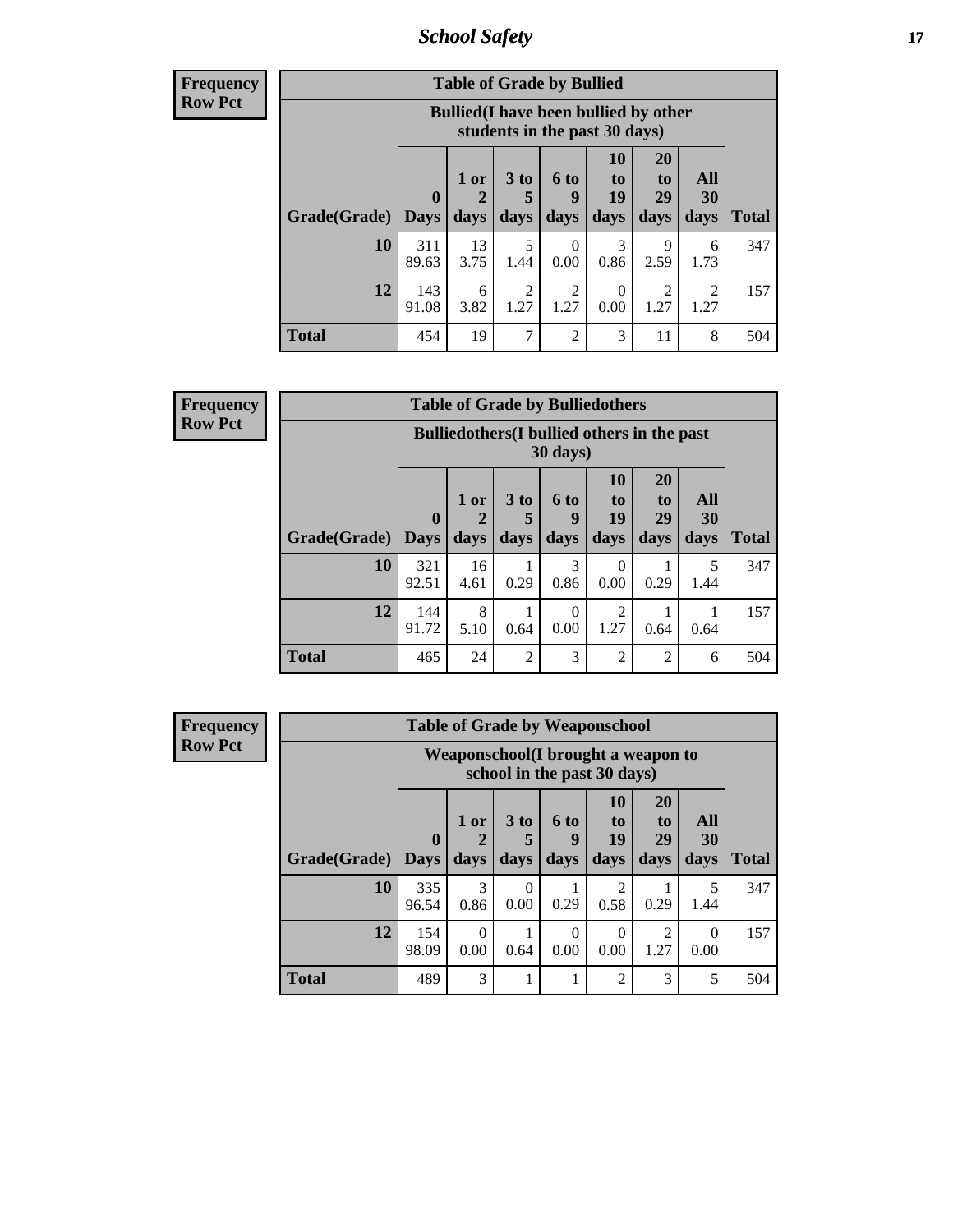*School Safety* **18**

| <b>Frequency</b> | <b>Table of Grade by Absentunsafe</b> |                                                                           |                        |                              |                               |                               |                   |              |  |  |  |
|------------------|---------------------------------------|---------------------------------------------------------------------------|------------------------|------------------------------|-------------------------------|-------------------------------|-------------------|--------------|--|--|--|
| <b>Row Pct</b>   |                                       | Absentunsafe(I have missed school<br>because I felt unsafe in the past 30 |                        |                              |                               |                               |                   |              |  |  |  |
|                  | Grade(Grade)                          | $\mathbf 0$<br><b>Days</b>                                                | 1 or<br>2<br>days      | 3 <sub>to</sub><br>5<br>days | <b>10</b><br>to<br>19<br>days | <b>20</b><br>to<br>29<br>days | All<br>30<br>days | <b>Total</b> |  |  |  |
|                  | 10                                    | 335<br>96.54                                                              | 5<br>1.44              | 0.29                         | $\Omega$<br>0.00              | 0.29                          | 5<br>1.44         | 347          |  |  |  |
|                  | 12                                    | 152<br>96.82                                                              | $\mathfrak{D}$<br>1.27 | 0<br>0.00                    | $\mathcal{R}$<br>1.91         | $\Omega$<br>0.00              | $\Omega$<br>0.00  | 157          |  |  |  |
|                  | <b>Total</b>                          | 487                                                                       | 7                      |                              | 3                             | 1                             | 5                 | 504          |  |  |  |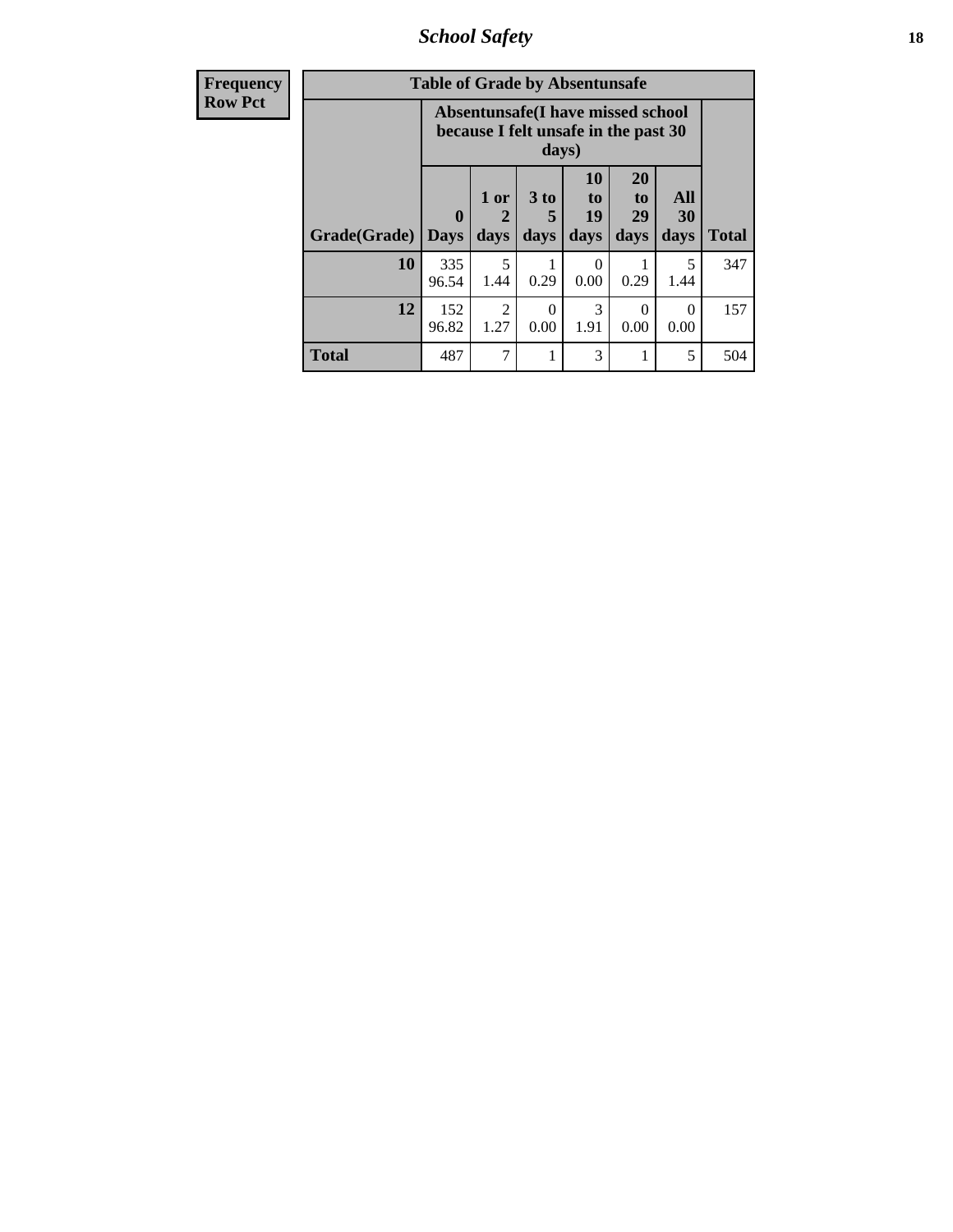### *Drug Use During Last 30 Days* **19**

#### **Frequency Row Pct**

| <b>Table of Grade by Alcohol</b> |                                 |                                    |                 |               |                 |                   |                        |       |  |  |  |
|----------------------------------|---------------------------------|------------------------------------|-----------------|---------------|-----------------|-------------------|------------------------|-------|--|--|--|
|                                  |                                 | Alcohol(Alcohol use, past 30 days) |                 |               |                 |                   |                        |       |  |  |  |
| Grade(Grade)                     | <b>Did</b><br>not<br><b>use</b> | $1-2$<br>days                      | $3 - 5$<br>days | $6-9$<br>days | $10-19$<br>days | $20 - 29$<br>days | Every<br>day           | Total |  |  |  |
| 10                               | 255<br>73.49                    | 27<br>7.78                         | 25<br>7.20      | 8<br>2.31     | 7<br>2.02       | 16<br>4.61        | 9<br>2.59              | 347   |  |  |  |
| 12                               | 93<br>59.24                     | 21<br>13.38                        | 22<br>14.01     | 7<br>4.46     | 8<br>5.10       | 4<br>2.55         | $\overline{2}$<br>1.27 | 157   |  |  |  |
| <b>Total</b>                     | 348                             | 48                                 | 47              | 15            | 15              | 20                | 11                     | 504   |  |  |  |

#### **Frequency Row Pct**

| <b>Table of Grade by Cigarettes</b> |                                                |                 |                 |                 |               |               |                     |              |  |  |  |
|-------------------------------------|------------------------------------------------|-----------------|-----------------|-----------------|---------------|---------------|---------------------|--------------|--|--|--|
|                                     | Cigarettes (Smoking tobacco use, past 30 days) |                 |                 |                 |               |               |                     |              |  |  |  |
| Grade(Grade)                        | <b>Did</b><br>not<br><b>use</b>                | $1 - 2$<br>days | $3 - 5$<br>days | $6 - 9$<br>days | 10-19<br>days | 20-29<br>days | <b>Every</b><br>day | <b>Total</b> |  |  |  |
| <b>10</b>                           | 304<br>87.61                                   | 20<br>5.76      | 10<br>2.88      | 0.29            | 0.58          | 3<br>0.86     | 2.02                | 347          |  |  |  |
| 12                                  | 108<br>68.79                                   | 20<br>12.74     | 10<br>6.37      | 3<br>1.91       | 0.64          | 1.91          | 12<br>7.64          | 157          |  |  |  |
| <b>Total</b>                        | 412                                            | 40              | 20              | 4               | 3             | 6             | 19                  | 504          |  |  |  |

**Frequency Row Pct**

|              | <b>Table of Grade by Smokeless</b> |                                                        |                 |                 |                        |                        |                     |              |  |  |  |  |
|--------------|------------------------------------|--------------------------------------------------------|-----------------|-----------------|------------------------|------------------------|---------------------|--------------|--|--|--|--|
|              |                                    | <b>Smokeless</b> (Chewing tobaccouse,<br>past 30 days) |                 |                 |                        |                        |                     |              |  |  |  |  |
| Grade(Grade) | <b>Did</b><br>not<br><b>use</b>    | $1 - 2$<br>days                                        | $3 - 5$<br>days | $6 - 9$<br>days | $10-19$<br>days        | $20 - 29$<br>days      | <b>Every</b><br>day | <b>Total</b> |  |  |  |  |
| 10           | 328<br>94.52                       | 5<br>1.44                                              | 2<br>0.58       | 0.29            | $\overline{c}$<br>0.58 | $\overline{2}$<br>0.58 | 2.02                | 347          |  |  |  |  |
| 12           | 137<br>87.26                       | 9<br>5.73                                              | 2<br>1.27       | 0.64            | 0.64                   | 4<br>2.55              | 3<br>1.91           | 157          |  |  |  |  |
| <b>Total</b> | 465                                | 14                                                     | 4               | $\overline{c}$  | 3                      | 6                      | 10                  | 504          |  |  |  |  |

| <b>Table of Grade by Marijuana</b> |                                 |                                         |                 |                        |                 |                   |                     |              |  |
|------------------------------------|---------------------------------|-----------------------------------------|-----------------|------------------------|-----------------|-------------------|---------------------|--------------|--|
|                                    |                                 | Marijuana (Marijuana use, past 30 days) |                 |                        |                 |                   |                     |              |  |
| Grade(Grade)                       | <b>Did</b><br>not<br><b>use</b> | $1 - 2$<br>days                         | $3 - 5$<br>days | $6-9$<br>days          | $10-19$<br>days | $20 - 29$<br>days | <b>Every</b><br>day | <b>Total</b> |  |
| 10                                 | 315<br>90.78                    | 13<br>3.75                              | 5<br>1.44       | $\overline{2}$<br>0.58 | 3<br>0.86       | 0.86              | 6<br>1.73           | 347          |  |
| 12                                 | 129<br>82.17                    | 9<br>5.73                               | 6<br>3.82       | $\overline{2}$<br>1.27 | 3<br>1.91       | 3<br>1.91         | 5<br>3.18           | 157          |  |
| <b>Total</b>                       | 444                             | 22                                      | 11              | $\overline{4}$         | 6               | 6                 | 11                  | 504          |  |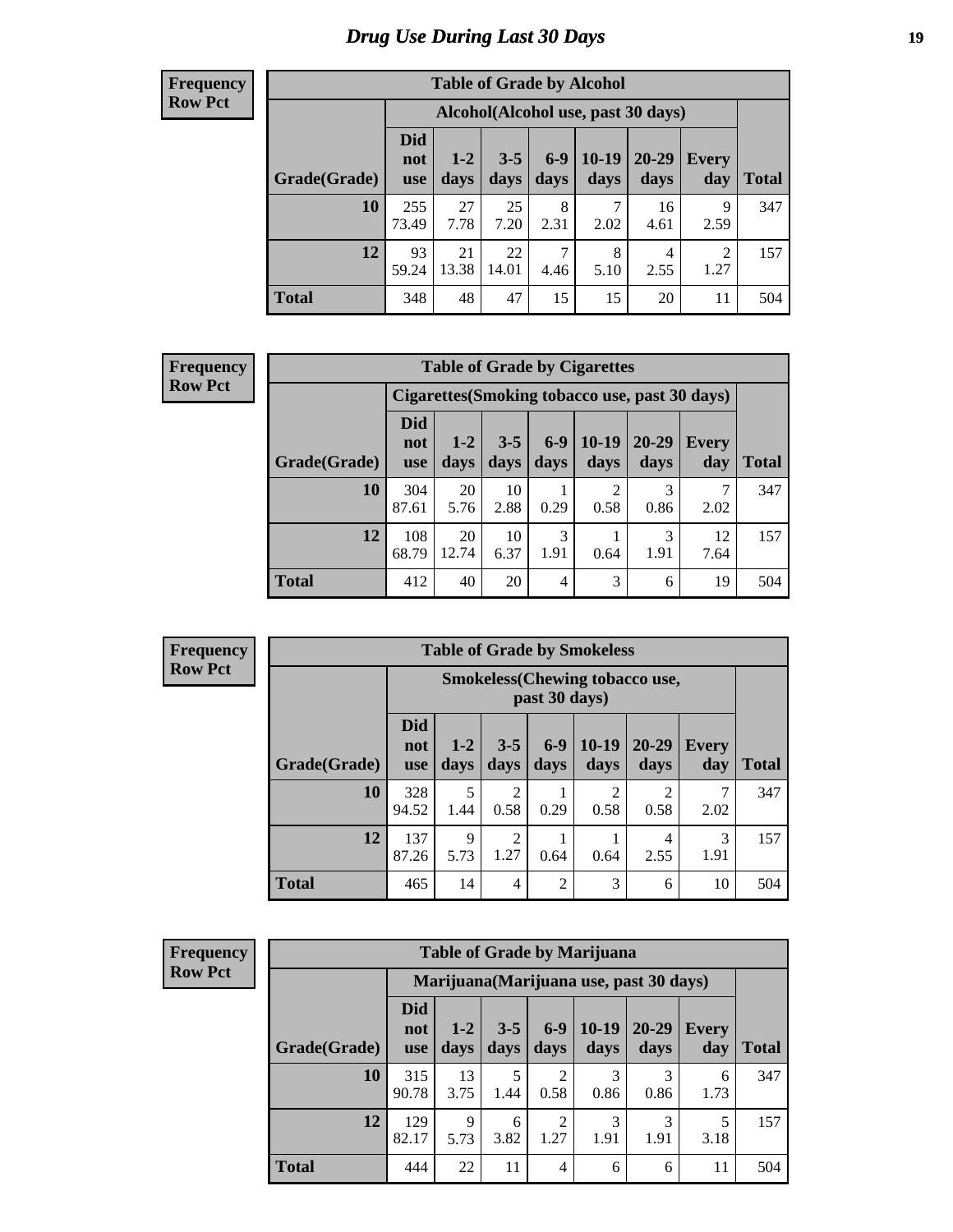#### **Frequency Row Pct**

| <b>Table of Grade by Cocaine</b> |                                 |               |                 |                  |                        |                                     |              |              |  |  |
|----------------------------------|---------------------------------|---------------|-----------------|------------------|------------------------|-------------------------------------|--------------|--------------|--|--|
|                                  |                                 |               |                 |                  |                        | Cocaine (Cocaine use, past 30 days) |              |              |  |  |
| Grade(Grade)                     | <b>Did</b><br>not<br><b>use</b> | $1-2$<br>days | $3 - 5$<br>days | $6-9$<br>days    | $10-19$<br>days        | 20-29<br>days                       | Every<br>day | <b>Total</b> |  |  |
| 10                               | 336<br>96.83                    | 2<br>0.58     | 0.29            | 0.29             | 0<br>0.00              | 4<br>1.15                           | 3<br>0.86    | 347          |  |  |
| 12                               | 145<br>92.36                    | 4<br>2.55     | 0.64            | $\theta$<br>0.00 | $\overline{2}$<br>1.27 | 4<br>2.55                           | 0.64         | 157          |  |  |
| <b>Total</b>                     | 481                             | 6             | $\overline{2}$  | $\mathbf{1}$     | $\overline{2}$         | 8                                   | 4            | 504          |  |  |

| Frequency      |              |                                 |                                        |                        | <b>Table of Grade by Inhalants</b> |                   |                  |              |  |  |
|----------------|--------------|---------------------------------|----------------------------------------|------------------------|------------------------------------|-------------------|------------------|--------------|--|--|
| <b>Row Pct</b> |              |                                 | Inhalants (Inhalant use, past 30 days) |                        |                                    |                   |                  |              |  |  |
|                | Grade(Grade) | <b>Did</b><br>not<br><b>use</b> | $1 - 2$<br>days                        | $6-9$<br>days          | $10-19$<br>days                    | $20 - 29$<br>days | Every<br>day     | <b>Total</b> |  |  |
|                | 10           | 338<br>97.41                    | 3<br>0.86                              | $\mathfrak{D}$<br>0.58 | 0.29                               | 3<br>0.86         | $\Omega$<br>0.00 | 347          |  |  |
|                | 12           | 150<br>95.54                    | 0.64                                   | $\mathfrak{D}$<br>1.27 | $\Omega$<br>0.00                   | 3<br>1.91         | 0.64             | 157          |  |  |
|                | <b>Total</b> | 488                             | $\overline{4}$                         | 4                      |                                    | 6                 |                  | 504          |  |  |

| $\overline{J}$ | <b>Table of Grade by Steroids</b> |                                 |                |                        |                 |                                      |                                                                                                                                                                         |              |  |
|----------------|-----------------------------------|---------------------------------|----------------|------------------------|-----------------|--------------------------------------|-------------------------------------------------------------------------------------------------------------------------------------------------------------------------|--------------|--|
|                |                                   |                                 |                |                        |                 | Steroids (Steroid use, past 30 days) |                                                                                                                                                                         |              |  |
|                | Grade(Grade)                      | <b>Did</b><br>not<br><b>use</b> | $1-2$<br>days  | $6-9$<br>days          | $10-19$<br>days | $20 - 29$<br>days                    | Every<br>day                                                                                                                                                            | <b>Total</b> |  |
|                | 10                                | 342<br>98.56                    | 0.29           | $\theta$<br>0.00       | 0.29            | 0.29                                 | $\mathcal{D}_{\mathcal{A}}^{\mathcal{A}}(\mathcal{A})=\mathcal{D}_{\mathcal{A}}^{\mathcal{A}}(\mathcal{A})\mathcal{D}_{\mathcal{A}}^{\mathcal{A}}(\mathcal{A})$<br>0.58 | 347          |  |
|                | 12                                | 151<br>96.18                    | 0.64           | $\overline{2}$<br>1.27 | 0<br>0.00       | 3<br>1.91                            | 0.00                                                                                                                                                                    | 157          |  |
|                | <b>Total</b>                      | 493                             | $\overline{2}$ | $\overline{2}$         |                 | 4                                    | $\mathfrak{D}$                                                                                                                                                          | 504          |  |

| Frequency      | <b>Table of Grade by Ecstasy</b> |                                 |                 |                 |                                     |                 |                                     |                        |              |
|----------------|----------------------------------|---------------------------------|-----------------|-----------------|-------------------------------------|-----------------|-------------------------------------|------------------------|--------------|
| <b>Row Pct</b> |                                  |                                 |                 |                 |                                     |                 | Ecstasy (Ecstasy use, past 30 days) |                        |              |
|                | Grade(Grade)                     | <b>Did</b><br>not<br><b>use</b> | $1 - 2$<br>days | $3 - 5$<br>days | $6-9$<br>days                       | $10-19$<br>days | $20 - 29$<br>days                   | <b>Every</b><br>day    | <b>Total</b> |
|                | 10                               | 338<br>97.41                    | 0.29            | $_{0}$<br>0.00  | $\mathcal{D}_{\mathcal{A}}$<br>0.58 | 0.29            | 3<br>0.86                           | $\overline{2}$<br>0.58 | 347          |
|                | 12                               | 145<br>92.36                    | 5<br>3.18       | 0.64            | 0.64                                | 0.00            | 3<br>1.91                           | $\mathfrak{D}$<br>1.27 | 157          |
|                | <b>Total</b>                     | 483                             | 6               |                 | 3                                   |                 | 6                                   | $\overline{4}$         | 504          |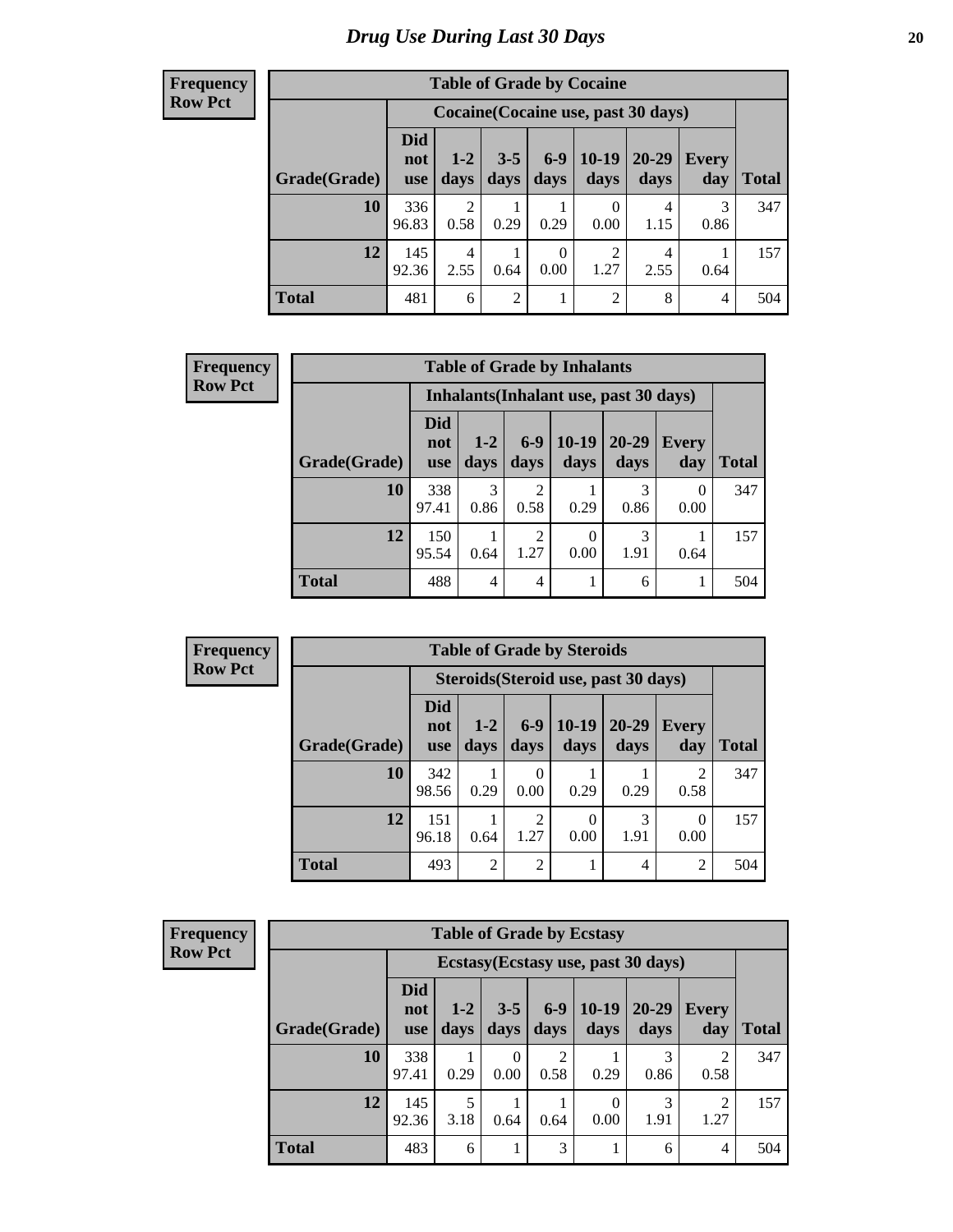#### **Frequency Row Pct**

| <b>Table of Grade by Meth</b> |                                 |                                             |                 |               |                        |                     |              |  |  |  |
|-------------------------------|---------------------------------|---------------------------------------------|-----------------|---------------|------------------------|---------------------|--------------|--|--|--|
|                               |                                 | Meth (Methamphetamine use,<br>past 30 days) |                 |               |                        |                     |              |  |  |  |
| Grade(Grade)                  | <b>Did</b><br>not<br><b>use</b> | $1 - 2$<br>days                             | $6 - 9$<br>days | 10-19<br>days | $20 - 29$<br>days      | <b>Every</b><br>day | <b>Total</b> |  |  |  |
| 10                            | 343<br>98.85                    | 0.29                                        | 0<br>0.00       | 0.29          | 0.29                   | 0.29                | 347          |  |  |  |
| 12                            | 151<br>96.18                    | $\overline{2}$<br>1.27                      | 0.64            | 0<br>0.00     | $\mathfrak{D}$<br>1.27 | 0.64                | 157          |  |  |  |
| <b>Total</b>                  | 494                             | 3                                           |                 |               | 3                      | $\overline{c}$      | 504          |  |  |  |

**Frequency Row Pct**

| <b>Table of Grade by Hallucinogens</b> |                                 |                                                   |                 |                  |                 |               |                     |              |  |
|----------------------------------------|---------------------------------|---------------------------------------------------|-----------------|------------------|-----------------|---------------|---------------------|--------------|--|
|                                        |                                 | Hallucinogens (Hallucinogen use,<br>past 30 days) |                 |                  |                 |               |                     |              |  |
| Grade(Grade)                           | <b>Did</b><br>not<br><b>use</b> | $1 - 2$<br>days                                   | $3 - 5$<br>days | $6 - 9$<br>days  | $10-19$<br>days | 20-29<br>days | <b>Every</b><br>day | <b>Total</b> |  |
| 10                                     | 338<br>97.41                    | 0.29                                              | 4<br>1.15       | 0.29             | 0.29            | 0.29          | 0.29                | 347          |  |
| 12                                     | 146<br>92.99                    | 4<br>2.55                                         | 0<br>0.00       | $\Omega$<br>0.00 | 0.64            | 3<br>1.91     | 3<br>1.91           | 157          |  |
| <b>Total</b>                           | 484                             | 5                                                 | 4               |                  | 2               | 4             | 4                   | 504          |  |

| <b>Table of Grade by Prescription</b> |                                 |                                                                                |                 |                 |                 |                   |                        |              |  |  |
|---------------------------------------|---------------------------------|--------------------------------------------------------------------------------|-----------------|-----------------|-----------------|-------------------|------------------------|--------------|--|--|
|                                       |                                 | <b>Prescription</b> (Prescription drugs not<br>prescribed to me, past 30 days) |                 |                 |                 |                   |                        |              |  |  |
| Grade(Grade)                          | <b>Did</b><br>not<br><b>use</b> | $1 - 2$<br>days                                                                | $3 - 5$<br>days | $6 - 9$<br>days | $10-19$<br>days | $20 - 29$<br>days | Every<br>day           | <b>Total</b> |  |  |
| 10                                    | 335<br>96.54                    | 3<br>0.86                                                                      | 0<br>0.00       | 0.29            | 0.29            | 0.58              | 5<br>1.44              | 347          |  |  |
| 12                                    | 139<br>88.54                    | 5<br>3.18                                                                      | 4<br>2.55       | 2<br>1.27       | 4<br>2.55       | 0.64              | $\mathfrak{D}$<br>1.27 | 157          |  |  |
| <b>Total</b>                          | 474                             | 8                                                                              | 4               | 3               | 5               | 3                 | 7                      | 504          |  |  |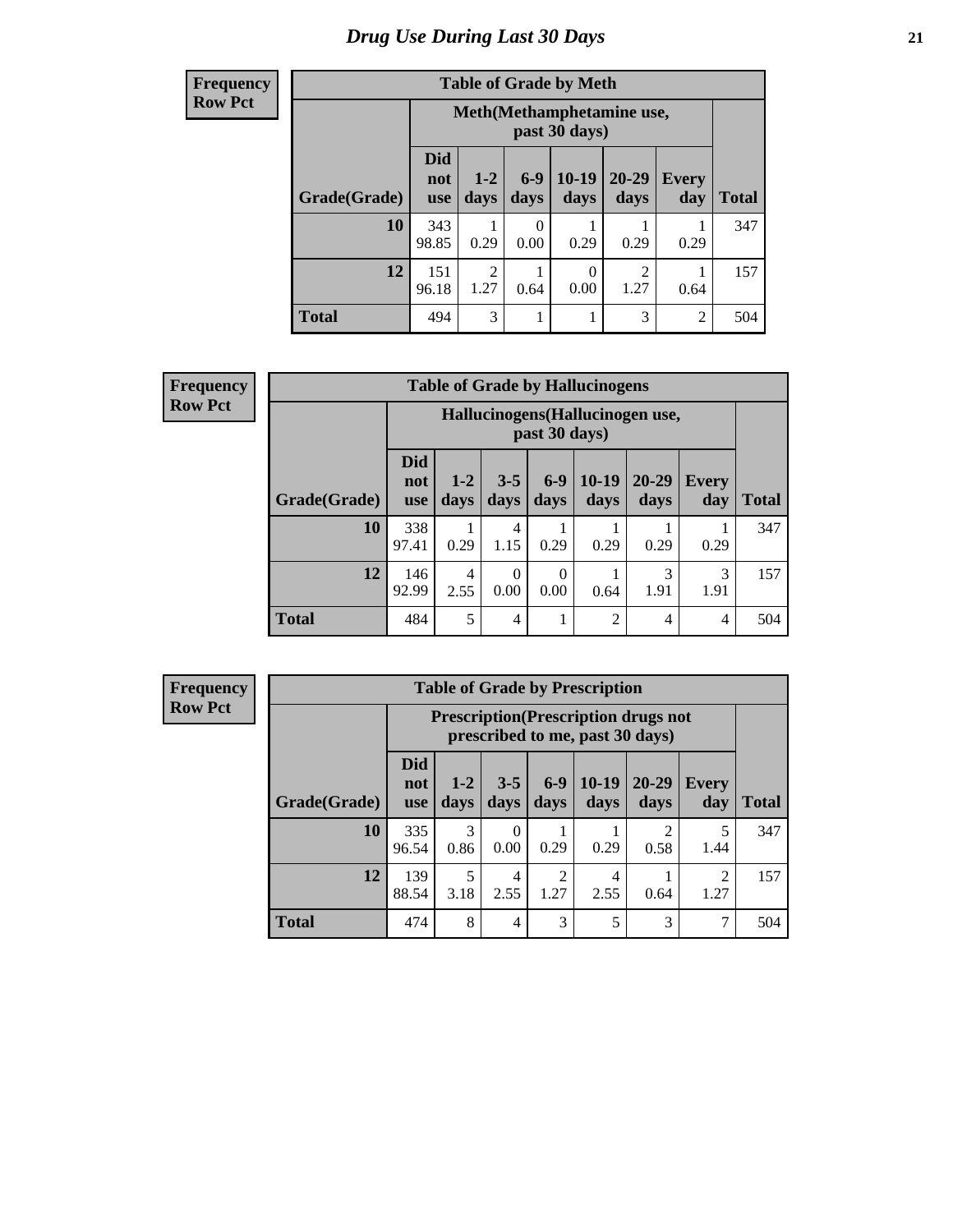| Frequency      | <b>Table of Alcoholease by Grade</b>              |                    |             |              |  |  |  |  |
|----------------|---------------------------------------------------|--------------------|-------------|--------------|--|--|--|--|
| <b>Col Pct</b> | <b>Alcoholease</b> (It is<br>easy to get alcohol) | Grade(Grade)<br>10 | 12          | <b>Total</b> |  |  |  |  |
|                | <b>Strongly Agree</b>                             | 130<br>37.46       | 70<br>44.59 | 200          |  |  |  |  |
|                | <b>Somewhat Agree</b>                             | 124<br>35.73       | 65<br>41.40 | 189          |  |  |  |  |
|                | <b>Somewhat Disagree</b>                          | 35<br>10.09        | 13<br>8.28  | 48           |  |  |  |  |
|                | <b>Strongly Disagree</b>                          | 58<br>16.71        | 9<br>5.73   | 67           |  |  |  |  |
|                | <b>Total</b>                                      | 347                | 157         | 504          |  |  |  |  |

| Frequency      |                                                         | <b>Table of Cigarettesease by Grade</b> |             |              |  |  |  |  |
|----------------|---------------------------------------------------------|-----------------------------------------|-------------|--------------|--|--|--|--|
| <b>Col Pct</b> | Cigarettesease(It is<br>easy to get smoking<br>tobacco) | Grade(Grade)<br>10                      | 12          | <b>Total</b> |  |  |  |  |
|                | <b>Strongly Agree</b>                                   | 128<br>36.89                            | 97<br>61.78 | 225          |  |  |  |  |
|                | <b>Somewhat Agree</b>                                   | 103<br>29.68                            | 36<br>22.93 | 139          |  |  |  |  |
|                | <b>Somewhat Disagree</b>                                | 45<br>12.97                             | 13<br>8.28  | 58           |  |  |  |  |
|                | <b>Strongly Disagree</b>                                | 71<br>20.46                             | 11<br>7.01  | 82           |  |  |  |  |
|                | <b>Total</b>                                            | 347                                     | 157         | 504          |  |  |  |  |

| Frequency      | <b>Table of Smokelessease by Grade</b>                         |                    |              |     |
|----------------|----------------------------------------------------------------|--------------------|--------------|-----|
| <b>Col Pct</b> | <b>Smokelessease</b> (It is<br>easy to get chewing<br>tobacco) | Grade(Grade)<br>10 | <b>Total</b> |     |
|                | <b>Strongly Agree</b>                                          | 119<br>34.29       | 90<br>57.32  | 209 |
|                | <b>Somewhat Agree</b>                                          | 93<br>26.80        | 38<br>24.20  | 131 |
|                | <b>Somewhat Disagree</b>                                       | 49<br>14.12        | 16<br>10.19  | 65  |
|                | <b>Strongly Disagree</b>                                       | 86<br>24.78        | 13<br>8.28   | 99  |
|                | Total                                                          | 347                | 157          | 504 |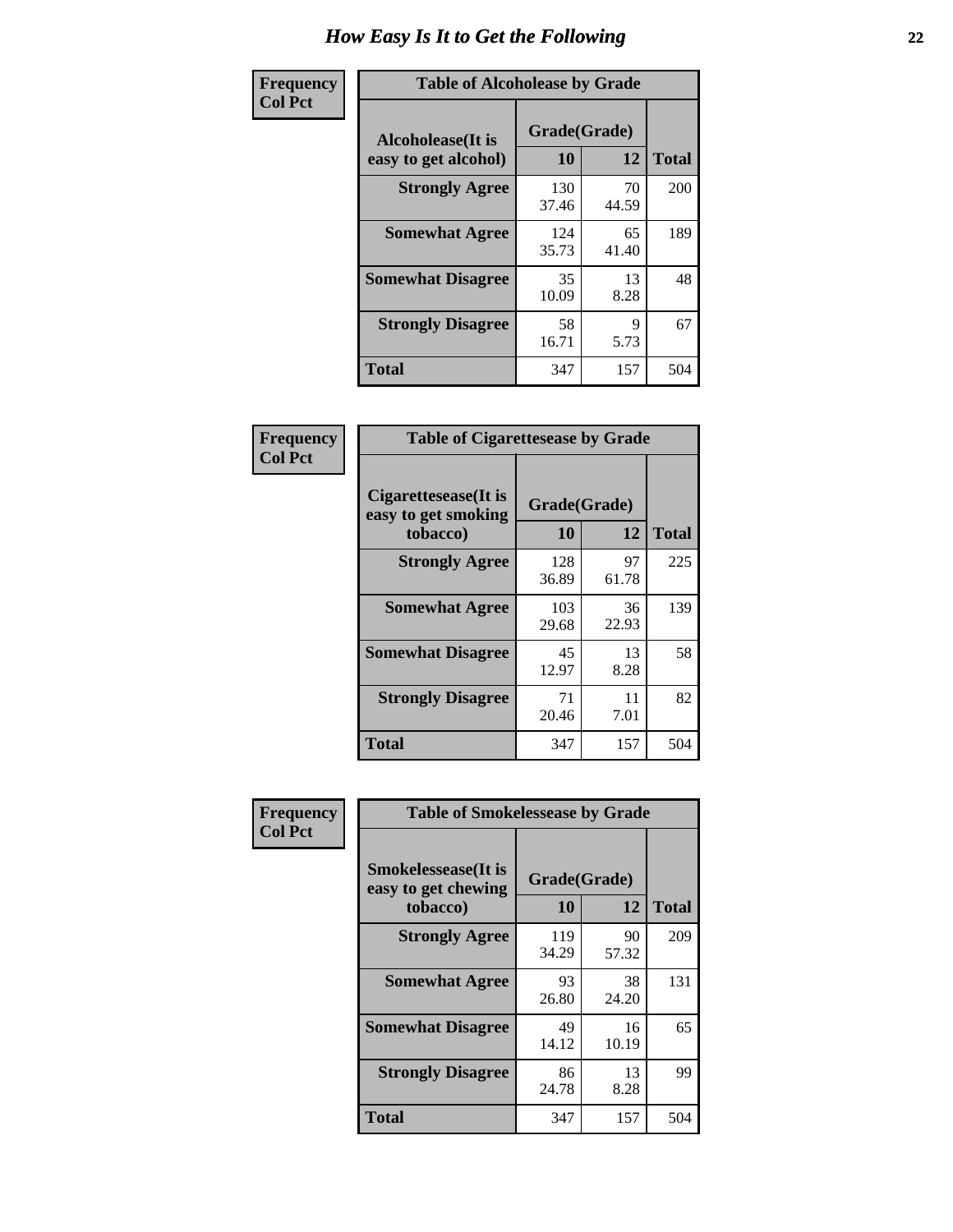| Frequency      | <b>Table of Marijuanaease by Grade</b>           |                    |             |              |
|----------------|--------------------------------------------------|--------------------|-------------|--------------|
| <b>Col Pct</b> | Marijuanaease(It is<br>easy to get<br>marijuana) | Grade(Grade)<br>10 | 12          | <b>Total</b> |
|                | <b>Strongly Agree</b>                            | 100<br>28.82       | 60<br>38.22 | 160          |
|                | <b>Somewhat Agree</b>                            | 87<br>25.07        | 57<br>36.31 | 144          |
|                | <b>Somewhat Disagree</b>                         | 56<br>16.14        | 19<br>12.10 | 75           |
|                | <b>Strongly Disagree</b>                         | 104<br>29.97       | 21<br>13.38 | 125          |
|                | Total                                            | 347                | 157         | 504          |

| <b>Table of Cocaineease by Grade</b>              |                    |             |              |  |  |  |  |  |  |  |  |
|---------------------------------------------------|--------------------|-------------|--------------|--|--|--|--|--|--|--|--|
| <b>Cocaineease</b> (It is<br>easy to get cocaine) | Grade(Grade)<br>10 | 12          | <b>Total</b> |  |  |  |  |  |  |  |  |
| <b>Strongly Agree</b>                             | 34<br>9.80         | 18<br>11.46 | 52           |  |  |  |  |  |  |  |  |
| <b>Somewhat Agree</b>                             | 67<br>19.31        | 48<br>30.57 | 115          |  |  |  |  |  |  |  |  |
| <b>Somewhat Disagree</b>                          | 101<br>29.11       | 49<br>31.21 | 150          |  |  |  |  |  |  |  |  |
| <b>Strongly Disagree</b>                          | 145<br>41.79       | 42<br>26.75 | 187          |  |  |  |  |  |  |  |  |
| <b>Total</b>                                      | 347                | 157         | 504          |  |  |  |  |  |  |  |  |

| Frequency      | <b>Table of Inhalantsease by Grade</b>     |              |             |              |
|----------------|--------------------------------------------|--------------|-------------|--------------|
| <b>Col Pct</b> | <b>Inhalantsease</b> (It is<br>easy to get | Grade(Grade) |             |              |
|                | inhalants)                                 | 10           | 12          | <b>Total</b> |
|                | <b>Strongly Agree</b>                      | 108<br>31.12 | 68<br>43.31 | 176          |
|                | <b>Somewhat Agree</b>                      | 72<br>20.75  | 37<br>23.57 | 109          |
|                | <b>Somewhat Disagree</b>                   | 68<br>19.60  | 22<br>14.01 | 90           |
|                | <b>Strongly Disagree</b>                   | 99<br>28.53  | 30<br>19.11 | 129          |
|                | <b>Total</b>                               | 347          | 157         | 504          |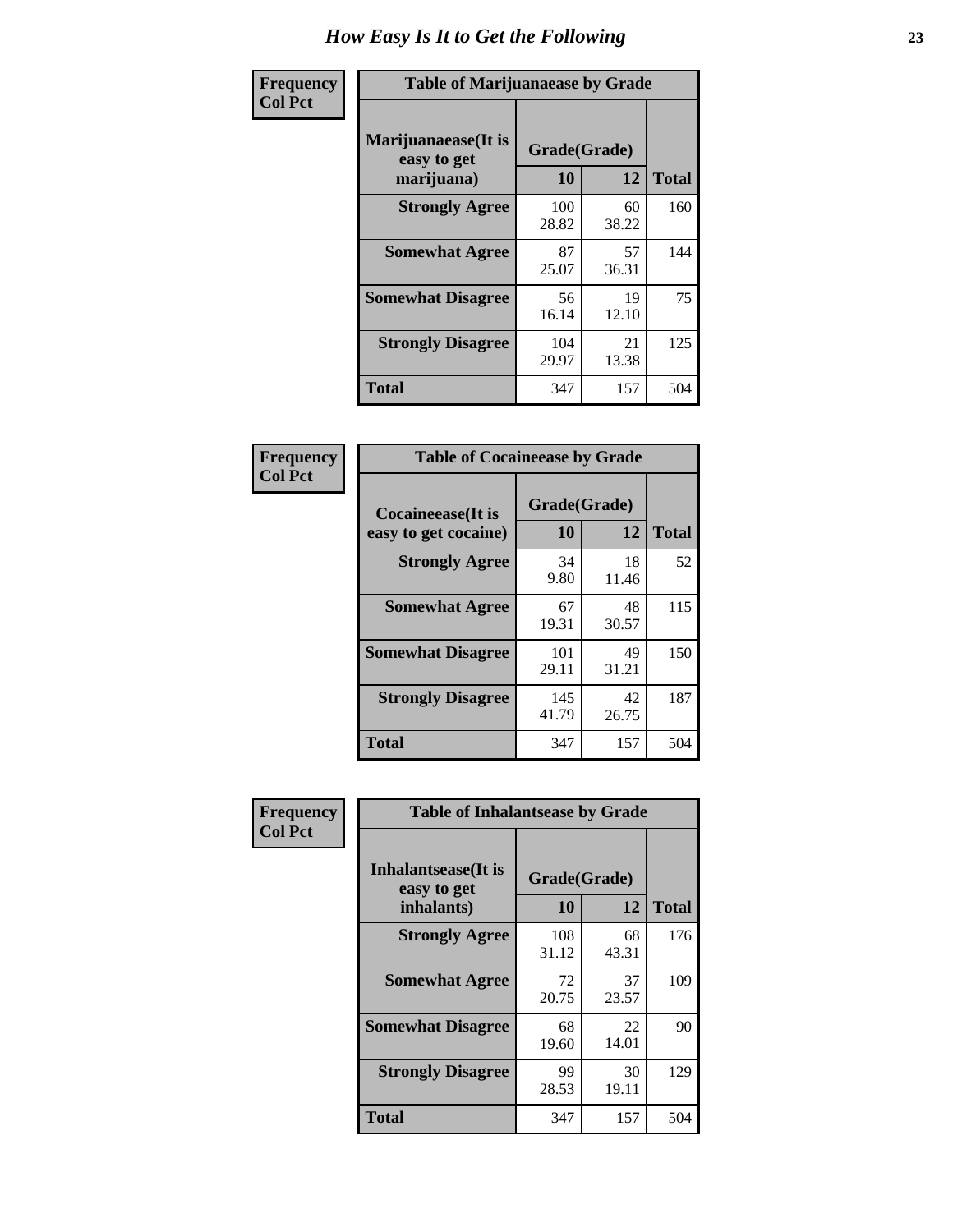| Frequency      | <b>Table of Steroidsease by Grade</b>               |                    |             |              |  |  |  |  |  |  |  |  |
|----------------|-----------------------------------------------------|--------------------|-------------|--------------|--|--|--|--|--|--|--|--|
| <b>Col Pct</b> | <b>Steroidsease</b> (It is<br>easy to get steroids) | Grade(Grade)<br>10 | 12          | <b>Total</b> |  |  |  |  |  |  |  |  |
|                | <b>Strongly Agree</b>                               | 42<br>12.10        | 20<br>12.74 | 62           |  |  |  |  |  |  |  |  |
|                | <b>Somewhat Agree</b>                               | 76<br>21.90        | 50<br>31.85 | 126          |  |  |  |  |  |  |  |  |
|                | <b>Somewhat Disagree</b>                            | 89<br>25.65        | 50<br>31.85 | 139          |  |  |  |  |  |  |  |  |
|                | <b>Strongly Disagree</b>                            | 140<br>40.35       | 37<br>23.57 | 177          |  |  |  |  |  |  |  |  |
|                | <b>Total</b>                                        | 347                | 157         | 504          |  |  |  |  |  |  |  |  |

| Frequency      | <b>Table of Ecstasyease by Grade</b>              |                    |             |              |
|----------------|---------------------------------------------------|--------------------|-------------|--------------|
| <b>Col Pct</b> | <b>Ecstasyease</b> (It is<br>easy to get ecstasy) | Grade(Grade)<br>10 | 12          | <b>Total</b> |
|                | <b>Strongly Agree</b>                             | 38<br>10.95        | 30<br>19.11 | 68           |
|                | <b>Somewhat Agree</b>                             | 70<br>20.17        | 34<br>21.66 | 104          |
|                | <b>Somewhat Disagree</b>                          | 92<br>26.51        | 47<br>29.94 | 139          |
|                | <b>Strongly Disagree</b>                          | 147<br>42.36       | 46<br>29.30 | 193          |
|                | Total                                             | 347                | 157         | 504          |

| Frequency      | <b>Table of Methease by Grade</b>                          |                    |             |              |
|----------------|------------------------------------------------------------|--------------------|-------------|--------------|
| <b>Col Pct</b> | <b>Methease</b> (It is easy<br>to get<br>methamphetamines) | Grade(Grade)<br>10 | 12          | <b>Total</b> |
|                | <b>Strongly Agree</b>                                      | 36<br>10.37        | 22<br>14.01 | 58           |
|                | <b>Somewhat Agree</b>                                      | 57<br>16.43        | 33<br>21.02 | 90           |
|                | <b>Somewhat Disagree</b>                                   | 99<br>28.53        | 47<br>29.94 | 146          |
|                | <b>Strongly Disagree</b>                                   | 155<br>44.67       | 55<br>35.03 | 210          |
|                | <b>Total</b>                                               | 347                | 157         | 504          |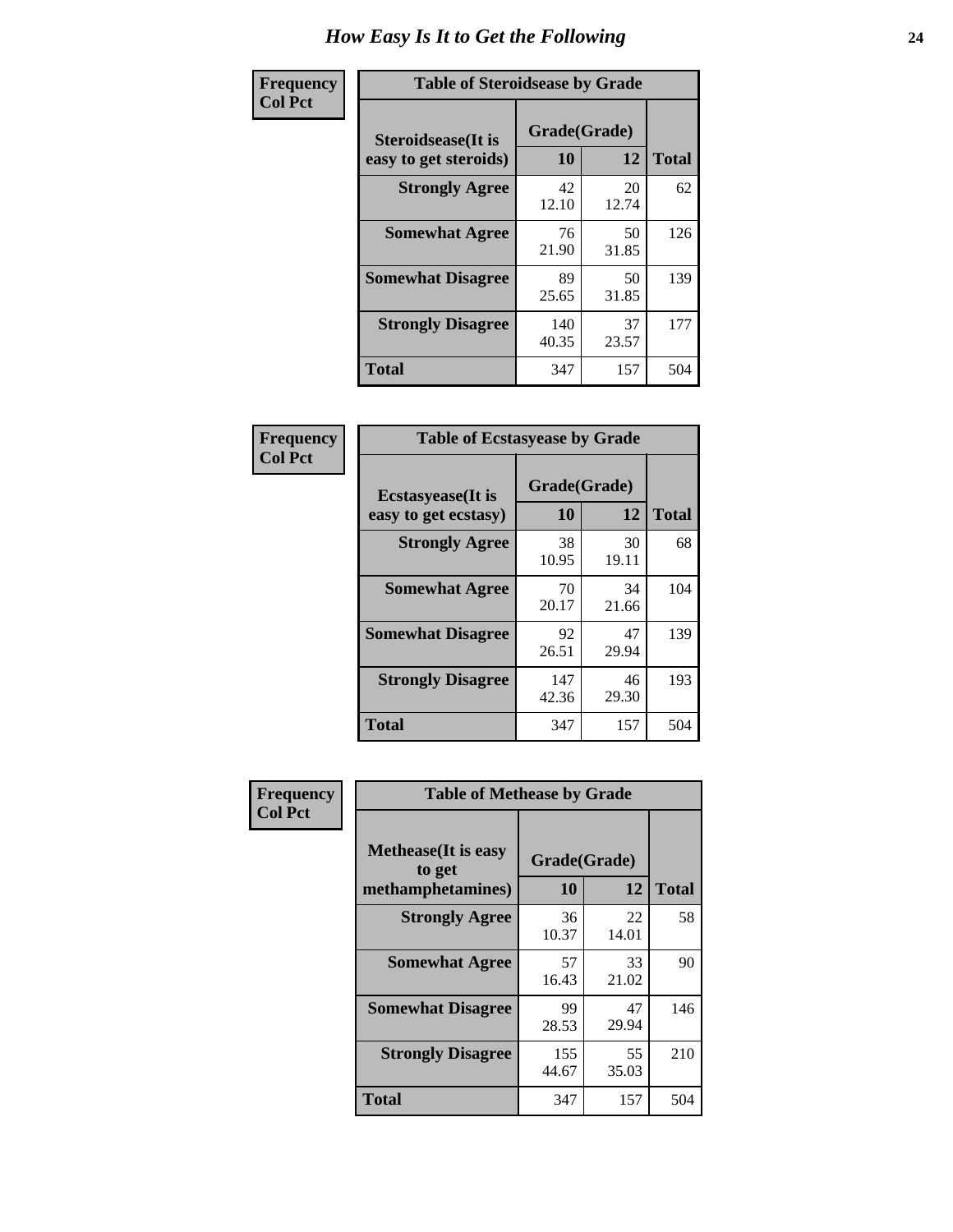| <b>Frequency</b> | <b>Table of Hallucinogensease by Grade</b>                |                    |             |              |  |  |  |  |  |  |  |  |
|------------------|-----------------------------------------------------------|--------------------|-------------|--------------|--|--|--|--|--|--|--|--|
| <b>Col Pct</b>   | Hallucinogensease(It)<br>is easy to get<br>hallucinogens) | Grade(Grade)<br>10 | 12          | <b>Total</b> |  |  |  |  |  |  |  |  |
|                  | <b>Strongly Agree</b>                                     | 41<br>11.82        | 24<br>15.29 | 65           |  |  |  |  |  |  |  |  |
|                  | <b>Somewhat Agree</b>                                     | 64<br>18.44        | 40<br>25.48 | 104          |  |  |  |  |  |  |  |  |
|                  | <b>Somewhat Disagree</b>                                  | 89<br>25.65        | 44<br>28.03 | 133          |  |  |  |  |  |  |  |  |
|                  | <b>Strongly Disagree</b>                                  | 153<br>44.09       | 49<br>31.21 | 202          |  |  |  |  |  |  |  |  |
|                  | <b>Total</b>                                              | 347                | 157         | 504          |  |  |  |  |  |  |  |  |

| <b>Table of Prescriptionease by Grade</b>                                                |              |             |              |  |  |  |  |  |  |  |  |
|------------------------------------------------------------------------------------------|--------------|-------------|--------------|--|--|--|--|--|--|--|--|
| <b>Prescriptionease</b> (It<br>is easy to get<br>prescription drugs<br>not prescribed to | Grade(Grade) |             |              |  |  |  |  |  |  |  |  |
| me)                                                                                      | 10           | 12          | <b>Total</b> |  |  |  |  |  |  |  |  |
| <b>Strongly Agree</b>                                                                    | 131<br>37.75 | 77<br>49.04 | 208          |  |  |  |  |  |  |  |  |
| <b>Somewhat Agree</b>                                                                    | 88<br>25.36  | 38<br>24.20 | 126          |  |  |  |  |  |  |  |  |
| <b>Somewhat Disagree</b>                                                                 | 43<br>12.39  | 23<br>14.65 | 66           |  |  |  |  |  |  |  |  |
| <b>Strongly Disagree</b>                                                                 | 85<br>24.50  | 19<br>12.10 | 104          |  |  |  |  |  |  |  |  |
| <b>Total</b>                                                                             | 347          | 157         | 504          |  |  |  |  |  |  |  |  |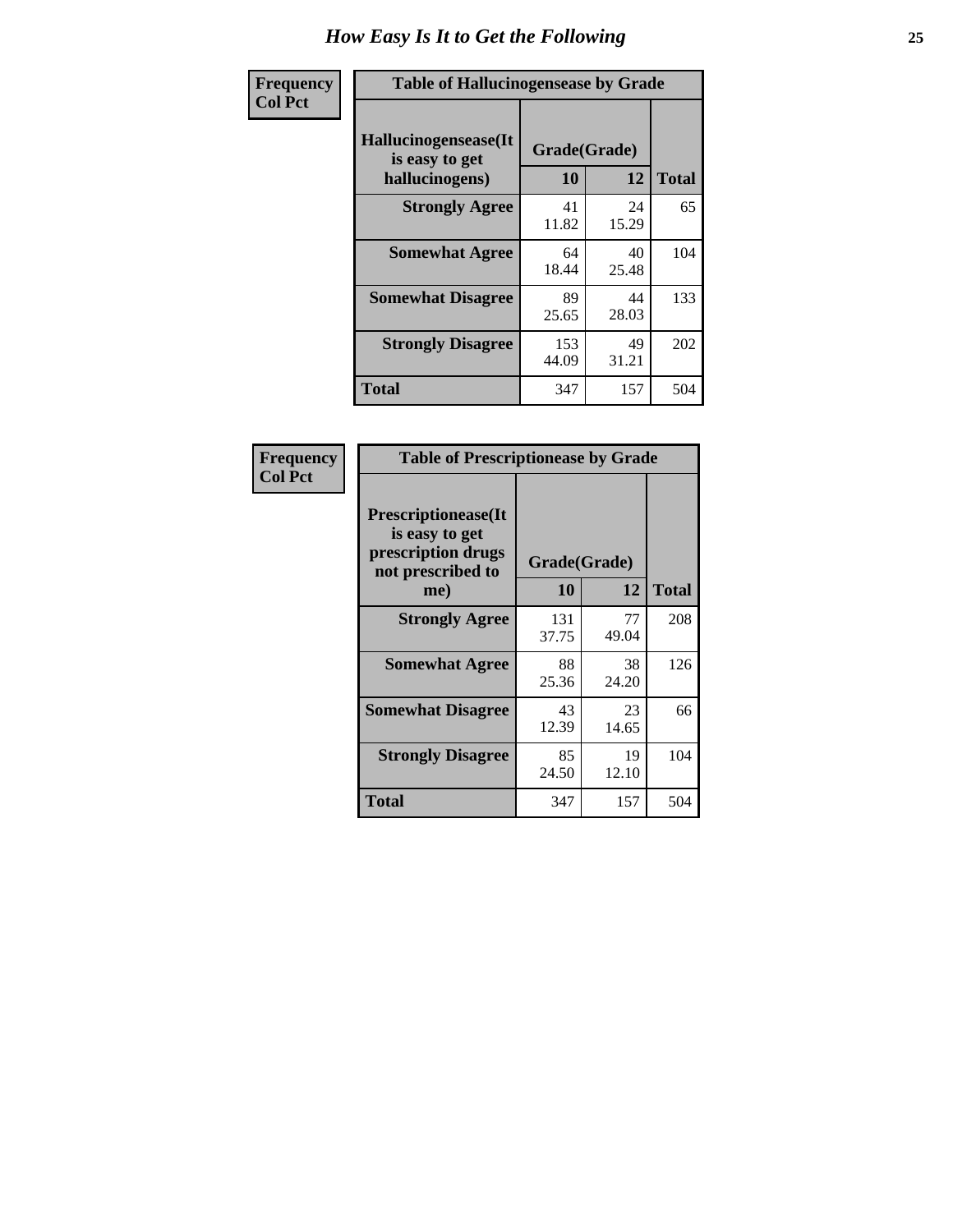*Age at Onset of Use* **26** *Results for "Age at Onset of Use" questions exclude students who said they did not use that substance*

| Frequency      |              |                        |                                                  |                        |           |                        |                           | <b>Table of Grade by Alcoholinit</b> |             |             |                       |                       |              |  |
|----------------|--------------|------------------------|--------------------------------------------------|------------------------|-----------|------------------------|---------------------------|--------------------------------------|-------------|-------------|-----------------------|-----------------------|--------------|--|
| <b>Row Pct</b> |              |                        | Alcoholinit (I started using alcohol when I was) |                        |           |                        |                           |                                      |             |             |                       |                       |              |  |
|                | Grade(Grade) | <b>8 or</b><br>younger | 9                                                | 10                     | 11        | 12                     | 13                        | 14                                   | <b>15</b>   | 16          | 17                    | <b>18 or</b><br>older | <b>Total</b> |  |
|                | 10           | 8<br>7.34              | 2<br>1.83                                        | 6<br>5.50              | 4.59      | 9 <sub>1</sub><br>8.26 | 21<br>19.27               | 23<br>21.10                          | 27<br>24.77 | 6<br>5.50   | 0.92                  | 0.92                  | 109          |  |
|                | 12           | 3<br>3.61              | $\Omega$<br>0.00                                 | $\overline{2}$<br>2.41 | 2<br>2.41 | 4<br>4.82              | 9<br>10.84                | 17<br>20.48                          | 19<br>22.89 | 21<br>25.30 | $\mathcal{E}$<br>3.61 | 3<br>3.61             | 83           |  |
|                | <b>Total</b> | 11                     | $\overline{c}$                                   | 8                      | $\tau$    | 13                     | 30                        | 40                                   | 46          | 27          | 4                     | 4                     | 192          |  |
|                |              |                        |                                                  |                        |           |                        | Frequency Missing $= 312$ |                                      |             |             |                       |                       |              |  |

#### **Frequency Row Pct**

|              | <b>Table of Grade by Cigarettesinit</b>                                                                                                    |                                                                                                   |  |  |                           |  |  |  |  |  |  |  |  |  |  |
|--------------|--------------------------------------------------------------------------------------------------------------------------------------------|---------------------------------------------------------------------------------------------------|--|--|---------------------------|--|--|--|--|--|--|--|--|--|--|
|              | Cigarettesinit (I started smoking tobacco when I was)                                                                                      |                                                                                                   |  |  |                           |  |  |  |  |  |  |  |  |  |  |
| Grade(Grade) | <b>8 or</b><br>younger                                                                                                                     | <b>18 or</b><br>13<br>9<br>12<br>15<br>older<br>11<br>14<br><b>Total</b><br>10<br>17<br><b>16</b> |  |  |                           |  |  |  |  |  |  |  |  |  |  |
| 10           | 2<br>3<br>↑<br>16<br>4<br>6<br>6<br>2.13<br>12.77<br>12.77<br>34.04<br>2.13<br>4.26<br>4.26<br>10.64<br>8.51<br>6.38<br>2.13               |                                                                                                   |  |  |                           |  |  |  |  |  |  |  |  |  |  |
| 12           | $\mathcal{L}$<br>17<br>⇁<br>↑<br>2<br>6<br>6<br>12.28<br>1.75<br>1.75<br>12.28<br>29.82<br>1.75<br>3.51<br>10.53<br>12.28<br>3.51<br>10.53 |                                                                                                   |  |  |                           |  |  |  |  |  |  |  |  |  |  |
| <b>Total</b> | 3<br>3<br>7<br>10<br>23<br>$\mathcal{I}$<br>8<br>13<br>20<br>104<br>2<br>8                                                                 |                                                                                                   |  |  |                           |  |  |  |  |  |  |  |  |  |  |
|              |                                                                                                                                            |                                                                                                   |  |  | Frequency Missing $= 400$ |  |  |  |  |  |  |  |  |  |  |

|              | <b>Table of Grade by Smokelessinit</b>                                                                                            |                                                      |  |  |  |  |  |  |  |  |  |  |  |  |
|--------------|-----------------------------------------------------------------------------------------------------------------------------------|------------------------------------------------------|--|--|--|--|--|--|--|--|--|--|--|--|
|              |                                                                                                                                   | Smokelessinit (I started chewing tobacco when I was) |  |  |  |  |  |  |  |  |  |  |  |  |
| Grade(Grade) | <b>18 or</b><br>8 or<br>13<br>15<br><b>10</b><br>older<br>9<br>14<br><b>16</b><br><b>Total</b><br><b>11</b><br>17<br>younger      |                                                      |  |  |  |  |  |  |  |  |  |  |  |  |
| 10           | 2<br>6<br>4<br>4<br>4<br>8.33<br>4.17<br>4.17<br>4.17<br>0.00<br>16.67<br>25.00<br>4.17<br>16.67<br>16.67                         |                                                      |  |  |  |  |  |  |  |  |  |  |  |  |
| 12           | 3<br>3<br>2<br>7<br>$\Omega$<br>4<br>0<br>6<br>10.34<br>13.79<br>10.34<br>24.14<br>10.34<br>0.00<br>3.45<br>6.90<br>0.00<br>20.69 |                                                      |  |  |  |  |  |  |  |  |  |  |  |  |
| <b>Total</b> | ┑<br>7<br>4<br>┑<br>8<br>$\mathfrak{D}$<br>10<br>6                                                                                |                                                      |  |  |  |  |  |  |  |  |  |  |  |  |
|              | Frequency Missing $= 451$                                                                                                         |                                                      |  |  |  |  |  |  |  |  |  |  |  |  |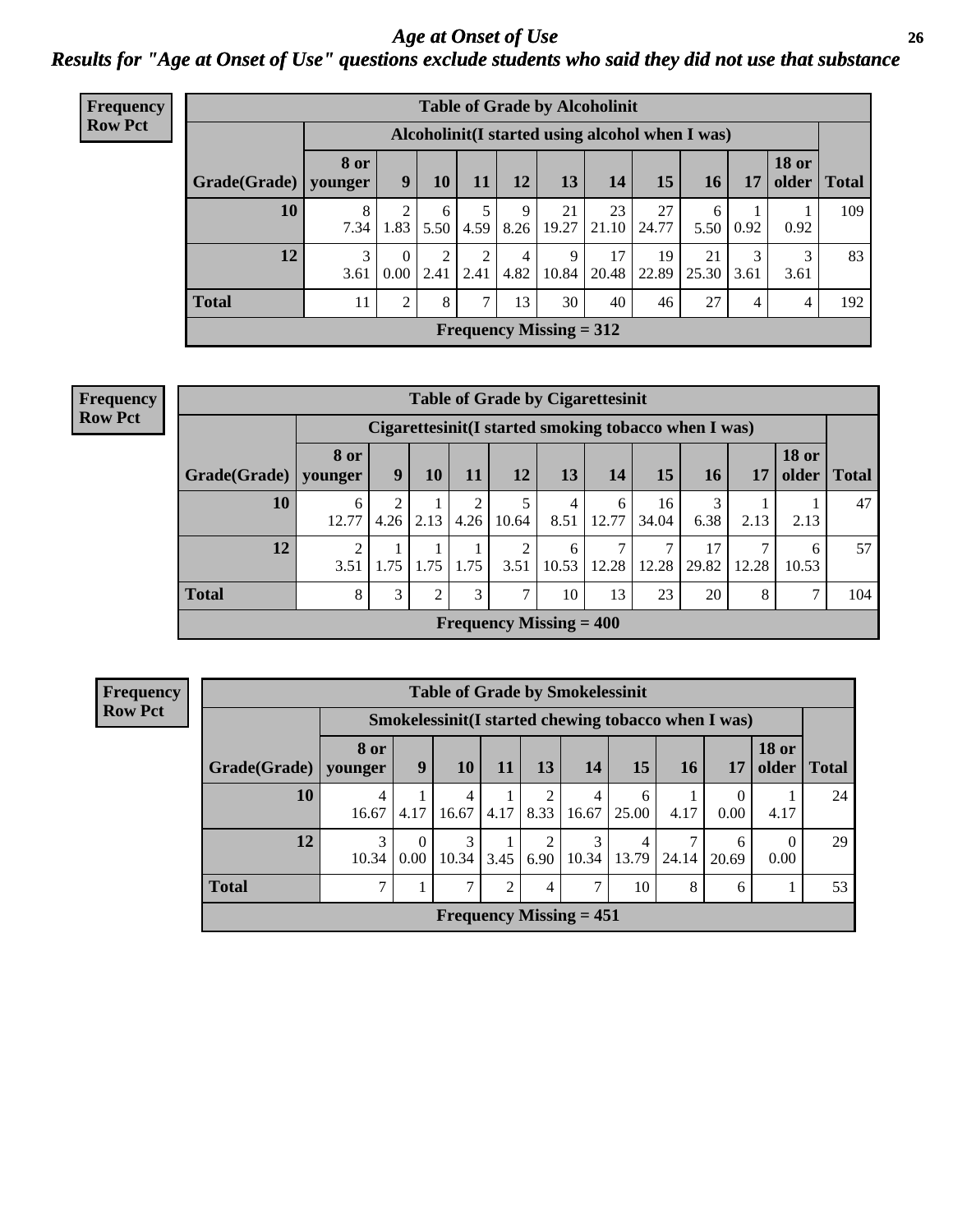### *Age at Onset of Use* **27**

*Results for "Age at Onset of Use" questions exclude students who said they did not use that substance*

| Frequency      | <b>Table of Grade by Marijuanainit</b>                                                                   |                        |                                                     |                      |                  |           |                           |             |             |            |                                |              |    |  |
|----------------|----------------------------------------------------------------------------------------------------------|------------------------|-----------------------------------------------------|----------------------|------------------|-----------|---------------------------|-------------|-------------|------------|--------------------------------|--------------|----|--|
| <b>Row Pct</b> |                                                                                                          |                        | Marijuanainit(I started using marijuana when I was) |                      |                  |           |                           |             |             |            |                                |              |    |  |
|                | <b>8 or</b><br>15<br>9<br>13 <sup>1</sup><br>10<br>12<br>14<br>Grade(Grade)<br>11<br>16<br>17<br>younger |                        |                                                     |                      |                  |           |                           |             |             |            | <b>18 or</b><br>$\Omega$ older | <b>Total</b> |    |  |
|                | 10                                                                                                       | 2<br>5.00              | $\mathbf{0}$<br>0.00                                | 3<br>7.50            | 2.50             | 5.00      | 6<br>15.00                | 10<br>25.00 | 11<br>27.50 | 3<br>7.50  | $\theta$<br>0.00               | 5.00         | 40 |  |
|                | 12                                                                                                       | $\overline{2}$<br>4.55 | $\mathfrak{D}$<br>4.55                              | $\Omega$<br>$0.00\,$ | $\Omega$<br>0.00 | 4<br>9.09 | 3<br>6.82                 | 6<br>13.64  | 8<br>18.18  | 8<br>18.18 | 9<br>20.45                     | 2<br>4.55    | 44 |  |
|                | <b>Total</b>                                                                                             | $\overline{4}$         | 2                                                   | 3 <sub>1</sub>       |                  | 6         | 9                         | 16          | 19          | 11         | 9                              | 4            | 84 |  |
|                |                                                                                                          |                        |                                                     |                      |                  |           | Frequency Missing $= 420$ |             |             |            |                                |              |    |  |

| Frequency                                                                      |              |                 |                                                 |                  |                         | <b>Table of Grade by Cocaineinit</b> |            |                      |                  |                               |    |
|--------------------------------------------------------------------------------|--------------|-----------------|-------------------------------------------------|------------------|-------------------------|--------------------------------------|------------|----------------------|------------------|-------------------------------|----|
| <b>Row Pct</b>                                                                 |              |                 | Cocaineinit(I started using cocaine when I was) |                  |                         |                                      |            |                      |                  |                               |    |
|                                                                                | Grade(Grade) | 8 or<br>younger | <b>10</b>                                       | 11               | 12                      | 13                                   | 15         | <b>16</b>            | 17               | <b>18 or</b><br>older   Total |    |
|                                                                                | <b>10</b>    | 4<br>30.77      | 2<br>15.38                                      | $\Omega$<br>0.00 | $\theta$<br>$0.00\vert$ | 2<br>15.38                           | 4<br>30.77 | $\Omega$<br>$0.00\,$ | $\theta$<br>0.00 | 7.69                          | 13 |
|                                                                                | 12           | 5.56            | $\mathbf{0}$<br>0.00                            | 2<br>11.11       | 5.56                    | 5.56                                 | 16.67      | 9<br>50.00           | 5.56             | $\theta$<br>0.00              | 18 |
| <b>Total</b><br>$\overline{2}$<br>3<br>5<br>$\overline{2}$<br>7<br>$\mathbf Q$ |              |                 |                                                 |                  |                         |                                      |            |                      |                  |                               | 31 |
|                                                                                |              |                 |                                                 |                  |                         | Frequency Missing $= 473$            |            |                      |                  |                               |    |

**Frequency Row Pct**

| <b>Table of Grade by Inhalantsinit</b>                  |                                                                                                                                       |                                                                                                                  |  |  |  |  |  |  |  |  |    |    |
|---------------------------------------------------------|---------------------------------------------------------------------------------------------------------------------------------------|------------------------------------------------------------------------------------------------------------------|--|--|--|--|--|--|--|--|----|----|
|                                                         |                                                                                                                                       | Inhalantsinit (I started using inhalants when I was)                                                             |  |  |  |  |  |  |  |  |    |    |
| Grade(Grade)                                            | 8 or<br>younger                                                                                                                       | <b>18 or</b><br>older<br>12<br>13<br><b>15</b><br>9<br>10<br>14<br>16<br>17<br><b>Total</b><br>11                |  |  |  |  |  |  |  |  |    |    |
| 10                                                      | 16.67                                                                                                                                 | 3<br>$\overline{0}$<br>$\theta$<br>8.33<br>8.33<br>8.33<br>8.33<br>8.33<br>8.33<br>0.00<br>0.00<br>8.33<br>25.00 |  |  |  |  |  |  |  |  |    | 12 |
| 12                                                      | 3<br>2<br>$\theta$<br>$\Omega$<br>$\Omega$<br>18.18<br>0.00<br>0.00<br>0.00<br>9.09<br>9.09<br>18.18<br>9.09<br>27.27<br>0.00<br>9.09 |                                                                                                                  |  |  |  |  |  |  |  |  | 11 |    |
| <b>Total</b><br>3<br>3<br>$\overline{2}$<br>2<br>4<br>4 |                                                                                                                                       |                                                                                                                  |  |  |  |  |  |  |  |  | 23 |    |
|                                                         | <b>Frequency Missing = 481</b>                                                                                                        |                                                                                                                  |  |  |  |  |  |  |  |  |    |    |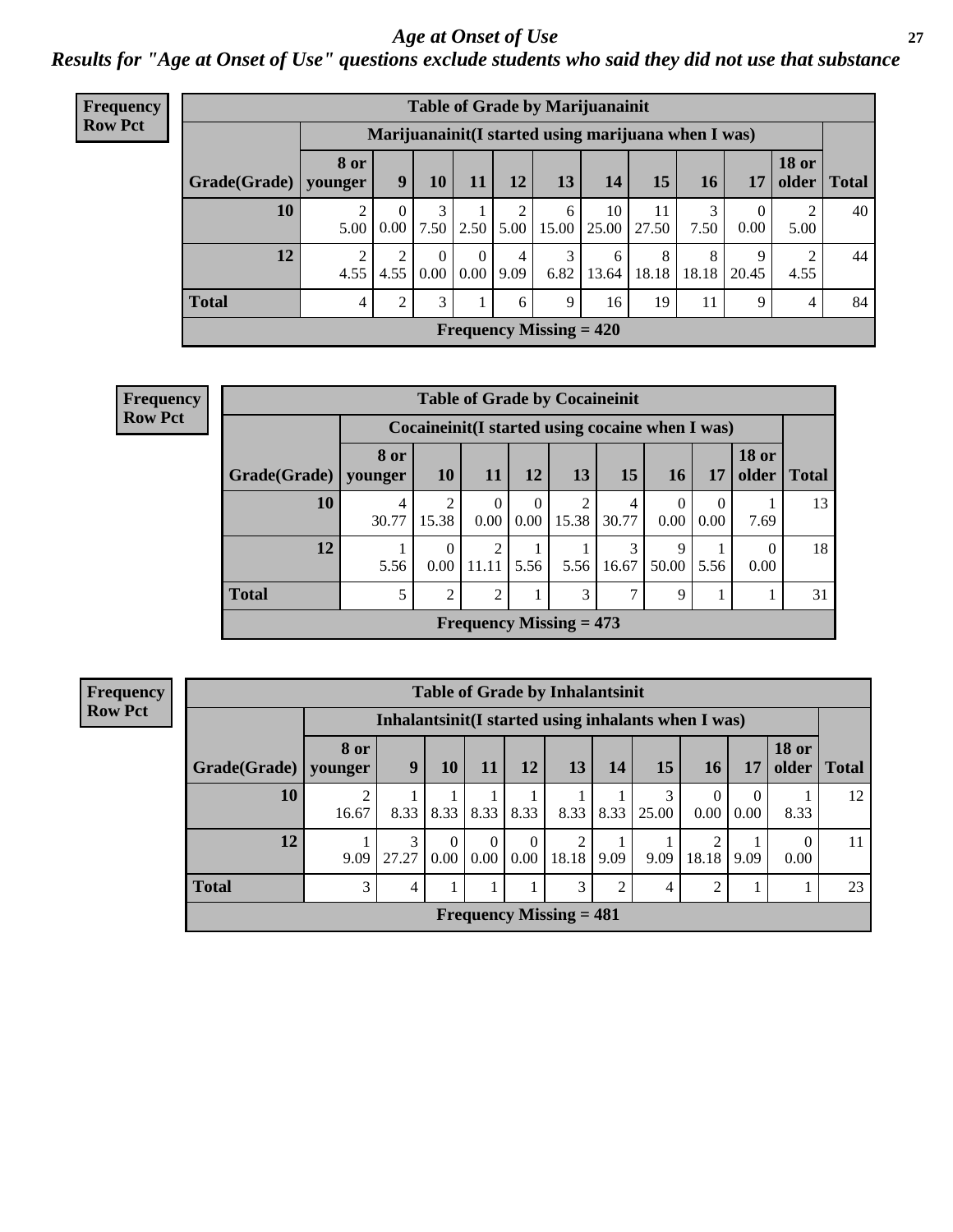### *Age at Onset of Use* **28**

*Results for "Age at Onset of Use" questions exclude students who said they did not use that substance*

| Frequency      | <b>Table of Grade by Steroidsinit</b> |                         |                                                   |                  |                  |                  |                 |              |                 |  |  |  |
|----------------|---------------------------------------|-------------------------|---------------------------------------------------|------------------|------------------|------------------|-----------------|--------------|-----------------|--|--|--|
| <b>Row Pct</b> |                                       |                         | Steroidsinit(I started using steroids when I was) |                  |                  |                  |                 |              |                 |  |  |  |
|                | Grade(Grade)                          | 8 or<br>younger         | 9                                                 | 12               | 13               | 14               | 16 <sup>1</sup> | <b>18 or</b> | older   Total   |  |  |  |
|                | 10                                    | 20.00                   | $\Omega$<br>0.00                                  | 20.00            | $\Omega$<br>0.00 | 20.00            | 0.00            | 40.00        | 5               |  |  |  |
|                | 12                                    | $\mathfrak{D}$<br>28.57 | $\overline{2}$<br>28.57                           | $\theta$<br>0.00 | 14.29            | $\theta$<br>0.00 | 14.29           | 14.29        | $7\phantom{.0}$ |  |  |  |
|                | <b>Total</b>                          | 3                       | $\mathfrak{D}$                                    |                  |                  |                  |                 | 3            | 12              |  |  |  |
|                |                                       |                         | Frequency Missing $= 492$                         |                  |                  |                  |                 |              |                 |  |  |  |

| <b>Frequency</b> | <b>Table of Grade by Ecstasyinit</b>                                  |                  |            |                  |                           |       |            |                                                  |                                |              |  |  |
|------------------|-----------------------------------------------------------------------|------------------|------------|------------------|---------------------------|-------|------------|--------------------------------------------------|--------------------------------|--------------|--|--|
| <b>Row Pct</b>   |                                                                       |                  |            |                  |                           |       |            | Ecstasyinit (I started using ecstasy when I was) |                                |              |  |  |
|                  | Grade(Grade)                                                          | 8 or<br>younger  | <b>10</b>  | 12               | 13                        | 14    | 15         | 16 <sup>1</sup>                                  | <b>18 or</b><br>$\Omega$ older | <b>Total</b> |  |  |
|                  | <b>10</b>                                                             | $\theta$<br>0.00 | 2<br>25.00 | $\theta$<br>0.00 | 12.50                     | 12.50 | 3<br>37.50 | $\Omega$<br>0.00                                 | 12.50                          | 8            |  |  |
|                  | 12                                                                    | 2<br>11.11       | 2<br>11.11 | 5.56             | 5.56                      | 5.56  | 5.56       | 10<br>55.56                                      | $\Omega$<br>0.00               | 18           |  |  |
|                  | <b>Total</b><br>2<br>2<br>10<br>4<br>$\mathfrak{D}$<br>$\overline{4}$ |                  |            |                  |                           |       |            |                                                  |                                |              |  |  |
|                  |                                                                       |                  |            |                  | Frequency Missing $= 478$ |       |            |                                                  |                                |              |  |  |

| <b>Frequency</b> | <b>Table of Grade by Methinit</b> |            |                                                         |                                                                  |       |                      |                       |              |  |  |  |
|------------------|-----------------------------------|------------|---------------------------------------------------------|------------------------------------------------------------------|-------|----------------------|-----------------------|--------------|--|--|--|
| <b>Row Pct</b>   |                                   |            |                                                         | <b>Methinit</b> (I started using<br>methamphetamines when I was) |       |                      |                       |              |  |  |  |
|                  | Grade(Grade)   younger            | 8 or       | 9                                                       | <b>10</b>                                                        | 13    | <b>16</b>            | <b>18 or</b><br>older | <b>Total</b> |  |  |  |
|                  | 10                                | 0<br>0.00  | 16.67                                                   | っ<br>33.33                                                       | 16.67 | $\mathbf{0}$<br>0.00 | 33.33                 | 6            |  |  |  |
|                  | 12                                | 3<br>50.00 | 16.67                                                   | 0.00                                                             | 16.67 | 16.67                | 0.00                  | 6            |  |  |  |
|                  | <b>Total</b>                      | 3          | $\overline{2}$<br>$\overline{c}$<br>$\overline{c}$<br>2 |                                                                  |       |                      |                       |              |  |  |  |
|                  |                                   |            |                                                         | Frequency Missing $= 492$                                        |       |                      |                       |              |  |  |  |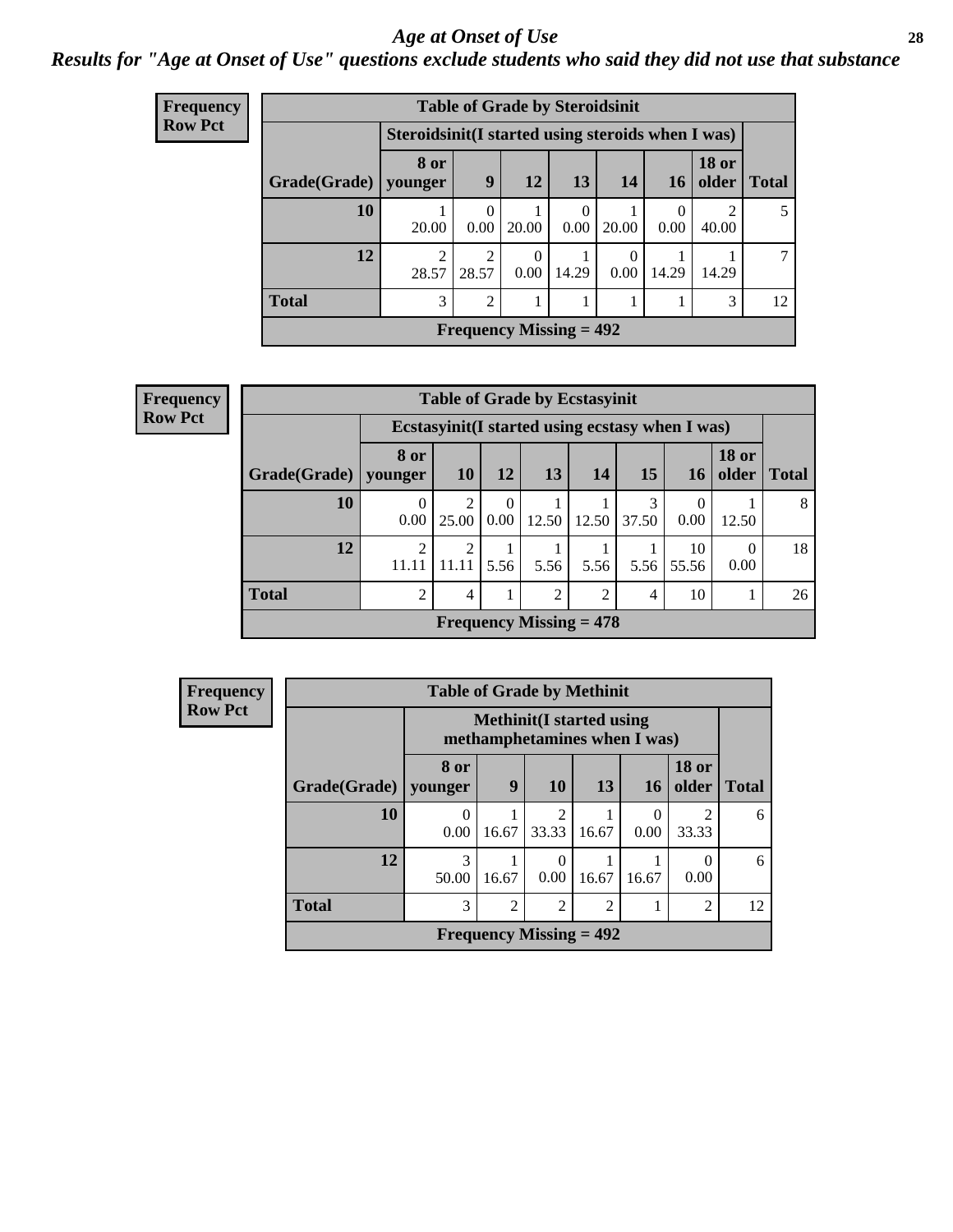### *Age at Onset of Use* **29**

*Results for "Age at Onset of Use" questions exclude students who said they did not use that substance*

| <b>Frequency</b> |              |                                                              |                  |                      |                      | <b>Table of Grade by Hallucinogensinit</b> |                  |       |                            |                  |                       |              |
|------------------|--------------|--------------------------------------------------------------|------------------|----------------------|----------------------|--------------------------------------------|------------------|-------|----------------------------|------------------|-----------------------|--------------|
| <b>Row Pct</b>   |              | Hallucinogensinit (I started using hallucinogens when I was) |                  |                      |                      |                                            |                  |       |                            |                  |                       |              |
|                  | Grade(Grade) | <b>8 or</b><br>younger                                       | 9                | 11                   | 12                   | 13                                         | 14               | 15    | 16                         | 17               | <b>18 or</b><br>older | <b>Total</b> |
|                  | 10           | 9.09                                                         | 9.09             | 9.09                 | $\theta$<br>$0.00\,$ | 3<br>27.27                                 | 9.09             | 27.27 | $\theta$<br>$0.00^{\circ}$ | $\theta$<br>0.00 | 9.09                  | 11           |
|                  | 12           | 8.33                                                         | $\Omega$<br>0.00 | $\Omega$<br>$0.00\,$ | 8.33                 | 8.33                                       | $\theta$<br>0.00 | 8.33  | 6<br>50.00                 | ↑<br>16.67       | $\Omega$<br>0.00      | 12           |
|                  | <b>Total</b> | 2                                                            |                  |                      |                      | $\overline{4}$                             |                  | 4     | 6                          | 2                | 1                     | 23           |
|                  |              |                                                              |                  |                      |                      | Frequency Missing $= 481$                  |                  |       |                            |                  |                       |              |

| Frequency      |              |                                                                        |                |                  |                |      |                           | <b>Table of Grade by Prescriptioninit</b> |            |            |                      |                       |              |
|----------------|--------------|------------------------------------------------------------------------|----------------|------------------|----------------|------|---------------------------|-------------------------------------------|------------|------------|----------------------|-----------------------|--------------|
| <b>Row Pct</b> |              | Prescriptioninit (I started using prescription drugs not prescribed to |                |                  |                |      | me when I was)            |                                           |            |            |                      |                       |              |
|                | Grade(Grade) | <b>8 or</b><br>younger                                                 | 9 <sup>°</sup> | <b>10</b>        | 11             | 12   | 13                        | 14                                        | 15         | 16         | 17                   | <b>18 or</b><br>older | <b>Total</b> |
|                | 10           | 3<br>12.50                                                             | 2<br>8.33      | 2<br>8.33        | 4.17           | 4.17 | 2<br>8.33                 | 20.83                                     | 6<br>25.00 | 1<br>4.17  | $\mathbf{0}$<br>0.00 | 4.17                  | 24           |
|                | 12           | $\theta$<br>0.00                                                       | 2<br>7.69      | $\Omega$<br>0.00 | 3.85           | 3.85 | 3<br>11.54                | 3<br>11.54                                | 6<br>23.08 | 7<br>26.92 | 2<br>7.69            | 3.85                  | 26           |
|                | <b>Total</b> | 3                                                                      | 4              | $\overline{2}$   | $\overline{2}$ | 2    | 5                         | 8                                         | 12         | 8          | 2                    | 2                     | 50           |
|                |              |                                                                        |                |                  |                |      | Frequency Missing $= 454$ |                                           |            |            |                      |                       |              |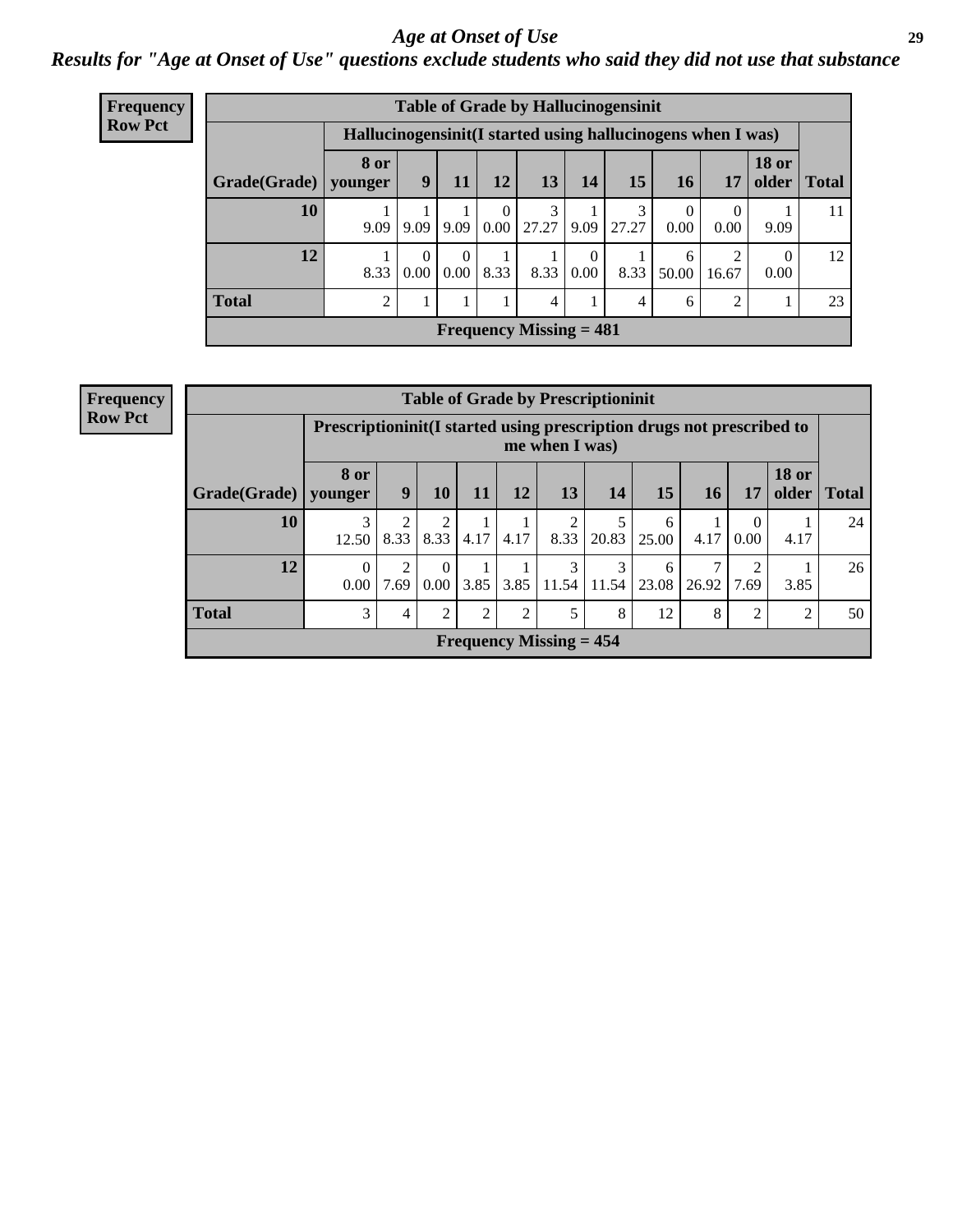| Frequency      | <b>Table of Alcoholharm by Grade</b>          |                    |             |              |
|----------------|-----------------------------------------------|--------------------|-------------|--------------|
| <b>Col Pct</b> | Alcoholharm(I<br>think alcohol is<br>harmful) | Grade(Grade)<br>10 | 12          | <b>Total</b> |
|                | <b>Strongly Agree</b>                         | 168<br>48.41       | 64<br>40.76 | 232          |
|                | <b>Somewhat Agree</b>                         | 101<br>29.11       | 46<br>29.30 | 147          |
|                | <b>Somewhat Disagree</b>                      | 51<br>14.70        | 35<br>22.29 | 86           |
|                | <b>Strongly Disagree</b>                      | 27<br>7.78         | 12<br>7.64  | 39           |
|                | <b>Total</b>                                  | 347                | 157         | 504          |

|                                                          | <b>Table of Cigarettesharm by Grade</b> |              |              |  |  |  |  |  |  |
|----------------------------------------------------------|-----------------------------------------|--------------|--------------|--|--|--|--|--|--|
| Cigarettesharm(I<br>think smoking<br>tobacco is harmful) | Grade(Grade)<br>10                      | 12           | <b>Total</b> |  |  |  |  |  |  |
| <b>Strongly Agree</b>                                    | 275<br>79.25                            | 111<br>70.70 | 386          |  |  |  |  |  |  |
| <b>Somewhat Agree</b>                                    | 51<br>14.70                             | 35<br>22.29  | 86           |  |  |  |  |  |  |
| <b>Somewhat Disagree</b>                                 | 6<br>1.73                               | 3<br>1.91    | 9            |  |  |  |  |  |  |
| <b>Strongly Disagree</b>                                 | 15<br>4.32                              | 8<br>5.10    | 23           |  |  |  |  |  |  |
| Total                                                    | 347                                     | 157          | 504          |  |  |  |  |  |  |

| Frequency      | <b>Table of Smokelessharm by Grade</b>                  |                    |              |              |
|----------------|---------------------------------------------------------|--------------------|--------------|--------------|
| <b>Col Pct</b> | Smokelessharm(I<br>think chewing<br>tobacco is harmful) | Grade(Grade)<br>10 | 12           | <b>Total</b> |
|                | <b>Strongly Agree</b>                                   | 270<br>77.81       | 110<br>70.06 | 380          |
|                | <b>Somewhat Agree</b>                                   | 51<br>14.70        | 34<br>21.66  | 85           |
|                | <b>Somewhat Disagree</b>                                | 11<br>3.17         | 5<br>3.18    | 16           |
|                | <b>Strongly Disagree</b>                                | 15<br>4.32         | 8<br>5.10    | 23           |
|                | <b>Total</b>                                            | 347                | 157          | 504          |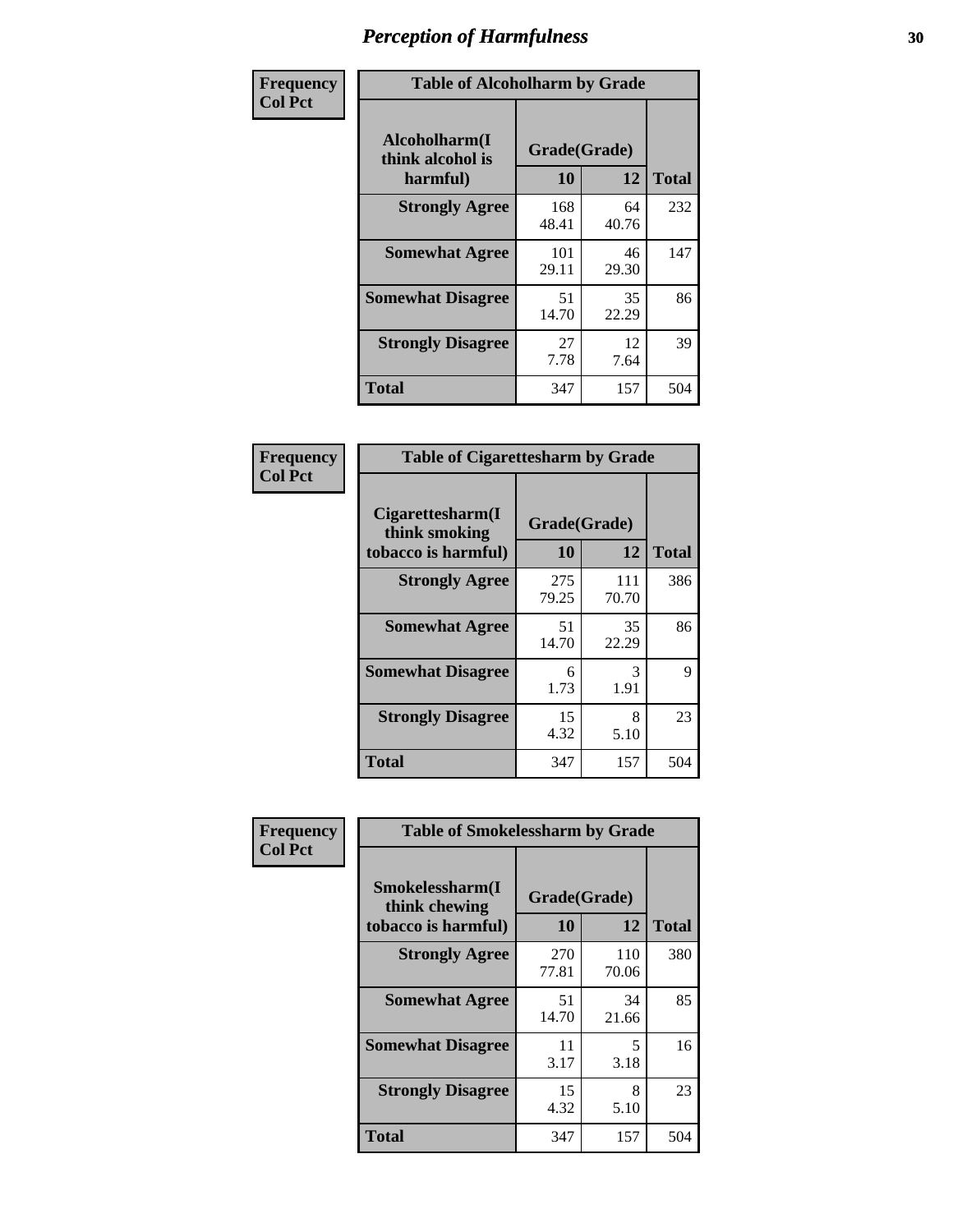| Frequency      | <b>Table of Marijuanaharm by Grade</b>            |                    |             |              |
|----------------|---------------------------------------------------|--------------------|-------------|--------------|
| <b>Col Pct</b> | Marijuanaharm(I<br>think marijuana is<br>harmful) | Grade(Grade)<br>10 | 12          | <b>Total</b> |
|                | <b>Strongly Agree</b>                             | 236<br>68.01       | 81<br>51.59 | 317          |
|                | <b>Somewhat Agree</b>                             | 50<br>14.41        | 39<br>24.84 | 89           |
|                | <b>Somewhat Disagree</b>                          | 26<br>7.49         | 15<br>9.55  | 41           |
|                | <b>Strongly Disagree</b>                          | 35<br>10.09        | 22<br>14.01 | 57           |
|                | <b>Total</b>                                      | 347                | 157         | 504          |

|                                               | <b>Table of Cocaineharm by Grade</b> |              |              |  |  |  |  |  |  |
|-----------------------------------------------|--------------------------------------|--------------|--------------|--|--|--|--|--|--|
| Cocaineharm(I<br>think cocaine is<br>harmful) | Grade(Grade)<br>10                   | 12           | <b>Total</b> |  |  |  |  |  |  |
| <b>Strongly Agree</b>                         | 306<br>88.18                         | 140<br>89.17 | 446          |  |  |  |  |  |  |
| <b>Somewhat Agree</b>                         | 25<br>7.20                           | 10<br>6.37   | 35           |  |  |  |  |  |  |
| <b>Somewhat Disagree</b>                      | 4<br>1.15                            | 0.64         | 5            |  |  |  |  |  |  |
| <b>Strongly Disagree</b>                      | 12<br>3.46                           | 6<br>3.82    | 18           |  |  |  |  |  |  |
| <b>Total</b>                                  | 347                                  | 157          | 504          |  |  |  |  |  |  |

| Frequency      | <b>Table of Inhalantsharm by Grade</b> |              |              |              |  |  |  |  |  |
|----------------|----------------------------------------|--------------|--------------|--------------|--|--|--|--|--|
| <b>Col Pct</b> | Inhalantsharm(I<br>think inhalants are | Grade(Grade) |              |              |  |  |  |  |  |
|                | harmful)                               | 10           | 12           | <b>Total</b> |  |  |  |  |  |
|                | <b>Strongly Agree</b>                  | 297<br>85.59 | 140<br>89.17 | 437          |  |  |  |  |  |
|                | <b>Somewhat Agree</b>                  | 32<br>9.22   | 11<br>7.01   | 43           |  |  |  |  |  |
|                | <b>Somewhat Disagree</b>               | 3<br>0.86    | 0<br>0.00    | 3            |  |  |  |  |  |
|                | <b>Strongly Disagree</b>               | 15<br>4.32   | 6<br>3.82    | 21           |  |  |  |  |  |
|                | <b>Total</b>                           | 347          | 157          | 504          |  |  |  |  |  |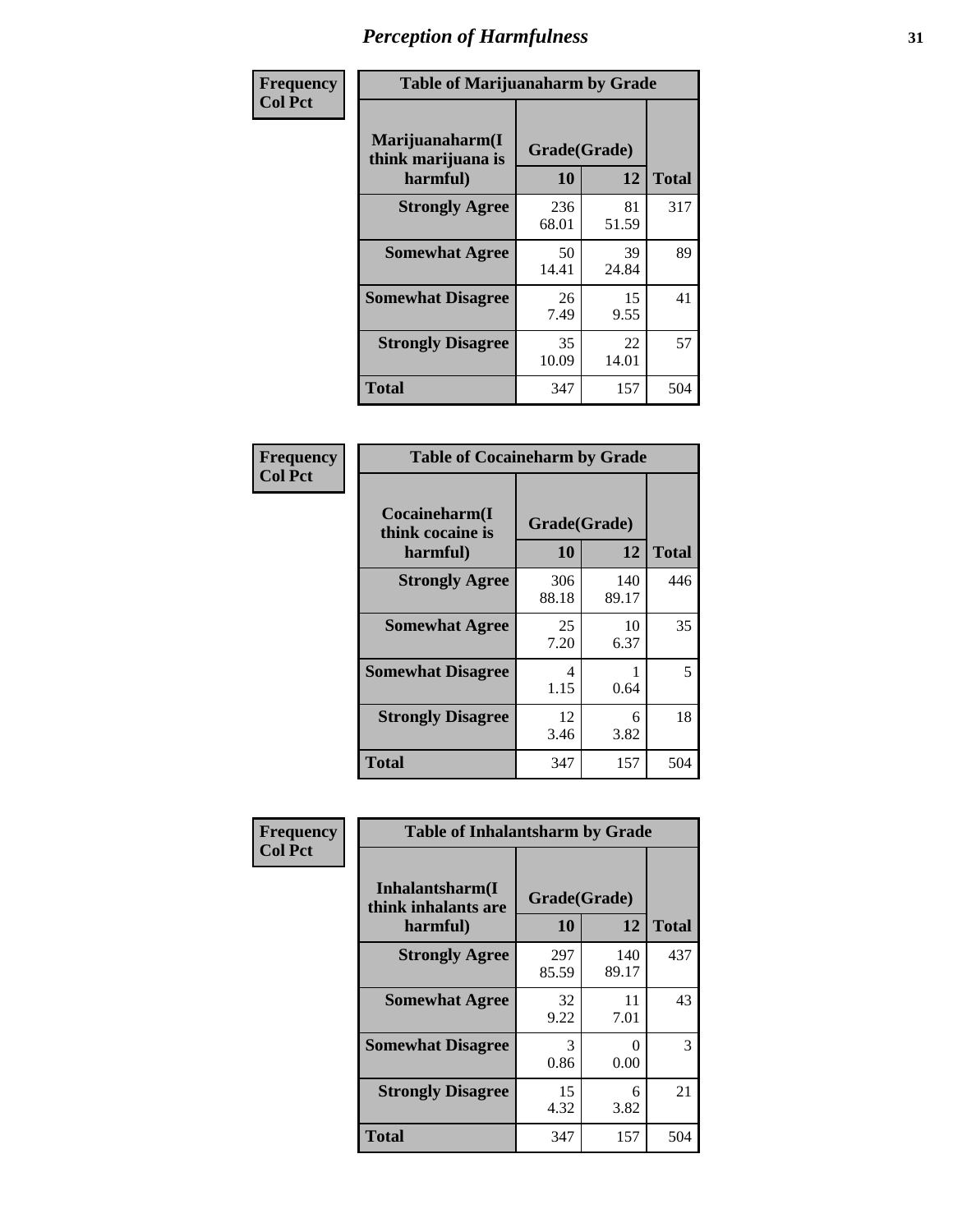| Frequency      | <b>Table of Steroidsharm by Grade</b>            |                    |              |              |
|----------------|--------------------------------------------------|--------------------|--------------|--------------|
| <b>Col Pct</b> | Steroidsharm(I<br>think steroids are<br>harmful) | Grade(Grade)<br>10 | 12           | <b>Total</b> |
|                | <b>Strongly Agree</b>                            | 289<br>83.29       | 120<br>76.43 | 409          |
|                | <b>Somewhat Agree</b>                            | 40<br>11.53        | 27<br>17.20  | 67           |
|                | <b>Somewhat Disagree</b>                         | 6<br>1.73          | 5<br>3.18    | 11           |
|                | <b>Strongly Disagree</b>                         | 12<br>3.46         | 5<br>3.18    | 17           |
|                | <b>Total</b>                                     | 347                | 157          | 504          |

| <b>Table of Ecstasyharm by Grade</b>                |                    |                        |     |  |  |
|-----------------------------------------------------|--------------------|------------------------|-----|--|--|
| $E$ cstasyharm $(I$<br>think ecstasy is<br>harmful) | Grade(Grade)<br>10 | <b>Total</b>           |     |  |  |
| <b>Strongly Agree</b>                               | 295<br>85.01       | 133<br>84.71           | 428 |  |  |
| <b>Somewhat Agree</b>                               | 29<br>8.36         | 15<br>9.55             | 44  |  |  |
| <b>Somewhat Disagree</b>                            | 8<br>2.31          | $\mathfrak{D}$<br>1.27 | 10  |  |  |
| <b>Strongly Disagree</b>                            | 15<br>4.32         | 4.46                   | 22  |  |  |
| Total                                               | 347                | 157                    | 504 |  |  |

| Frequency      | <b>Table of Methharm by Grade</b>                            |                    |                       |              |
|----------------|--------------------------------------------------------------|--------------------|-----------------------|--------------|
| <b>Col Pct</b> | <b>Methharm</b> (I think<br>methamphetamines<br>are harmful) | Grade(Grade)<br>10 | 12                    | <b>Total</b> |
|                | <b>Strongly Agree</b>                                        | 315<br>90.78       | 143<br>91.08          | 458          |
|                | <b>Somewhat Agree</b>                                        | 15<br>4.32         | 6<br>3.82             | 21           |
|                | <b>Somewhat Disagree</b>                                     | 5<br>1.44          | $\mathcal{L}$<br>1.27 | 7            |
|                | <b>Strongly Disagree</b>                                     | 12<br>3.46         | 6<br>3.82             | 18           |
|                | <b>Total</b>                                                 | 347                | 157                   | 504          |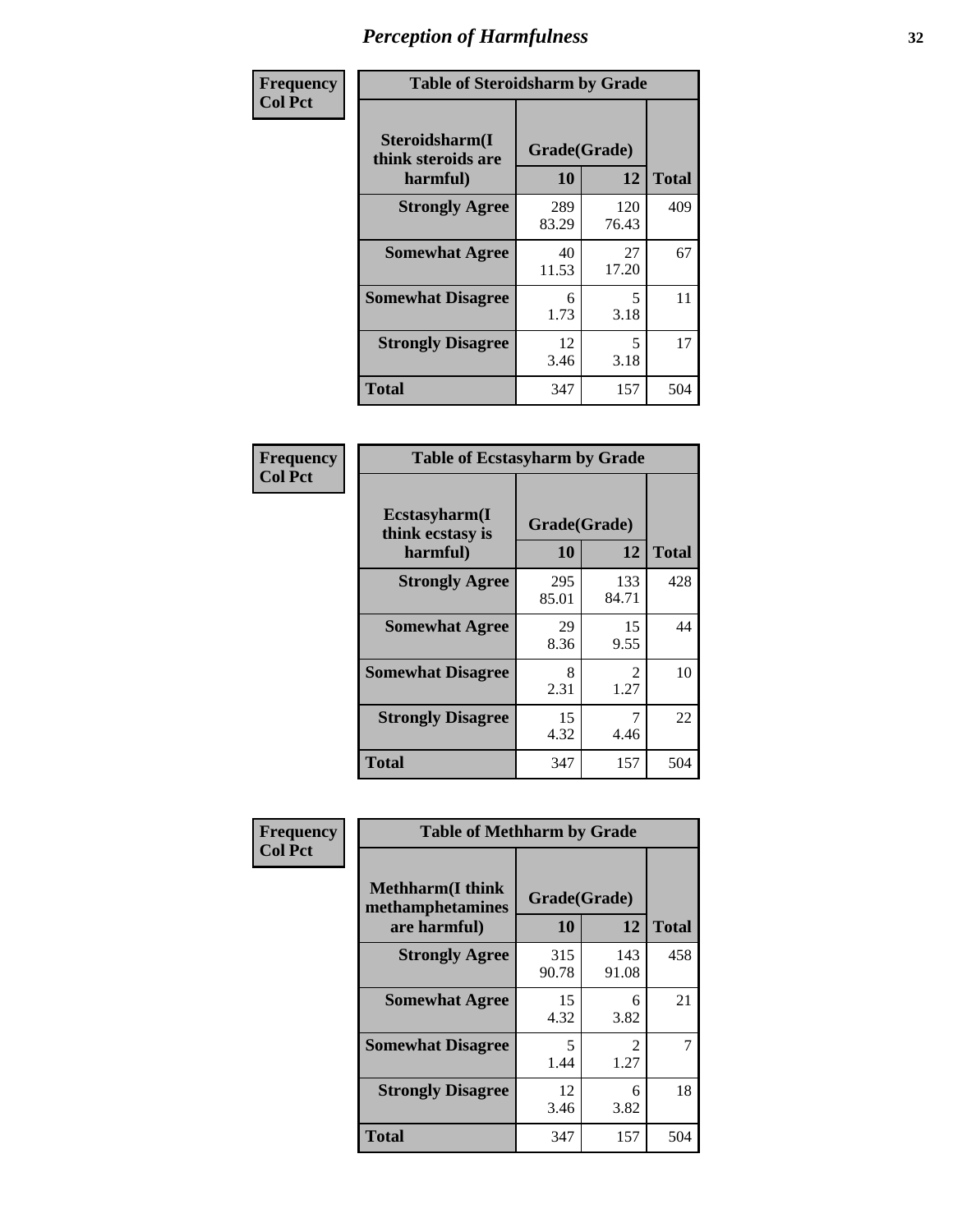| Frequency      | <b>Table of Hallucinogensharm by Grade</b>                 |                    |              |              |
|----------------|------------------------------------------------------------|--------------------|--------------|--------------|
| <b>Col Pct</b> | Hallucinogensharm(I<br>think hallucinogens<br>are harmful) | Grade(Grade)<br>10 | 12           | <b>Total</b> |
|                | <b>Strongly Agree</b>                                      | 302<br>87.03       | 135<br>85.99 | 437          |
|                | <b>Somewhat Agree</b>                                      | 25<br>7.20         | 11<br>7.01   | 36           |
|                | <b>Somewhat Disagree</b>                                   | 6<br>1.73          | 4<br>2.55    | 10           |
|                | <b>Strongly Disagree</b>                                   | 14<br>4.03         | 7<br>4.46    | 21           |
|                | <b>Total</b>                                               | 347                | 157          | 504          |

| <b>Table of Prescriptionharm by Grade</b>                                 |              |              |              |  |  |
|---------------------------------------------------------------------------|--------------|--------------|--------------|--|--|
| Prescriptionharm(I<br>think prescription<br>drugs not<br>prescribed to me | Grade(Grade) |              |              |  |  |
| are harmful)                                                              | 10           | 12           | <b>Total</b> |  |  |
| <b>Strongly Agree</b>                                                     | 258<br>74.35 | 106<br>67.52 | 364          |  |  |
| <b>Somewhat Agree</b>                                                     | 55<br>15.85  | 36<br>22.93  | 91           |  |  |
| <b>Somewhat Disagree</b>                                                  | 14<br>4.03   | 8<br>5.10    | 22           |  |  |
| <b>Strongly Disagree</b>                                                  | 20<br>5.76   | 4.46         | 27           |  |  |
| Total                                                                     | 347          | 157          | 504          |  |  |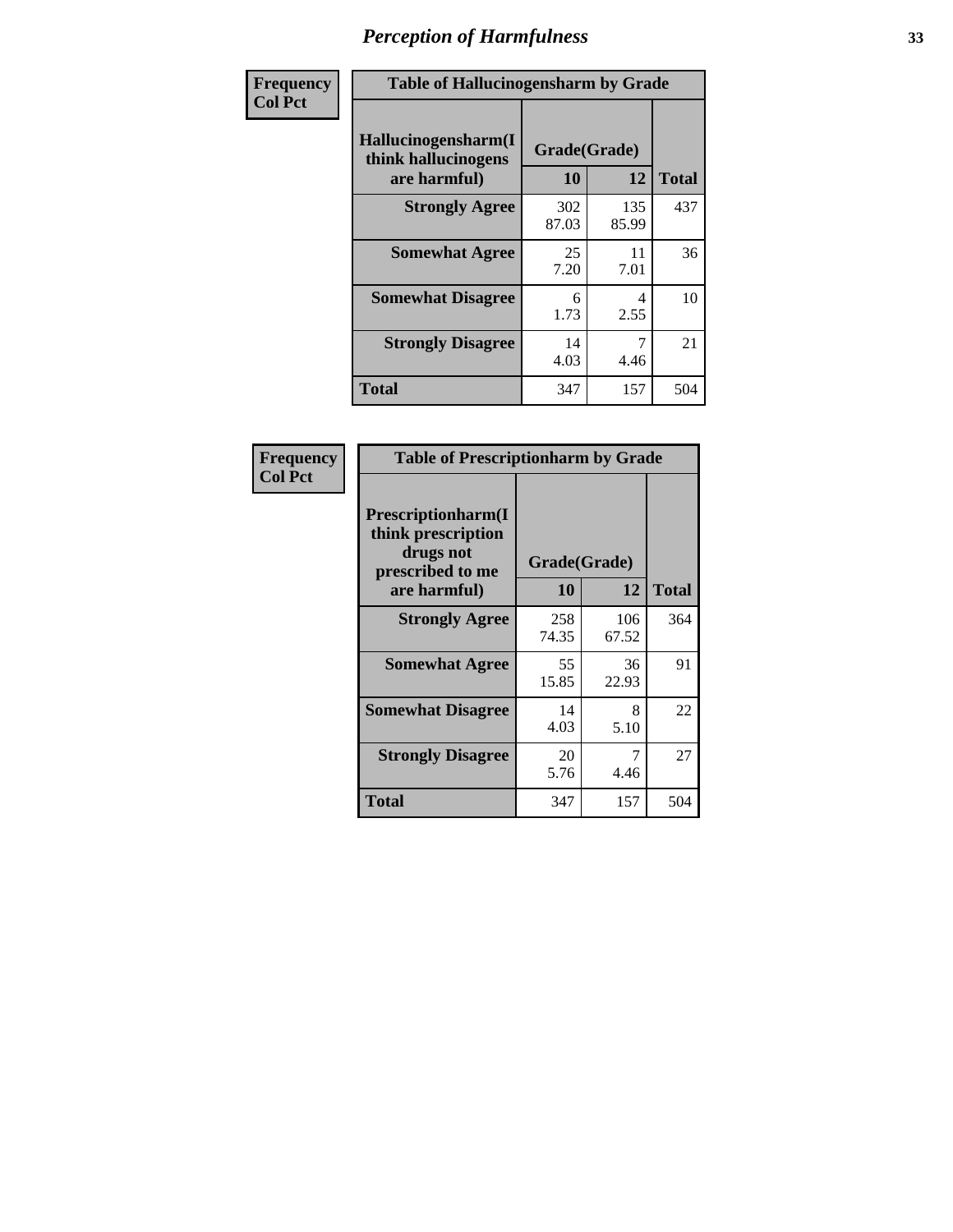# *Disapproval by Adults* **34**

| Frequency      | <b>Table of Alcoholadult by Grade</b>                                 |                    |             |              |
|----------------|-----------------------------------------------------------------------|--------------------|-------------|--------------|
| <b>Col Pct</b> | <b>Alcoholadult</b> (Adults<br>would disapprove if<br>I used alcohol) | Grade(Grade)<br>10 | 12          | <b>Total</b> |
|                | <b>Strongly Agree</b>                                                 | 215<br>61.96       | 71<br>45.22 | 286          |
|                | <b>Somewhat Agree</b>                                                 | 73<br>21.04        | 46<br>29.30 | 119          |
|                | <b>Somewhat Disagree</b>                                              | 38<br>10.95        | 24<br>15.29 | 62           |
|                | <b>Strongly Disagree</b>                                              | 21<br>6.05         | 16<br>10.19 | 37           |
|                | <b>Total</b>                                                          | 347                | 157         | 504          |

| <b>Table of Tobaccoadult by Grade</b>                                                             |              |             |     |  |  |
|---------------------------------------------------------------------------------------------------|--------------|-------------|-----|--|--|
| <b>Tobaccoadult</b> (Adults<br>Grade(Grade)<br>would disapprove if<br>10<br>12<br>I used tobacco) |              |             |     |  |  |
| <b>Strongly Agree</b>                                                                             | 277<br>79.83 | 93<br>59.24 | 370 |  |  |
| <b>Somewhat Agree</b>                                                                             | 35<br>10.09  | 31<br>19.75 | 66  |  |  |
| <b>Somewhat Disagree</b>                                                                          | 17<br>4.90   | 20<br>12.74 | 37  |  |  |
| <b>Strongly Disagree</b>                                                                          | 18<br>5.19   | 13<br>8.28  | 31  |  |  |
| Total                                                                                             | 347          | 157         | 504 |  |  |

| Frequency      | <b>Table of Marijuanaadult by Grade</b>                           |                    |              |              |
|----------------|-------------------------------------------------------------------|--------------------|--------------|--------------|
| <b>Col Pct</b> | Marijuanaadult(Adults<br>would disapprove if I<br>used marijuana) | Grade(Grade)<br>10 | 12           | <b>Total</b> |
|                | <b>Strongly Agree</b>                                             | 305<br>87.90       | 118<br>75.16 | 423          |
|                | <b>Somewhat Agree</b>                                             | 20<br>5.76         | 21<br>13.38  | 41           |
|                | <b>Somewhat Disagree</b>                                          | 6<br>1.73          | 8<br>5.10    | 14           |
|                | <b>Strongly Disagree</b>                                          | 16<br>4.61         | 10<br>6.37   | 26           |
|                | <b>Total</b>                                                      | 347                | 157          | 504          |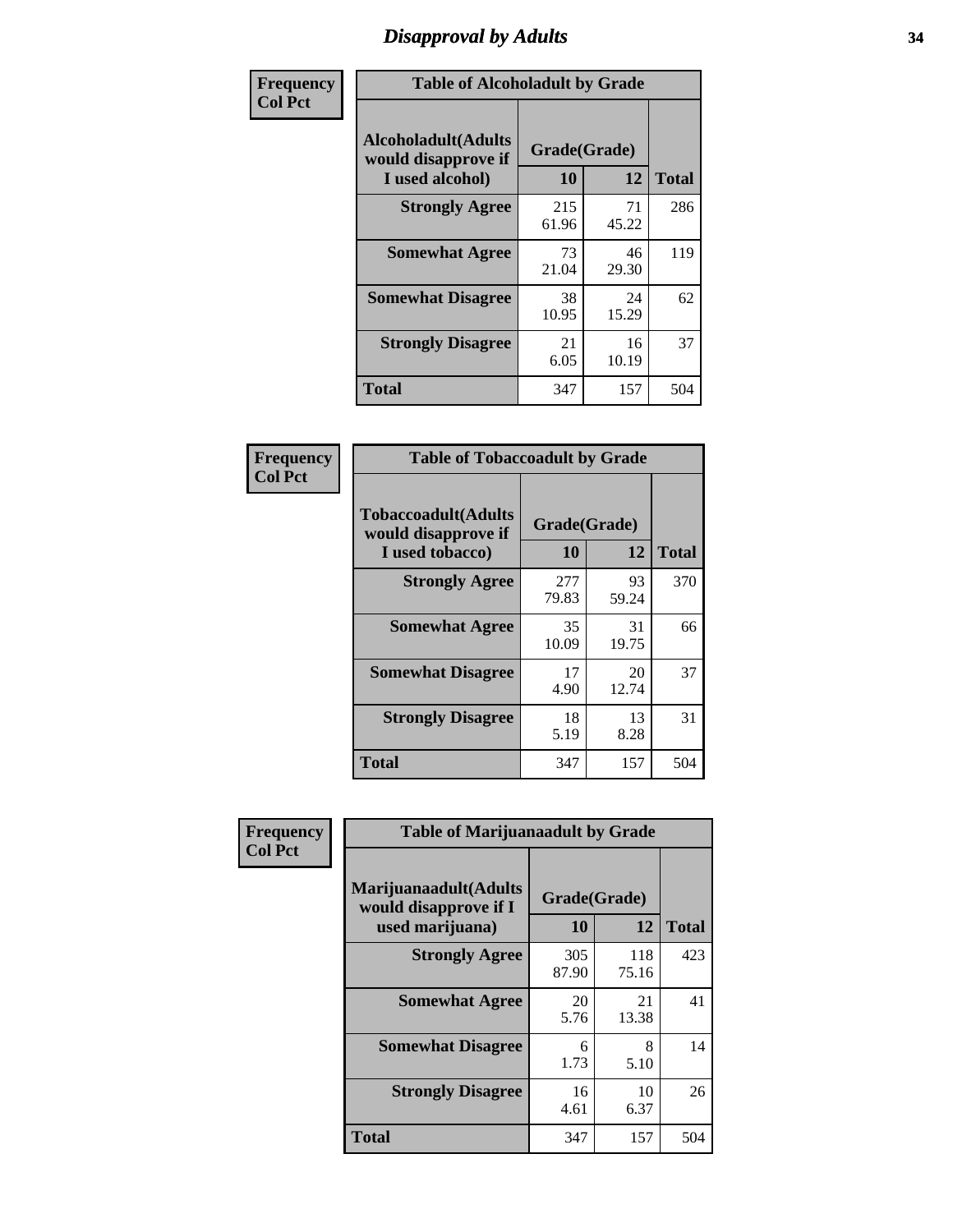# *Disapproval by Adults* **35**

| <b>Frequency</b> | <b>Table of Otherdrugadult by Grade</b>                                     |                    |              |              |
|------------------|-----------------------------------------------------------------------------|--------------------|--------------|--------------|
| <b>Col Pct</b>   | <b>Otherdrugadult</b> (Adults<br>would disapprove if I<br>used other drugs) | Grade(Grade)<br>10 | 12           | <b>Total</b> |
|                  | <b>Strongly Agree</b>                                                       | 318<br>91.64       | 137<br>87.26 | 455          |
|                  | <b>Somewhat Agree</b>                                                       | 13<br>3.75         | 9<br>5.73    | 22           |
|                  | <b>Somewhat Disagree</b>                                                    | 2<br>0.58          | 4<br>2.55    | 6            |
|                  | <b>Strongly Disagree</b>                                                    | 14<br>4.03         | 4.46         | 21           |
|                  | <b>Total</b>                                                                | 347                | 157          | 504          |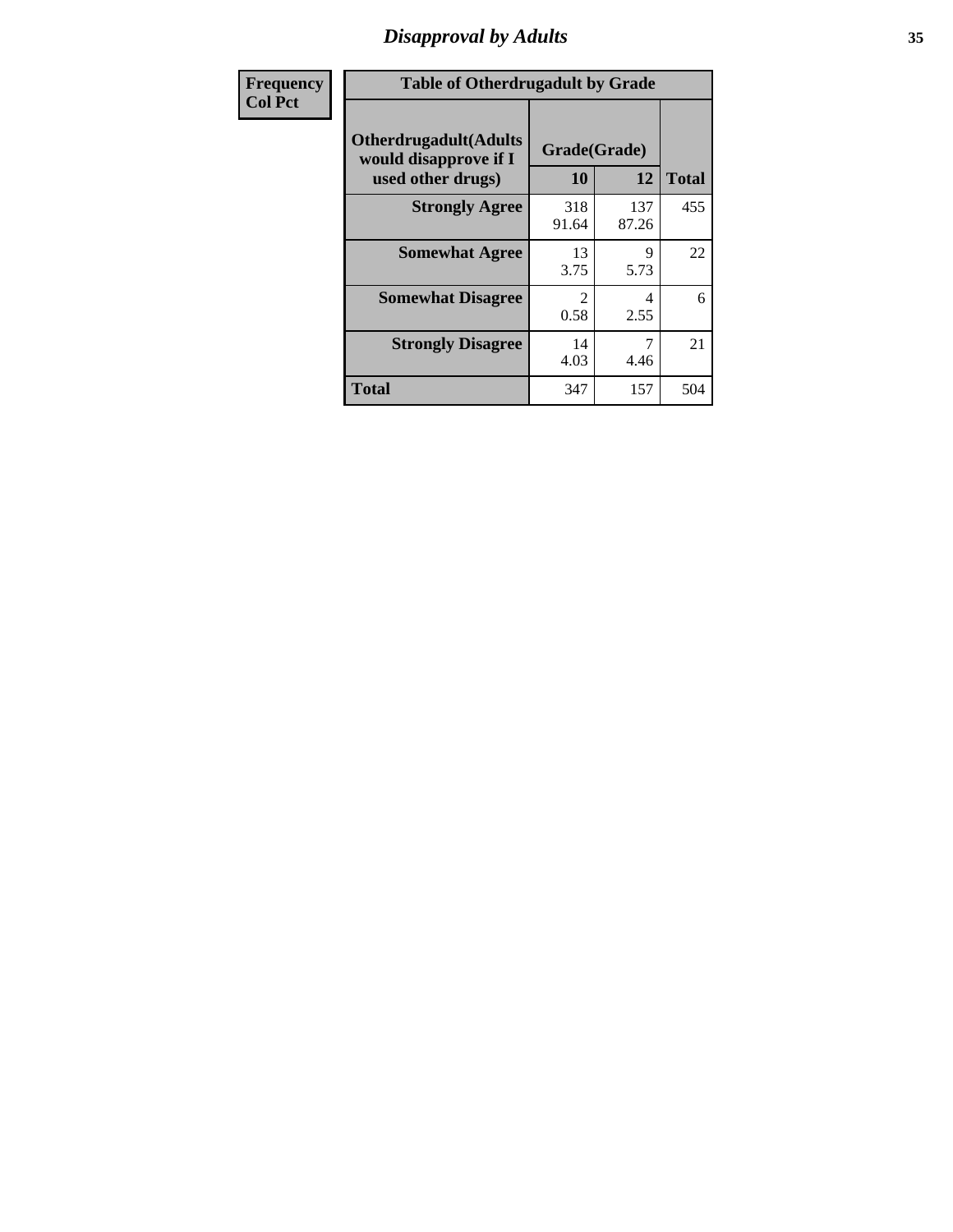# *Disapproval by Peers* **36**

| Frequency      | <b>Table of Alcoholpeer by Grade</b>                    |              |             |              |
|----------------|---------------------------------------------------------|--------------|-------------|--------------|
| <b>Col Pct</b> | Alcoholpeer(My<br>friends would<br>disapprove if I used | Grade(Grade) |             |              |
|                | alcohol)                                                | 10           | 12          | <b>Total</b> |
|                | <b>Strongly Agree</b>                                   | 95<br>27.38  | 24<br>15.29 | 119          |
|                | <b>Somewhat Agree</b>                                   | 81<br>23.34  | 24<br>15.29 | 105          |
|                | <b>Somewhat Disagree</b>                                | 85<br>24.50  | 51<br>32.48 | 136          |
|                | <b>Strongly Disagree</b>                                | 86<br>24.78  | 58<br>36.94 | 144          |
|                | Total                                                   | 347          | 157         | 504          |

| Frequency      | <b>Table of Tobaccopeer by Grade</b>                    |              |             |              |
|----------------|---------------------------------------------------------|--------------|-------------|--------------|
| <b>Col Pct</b> | Tobaccopeer(My<br>friends would<br>disapprove if I used | Grade(Grade) |             |              |
|                | tobacco)                                                | 10           | 12          | <b>Total</b> |
|                | <b>Strongly Agree</b>                                   | 144<br>41.50 | 41<br>26.11 | 185          |
|                | <b>Somewhat Agree</b>                                   | 79<br>22.77  | 37<br>23.57 | 116          |
|                | <b>Somewhat Disagree</b>                                | 64<br>18.44  | 31<br>19.75 | 95           |
|                | <b>Strongly Disagree</b>                                | 60<br>17.29  | 48<br>30.57 | 108          |
|                | Total                                                   | 347          | 157         | 504          |

| Frequency      | <b>Table of Marijuanapeer by Grade</b>                    |              |             |              |
|----------------|-----------------------------------------------------------|--------------|-------------|--------------|
| <b>Col Pct</b> | Marijuanapeer(My<br>friends would<br>disapprove if I used | Grade(Grade) |             |              |
|                | marijuana)                                                | 10           | 12          | <b>Total</b> |
|                | <b>Strongly Agree</b>                                     | 166<br>47.84 | 52<br>33.12 | 218          |
|                | <b>Somewhat Agree</b>                                     | 68<br>19.60  | 32<br>20.38 | 100          |
|                | <b>Somewhat Disagree</b>                                  | 55<br>15.85  | 31<br>19.75 | 86           |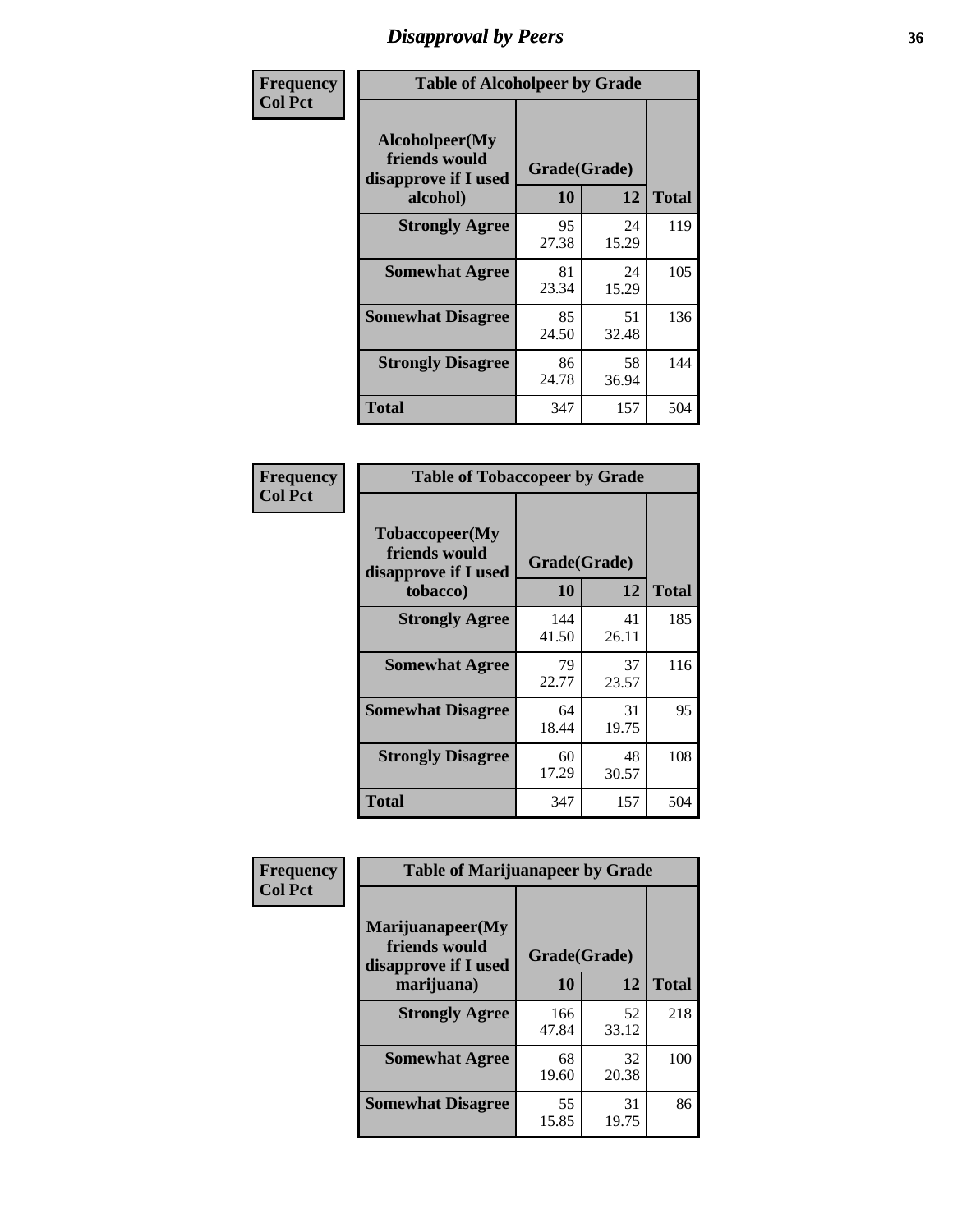# *Disapproval by Peers* **37**

| Frequency<br><b>Col Pct</b> | <b>Table of Marijuanapeer by Grade</b>                                  |                    |             |              |
|-----------------------------|-------------------------------------------------------------------------|--------------------|-------------|--------------|
|                             | Marijuanapeer(My<br>friends would<br>disapprove if I used<br>marijuana) | Grade(Grade)<br>10 | 12          | <b>Total</b> |
|                             | <b>Strongly Disagree</b>                                                | 58<br>16.71        | 42<br>26.75 | 100          |
|                             | Total                                                                   | 347                | 157         | 504          |

| <b>Frequency</b> | <b>Table of Otherdrugpeer by Grade</b>                                    |                           |             |              |
|------------------|---------------------------------------------------------------------------|---------------------------|-------------|--------------|
| <b>Col Pct</b>   | Otherdrugpeer(My<br>friends would<br>disapprove if I used<br>other drugs) | Grade(Grade)<br><b>10</b> | 12          | <b>Total</b> |
|                  | <b>Strongly Agree</b>                                                     | 194                       | 87          | 281          |
|                  |                                                                           | 55.91                     | 55.41       |              |
|                  | <b>Somewhat Agree</b>                                                     | 69<br>19.88               | 26<br>16.56 | 95           |
|                  | <b>Somewhat Disagree</b>                                                  | 36<br>10.37               | 25<br>15.92 | 61           |
|                  | <b>Strongly Disagree</b>                                                  | 48<br>13.83               | 19<br>12.10 | 67           |
|                  | Total                                                                     | 347                       | 157         | 504          |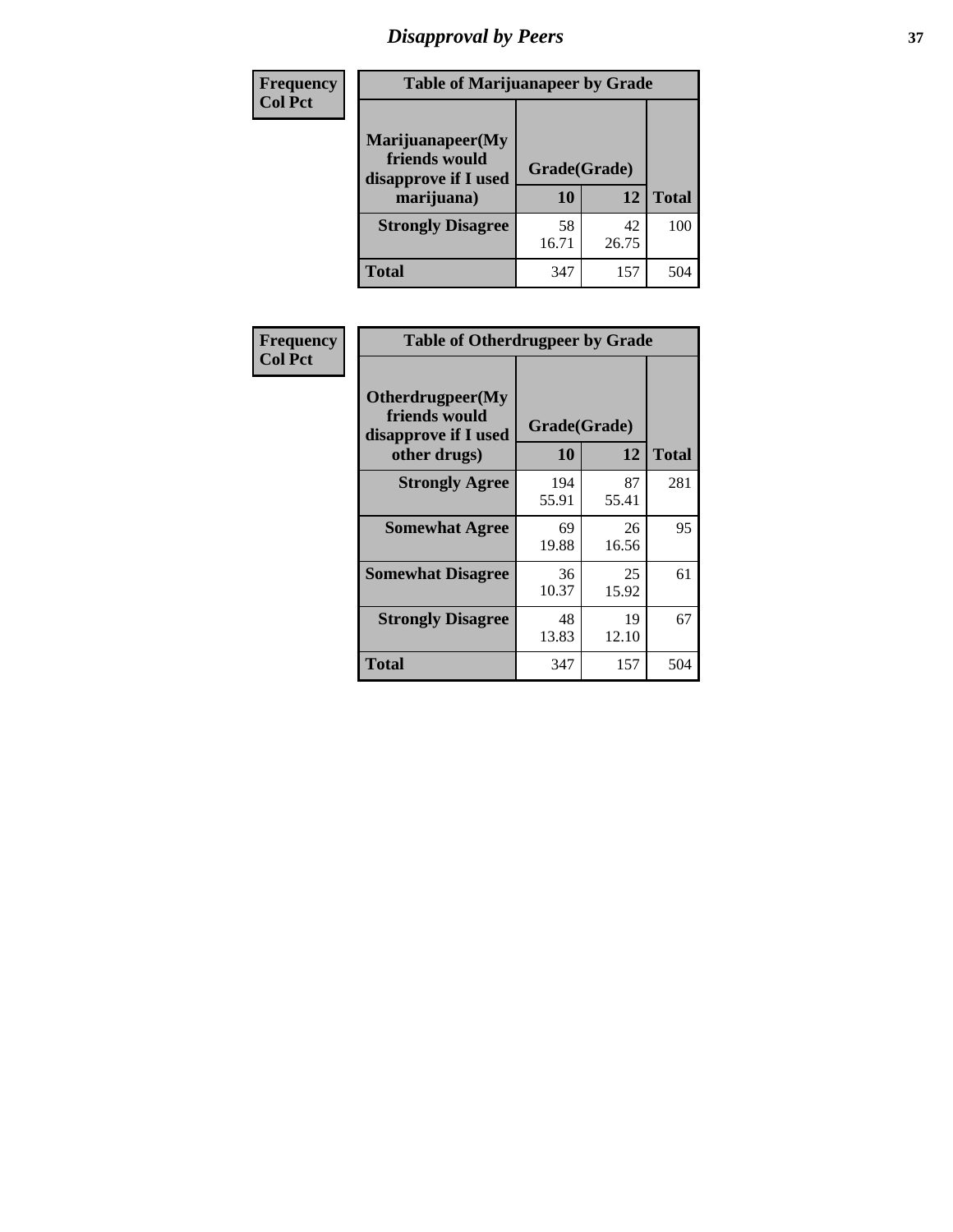| Frequency      | <b>Table of Alcohollocation1 by Grade</b> |              |              |              |  |
|----------------|-------------------------------------------|--------------|--------------|--------------|--|
| <b>Col Pct</b> | <b>Alcohollocation1(Places</b>            | Grade(Grade) |              |              |  |
|                | <b>Friends Use Alcohol)</b>               | 10           | 12           | <b>Total</b> |  |
|                |                                           | 179<br>51.59 | 108<br>68.79 | 287          |  |
|                | Do Not Use                                | 168<br>48.41 | 49<br>31.21  | 217          |  |
|                | <b>Total</b>                              | 347          | 157          | 504          |  |

| Frequency      | <b>Table of Alcohollocation2 by Grade</b>                     |                    |             |              |  |
|----------------|---------------------------------------------------------------|--------------------|-------------|--------------|--|
| <b>Col Pct</b> | <b>Alcohollocation2(Places</b><br><b>Friends Use Alcohol)</b> | Grade(Grade)<br>10 | 12          | <b>Total</b> |  |
|                |                                                               | 209<br>60.23       | 77<br>49.04 | 286          |  |
|                | Home                                                          | 138<br>39.77       | 80<br>50.96 | 218          |  |
|                | Total                                                         | 347                | 157         | 504          |  |

| Frequency<br><b>Col Pct</b> | <b>Table of Alcohollocation 3 by Grade</b>                    |                    |              |              |
|-----------------------------|---------------------------------------------------------------|--------------------|--------------|--------------|
|                             | <b>Alcohollocation3(Places</b><br><b>Friends Use Alcohol)</b> | Grade(Grade)<br>10 | 12           | <b>Total</b> |
|                             |                                                               | 332<br>95.68       | 145<br>92.36 | 477          |
|                             | <b>School</b>                                                 | 15<br>4.32         | 12<br>7.64   | 27           |
|                             | <b>Total</b>                                                  | 347                | 157          | 504          |

| Frequency      | <b>Table of Alcohollocation4 by Grade</b> |              |              |              |
|----------------|-------------------------------------------|--------------|--------------|--------------|
| <b>Col Pct</b> | <b>Alcohollocation4(Places</b>            | Grade(Grade) |              |              |
|                | <b>Friends Use Alcohol)</b>               | 10           | 12           | <b>Total</b> |
|                |                                           | 309<br>89.05 | 139<br>88.54 | 448          |
|                | Car                                       | 38<br>10.95  | 18<br>11.46  | 56           |
|                | <b>Total</b>                              | 347          | 157          | 504          |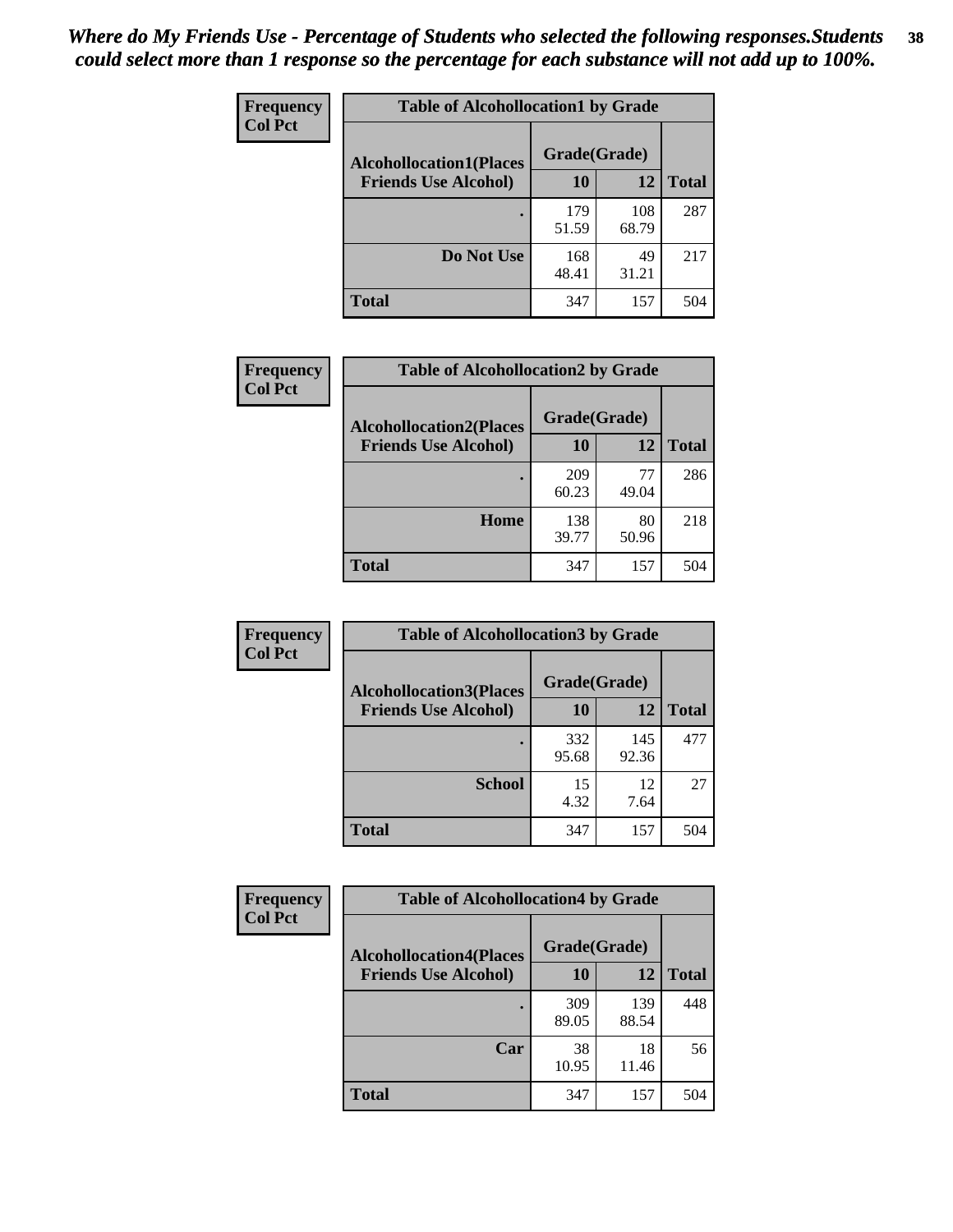| Frequency<br><b>Col Pct</b> | <b>Table of Alcohollocation5 by Grade</b> |              |             |              |
|-----------------------------|-------------------------------------------|--------------|-------------|--------------|
|                             | <b>Alcohollocation5(Places</b>            | Grade(Grade) |             |              |
|                             | <b>Friends Use Alcohol)</b>               | 10           | 12          | <b>Total</b> |
|                             |                                           | 189<br>54.47 | 63<br>40.13 | 252          |
|                             | <b>Friend's House</b>                     | 158<br>45.53 | 94<br>59.87 | 252          |
|                             | <b>Total</b>                              | 347          | 157         | 504          |

| <b>Frequency</b> | <b>Table of Alcohollocation6 by Grade</b>                     |                           |              |              |
|------------------|---------------------------------------------------------------|---------------------------|--------------|--------------|
| <b>Col Pct</b>   | <b>Alcohollocation6(Places</b><br><b>Friends Use Alcohol)</b> | Grade(Grade)<br><b>10</b> | 12           | <b>Total</b> |
|                  |                                                               |                           |              |              |
|                  |                                                               | 272<br>78.39              | 118<br>75.16 | 390          |
|                  | <b>Other</b>                                                  | 75<br>21.61               | 39<br>24.84  | 114          |
|                  | <b>Total</b>                                                  | 347                       | 157          | 504          |

| <b>Frequency</b> | <b>Table of Tobaccolocation1 by Grade</b> |              |             |              |
|------------------|-------------------------------------------|--------------|-------------|--------------|
| <b>Col Pct</b>   | <b>Tobaccolocation1(Places</b>            | Grade(Grade) |             |              |
|                  | <b>Friends Use Tobacco)</b>               | 10           | 12          | <b>Total</b> |
|                  |                                           | 135<br>38.90 | 90<br>57.32 | 225          |
|                  | Do Not Use                                | 212<br>61.10 | 67<br>42.68 | 279          |
|                  | <b>Total</b>                              | 347          | 157         | 504          |

| <b>Frequency</b> | <b>Table of Tobaccolocation2 by Grade</b> |              |             |              |
|------------------|-------------------------------------------|--------------|-------------|--------------|
| <b>Col Pct</b>   | <b>Tobaccolocation2(Places</b>            | Grade(Grade) |             |              |
|                  | <b>Friends Use Tobacco)</b>               | 10           | 12          | <b>Total</b> |
|                  |                                           | 252<br>72.62 | 81<br>51.59 | 333          |
|                  | Home                                      | 95<br>27.38  | 76<br>48.41 | 171          |
|                  | <b>Total</b>                              | 347          | 157         | 504          |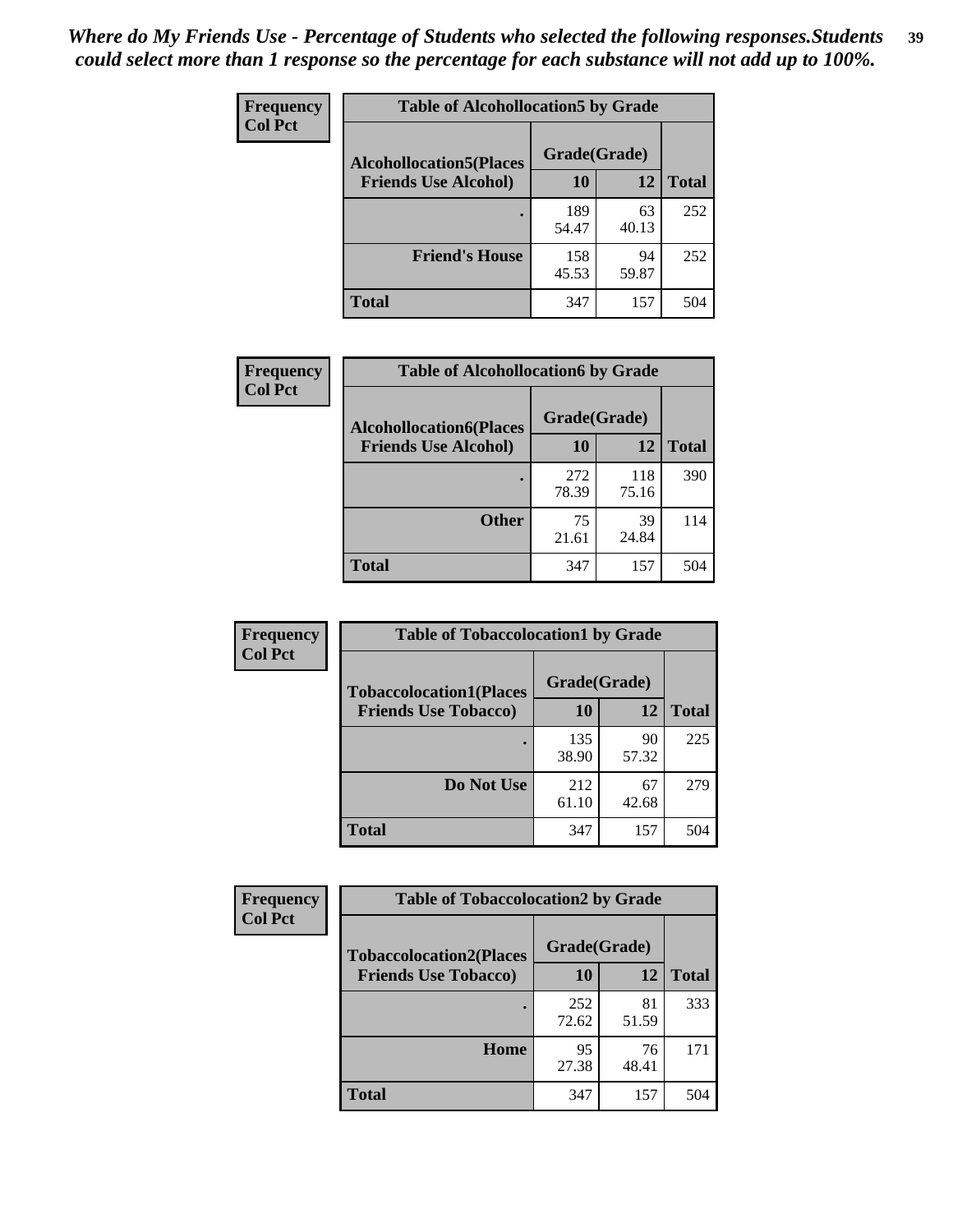| Frequency      | <b>Table of Tobaccolocation 3 by Grade</b> |              |              |              |
|----------------|--------------------------------------------|--------------|--------------|--------------|
| <b>Col Pct</b> | <b>Tobaccolocation3(Places</b>             | Grade(Grade) |              |              |
|                | <b>Friends Use Tobacco)</b>                | 10           | <b>12</b>    | <b>Total</b> |
|                |                                            | 313<br>90.20 | 133<br>84.71 | 446          |
|                | <b>School</b>                              | 34<br>9.80   | 24<br>15.29  | 58           |
|                | <b>Total</b>                               | 347          | 157          | 504          |

| <b>Frequency</b><br><b>Col Pct</b> | <b>Table of Tobaccolocation4 by Grade</b> |              |             |              |
|------------------------------------|-------------------------------------------|--------------|-------------|--------------|
|                                    | <b>Tobaccolocation4(Places</b>            | Grade(Grade) |             |              |
|                                    | <b>Friends Use Tobacco)</b>               | 10           | <b>12</b>   | <b>Total</b> |
|                                    |                                           | 276<br>79.54 | 83<br>52.87 | 359          |
|                                    | Car                                       | 71<br>20.46  | 74<br>47.13 | 145          |
|                                    | <b>Total</b>                              | 347          | 157         | 504          |

| Frequency      | <b>Table of Tobaccolocation5 by Grade</b> |              |             |              |
|----------------|-------------------------------------------|--------------|-------------|--------------|
| <b>Col Pct</b> | <b>Tobaccolocation5(Places</b>            | Grade(Grade) |             |              |
|                | <b>Friends Use Tobacco)</b>               | 10           | 12          | <b>Total</b> |
|                |                                           | 243<br>70.03 | 83<br>52.87 | 326          |
|                | <b>Friend's House</b>                     | 104<br>29.97 | 74<br>47.13 | 178          |
|                | <b>Total</b>                              | 347          | 157         | 504          |

| Frequency      | <b>Table of Tobaccolocation6 by Grade</b> |              |              |              |
|----------------|-------------------------------------------|--------------|--------------|--------------|
| <b>Col Pct</b> | <b>Tobaccolocation6(Places</b>            | Grade(Grade) |              |              |
|                | <b>Friends Use Tobacco)</b>               | 10           | 12           | <b>Total</b> |
|                |                                           | 274<br>78.96 | 108<br>68.79 | 382          |
|                | <b>Other</b>                              | 73<br>21.04  | 49<br>31.21  | 122          |
|                | <b>Total</b>                              | 347          | 157          | 504          |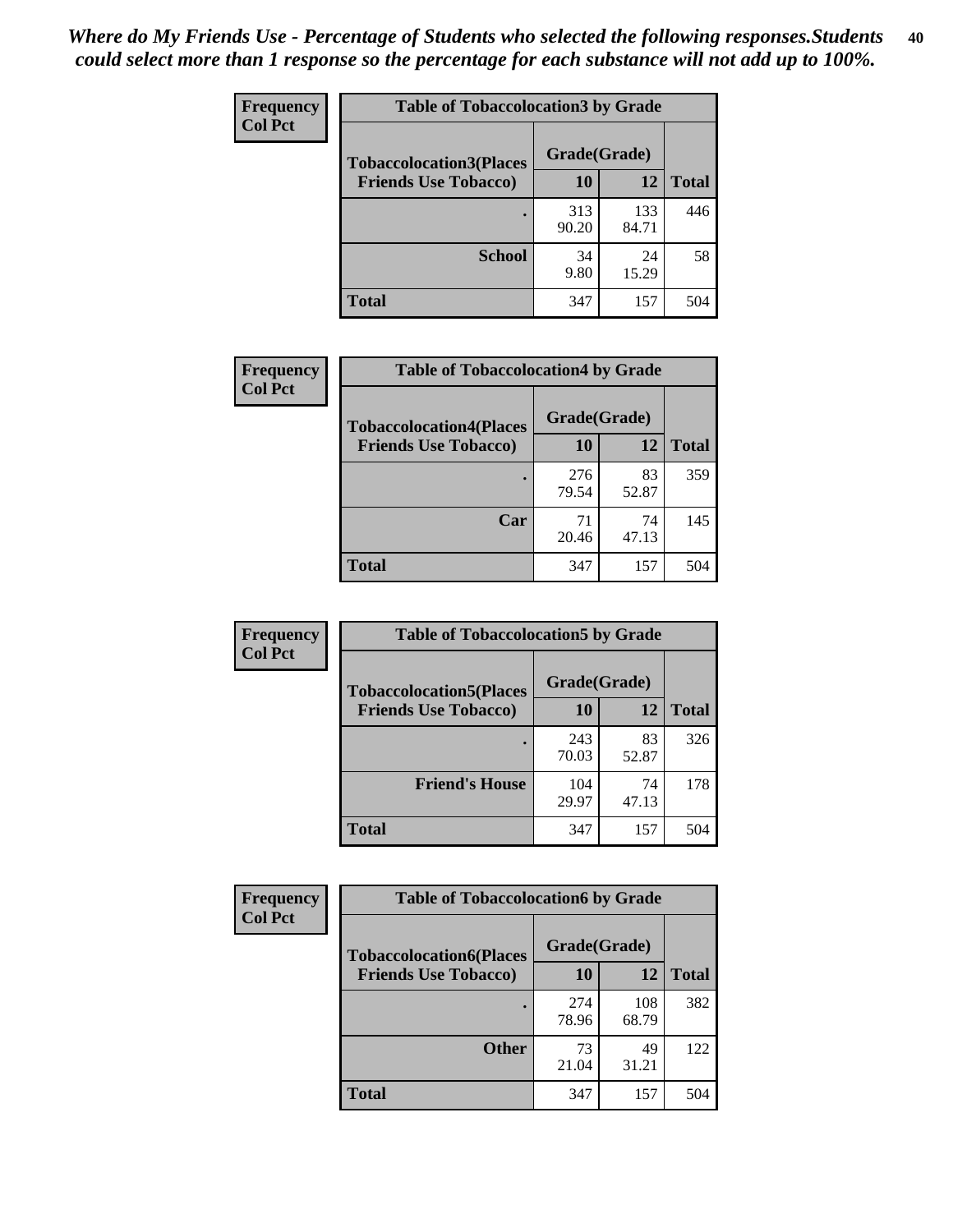| Frequency      | <b>Table of Marijuanalocation1 by Grade</b> |              |             |              |  |
|----------------|---------------------------------------------|--------------|-------------|--------------|--|
| <b>Col Pct</b> | <b>Marijuanalocation1(Places</b>            | Grade(Grade) |             |              |  |
|                | <b>Friends Use Marijuana</b> )              | 10           | 12          | <b>Total</b> |  |
|                |                                             | 119<br>34.29 | 78<br>49.68 | 197          |  |
|                | Do Not Use                                  | 228<br>65.71 | 79<br>50.32 | 307          |  |
|                | <b>Total</b>                                | 347          | 157         | 504          |  |

| <b>Frequency</b> | <b>Table of Marijuanalocation2 by Grade</b>                        |                    |             |              |  |
|------------------|--------------------------------------------------------------------|--------------------|-------------|--------------|--|
| <b>Col Pct</b>   | <b>Marijuanalocation2(Places</b><br><b>Friends Use Marijuana</b> ) | Grade(Grade)<br>10 | 12          | <b>Total</b> |  |
|                  |                                                                    | 254<br>73.20       | 94<br>59.87 | 348          |  |
|                  | Home                                                               | 93<br>26.80        | 63<br>40.13 | 156          |  |
|                  | <b>Total</b>                                                       | 347                | 157         | 504          |  |

| Frequency<br><b>Col Pct</b> | <b>Table of Marijuanalocation3 by Grade</b> |              |              |              |
|-----------------------------|---------------------------------------------|--------------|--------------|--------------|
|                             | <b>Marijuanalocation3</b> (Places           | Grade(Grade) |              |              |
|                             | <b>Friends Use Marijuana</b> )              | <b>10</b>    | 12           | <b>Total</b> |
|                             |                                             | 319<br>91.93 | 143<br>91.08 | 462          |
|                             | <b>School</b>                               | 28<br>8.07   | 14<br>8.92   | 42           |
|                             | <b>Total</b>                                | 347          | 157          | 504          |

| <b>Frequency</b> | <b>Table of Marijuanalocation4 by Grade</b> |              |              |              |
|------------------|---------------------------------------------|--------------|--------------|--------------|
| <b>Col Pct</b>   | <b>Marijuanalocation4(Places</b>            | Grade(Grade) |              |              |
|                  | <b>Friends Use Marijuana</b> )              | 10           | 12           | <b>Total</b> |
|                  |                                             | 287<br>82.71 | 120<br>76.43 | 407          |
|                  | Car                                         | 60<br>17.29  | 37<br>23.57  | 97           |
|                  | <b>Total</b>                                | 347          | 157          | 504          |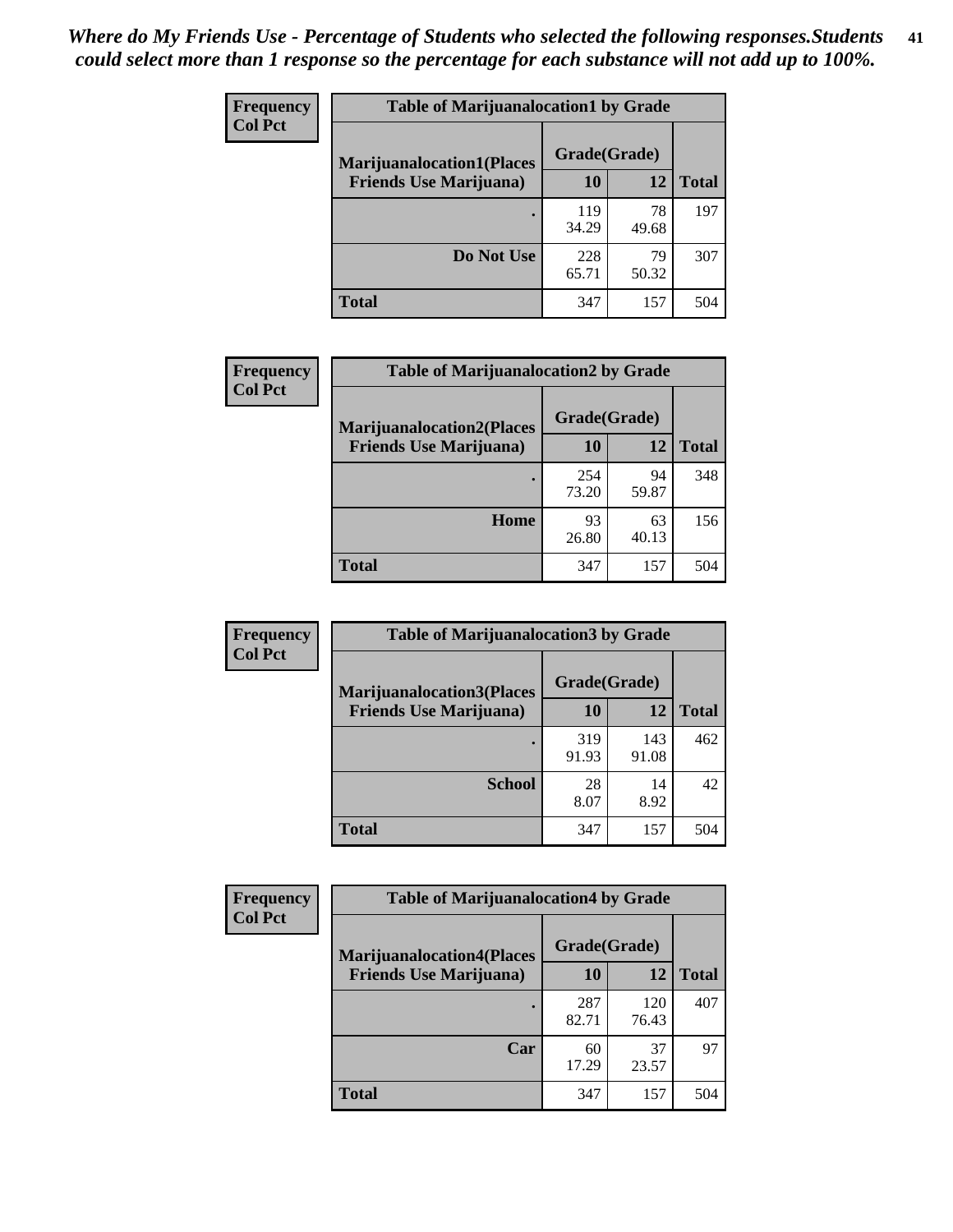| <b>Frequency</b> | <b>Table of Marijuanalocation5 by Grade</b> |              |             |              |  |
|------------------|---------------------------------------------|--------------|-------------|--------------|--|
| <b>Col Pct</b>   | <b>Marijuanalocation5(Places</b>            | Grade(Grade) |             |              |  |
|                  | <b>Friends Use Marijuana</b> )              | 10           | 12          | <b>Total</b> |  |
|                  |                                             | 244<br>70.32 | 91<br>57.96 | 335          |  |
|                  | <b>Friend's House</b>                       | 103<br>29.68 | 66<br>42.04 | 169          |  |
|                  | <b>Total</b>                                | 347          | 157         | 504          |  |

| <b>Frequency</b> | <b>Table of Marijuanalocation6 by Grade</b>                        |                           |              |              |
|------------------|--------------------------------------------------------------------|---------------------------|--------------|--------------|
| <b>Col Pct</b>   | <b>Marijuanalocation6(Places</b><br><b>Friends Use Marijuana</b> ) | Grade(Grade)<br><b>10</b> | 12           | <b>Total</b> |
|                  |                                                                    | 280<br>80.69              | 123<br>78.34 | 403          |
|                  | <b>Other</b>                                                       | 67<br>19.31               | 34<br>21.66  | 101          |
|                  | <b>Total</b>                                                       | 347                       | 157          | 504          |

| <b>Frequency</b> | <b>Table of Otherdruglocation1 by Grade</b>                          |              |              |              |
|------------------|----------------------------------------------------------------------|--------------|--------------|--------------|
| <b>Col Pct</b>   | <b>Otherdruglocation1(Places</b><br><b>Friends Use Other Illegal</b> | Grade(Grade) |              |              |
|                  | Drugs)                                                               | 10           | 12           | <b>Total</b> |
|                  |                                                                      | 91<br>26.22  | 43<br>27.39  | 134          |
|                  | Do Not Use                                                           | 256<br>73.78 | 114<br>72.61 | 370          |
|                  | <b>Total</b>                                                         | 347          | 157          | 504          |

| <b>Frequency</b> | <b>Table of Otherdruglocation2 by Grade</b>                          |              |              |              |
|------------------|----------------------------------------------------------------------|--------------|--------------|--------------|
| <b>Col Pct</b>   | <b>Otherdruglocation2(Places</b><br><b>Friends Use Other Illegal</b> | Grade(Grade) |              |              |
|                  | Drugs)                                                               | <b>10</b>    | 12           | <b>Total</b> |
|                  |                                                                      | 285<br>82.13 | 120<br>76.43 | 405          |
|                  | Home                                                                 | 62<br>17.87  | 37<br>23.57  | 99           |
|                  | <b>Total</b>                                                         | 347          | 157          | 504          |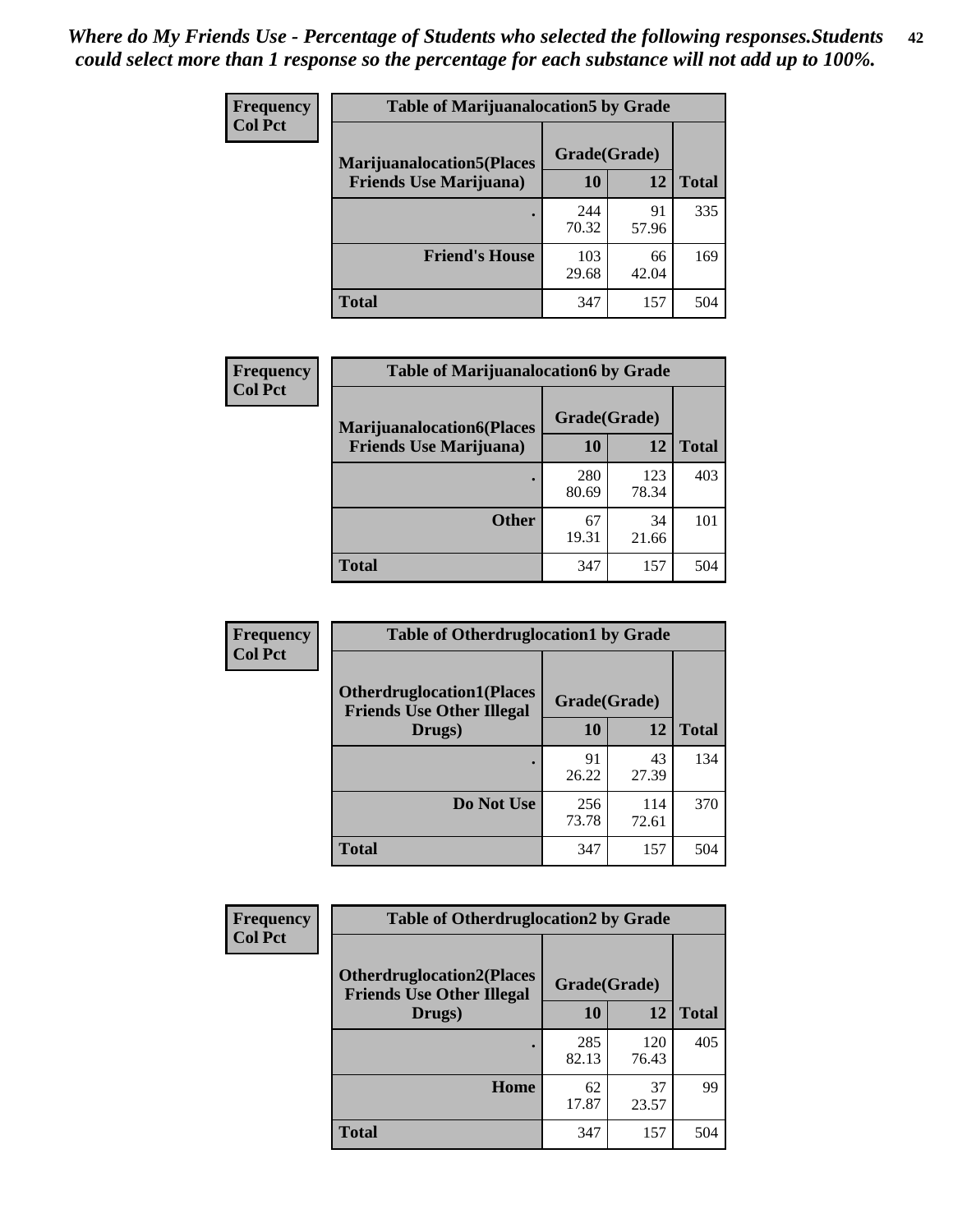| <b>Frequency</b> | <b>Table of Otherdruglocation 3 by Grade</b> |                                                  |              |              |
|------------------|----------------------------------------------|--------------------------------------------------|--------------|--------------|
| <b>Col Pct</b>   | <b>Otherdruglocation3(Places)</b>            | Grade(Grade)<br><b>Friends Use Other Illegal</b> |              |              |
|                  | Drugs)                                       | 10                                               | 12           | <b>Total</b> |
|                  |                                              | 317<br>91.35                                     | 144<br>91.72 | 461          |
|                  | <b>School</b>                                | 30<br>8.65                                       | 13<br>8.28   | 43           |
|                  | <b>Total</b>                                 | 347                                              | 157          | 504          |

| Frequency      | <b>Table of Otherdruglocation4 by Grade</b>                          |              |              |              |
|----------------|----------------------------------------------------------------------|--------------|--------------|--------------|
| <b>Col Pct</b> | <b>Otherdruglocation4(Places</b><br><b>Friends Use Other Illegal</b> | Grade(Grade) |              |              |
|                | Drugs)                                                               | <b>10</b>    | 12           | <b>Total</b> |
|                |                                                                      | 301<br>86.74 | 136<br>86.62 | 437          |
|                | Car                                                                  | 46<br>13.26  | 21<br>13.38  | 67           |
|                | <b>Total</b>                                                         | 347          | 157          | 504          |

| <b>Frequency</b> | <b>Table of Otherdruglocation5 by Grade</b>                          |              |              |              |
|------------------|----------------------------------------------------------------------|--------------|--------------|--------------|
| <b>Col Pct</b>   | <b>Otherdruglocation5(Places</b><br><b>Friends Use Other Illegal</b> | Grade(Grade) |              |              |
|                  | Drugs)                                                               | 10           | 12           | <b>Total</b> |
|                  |                                                                      | 273<br>78.67 | 119<br>75.80 | 392          |
|                  | <b>Friend's House</b>                                                | 74<br>21.33  | 38<br>24.20  | 112          |
|                  | <b>Total</b>                                                         | 347          | 157          | 504          |

| <b>Frequency</b> | <b>Table of Otherdruglocation6 by Grade</b>                          |              |              |              |
|------------------|----------------------------------------------------------------------|--------------|--------------|--------------|
| <b>Col Pct</b>   | <b>Otherdruglocation6(Places</b><br><b>Friends Use Other Illegal</b> | Grade(Grade) |              |              |
|                  | Drugs)                                                               | 10           | 12           | <b>Total</b> |
|                  |                                                                      | 290<br>83.57 | 136<br>86.62 | 426          |
|                  | <b>Other</b>                                                         | 57<br>16.43  | 21<br>13.38  | 78           |
|                  | <b>Total</b>                                                         | 347          | 157          | 504          |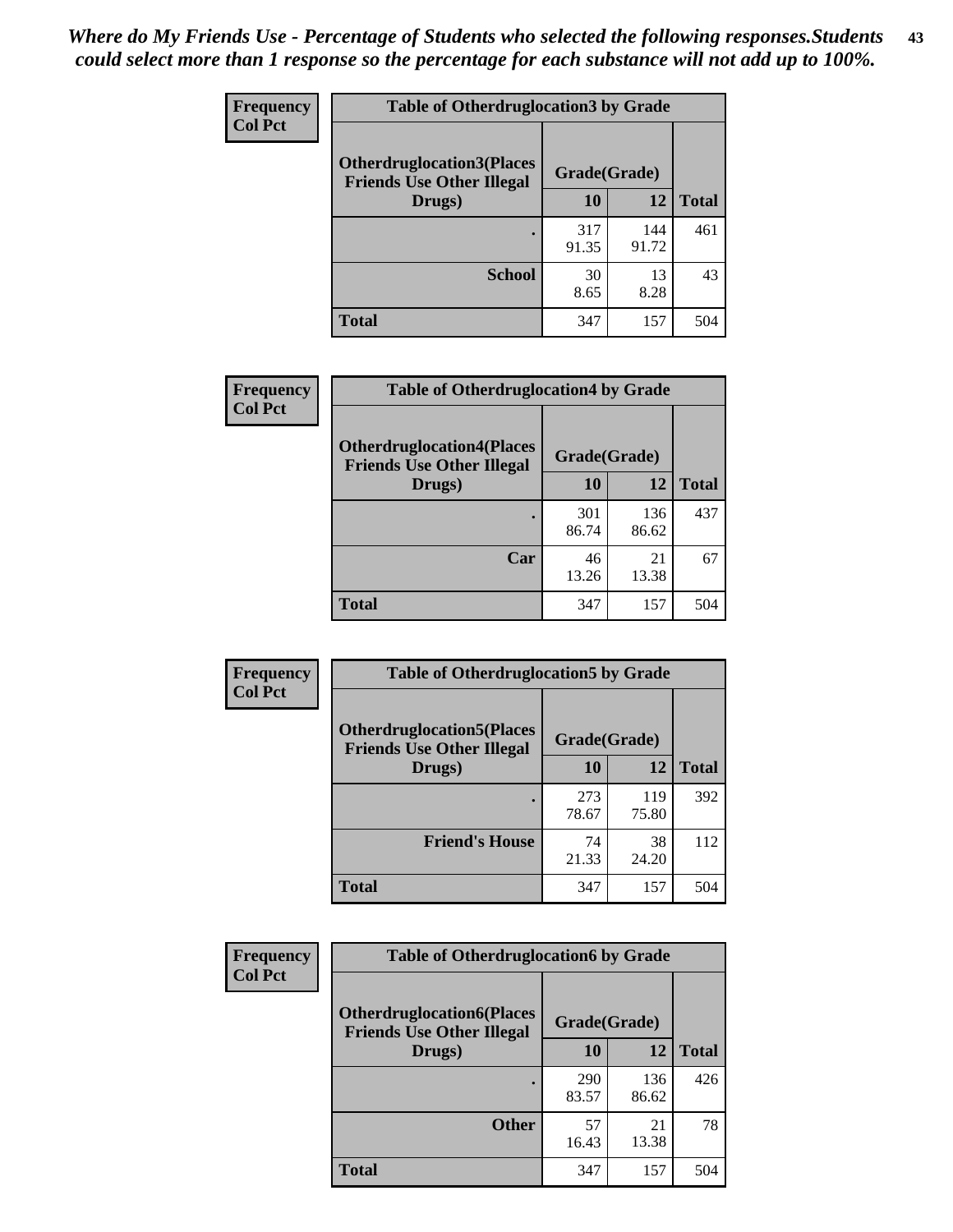| Frequency      | <b>Table of Alcoholtime1 by Grade</b> |              |              |              |
|----------------|---------------------------------------|--------------|--------------|--------------|
| <b>Col Pct</b> | <b>Alcoholtime1(Times</b>             | Grade(Grade) |              |              |
|                | <b>Friends Use</b><br>Alcohol)        | 10           | 12           | <b>Total</b> |
|                |                                       | 180<br>51.87 | 109<br>69.43 | 289          |
|                | Do Not Use                            | 167<br>48.13 | 48<br>30.57  | 215          |
|                | <b>Total</b>                          | 347          | 157          | 504          |

| Frequency      | <b>Table of Alcoholtime2 by Grade</b>           |              |              |              |  |
|----------------|-------------------------------------------------|--------------|--------------|--------------|--|
| <b>Col Pct</b> | <b>Alcoholtime2(Times</b><br><b>Friends Use</b> | Grade(Grade) |              |              |  |
|                | Alcohol)                                        | 10           | 12           | <b>Total</b> |  |
|                |                                                 | 330<br>95.10 | 146<br>92.99 | 476          |  |
|                | <b>On Way to School</b>                         | 17<br>4.90   | 11<br>7.01   | 28           |  |
|                | <b>Total</b>                                    | 347          | 157          | 504          |  |

| Frequency<br><b>Col Pct</b> | <b>Table of Alcoholtime3 by Grade</b>                           |              |              |              |
|-----------------------------|-----------------------------------------------------------------|--------------|--------------|--------------|
|                             | <b>Alcoholtime3(Times</b><br>Grade(Grade)<br><b>Friends Use</b> |              |              |              |
|                             | Alcohol)                                                        | 10           | 12           | <b>Total</b> |
|                             |                                                                 | 332<br>95.68 | 152<br>96.82 | 484          |
|                             | <b>During School</b>                                            | 15<br>4.32   | 5<br>3.18    | 20           |
|                             | Total                                                           | 347          | 157          | 504          |

| <b>Frequency</b> | <b>Table of Alcoholtime4 by Grade</b> |              |              |              |  |
|------------------|---------------------------------------|--------------|--------------|--------------|--|
| <b>Col Pct</b>   | <b>Alcoholtime4(Times</b>             | Grade(Grade) |              |              |  |
|                  | <b>Friends Use Alcohol)</b>           | 10           | 12           | <b>Total</b> |  |
|                  | ٠                                     | 330<br>95.10 | 148<br>94.27 | 478          |  |
|                  | <b>On Way Home From School</b>        | 17<br>4.90   | Q<br>5.73    | 26           |  |
|                  | <b>Total</b>                          | 347          | 157          | 504          |  |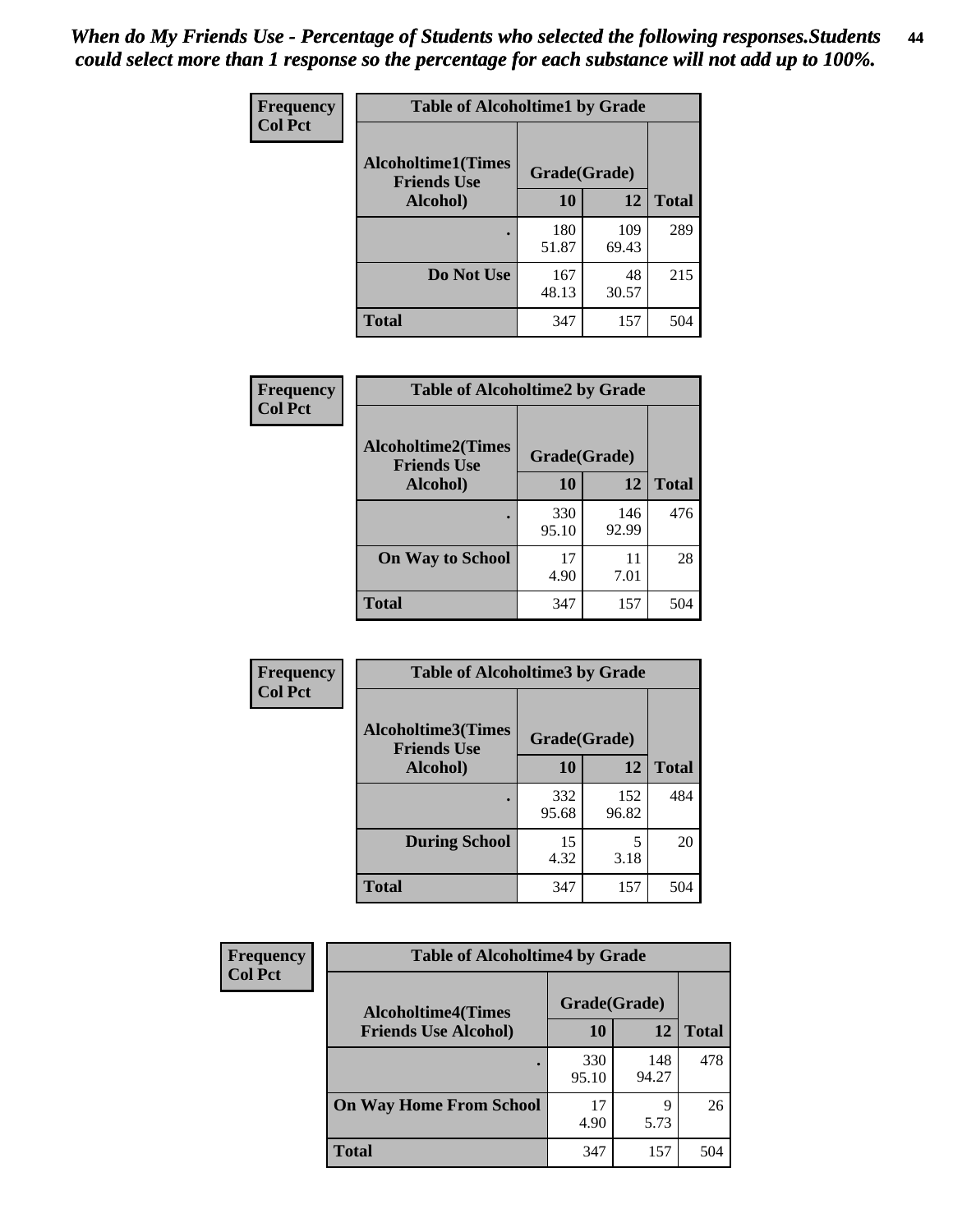*When do My Friends Use - Percentage of Students who selected the following responses.Students could select more than 1 response so the percentage for each substance will not add up to 100%.* **45**

| Frequency      | <b>Table of Alcoholtime5 by Grade</b>           |              |              |              |
|----------------|-------------------------------------------------|--------------|--------------|--------------|
| <b>Col Pct</b> | <b>Alcoholtime5(Times</b><br><b>Friends Use</b> | Grade(Grade) |              |              |
|                | Alcohol)                                        | 10           | 12           | <b>Total</b> |
|                |                                                 | 288<br>83.00 | 119<br>75.80 | 407          |
|                | Weeknights                                      | 59<br>17.00  | 38<br>24.20  | 97           |
|                | <b>Total</b>                                    | 347          | 157          | 504          |

| Frequency      | <b>Table of Alcoholtime6 by Grade</b>           |              |              |              |
|----------------|-------------------------------------------------|--------------|--------------|--------------|
| <b>Col Pct</b> | <b>Alcoholtime6(Times</b><br><b>Friends Use</b> | Grade(Grade) |              |              |
|                | Alcohol)                                        | 10           | 12           | <b>Total</b> |
|                |                                                 | 155<br>44.67 | 49<br>31.21  | 204          |
|                | Weekends                                        | 192<br>55.33 | 108<br>68.79 | 300          |
|                | <b>Total</b>                                    | 347          | 157          | 504          |

| Frequency<br><b>Col Pct</b> | <b>Table of Tobaccotime1 by Grade</b>           |              |             |              |
|-----------------------------|-------------------------------------------------|--------------|-------------|--------------|
|                             | <b>Tobaccotime1(Times</b><br><b>Friends Use</b> |              |             |              |
|                             | <b>Tobacco</b> )                                | 10           | 12          | <b>Total</b> |
|                             |                                                 | 137<br>39.48 | 98<br>62.42 | 235          |
|                             | Do Not Use                                      | 210<br>60.52 | 59<br>37.58 | 269          |
|                             | <b>Total</b>                                    | 347          | 157         | 504          |

| <b>Frequency</b> | <b>Table of Tobaccotime2 by Grade</b>           |              |              |              |
|------------------|-------------------------------------------------|--------------|--------------|--------------|
| <b>Col Pct</b>   | <b>Tobaccotime2(Times</b><br><b>Friends Use</b> | Grade(Grade) |              |              |
|                  | <b>Tobacco</b> )                                | 10           | 12           | <b>Total</b> |
|                  |                                                 | 293<br>84.44 | 100<br>63.69 | 393          |
|                  | <b>On Way to School</b>                         | 54<br>15.56  | 57<br>36.31  | 111          |
|                  | <b>Total</b>                                    | 347          | 157          | 504          |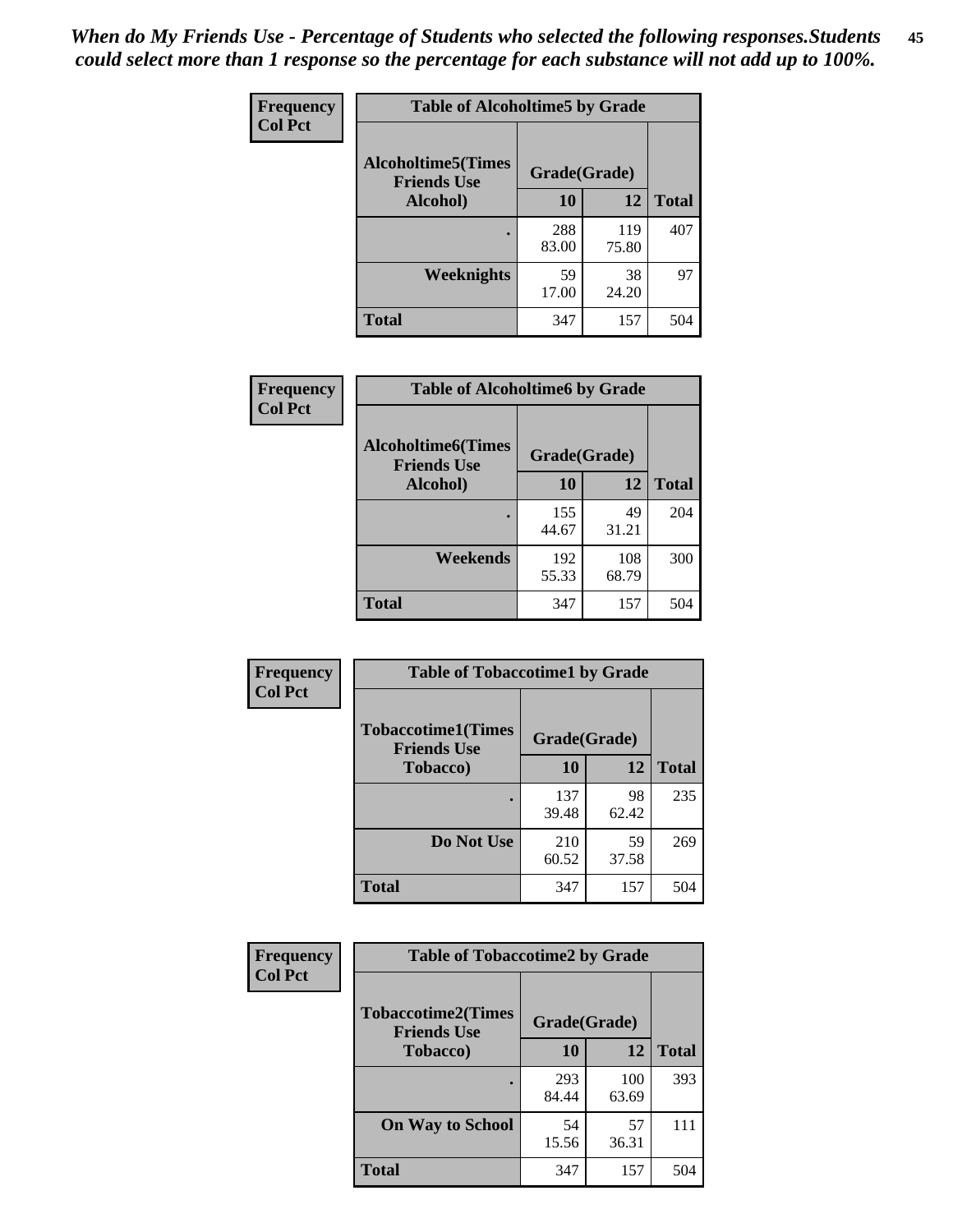*When do My Friends Use - Percentage of Students who selected the following responses.Students could select more than 1 response so the percentage for each substance will not add up to 100%.* **46**

| <b>Frequency</b> | <b>Table of Tobaccotime3 by Grade</b>           |              |              |              |
|------------------|-------------------------------------------------|--------------|--------------|--------------|
| <b>Col Pct</b>   | <b>Tobaccotime3(Times</b><br><b>Friends Use</b> | Grade(Grade) |              |              |
|                  | <b>Tobacco</b> )                                | 10           | 12           | <b>Total</b> |
|                  |                                                 | 316<br>91.07 | 137<br>87.26 | 453          |
|                  | <b>During School</b>                            | 31<br>8.93   | 20<br>12.74  | 51           |
|                  | <b>Total</b>                                    | 347          | 157          | 504          |

| <b>Frequency</b><br><b>Col Pct</b> | <b>Table of Tobaccotime4 by Grade</b> |              |              |              |
|------------------------------------|---------------------------------------|--------------|--------------|--------------|
|                                    | <b>Tobaccotime4(Times</b>             | Grade(Grade) |              |              |
|                                    | <b>Friends Use Tobacco)</b>           | 10           | 12           | <b>Total</b> |
|                                    |                                       | 330<br>95.10 | 148<br>94.27 | 478          |
|                                    | <b>On Way Home From School</b>        | 17<br>4.90   | 9<br>5.73    | 26           |
|                                    | <b>Total</b>                          | 347          | 157          | 504          |

| Frequency      | <b>Table of Tobaccotime5 by Grade</b>           |              |             |              |
|----------------|-------------------------------------------------|--------------|-------------|--------------|
| <b>Col Pct</b> | <b>Tobaccotime5(Times</b><br><b>Friends Use</b> | Grade(Grade) |             |              |
|                | <b>Tobacco</b> )                                | 10           | 12          | <b>Total</b> |
|                |                                                 | 256<br>73.78 | 75<br>47.77 | 331          |
|                | Weeknights                                      | 91<br>26.22  | 82<br>52.23 | 173          |
|                | <b>Total</b>                                    | 347          | 157         | 504          |

| Frequency      | <b>Table of Tobaccotime6 by Grade</b>           |              |             |              |
|----------------|-------------------------------------------------|--------------|-------------|--------------|
| <b>Col Pct</b> | <b>Tobaccotime6(Times</b><br><b>Friends Use</b> | Grade(Grade) |             |              |
|                | <b>Tobacco</b> )                                | 10           | 12          | <b>Total</b> |
|                | ٠                                               | 218<br>62.82 | 70<br>44.59 | 288          |
|                | Weekends                                        | 129<br>37.18 | 87<br>55.41 | 216          |
|                | <b>Total</b>                                    | 347          | 157         | 504          |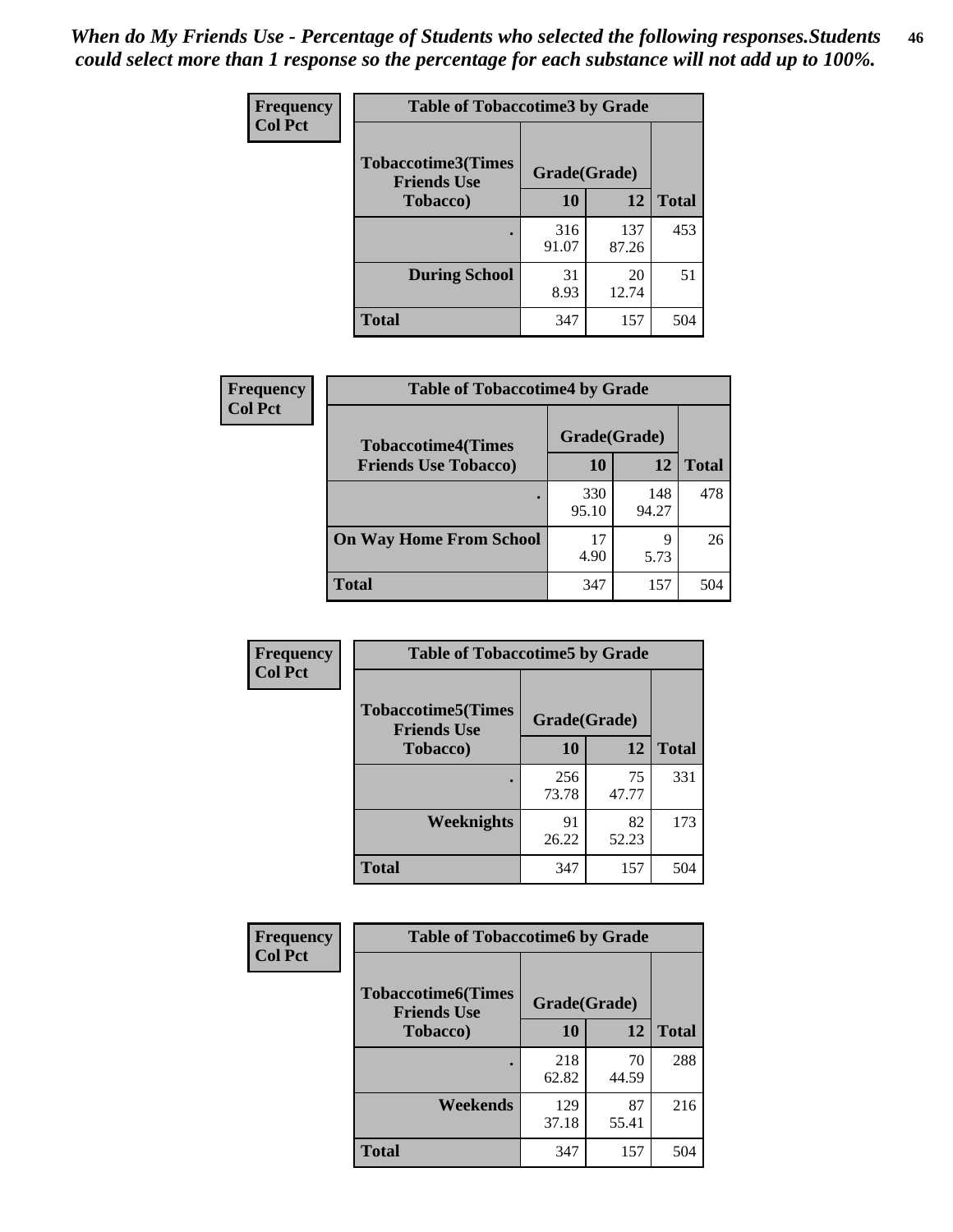| Frequency      | <b>Table of Marijuanatime1 by Grade</b>           |              |             |              |
|----------------|---------------------------------------------------|--------------|-------------|--------------|
| <b>Col Pct</b> | <b>Marijuanatime1(Times</b><br><b>Friends Use</b> | Grade(Grade) |             |              |
|                | Marijuana)                                        | 10           | 12          | <b>Total</b> |
|                |                                                   | 118<br>34.01 | 77<br>49.04 | 195          |
|                | Do Not Use                                        | 229<br>65.99 | 80<br>50.96 | 309          |
|                | <b>Total</b>                                      | 347          | 157         | 504          |

| Frequency      | <b>Table of Marijuanatime2 by Grade</b>           |              |              |              |
|----------------|---------------------------------------------------|--------------|--------------|--------------|
| <b>Col Pct</b> | <b>Marijuanatime2(Times</b><br><b>Friends Use</b> | Grade(Grade) |              |              |
|                | Marijuana)                                        | 10           | 12           | <b>Total</b> |
|                |                                                   | 315<br>90.78 | 125<br>79.62 | 440          |
|                | <b>On Way to School</b>                           | 32<br>9.22   | 32<br>20.38  | 64           |
|                | <b>Total</b>                                      | 347          | 157          | 504          |

| <b>Frequency</b><br><b>Col Pct</b> | <b>Table of Marijuanatime3 by Grade</b>    |              |              |              |  |
|------------------------------------|--------------------------------------------|--------------|--------------|--------------|--|
|                                    | Marijuanatime3(Times<br><b>Friends Use</b> | Grade(Grade) |              |              |  |
|                                    | Marijuana)                                 | 10           | 12           | <b>Total</b> |  |
|                                    |                                            | 322<br>92.80 | 143<br>91.08 | 465          |  |
|                                    | <b>During School</b>                       | 25<br>7.20   | 14<br>8.92   | 39           |  |
|                                    | Total                                      | 347          | 157          | 504          |  |

| <b>Frequency</b> | <b>Table of Marijuanatime4 by Grade</b> |              |              |              |
|------------------|-----------------------------------------|--------------|--------------|--------------|
| <b>Col Pct</b>   | <b>Marijuanatime4</b> (Times            | Grade(Grade) |              |              |
|                  | <b>Friends Use Marijuana</b> )          | 10           | 12           | <b>Total</b> |
|                  |                                         | 313<br>90.20 | 133<br>84.71 | 446          |
|                  | <b>On Way Home From School</b>          | 34<br>9.80   | 24<br>15.29  | 58           |
|                  | <b>Total</b>                            | 347          | 157          | 504          |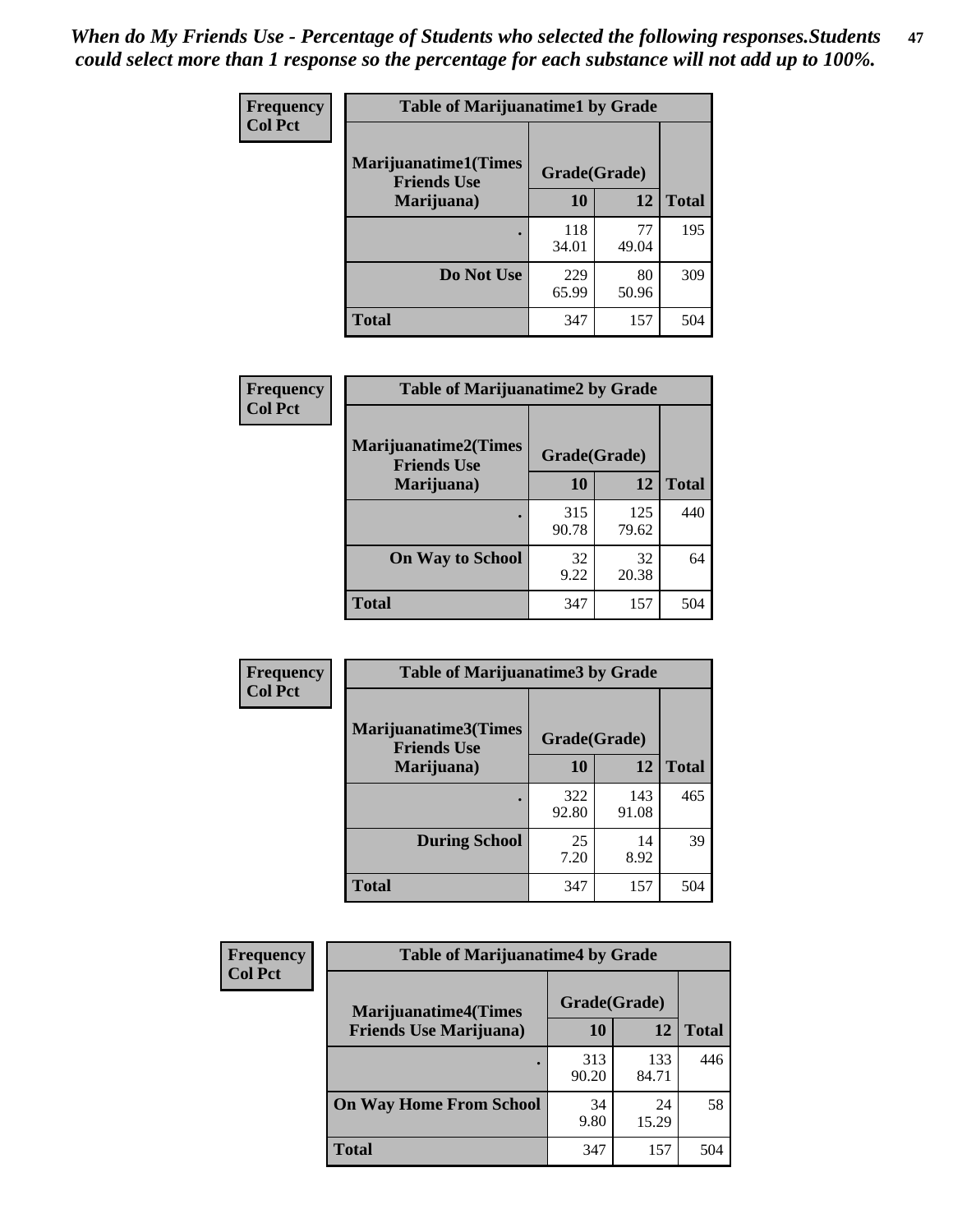| Frequency      | <b>Table of Marijuanatime5 by Grade</b>            |              |              |              |  |
|----------------|----------------------------------------------------|--------------|--------------|--------------|--|
| <b>Col Pct</b> | <b>Marijuanatime5</b> (Times<br><b>Friends Use</b> | Grade(Grade) |              |              |  |
|                | Marijuana)                                         | 10           | 12           | <b>Total</b> |  |
|                |                                                    | 279<br>80.40 | 106<br>67.52 | 385          |  |
|                | Weeknights                                         | 68<br>19.60  | 51<br>32.48  | 119          |  |
|                | <b>Total</b>                                       | 347          | 157          | 504          |  |

| Frequency      | <b>Table of Marijuanatime6 by Grade</b>    |              |             |              |
|----------------|--------------------------------------------|--------------|-------------|--------------|
| <b>Col Pct</b> | Marijuanatime6(Times<br><b>Friends Use</b> | Grade(Grade) |             |              |
|                | Marijuana)                                 | 10           | 12          | <b>Total</b> |
|                |                                            | 225<br>64.84 | 81<br>51.59 | 306          |
|                | Weekends                                   | 122<br>35.16 | 76<br>48.41 | 198          |
|                | <b>Total</b>                               | 347          | 157         | 504          |

| Frequency      | <b>Table of Otherdrugtime1 by Grade</b>                 |              |              |              |  |
|----------------|---------------------------------------------------------|--------------|--------------|--------------|--|
| <b>Col Pct</b> | <b>Otherdrugtime1(Times</b><br><b>Friends Use Other</b> | Grade(Grade) |              |              |  |
|                | <b>Illegal Drugs)</b>                                   | 10           | 12           | <b>Total</b> |  |
|                |                                                         | 88<br>25.36  | 43<br>27.39  | 131          |  |
|                | Do Not Use                                              | 259<br>74.64 | 114<br>72.61 | 373          |  |
|                | <b>Total</b>                                            | 347          | 157          | 504          |  |

| <b>Frequency</b> | <b>Table of Otherdrugtime2 by Grade</b>                 |              |              |              |
|------------------|---------------------------------------------------------|--------------|--------------|--------------|
| <b>Col Pct</b>   | <b>Otherdrugtime2(Times</b><br><b>Friends Use Other</b> | Grade(Grade) |              |              |
|                  | <b>Illegal Drugs</b> )                                  | 10           | 12           | <b>Total</b> |
|                  |                                                         | 316<br>91.07 | 139<br>88.54 | 455          |
|                  | <b>On Way to School</b>                                 | 31<br>8.93   | 18<br>11.46  | 49           |
|                  | Total                                                   | 347          | 157          | 504          |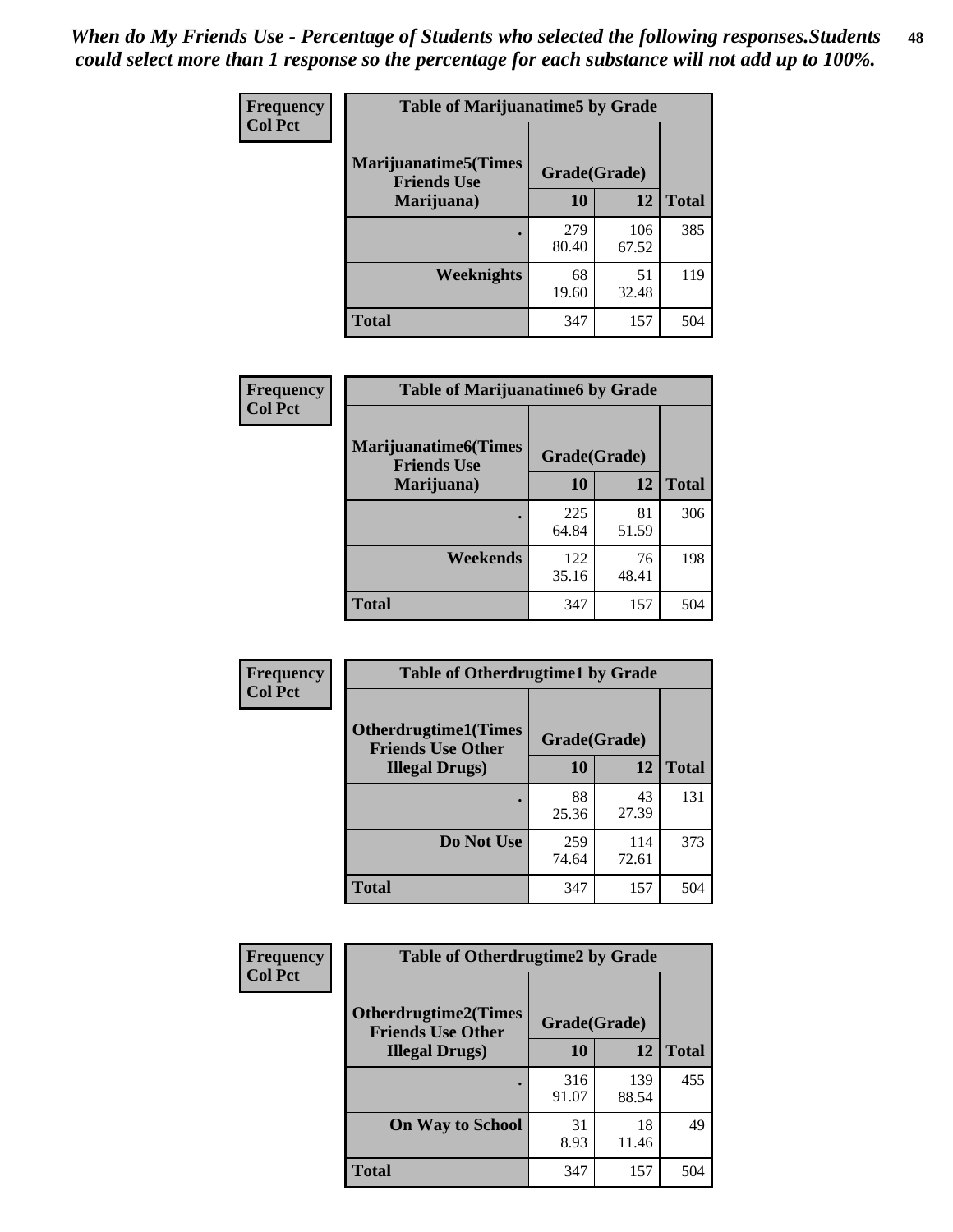| <b>Frequency</b> | <b>Table of Otherdrugtime3 by Grade</b>          |              |              |              |
|------------------|--------------------------------------------------|--------------|--------------|--------------|
| <b>Col Pct</b>   | Otherdrugtime3(Times<br><b>Friends Use Other</b> | Grade(Grade) |              |              |
|                  | <b>Illegal Drugs</b> )                           | 10           | 12           | <b>Total</b> |
|                  |                                                  | 321<br>92.51 | 144<br>91.72 | 465          |
|                  | <b>During School</b>                             | 26<br>7.49   | 13<br>8.28   | 39           |
|                  | Total                                            | 347          | 157          | 504          |

| Frequency      | <b>Table of Otherdrugtime4 by Grade</b>                         |              |              |              |
|----------------|-----------------------------------------------------------------|--------------|--------------|--------------|
| <b>Col Pct</b> | <b>Otherdrugtime4(Times</b><br><b>Friends Use Other Illegal</b> | Grade(Grade) |              |              |
|                | Drugs)                                                          | 10           | 12           | <b>Total</b> |
|                | ٠                                                               | 316<br>91.07 | 138<br>87.90 | 454          |
|                | <b>On Way Home From School</b>                                  | 31<br>8.93   | 19<br>12.10  | 50           |
|                | <b>Total</b>                                                    | 347          | 157          | 504          |

| Frequency      | <b>Table of Otherdrugtime5 by Grade</b>                  |              |              |              |  |  |  |
|----------------|----------------------------------------------------------|--------------|--------------|--------------|--|--|--|
| <b>Col Pct</b> | <b>Otherdrugtime5</b> (Times<br><b>Friends Use Other</b> | Grade(Grade) |              |              |  |  |  |
|                | <b>Illegal Drugs</b> )                                   | 10           | 12           | <b>Total</b> |  |  |  |
|                |                                                          | 295<br>85.01 | 133<br>84.71 | 428          |  |  |  |
|                | Weeknights                                               | 52<br>14.99  | 24<br>15.29  | 76           |  |  |  |
|                | Total                                                    | 347          | 157          | 504          |  |  |  |

| <b>Frequency</b> | <b>Table of Otherdrugtime6 by Grade</b>                 |              |              |              |  |  |  |
|------------------|---------------------------------------------------------|--------------|--------------|--------------|--|--|--|
| <b>Col Pct</b>   | <b>Otherdrugtime6(Times</b><br><b>Friends Use Other</b> | Grade(Grade) |              |              |  |  |  |
|                  | <b>Illegal Drugs</b> )                                  | 10           | 12           | <b>Total</b> |  |  |  |
|                  |                                                         | 260<br>74.93 | 116<br>73.89 | 376          |  |  |  |
|                  | Weekends                                                | 87<br>25.07  | 41<br>26.11  | 128          |  |  |  |
|                  | <b>Total</b>                                            | 347          | 157          | 504          |  |  |  |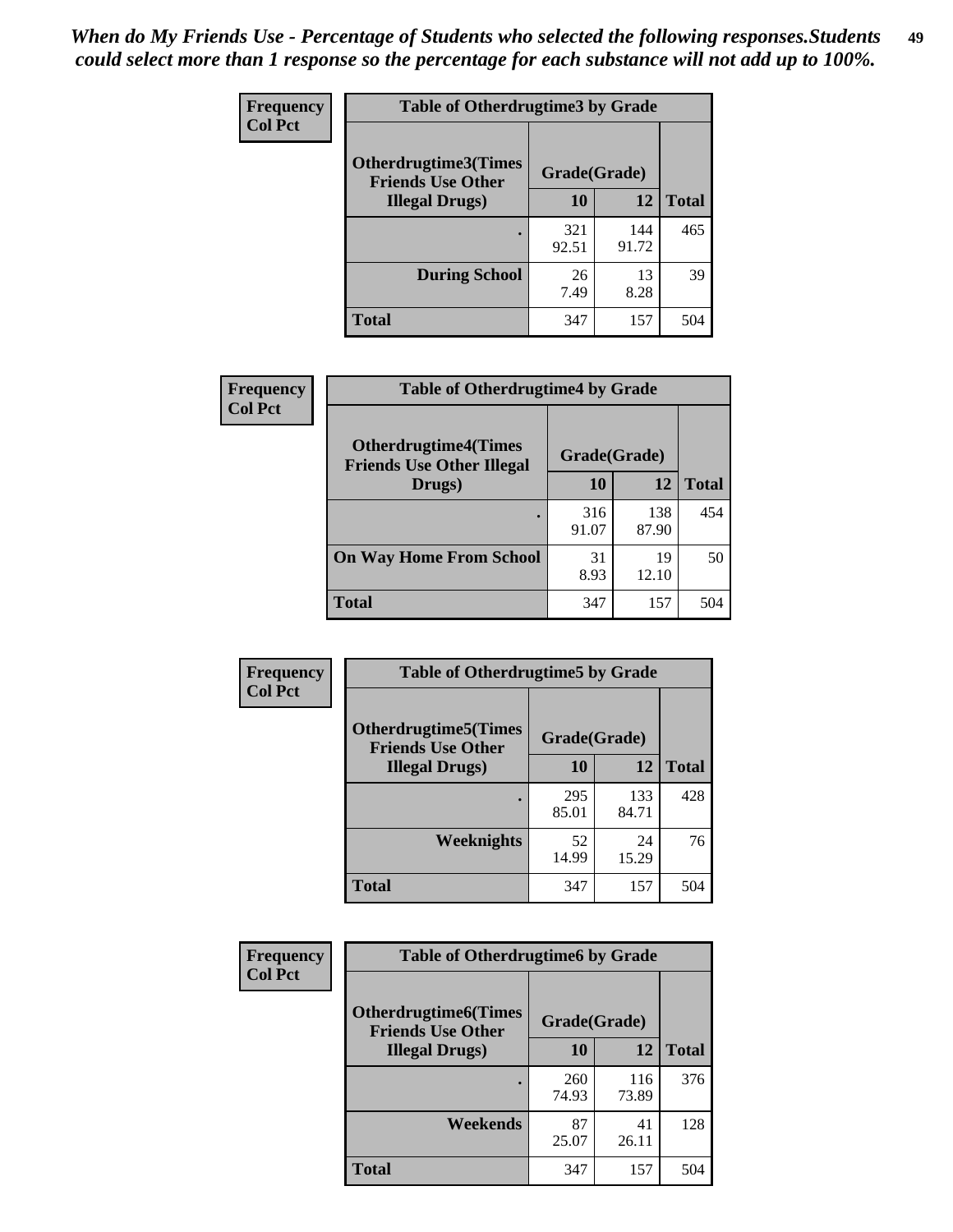| Frequency      | <b>Table of Educationalcohol by Grade</b>                                                                  |              |             |              |  |  |  |
|----------------|------------------------------------------------------------------------------------------------------------|--------------|-------------|--------------|--|--|--|
| <b>Col Pct</b> | Educationalcohol(I<br>have been taught<br>about alcohol,<br>tobacco,<br>and other drugs<br>within the last | Grade(Grade) |             |              |  |  |  |
|                | year at school)                                                                                            | 10           | 12          | <b>Total</b> |  |  |  |
|                | <b>Yes</b>                                                                                                 | 300<br>86.46 | 66<br>42.04 | 366          |  |  |  |
|                | N <sub>0</sub>                                                                                             | 47<br>13.54  | 91<br>57.96 | 138          |  |  |  |
|                | <b>Total</b>                                                                                               | 347          | 157         | 504          |  |  |  |

| Frequency      | <b>Table of Eversmoked by Grade</b> |              |             |              |  |  |  |
|----------------|-------------------------------------|--------------|-------------|--------------|--|--|--|
| <b>Col Pct</b> | Eversmoked(I<br>have smoked         | Grade(Grade) |             |              |  |  |  |
|                | a cigarette)                        | 10           | 12          | <b>Total</b> |  |  |  |
|                | <b>Yes</b>                          | 84<br>24.21  | 79<br>50.32 | 163          |  |  |  |
|                | N <sub>0</sub>                      | 263<br>75.79 | 78<br>49.68 | 341          |  |  |  |
|                | <b>Total</b>                        | 347          | 157         | 504          |  |  |  |

| Frequency      | <b>Table of Drovedrinking by Grade</b>                                                                              |                    |              |              |  |  |  |
|----------------|---------------------------------------------------------------------------------------------------------------------|--------------------|--------------|--------------|--|--|--|
| <b>Col Pct</b> | Drovedrinking(In<br>the past 30 days I<br>have driven a car<br>or other vehicle<br>while I was<br>drinking alcohol) | Grade(Grade)<br>10 | 12           | <b>Total</b> |  |  |  |
|                | <b>Yes</b>                                                                                                          | 8<br>2.31          | 12<br>7.64   | 20           |  |  |  |
|                | N <sub>0</sub>                                                                                                      | 339<br>97.69       | 145<br>92.36 | 484          |  |  |  |
|                | <b>Total</b>                                                                                                        | 347                | 157          | 504          |  |  |  |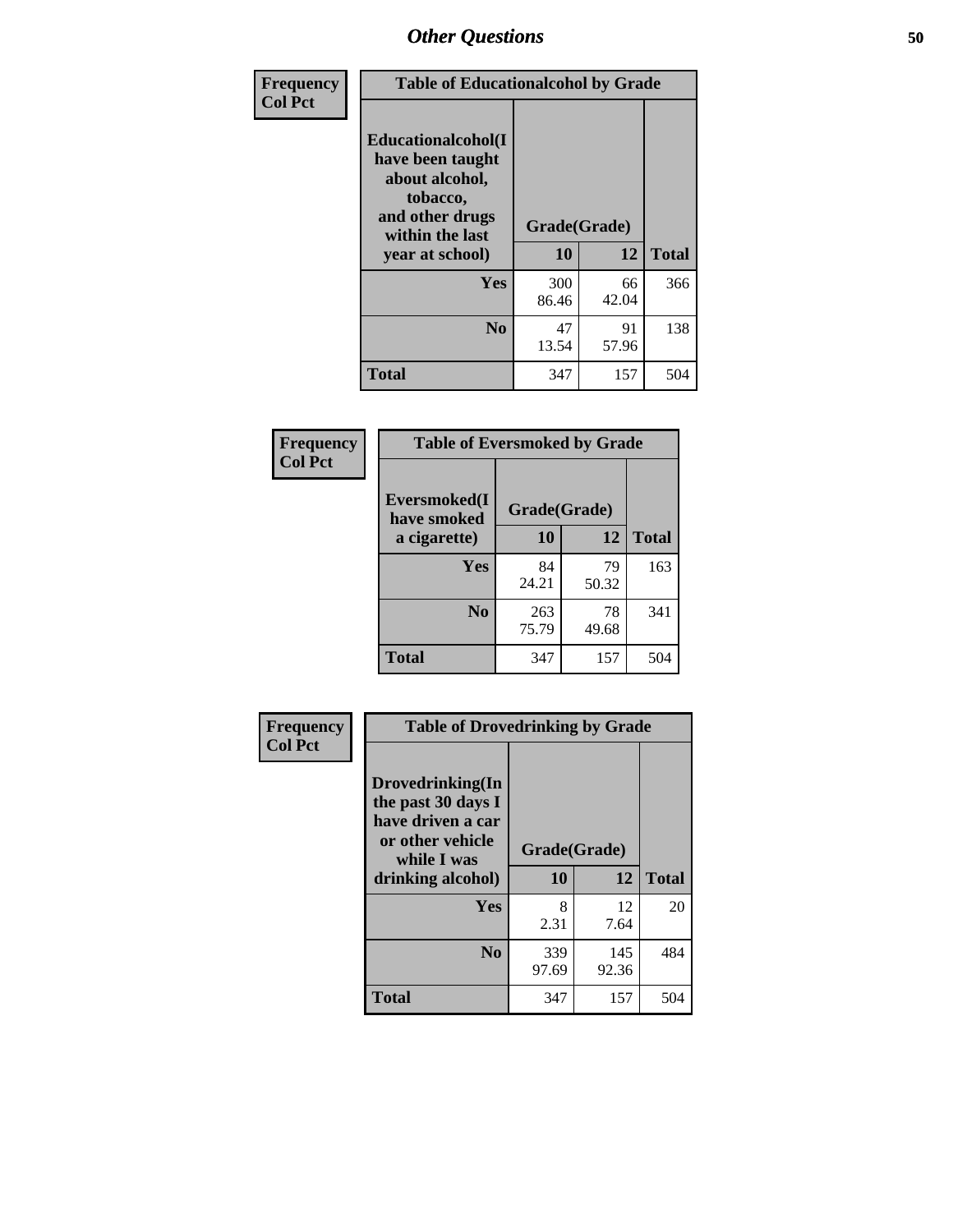| Frequency<br><b>Col Pct</b> | <b>Table of Rodedrinking by Grade</b>                                                                                  |                    |              |              |  |  |  |
|-----------------------------|------------------------------------------------------------------------------------------------------------------------|--------------------|--------------|--------------|--|--|--|
|                             | Rodedrinking(In<br>the past 30 days<br>I have ridden in<br>a car with a<br>driver who had<br>been drinking<br>alcohol) | Grade(Grade)<br>10 | 12           | <b>Total</b> |  |  |  |
|                             |                                                                                                                        |                    |              |              |  |  |  |
|                             | <b>Yes</b>                                                                                                             | 45<br>12.97        | 18<br>11.46  | 63           |  |  |  |
|                             | N <sub>0</sub>                                                                                                         | 302<br>87.03       | 139<br>88.54 | 441          |  |  |  |
|                             | <b>Total</b>                                                                                                           | 347                | 157          | 504          |  |  |  |

#### **Frequency Col Pct**

| <b>Table of Drugsschool by Grade</b>                                                                                      |              |              |              |  |  |  |  |
|---------------------------------------------------------------------------------------------------------------------------|--------------|--------------|--------------|--|--|--|--|
| <b>Drugsschool</b> (During<br>the past 12 months,<br>I have been offered,<br>sold,<br>or given illegal<br>drugs on school | Grade(Grade) |              |              |  |  |  |  |
| property)                                                                                                                 | 10           | 12           | <b>Total</b> |  |  |  |  |
| Yes                                                                                                                       | 59<br>17.00  | 34<br>21.66  | 93           |  |  |  |  |
| N <sub>0</sub>                                                                                                            | 288<br>83.00 | 123<br>78.34 | 411          |  |  |  |  |
| Total                                                                                                                     | 347          | 157          | 504          |  |  |  |  |

| Frequency      | <b>Table of Helpbullied by Grade</b>                 |              |             |              |  |  |  |  |
|----------------|------------------------------------------------------|--------------|-------------|--------------|--|--|--|--|
| <b>Col Pct</b> | $Helpb$ ullied $(I$<br>would help<br>someone who was | Grade(Grade) |             |              |  |  |  |  |
|                | being bullied)                                       | 10           | 12          | <b>Total</b> |  |  |  |  |
|                | <b>Strongly Agree</b>                                | 138<br>39.77 | 76<br>48.41 | 214          |  |  |  |  |
|                | <b>Somewhat Agree</b>                                | 164<br>47.26 | 70<br>44.59 | 234          |  |  |  |  |
|                | <b>Somewhat Disagree</b>                             | 27<br>7.78   | 5<br>3.18   | 32           |  |  |  |  |
|                | <b>Strongly Disagree</b>                             | 18<br>5.19   | 6<br>3.82   | 24           |  |  |  |  |
|                | <b>Total</b>                                         | 347          | 157         | 504          |  |  |  |  |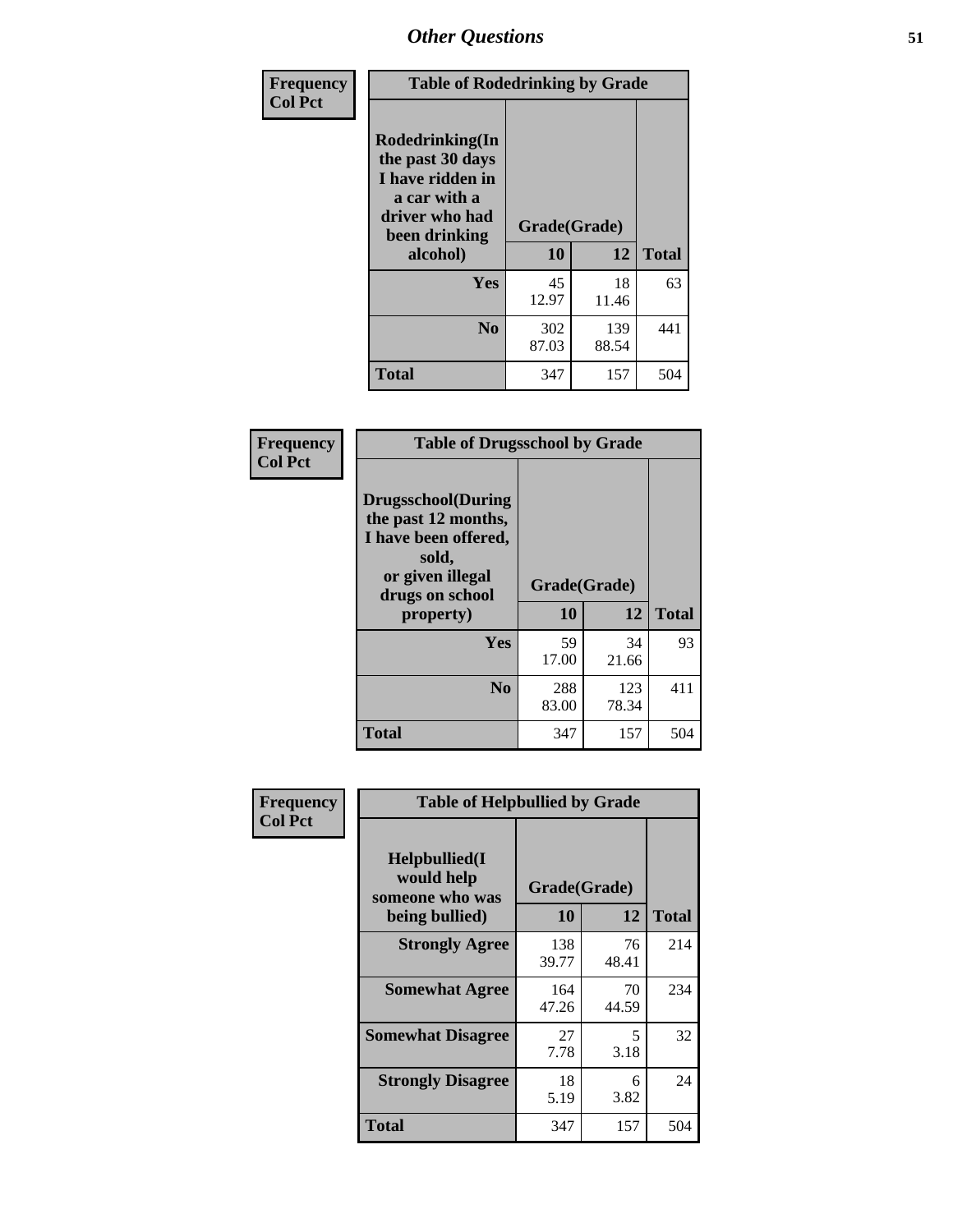| <b>Frequency</b> |
|------------------|
| <b>Row Pct</b>   |

| <b>Table of Grade by Bingedrinking</b>                                                                                                                                              |              |                                                                                                         |             |                        |                   |              |           |     |  |
|-------------------------------------------------------------------------------------------------------------------------------------------------------------------------------------|--------------|---------------------------------------------------------------------------------------------------------|-------------|------------------------|-------------------|--------------|-----------|-----|--|
|                                                                                                                                                                                     |              | Bingedrinking(I have drunk five or more<br>drinks of alcohol at one sitting during the<br>last 30 days) |             |                        |                   |              |           |     |  |
| <b>20</b><br><b>10</b><br>1 or<br>3 to<br><b>6 to</b><br>to<br>to<br>19<br>29<br>$\mathbf{0}$<br>9<br>2<br>5<br>Grade(Grade)<br>days<br>days<br>days<br>days<br><b>Days</b><br>days |              |                                                                                                         |             |                        | All<br>30<br>days | <b>Total</b> |           |     |  |
| 10                                                                                                                                                                                  | 306<br>88.18 | 13<br>3.75                                                                                              | 2.02        | 4<br>1.15              | 6<br>1.73         | 6<br>1.73    | 5<br>1.44 | 347 |  |
| 12                                                                                                                                                                                  | 112<br>71.34 | 10<br>6.37                                                                                              | 17<br>10.83 | $\overline{4}$<br>2.55 | 7<br>4.46         | 4<br>2.55    | 3<br>1.91 | 157 |  |
|                                                                                                                                                                                     |              |                                                                                                         |             |                        |                   |              |           |     |  |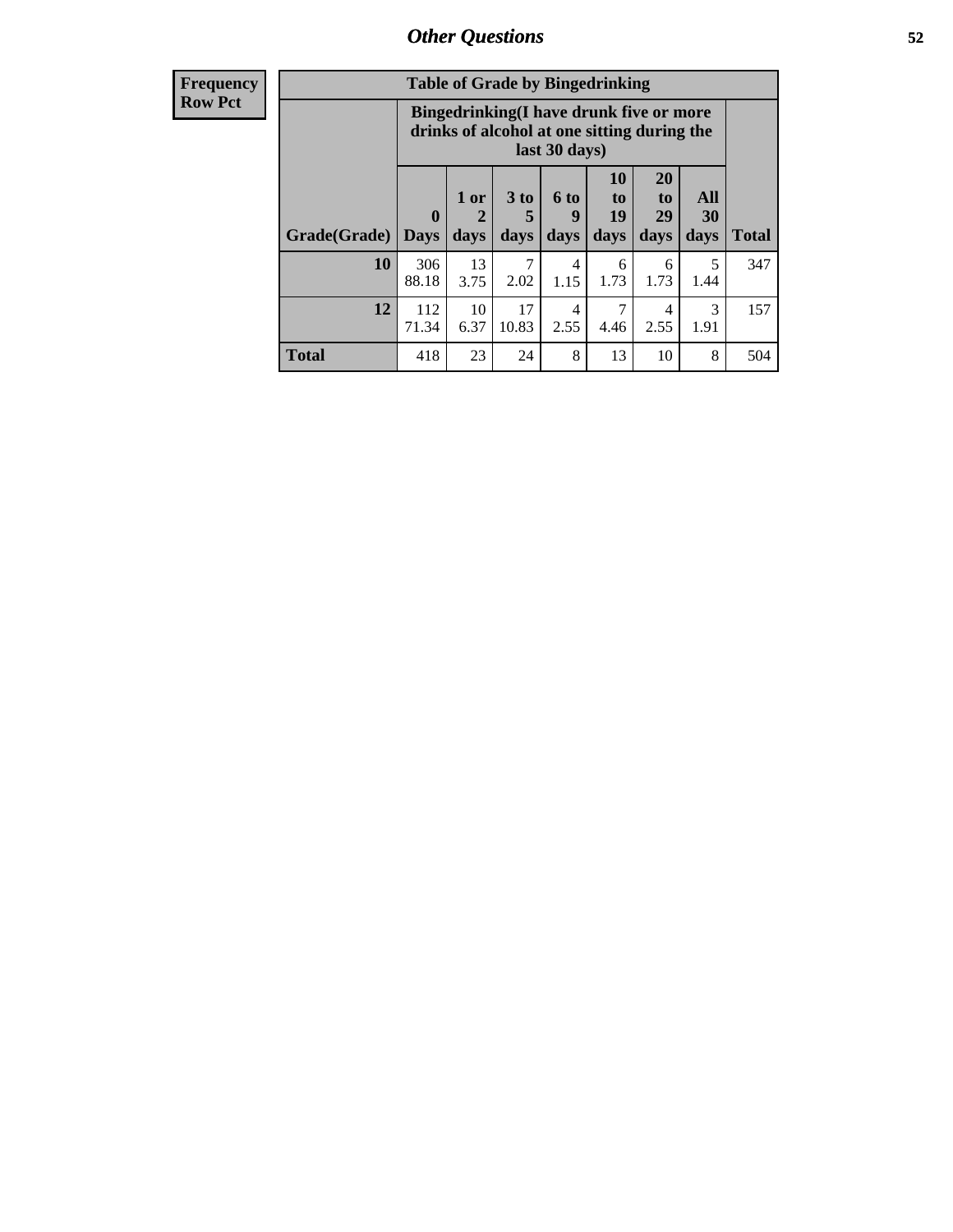## *Nutrition* **53**

| <b>Frequency</b><br>Row Pct |
|-----------------------------|
|                             |

| <b>Table of Grade by Dairy</b> |                                                                                                                           |                                                                 |             |             |     |  |  |  |
|--------------------------------|---------------------------------------------------------------------------------------------------------------------------|-----------------------------------------------------------------|-------------|-------------|-----|--|--|--|
|                                |                                                                                                                           | Dairy (I eat at least 3 servings of dairy<br>products each day) |             |             |     |  |  |  |
| Grade(Grade)                   | Somewhat<br><b>Somewhat</b><br><b>Strongly</b><br><b>Strongly</b><br><b>Disagree</b><br>Agree<br><b>Disagree</b><br>Agree |                                                                 |             |             |     |  |  |  |
| 10                             | 129<br>37.18                                                                                                              | 149<br>42.94                                                    | 45<br>12.97 | 24<br>6.92  | 347 |  |  |  |
| 12                             | 51<br>32.48                                                                                                               | 64<br>40.76                                                     | 25<br>15.92 | 17<br>10.83 | 157 |  |  |  |
| <b>Total</b>                   | 180                                                                                                                       | 213                                                             | 70          | 41          | 504 |  |  |  |

| <b>Frequency</b> |  |
|------------------|--|
| <b>Row Pct</b>   |  |

| <b>Table of Grade by Fruitveg</b>                                        |                          |              |                            |                                             |              |  |
|--------------------------------------------------------------------------|--------------------------|--------------|----------------------------|---------------------------------------------|--------------|--|
| Fruitveg(I eat at least 5 servings of fruits<br>and vegetables each day) |                          |              |                            |                                             |              |  |
| Grade(Grade)                                                             | <b>Strongly</b><br>Agree | Agree        | <b>Somewhat   Somewhat</b> | <b>Strongly</b><br><b>Disagree</b> Disagree | <b>Total</b> |  |
| 10                                                                       | 64<br>18.44              | 143<br>41.21 | 107<br>30.84               | 33<br>9.51                                  | 347          |  |
| 12                                                                       | 24<br>15.29              | 60<br>38.22  | 50<br>31.85                | 23<br>14.65                                 | 157          |  |
| <b>Total</b>                                                             | 88                       | 203          | 157                        | 56                                          | 504          |  |

| <b>Frequency</b> | <b>Table of Grade by Cafeteriahealthy</b> |                          |                                                                       |                                   |                                    |              |  |  |
|------------------|-------------------------------------------|--------------------------|-----------------------------------------------------------------------|-----------------------------------|------------------------------------|--------------|--|--|
| <b>Row Pct</b>   |                                           |                          | Cafeteriahealthy (School meals in my<br>school cafeteria are healthy) |                                   |                                    |              |  |  |
|                  | Grade(Grade)                              | <b>Strongly</b><br>Agree | Agree                                                                 | Somewhat   Somewhat  <br>Disagree | <b>Strongly</b><br><b>Disagree</b> | <b>Total</b> |  |  |
|                  | 10                                        | 38<br>10.95              | 116<br>33.43                                                          | 89<br>25.65                       | 104<br>29.97                       | 347          |  |  |
|                  | 12                                        | 13<br>8.28               | 49<br>31.21                                                           | 49<br>31.21                       | 46<br>29.30                        | 157          |  |  |
|                  | Total                                     | 51                       | 165                                                                   | 138                               | 150                                | 504          |  |  |

| <b>Frequency</b> |
|------------------|
| <b>Row Pct</b>   |

| <b>Table of Grade by Cafeterianutrition</b>                                               |                          |                   |                             |                                    |              |  |
|-------------------------------------------------------------------------------------------|--------------------------|-------------------|-----------------------------|------------------------------------|--------------|--|
| <b>Cafeterianutrition</b> (Facts about nutrition<br>are available in my school cafeteria) |                          |                   |                             |                                    |              |  |
| Grade(Grade)                                                                              | <b>Strongly</b><br>Agree | Somewhat<br>Agree | <b>Somewhat</b><br>Disagree | <b>Strongly</b><br><b>Disagree</b> | <b>Total</b> |  |
| 10                                                                                        | 65<br>18.73              | 127<br>36.60      | 84<br>24.21                 | 71<br>20.46                        | 347          |  |
| 12                                                                                        | 28<br>17.83              | 70<br>44.59       | 32<br>20.38                 | 27<br>17.20                        | 157          |  |
| <b>Total</b>                                                                              | 93                       | 197               | 116                         | 98                                 | 504          |  |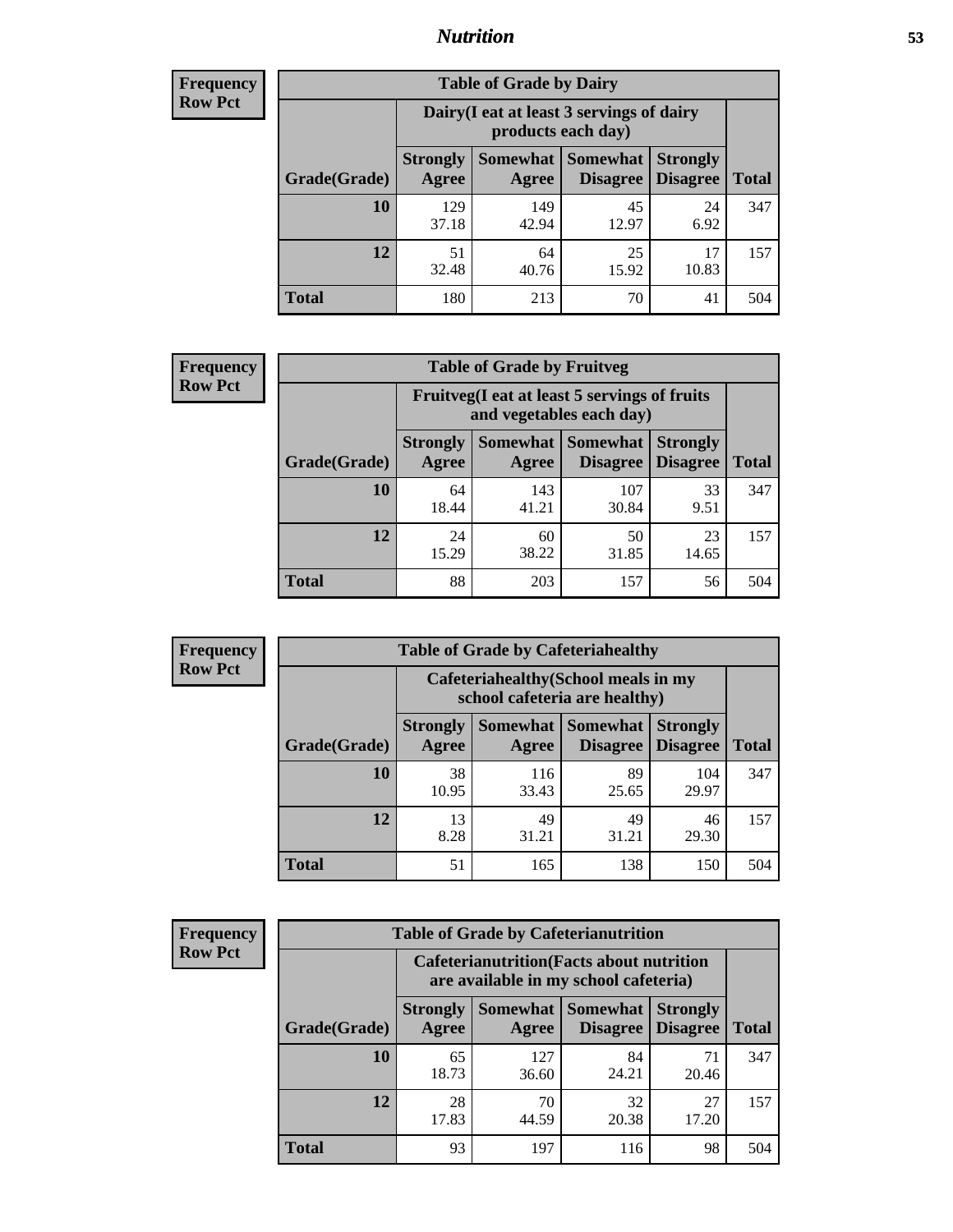## *Nutrition* **54**

| Frequency      |
|----------------|
| <b>Row Pct</b> |

| <b>Table of Grade by Schoollunch</b> |                          |                                                                 |                             |                                    |              |  |  |
|--------------------------------------|--------------------------|-----------------------------------------------------------------|-----------------------------|------------------------------------|--------------|--|--|
|                                      |                          | Schoollunch(I eat school lunch three or<br>more times per week) |                             |                                    |              |  |  |
| Grade(Grade)                         | <b>Strongly</b><br>Agree | Somewhat<br>Agree                                               | <b>Somewhat</b><br>Disagree | <b>Strongly</b><br><b>Disagree</b> | <b>Total</b> |  |  |
| 10                                   | 168<br>48.41             | 45<br>12.97                                                     | 21<br>6.05                  | 113<br>32.56                       | 347          |  |  |
| 12                                   | 64<br>40.76              | 23<br>14.65                                                     | 6<br>3.82                   | 64<br>40.76                        | 157          |  |  |
| <b>Total</b>                         | 232                      | 68                                                              | 27                          | 177                                | 504          |  |  |

| <b>Frequency</b> |  |
|------------------|--|
| <b>Row Pct</b>   |  |

| <b>Table of Grade by Foodchoices</b>                                |                          |              |                                   |                                    |              |  |
|---------------------------------------------------------------------|--------------------------|--------------|-----------------------------------|------------------------------------|--------------|--|
| Foodchoices (I make healthy food choices in<br>my school cafeteria) |                          |              |                                   |                                    |              |  |
| Grade(Grade)                                                        | <b>Strongly</b><br>Agree | Agree        | Somewhat   Somewhat  <br>Disagree | <b>Strongly</b><br><b>Disagree</b> | <b>Total</b> |  |
| 10                                                                  | 76<br>21.90              | 161<br>46.40 | 53<br>15.27                       | 57<br>16.43                        | 347          |  |
| 12                                                                  | 32<br>20.38              | 64<br>40.76  | 31<br>19.75                       | 30<br>19.11                        | 157          |  |
| <b>Total</b>                                                        | 108                      | 225          | 84                                | 87                                 | 504          |  |

| <b>Frequency</b> |  |
|------------------|--|
| Row Pci          |  |

r.

| <b>Table of Grade by Wholewheat</b>                                                                         |                          |              |                                        |                                    |              |  |
|-------------------------------------------------------------------------------------------------------------|--------------------------|--------------|----------------------------------------|------------------------------------|--------------|--|
| Wholewheat (There are whole wheat and<br>multigrain breads and cereals available in<br>my school cafeteria) |                          |              |                                        |                                    |              |  |
| Grade(Grade)                                                                                                | <b>Strongly</b><br>Agree | Agree        | Somewhat   Somewhat<br><b>Disagree</b> | <b>Strongly</b><br><b>Disagree</b> | <b>Total</b> |  |
| 10                                                                                                          | 121<br>34.87             | 127<br>36.60 | 49<br>14.12                            | 50<br>14.41                        | 347          |  |
| 12                                                                                                          | 55<br>35.03              | 67<br>42.68  | 20<br>12.74                            | 15<br>9.55                         | 157          |  |
| <b>Total</b>                                                                                                | 176                      | 194          | 69                                     | 65                                 | 504          |  |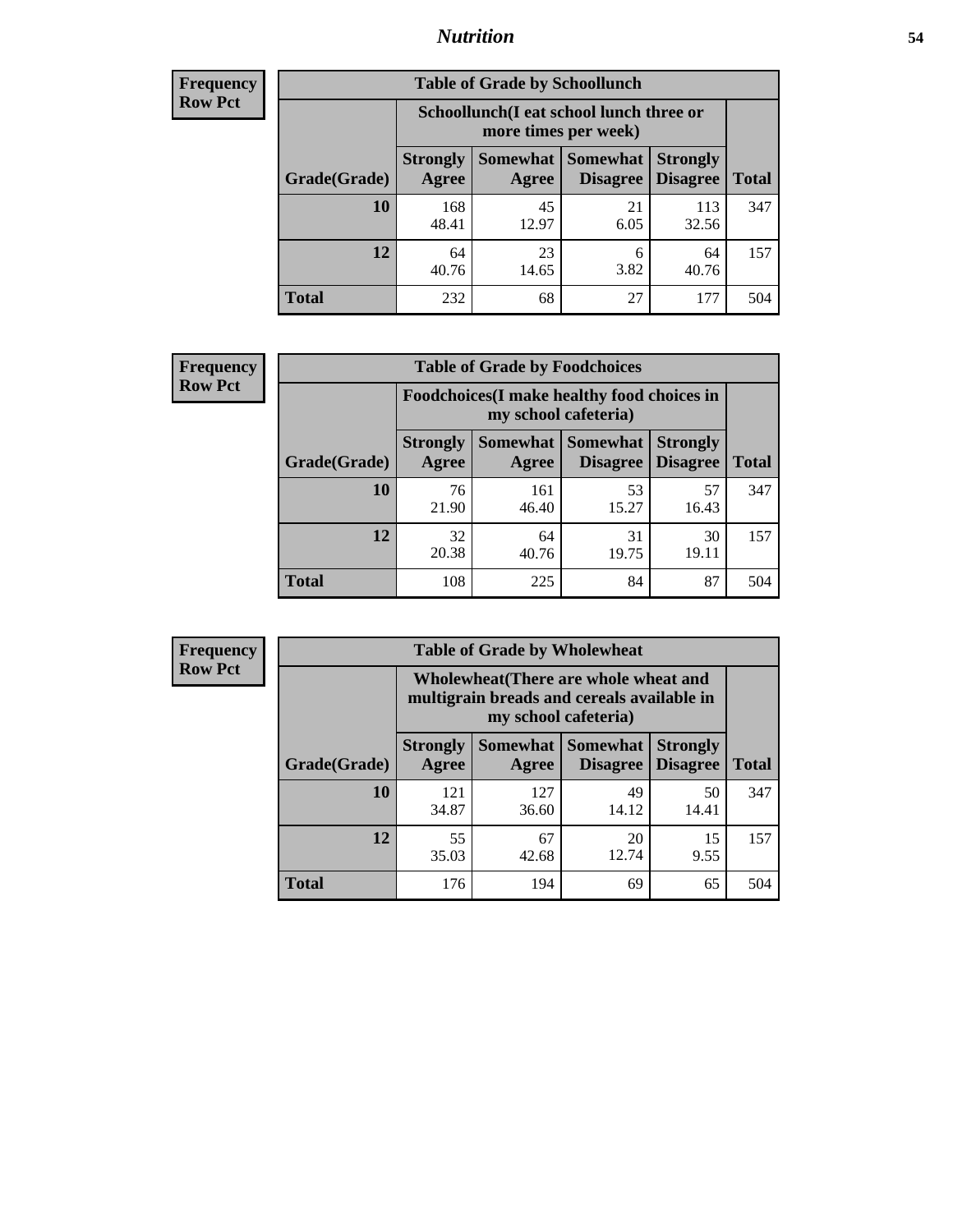## *Nutrition* **55**

**Frequency Row Pct**

| <b>Table of Grade by Healthyvending</b> |                                                                                                                                               |                          |                                    |                                    |              |  |  |
|-----------------------------------------|-----------------------------------------------------------------------------------------------------------------------------------------------|--------------------------|------------------------------------|------------------------------------|--------------|--|--|
|                                         | Healthyvending (If only healthy snacks and<br>beverages were available in the vending<br>machines during the school day,<br>I would buy them) |                          |                                    |                                    |              |  |  |
| Grade(Grade)                            | <b>Strongly</b><br>Agree                                                                                                                      | <b>Somewhat</b><br>Agree | <b>Somewhat</b><br><b>Disagree</b> | <b>Strongly</b><br><b>Disagree</b> | <b>Total</b> |  |  |
| 10                                      | 79<br>22.77                                                                                                                                   | 110<br>31.70             | 66<br>19.02                        | 92<br>26.51                        | 347          |  |  |
| 12                                      | 31<br>19.75                                                                                                                                   | 44<br>28.03              | 27<br>17.20                        | 55<br>35.03                        | 157          |  |  |
| Total                                   | 110                                                                                                                                           | 154                      | 93                                 | 147                                | 504          |  |  |

**Frequency Row Pct**

| <b>Table of Grade by Schoolbreakfast</b> |                                                                                                                                         |              |                                        |                                    |              |  |
|------------------------------------------|-----------------------------------------------------------------------------------------------------------------------------------------|--------------|----------------------------------------|------------------------------------|--------------|--|
|                                          | Schoolbreakfast (If breakfast were<br>available at school,<br>but outside the cafeteria,<br>I would eat breakfast at school more often) |              |                                        |                                    |              |  |
| Grade(Grade)                             | <b>Strongly</b><br>Agree                                                                                                                | Agree        | Somewhat   Somewhat<br><b>Disagree</b> | <b>Strongly</b><br><b>Disagree</b> | <b>Total</b> |  |
| 10                                       | 105<br>30.26                                                                                                                            | 116<br>33.43 | 57<br>16.43                            | 69<br>19.88                        | 347          |  |
| 12                                       | 55<br>35.03                                                                                                                             | 48<br>30.57  | 23<br>14.65                            | 31<br>19.75                        | 157          |  |
| <b>Total</b>                             | 160                                                                                                                                     | 164          | 80                                     | 100                                | 504          |  |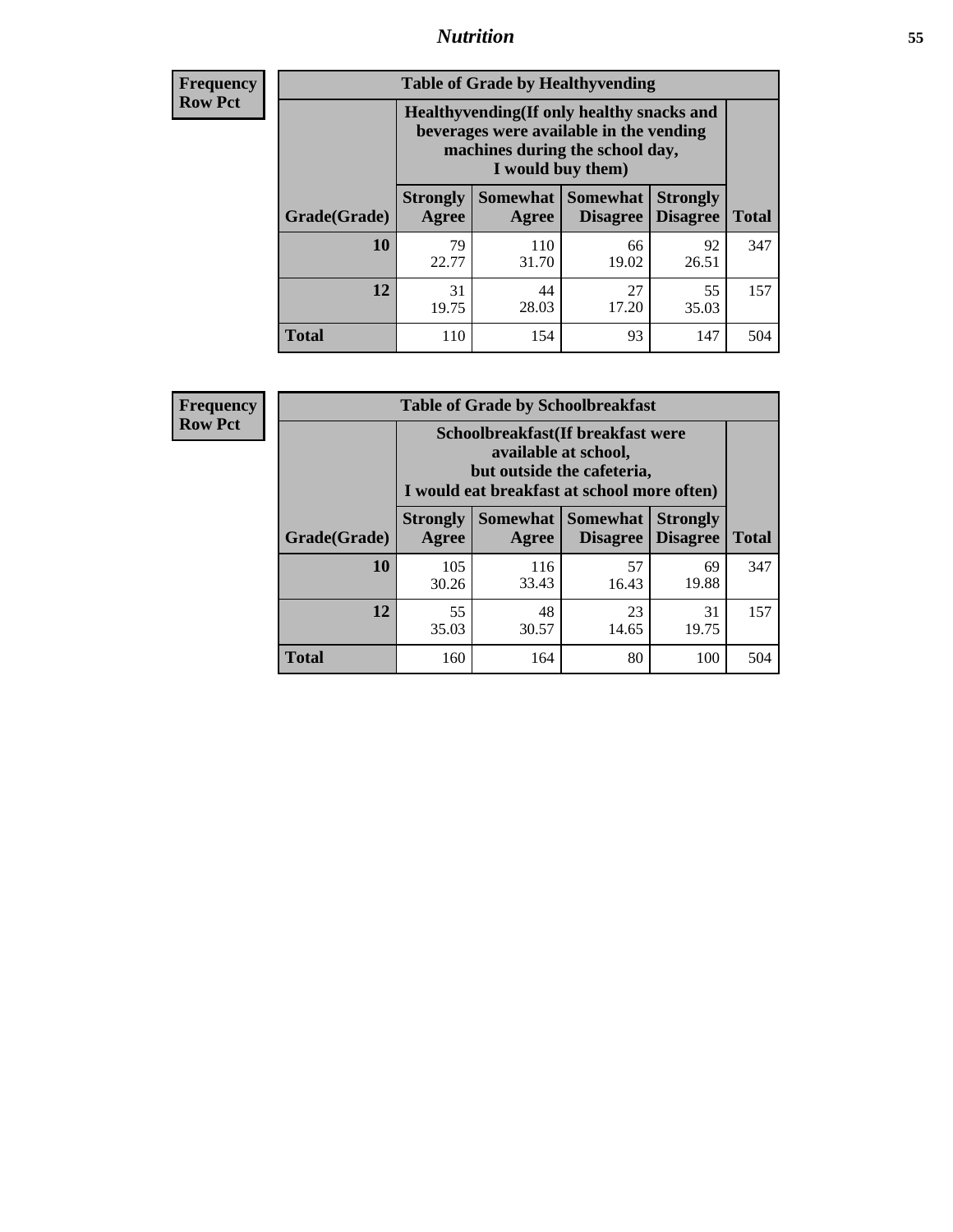| Frequency<br><b>Col Pct</b> | <b>Table of Educationaids by Grade</b>                                                                    |                    |             |              |
|-----------------------------|-----------------------------------------------------------------------------------------------------------|--------------------|-------------|--------------|
|                             | <b>Educationaids</b> (I<br>have been<br>taught about<br><b>HIV/AIDS</b> at<br>school in the<br>past year) | Grade(Grade)<br>10 | 12          | <b>Total</b> |
|                             | Yes                                                                                                       | 305<br>87.90       | 66<br>42.04 | 371          |
|                             | N <sub>0</sub>                                                                                            | 42<br>12.10        | 91<br>57.96 | 133          |
|                             | <b>Total</b>                                                                                              | 347                | 157         | 504          |

| Frequency      | <b>Table of Educationcharacter by Grade</b>      |              |             |              |  |
|----------------|--------------------------------------------------|--------------|-------------|--------------|--|
| <b>Col Pct</b> | <b>Educationcharacter(I)</b><br>have been taught |              |             |              |  |
|                | about character<br>education in the past         | Grade(Grade) |             |              |  |
|                | year at school)                                  | 10           | 12          | <b>Total</b> |  |
|                | Yes                                              | 248<br>71.47 | 83<br>52.87 | 331          |  |
|                | N <sub>0</sub>                                   | 99<br>28.53  | 74<br>47.13 | 173          |  |
|                | <b>Total</b>                                     | 347          | 157         | 504          |  |

| Frequency      | <b>Table of Gradcoach1 by Grade</b>              |              |             |              |
|----------------|--------------------------------------------------|--------------|-------------|--------------|
| <b>Col Pct</b> | Gradcoach1(I<br>know who my<br><b>Graduation</b> | Grade(Grade) |             |              |
|                | Coach is)                                        | 10           | 12          | <b>Total</b> |
|                | Yes                                              | 98<br>28.24  | 84<br>53.50 | 182          |
|                | N <sub>0</sub>                                   | 249<br>71.76 | 73<br>46.50 | 322          |
|                | <b>Total</b>                                     | 347          | 157         | 504          |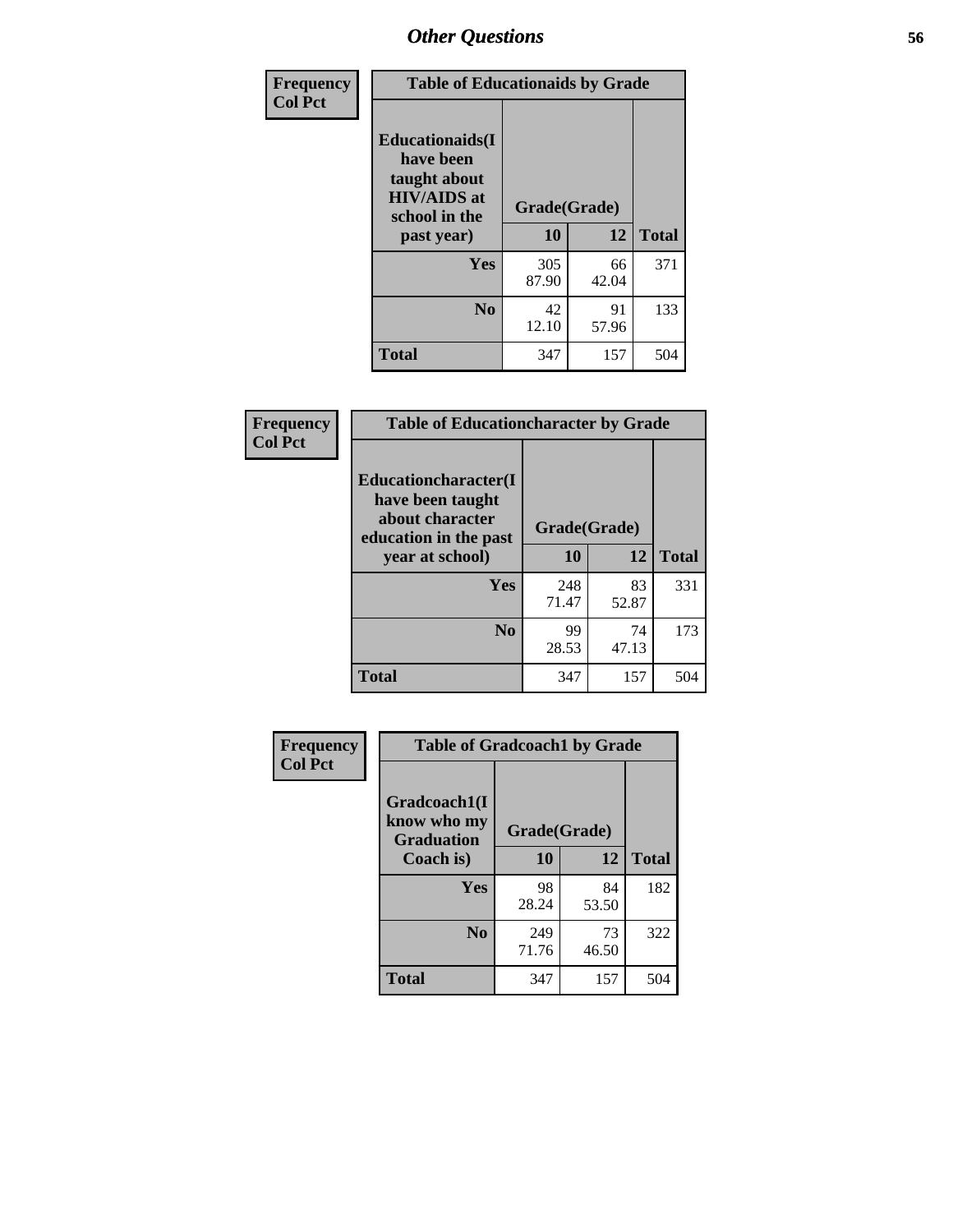| Frequency      | <b>Table of Gradcoach2 by Grade</b> |              |              |              |  |
|----------------|-------------------------------------|--------------|--------------|--------------|--|
| <b>Col Pct</b> | Gradcoach2(I<br>have                |              |              |              |  |
|                | contacted my<br><b>Graduation</b>   |              | Grade(Grade) |              |  |
|                | Coach)                              | 10           | 12           | <b>Total</b> |  |
|                | Yes                                 | 32<br>9.22   | 42<br>26.75  | 74           |  |
|                | N <sub>0</sub>                      | 315<br>90.78 | 115<br>73.25 | 430          |  |
|                | <b>Total</b>                        | 347          | 157          | 504          |  |

| Frequency<br><b>Col Pct</b> | <b>Table of Gradcoach3 by Grade</b>                                         |              |             |              |
|-----------------------------|-----------------------------------------------------------------------------|--------------|-------------|--------------|
|                             | Gradcoach3(I<br>have received<br>assistance<br>from my<br><b>Graduation</b> | Grade(Grade) |             |              |
|                             | Coach)                                                                      | 10           | 12          | <b>Total</b> |
|                             | Yes                                                                         | 26<br>7.49   | 36<br>22.93 | 62           |
|                             | N <sub>0</sub>                                                              | 75<br>21.61  | 25<br>15.92 | 100          |
|                             | Don't know                                                                  | 246<br>70.89 | 96<br>61.15 | 342          |
|                             | <b>Total</b>                                                                | 347          | 157         | 504          |

| Frequency<br><b>Col Pct</b> | <b>Table of Selfharm by Grade</b>                                                                                                                                                      |                    |              |              |
|-----------------------------|----------------------------------------------------------------------------------------------------------------------------------------------------------------------------------------|--------------------|--------------|--------------|
|                             | <b>Selfharm</b> (During<br>the past 12<br>months,<br>I harmed myself<br>on purpose<br><b>Suicideconsider</b><br>During the past<br>12 months,<br>I seriously<br>considered<br>suicide) | Grade(Grade)<br>10 | 12           | <b>Total</b> |
|                             | <b>Yes</b>                                                                                                                                                                             | 23<br>6.63         | 12<br>7.64   | 35           |
|                             | N <sub>0</sub>                                                                                                                                                                         | 324<br>93.37       | 145<br>92.36 | 469          |
|                             | <b>Total</b>                                                                                                                                                                           | 347                | 157          | 504          |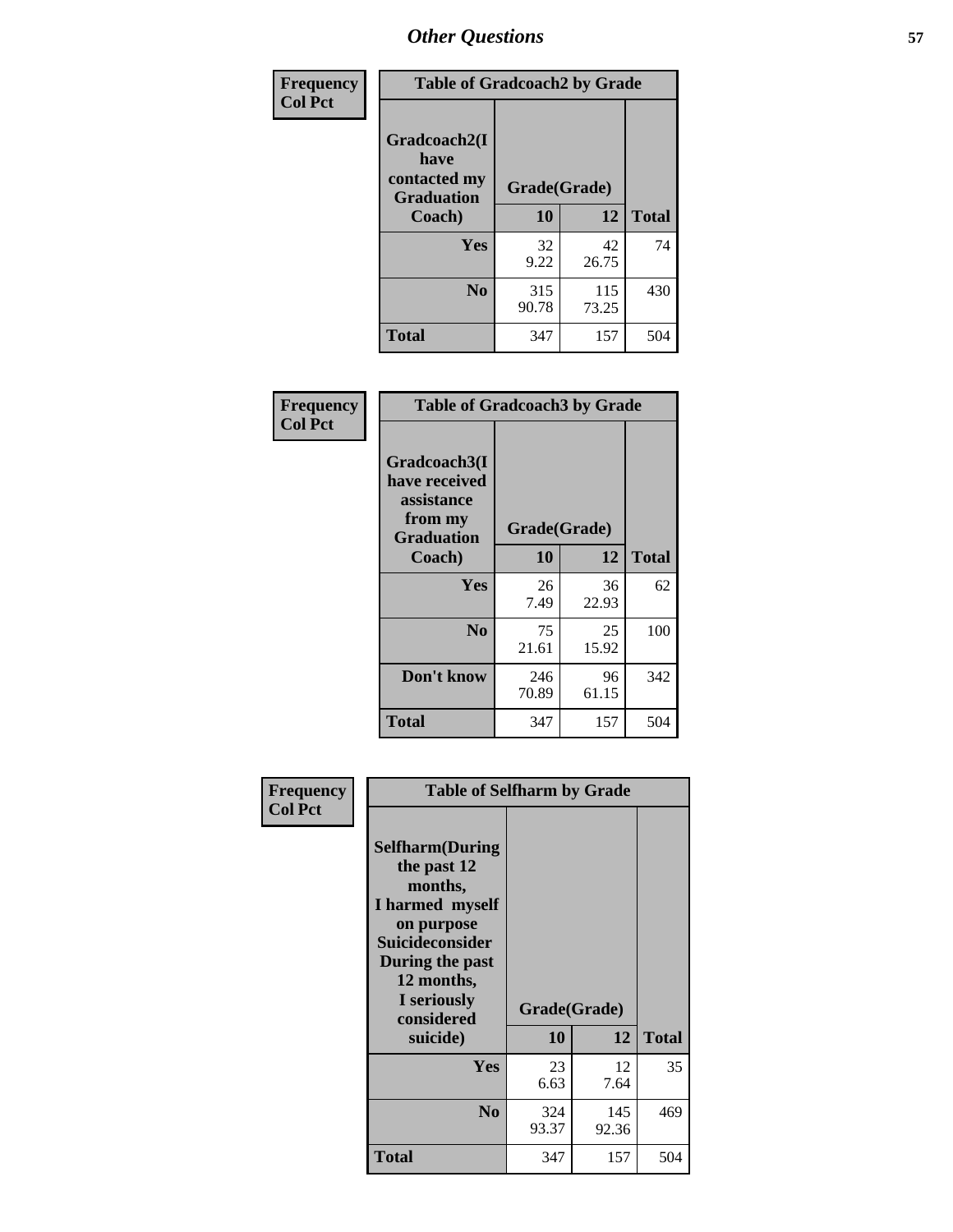| <b>Frequency</b> | <b>Table of Suicideconsider by Grade</b> |              |              |              |
|------------------|------------------------------------------|--------------|--------------|--------------|
| <b>Col Pct</b>   |                                          | Grade(Grade) |              |              |
|                  | Suicideconsider                          | <b>10</b>    | 12           | <b>Total</b> |
|                  | Yes                                      | 25<br>7.20   | 5.10         | 33           |
|                  | N <sub>0</sub>                           | 322<br>92.80 | 149<br>94.90 | 471          |
|                  | Total                                    | 347          | 157          | 504          |

| Frequency      | <b>Table of Suicideattempt by Grade</b>              |              |              |              |
|----------------|------------------------------------------------------|--------------|--------------|--------------|
| <b>Col Pct</b> | Suicideattempt(I<br>have attempted<br>suicide in the | Grade(Grade) |              |              |
|                | last year)                                           | 10           | 12           | <b>Total</b> |
|                | Yes                                                  | 14<br>4.03   | 4.46         | 21           |
|                | N <sub>0</sub>                                       | 333<br>95.97 | 150<br>95.54 | 483          |
|                | <b>Total</b>                                         | 347          | 157          | 504          |

| Frequency      | <b>Table of Instantmessaged by Grade</b>               |              |              |              |
|----------------|--------------------------------------------------------|--------------|--------------|--------------|
| <b>Col Pct</b> | Instantmessaged(I<br>have instant<br>messaged people I | Grade(Grade) |              |              |
|                | do not even know)                                      | 10           | 12           | <b>Total</b> |
|                | Yes                                                    | 112<br>32.28 | 39<br>24.84  | 151          |
|                | N <sub>0</sub>                                         | 235<br>67.72 | 118<br>75.16 | 353          |
|                | <b>Total</b>                                           | 347          | 157          | 504          |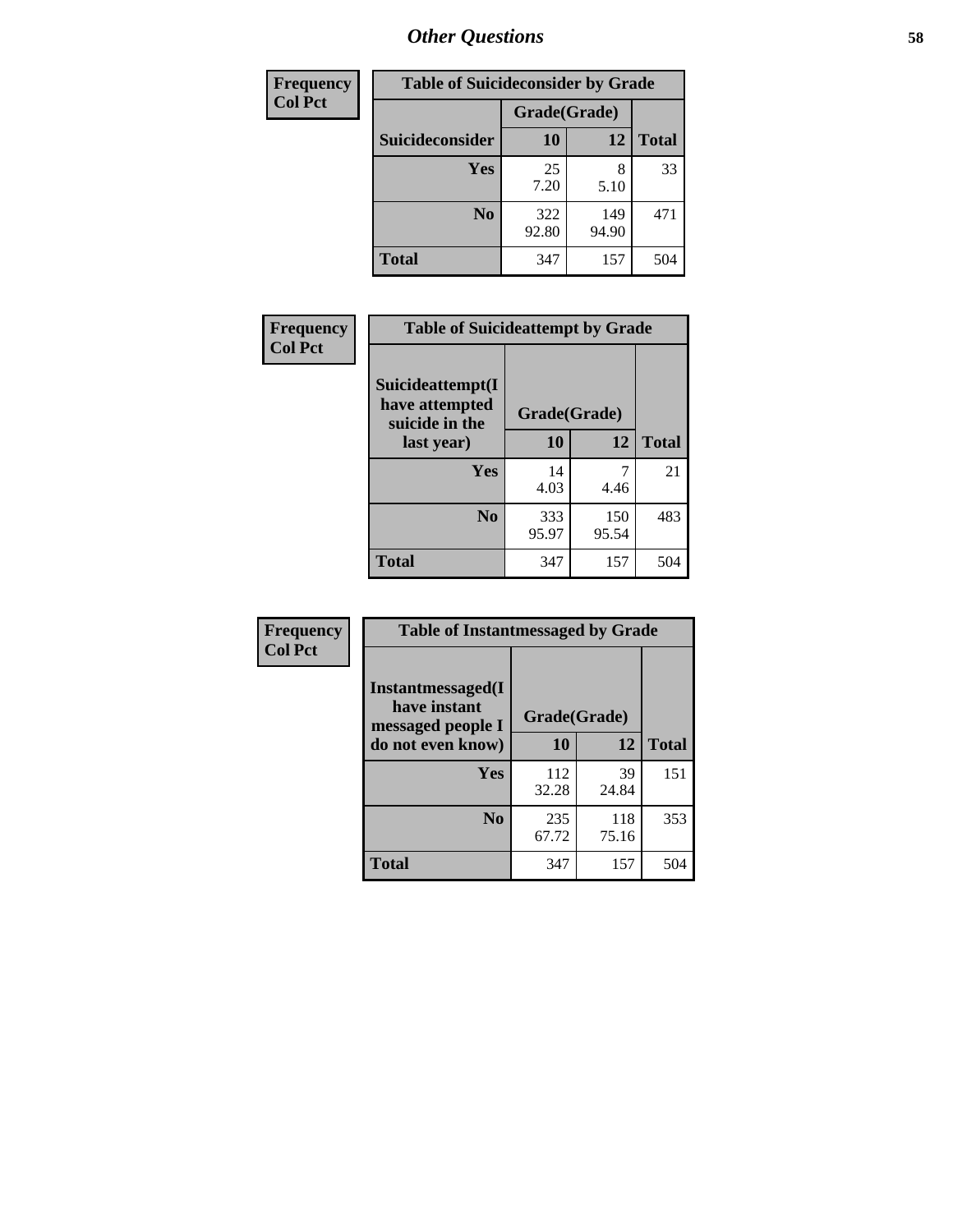| Frequency      | <b>Table of Getsalong by Grade</b>                                     |                    |                        |              |
|----------------|------------------------------------------------------------------------|--------------------|------------------------|--------------|
| <b>Col Pct</b> | <b>Getsalong</b> (I get<br>along with other<br>students and<br>adults) | Grade(Grade)<br>10 | 12                     | <b>Total</b> |
|                | <b>Strongly Agree</b>                                                  | 192<br>55.33       | 91<br>57.96            | 283          |
|                | <b>Somewhat Agree</b>                                                  | 130<br>37.46       | 59<br>37.58            | 189          |
|                | <b>Somewhat Disagree</b>                                               | 16<br>4.61         | 5<br>3.18              | 21           |
|                | <b>Strongly Disagree</b>                                               | 9<br>2.59          | $\mathfrak{D}$<br>1.27 | 11           |
|                | Total                                                                  | 347                | 157                    | 504          |

| Frequency      | <b>Table of Safehome by Grade</b> |              |                        |              |
|----------------|-----------------------------------|--------------|------------------------|--------------|
| <b>Col Pct</b> | Safehome(I feel<br>safe at home)  | Grade(Grade) |                        |              |
|                |                                   | 10           | 12                     | <b>Total</b> |
|                | <b>Strongly Agree</b>             | 252<br>72.62 | 127<br>80.89           | 379          |
|                | <b>Somewhat Agree</b>             | 62<br>17.87  | 26<br>16.56            | 88           |
|                | <b>Somewhat Disagree</b>          | 16<br>4.61   | $\mathfrak{D}$<br>1.27 | 18           |
|                | <b>Strongly Disagree</b>          | 17<br>4.90   | 2<br>1.27              | 19           |
|                | <b>Total</b>                      | 347          | 157                    | 504          |

| Frequency      | <b>Table of Adulttalk by Grade</b>                                                  |              |              |              |  |  |  |  |
|----------------|-------------------------------------------------------------------------------------|--------------|--------------|--------------|--|--|--|--|
| <b>Col Pct</b> | <b>Adulttalk(I</b><br>know an<br>adult at<br>school that<br>I can talk<br>with if I | Grade(Grade) |              |              |  |  |  |  |
|                | need help)                                                                          | 10           | 12           | <b>Total</b> |  |  |  |  |
|                | <b>Yes</b>                                                                          | 254<br>73.20 | 125<br>79.62 | 379          |  |  |  |  |
|                | N <sub>0</sub>                                                                      | 93<br>26.80  | 32<br>20.38  | 125          |  |  |  |  |
|                | <b>Total</b>                                                                        | 347          | 157          | 504          |  |  |  |  |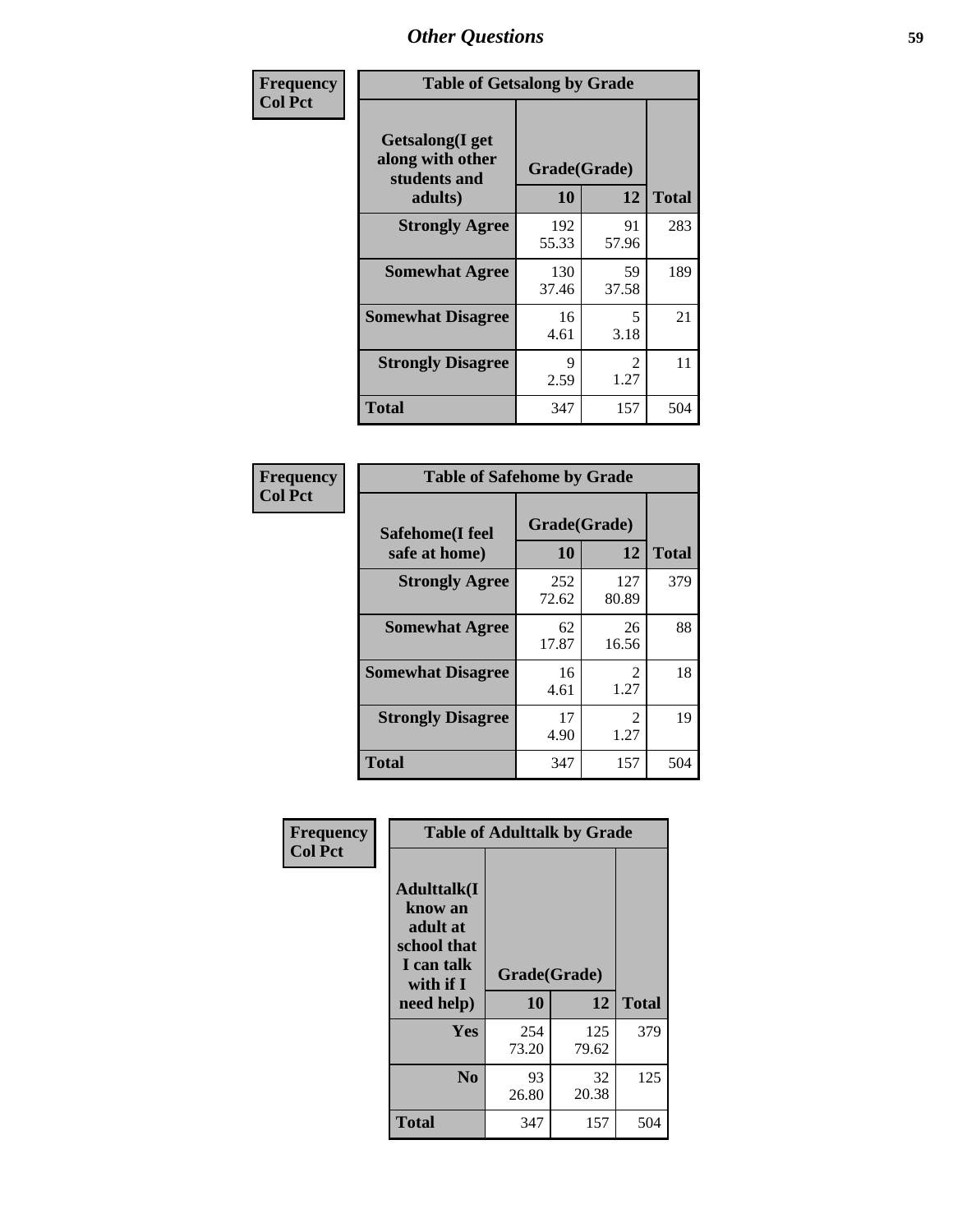**Frequency Row Pct**

| <b>Table of Grade by Tytime</b> |             |                                                                                                                                  |             |             |             |            |     |  |  |  |
|---------------------------------|-------------|----------------------------------------------------------------------------------------------------------------------------------|-------------|-------------|-------------|------------|-----|--|--|--|
|                                 |             | Tvtime(On an average school day,<br>how much unsupervised time do I spend watching TV)                                           |             |             |             |            |     |  |  |  |
| Grade(Grade)   None             |             | <b>Less that</b><br>$2 - 3$<br>$4 - 5$<br>$6+$<br>hour/day   hour/day<br>hours/day<br>  hours/day<br>  hours/day<br><b>Total</b> |             |             |             |            |     |  |  |  |
| 10                              | 44<br>12.68 | 89<br>25.65                                                                                                                      | 94<br>27.09 | 88<br>25.36 | 4.90        | 15<br>4.32 | 347 |  |  |  |
| 12                              | 32<br>20.38 | 32<br>20.38                                                                                                                      | 34<br>21.66 | 37<br>23.57 | 16<br>10.19 | 6<br>3.82  | 157 |  |  |  |
| <b>Total</b>                    | 76          | 121                                                                                                                              | 128         | 125         | 33          | 21         | 504 |  |  |  |

**Frequency Row Pct**

| <b>Table of Grade by Computertime</b> |            |                                                                                                                               |             |              |            |            |     |  |  |  |
|---------------------------------------|------------|-------------------------------------------------------------------------------------------------------------------------------|-------------|--------------|------------|------------|-----|--|--|--|
|                                       |            | Computertime(On an average school day,<br>how much unsupervised time do I spend on the computer)                              |             |              |            |            |     |  |  |  |
| Grade(Grade)                          | None       | <b>Less that</b><br>$2 - 3$<br>$4 - 5$<br>$6+$<br>hour/day<br>hours/day<br>hours/day<br>hour/day<br>hours/day<br><b>Total</b> |             |              |            |            |     |  |  |  |
| 10                                    | 30<br>8.65 | 79<br>22.77                                                                                                                   | 95<br>27.38 | 100<br>28.82 | 28<br>8.07 | 15<br>4.32 | 347 |  |  |  |
| 12                                    | ┑<br>4.46  | 38<br>42<br>44<br>13<br>13<br>24.20<br>8.28<br>8.28<br>28.03<br>26.75                                                         |             |              |            |            |     |  |  |  |
| <b>Total</b>                          | 37         | 117                                                                                                                           | 137         | 144          | 41         | 28         | 504 |  |  |  |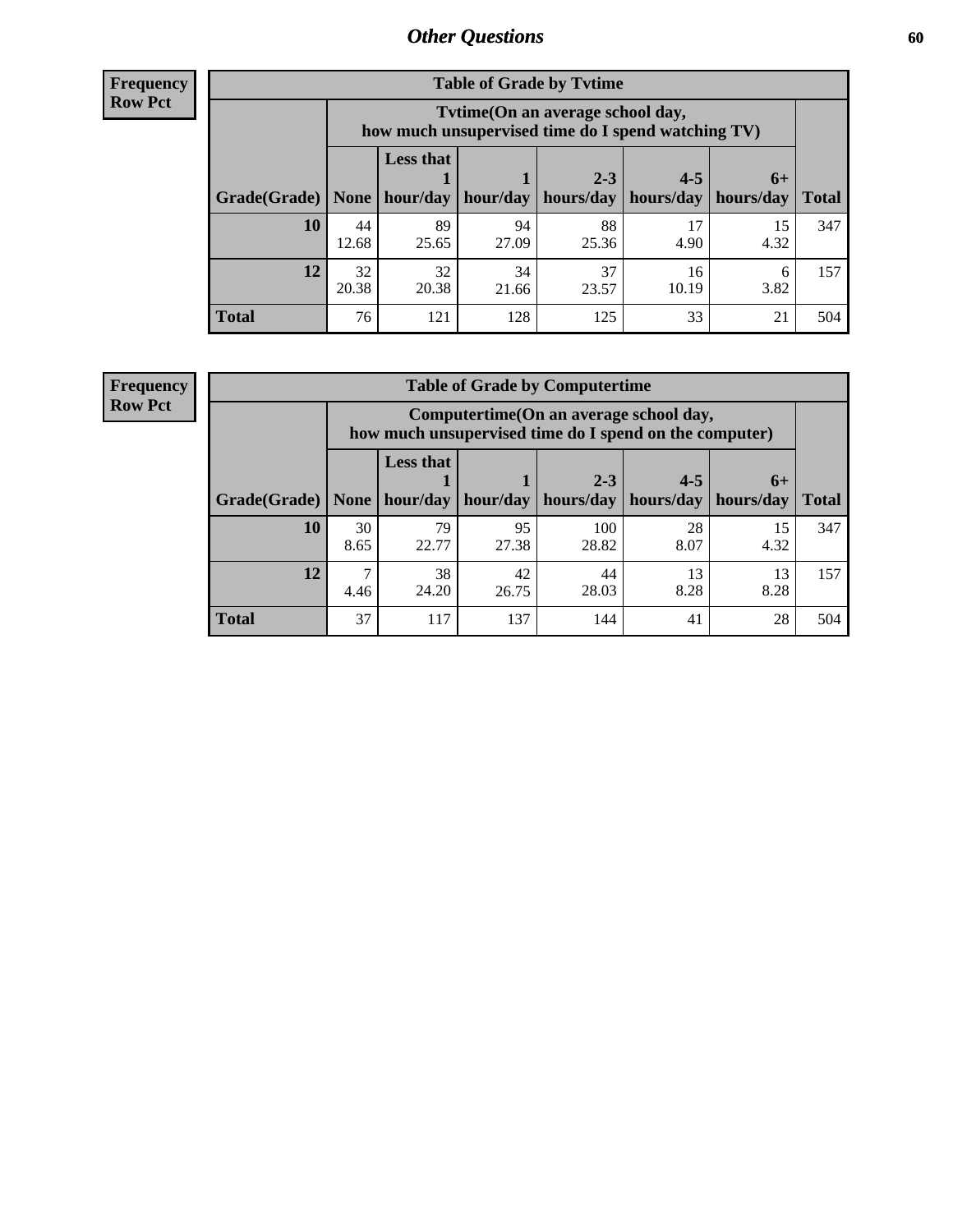#### *Questions about Driving Laws* **61** *Driving Questions were asked only of high school students.*

| <b>Frequency</b> |
|------------------|
| <b>Row Pct</b>   |

| <b>Table of Grade by License1</b> |                                     |                                                                                                                                           |                |            |               |              |  |  |  |
|-----------------------------------|-------------------------------------|-------------------------------------------------------------------------------------------------------------------------------------------|----------------|------------|---------------|--------------|--|--|--|
|                                   |                                     | License1(During the first 6 months of driving<br>with a provisional license,<br>the only passengers who can ride with the<br>driver are:) |                |            |               |              |  |  |  |
| Grade(Grade)                      | <b>Parent or</b><br><b>Guardian</b> | <b>Family</b><br><b>Members</b>                                                                                                           | <b>Friends</b> | Anyone     | Don't<br>Know | <b>Total</b> |  |  |  |
| 10                                | 79<br>22.77                         | 225<br>64.84                                                                                                                              | 5<br>1.44      | 10<br>2.88 | 28<br>8.07    | 347          |  |  |  |
| 12                                | 30<br>19.11                         | 110<br>70.06                                                                                                                              | 4<br>2.55      | 4<br>2.55  | 9<br>5.73     | 157          |  |  |  |
| <b>Total</b>                      | 109                                 | 335                                                                                                                                       | 9              | 14         | 37            | 504          |  |  |  |

| <b>Frequency</b> | <b>Table of Grade by License2</b> |                                     |                  |                              |                                                                   |                      |              |  |  |
|------------------|-----------------------------------|-------------------------------------|------------------|------------------------------|-------------------------------------------------------------------|----------------------|--------------|--|--|
| <b>Row Pct</b>   |                                   | provisional driver's license cannot |                  |                              | License2(17 yr old drivers with a<br>drive between the hours of:) |                      |              |  |  |
|                  | Grade(Grade)                      | <b>Midnight</b><br>to 6am           | 1am<br>to<br>5am | 1am<br>t <sub>0</sub><br>6am | N <sub>0</sub><br>curfew<br>for $17$<br>year<br>olds              | Don't<br><b>Know</b> | <b>Total</b> |  |  |
|                  | 10                                | 234<br>67.44                        | 24<br>6.92       | 24<br>6.92                   | 6<br>1.73                                                         | 59<br>17.00          | 347          |  |  |
|                  | 12                                | 125<br>79.62                        | 7<br>4.46        | 12<br>7.64                   | 0.64                                                              | 12<br>7.64           | 157          |  |  |
|                  | <b>Total</b>                      | 359                                 | 31               | 36                           | 7                                                                 | 71                   | 504          |  |  |

| Frequency      | <b>Table of Grade by License3</b> |                                       |              |                 |            |                                     |               |              |  |
|----------------|-----------------------------------|---------------------------------------|--------------|-----------------|------------|-------------------------------------|---------------|--------------|--|
| <b>Row Pct</b> |                                   | License3(For drivers under the age of |              | 21,<br>$DUI$ ?) |            | what level of alcohol is considered |               |              |  |
|                | Grade(Grade)                      | Any<br><b>Amount</b>                  | 0.02         | 0.04            | 0.06       | 0.08                                | Don't<br>know | <b>Total</b> |  |
|                | 10                                | 103<br>29.68                          | 105<br>30.26 | 17<br>4.90      | 16<br>4.61 | 36<br>10.37                         | 70<br>20.17   | 347          |  |
|                | 12                                | 55<br>35.03                           | 43<br>27.39  | 11<br>7.01      | 8<br>5.10  | 18<br>11.46                         | 22<br>14.01   | 157          |  |
|                | <b>Total</b>                      | 158                                   | 148          | 28              | 24         | 54                                  | 92            | 504          |  |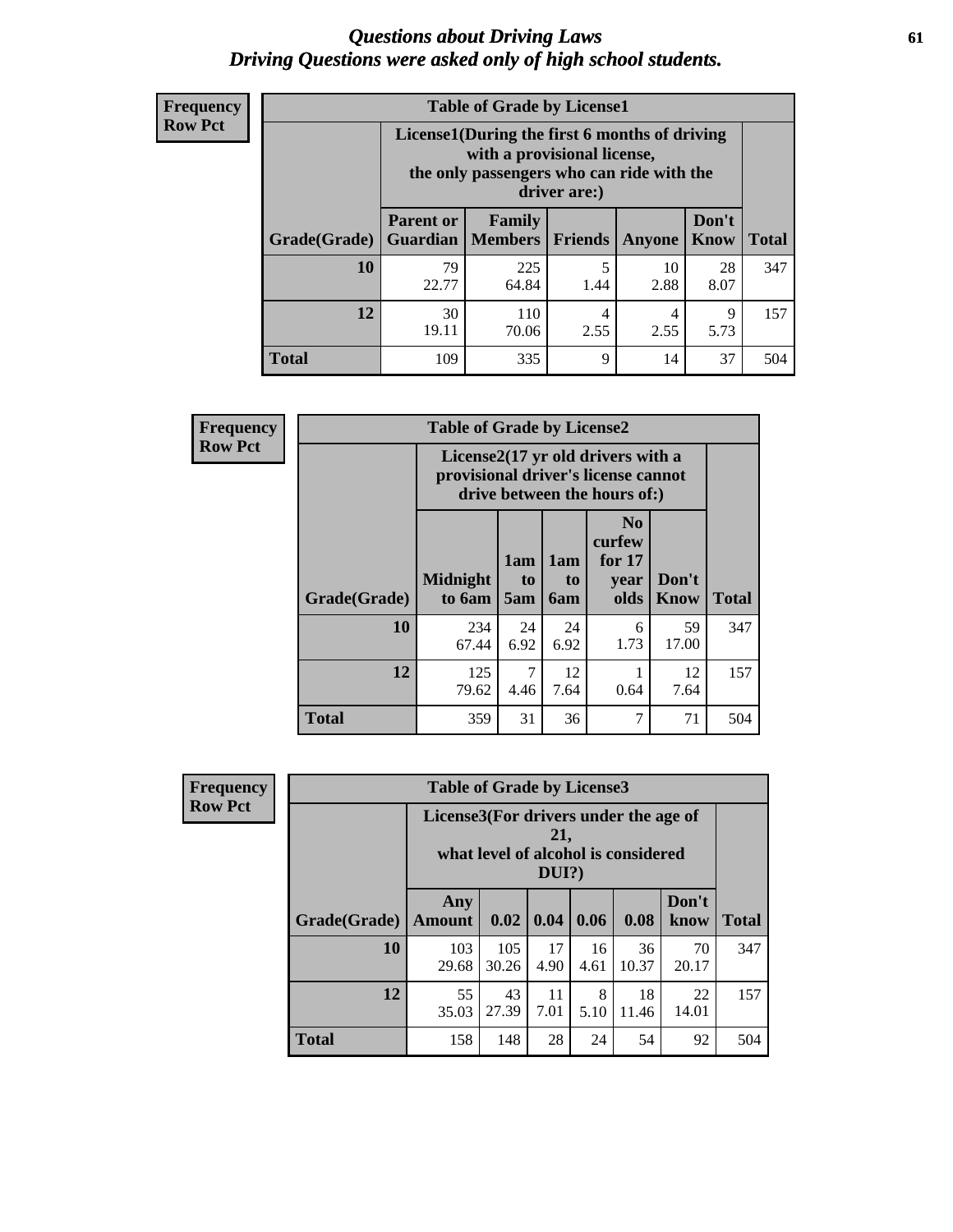#### *Questions about Driving Laws* **62** *Driving Questions were asked only of high school students.*

**Frequency Row Pct**

| <b>Table of Grade by License4</b> |                                                                                                                                               |                                                                                                                      |             |            |                        |              |              |  |  |  |
|-----------------------------------|-----------------------------------------------------------------------------------------------------------------------------------------------|----------------------------------------------------------------------------------------------------------------------|-------------|------------|------------------------|--------------|--------------|--|--|--|
|                                   |                                                                                                                                               | License4(A driver under 21 automatically<br>loses his/her license if caught exceeding the<br>posted speet limit by:) |             |            |                        |              |              |  |  |  |
| Grade(Grade)                      | Can't<br>lose<br><b>Depends</b><br>license<br>$15+$<br>$25+$<br>$35+$<br>Don't<br>for<br>on<br>mph<br>mph<br>speeding<br>mph<br>judge<br>know |                                                                                                                      |             |            |                        |              | <b>Total</b> |  |  |  |
| 10                                | 80<br>23.05                                                                                                                                   | 72<br>20.75                                                                                                          | 28<br>8.07  | 23<br>6.63 | 20<br>5.76             | 124<br>35.73 | 347          |  |  |  |
| 12                                | 14<br>8.92                                                                                                                                    | 68<br>43.31                                                                                                          | 19<br>12.10 | 11<br>7.01 | $\mathfrak{D}$<br>1.27 | 43<br>27.39  | 157          |  |  |  |
| <b>Total</b>                      | 94                                                                                                                                            | 140                                                                                                                  | 47          | 34         | 22                     | 167          | 504          |  |  |  |

| Frequency      | <b>Table of Grade by License5</b> |             |                                                                                                                                      |                     |       |
|----------------|-----------------------------------|-------------|--------------------------------------------------------------------------------------------------------------------------------------|---------------------|-------|
| <b>Row Pct</b> |                                   |             | License5(A)<br>Georgia teenager<br>with family<br>connections or a<br>good lawyer can<br>break a teen<br>driving law and<br>license) | keep their driver's |       |
|                | Grade(Grade)                      | <b>Yes</b>  | N <sub>0</sub>                                                                                                                       | Don't<br>know       | Total |
|                | 10                                | 51<br>14.70 | 181<br>52.16                                                                                                                         | 115<br>33.14        | 347   |
|                | 12                                | 43<br>27.39 | 78<br>49.68                                                                                                                          | 36<br>22.93         | 157   |
|                | Total                             | 94          | 259                                                                                                                                  | 151                 | 504   |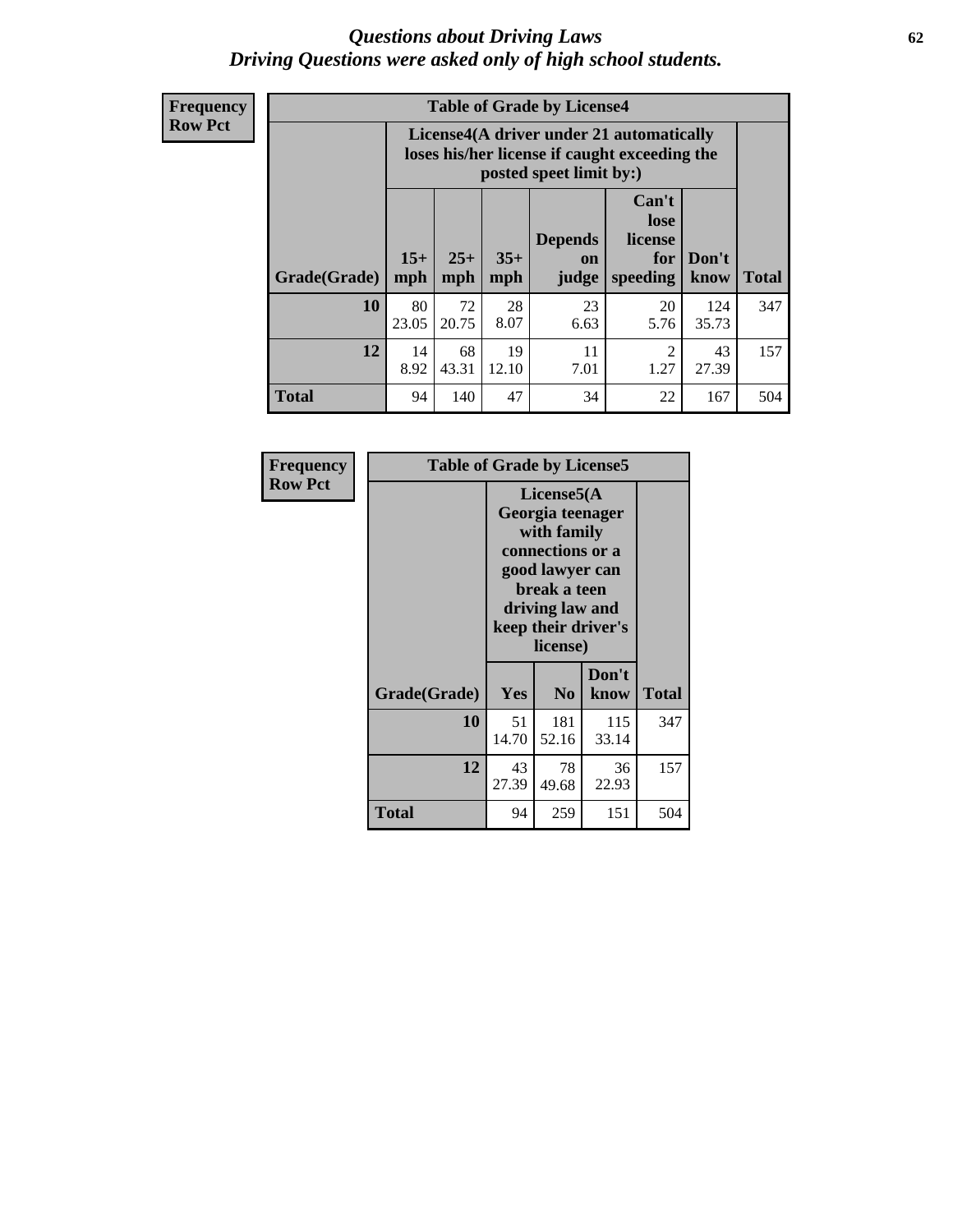### *Questions about Driving Laws* **63** *Driving Questions were asked only of high school students.*

| <b>Frequency</b> | <b>Table of Grade by License6</b> |             |                                                                                                                                                 |               |              |  |  |
|------------------|-----------------------------------|-------------|-------------------------------------------------------------------------------------------------------------------------------------------------|---------------|--------------|--|--|
| <b>Row Pct</b>   |                                   |             | License <sub>6</sub> (I know a<br>friend or<br>classmate that<br>broke a teen<br>driving law,<br>but was allowed to<br>keep his/her<br>license) |               |              |  |  |
|                  | Grade(Grade)                      | Yes         | N <sub>0</sub>                                                                                                                                  | Don't<br>know | <b>Total</b> |  |  |
|                  | 10                                | 81<br>23.34 | 159<br>45.82                                                                                                                                    | 107<br>30.84  | 347          |  |  |
|                  | 12                                | 67<br>42.68 | 52<br>33.12                                                                                                                                     | 38<br>24.20   | 157          |  |  |
|                  | <b>Total</b>                      | 148         | 211                                                                                                                                             | 145           | 504          |  |  |

| Frequency      |              | <b>Table of Grade by License7</b>                                           |                                     |                                                                                               |                        |              |  |  |
|----------------|--------------|-----------------------------------------------------------------------------|-------------------------------------|-----------------------------------------------------------------------------------------------|------------------------|--------------|--|--|
| <b>Row Pct</b> |              |                                                                             |                                     | License7(A student under the age of 18 cam loser<br>his/her driving privileges if he or she:) |                        |              |  |  |
|                | Grade(Grade) | <b>Have</b><br>more than<br>10<br>unexcused<br>absences<br>per school<br>yr | Drop out<br>without  <br>graduating | <b>Bring</b><br>alcohol/drugs/weapon<br>to school                                             | All of<br>the<br>above | <b>Total</b> |  |  |
|                | 10           | 37<br>10.66                                                                 | 9<br>2.59                           | 13<br>3.75                                                                                    | 288<br>83.00           | 347          |  |  |
|                | 12           | 15<br>9.55                                                                  | 9<br>5.73                           | 6<br>3.82                                                                                     | 127<br>80.89           | 157          |  |  |
|                | <b>Total</b> | 52                                                                          | 18                                  | 19                                                                                            | 415                    | 504          |  |  |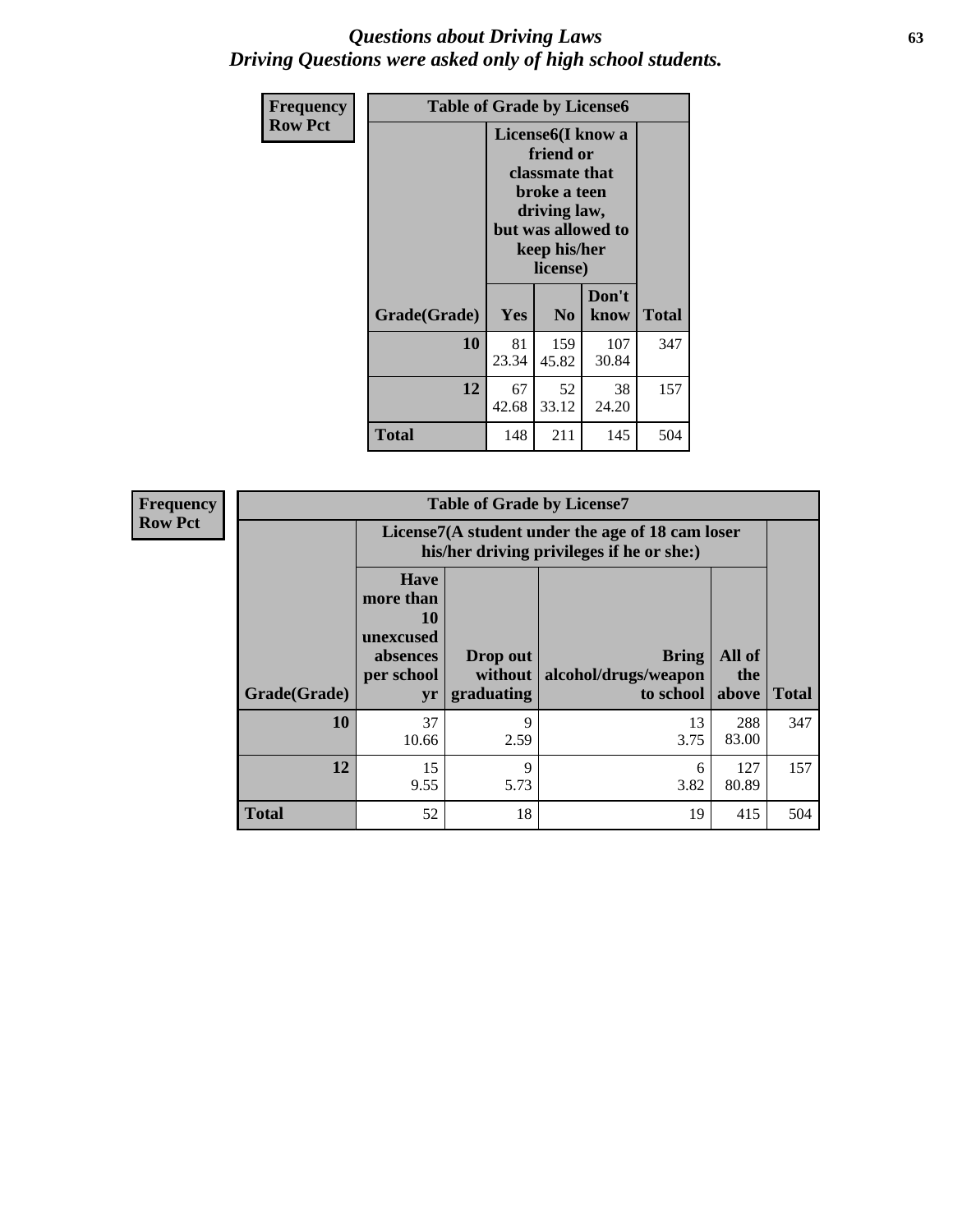# *Select Results by Gender* **64**

| Frequency      |                                                   | <b>Table of SchoolClimate2 by Gender</b> |              |              |  |  |  |  |
|----------------|---------------------------------------------------|------------------------------------------|--------------|--------------|--|--|--|--|
| <b>Col Pct</b> | SchoolClimate2(I<br>feel successful at<br>school) | Gender(Gender)<br><b>Female</b>          | <b>Male</b>  | <b>Total</b> |  |  |  |  |
|                | <b>Strongly Agree</b>                             | 58<br>23.11                              | 60<br>23.72  | 118          |  |  |  |  |
|                | <b>Somewhat Agree</b>                             | 156<br>62.15                             | 149<br>58.89 | 305          |  |  |  |  |
|                | <b>Somewhat Disagree</b>                          | 31<br>12.35                              | 22<br>8.70   | 53           |  |  |  |  |
|                | <b>Strongly Disagree</b>                          | 6<br>2.39                                | 22<br>8.70   | 28           |  |  |  |  |
|                | <b>Total</b>                                      | 251                                      | 253          | 504          |  |  |  |  |

| Frequency      | <b>Table of SchoolClimate6 by Gender</b>                 |                                 |              |              |
|----------------|----------------------------------------------------------|---------------------------------|--------------|--------------|
| <b>Col Pct</b> | <b>SchoolClimate6(Teachers</b><br>treat me with respect) | Gender(Gender)<br><b>Female</b> | <b>Male</b>  | <b>Total</b> |
|                | <b>Strongly Agree</b>                                    | 87<br>34.66                     | 71<br>28.06  | 158          |
|                | <b>Somewhat Agree</b>                                    | 115<br>45.82                    | 121<br>47.83 | 236          |
|                | <b>Somewhat Disagree</b>                                 | 36<br>14.34                     | 37<br>14.62  | 73           |
|                | <b>Strongly Disagree</b>                                 | 13<br>5.18                      | 24<br>9.49   | 37           |
|                | <b>Total</b>                                             | 251                             | 253          | 504          |

| <b>Frequency</b> | <b>Table of SchoolClimate8 by Gender</b>                                             |                                 |              |              |
|------------------|--------------------------------------------------------------------------------------|---------------------------------|--------------|--------------|
| <b>Col Pct</b>   | <b>SchoolClimate8(Students</b><br>are frequently<br>recognized for good<br>behavior) | Gender(Gender)<br><b>Female</b> | <b>Male</b>  | <b>Total</b> |
|                  | <b>Strongly Agree</b>                                                                | 32                              | 18           | 50           |
|                  |                                                                                      | 12.75                           | 7.11         |              |
|                  | <b>Somewhat Agree</b>                                                                | 97<br>38.65                     | 109<br>43.08 | 206          |
|                  | <b>Somewhat Disagree</b>                                                             | 78<br>31.08                     | 78<br>30.83  | 156          |
|                  | <b>Strongly Disagree</b>                                                             | 44<br>17.53                     | 48<br>18.97  | 92           |
|                  | Total                                                                                | 251                             | 253          | 504          |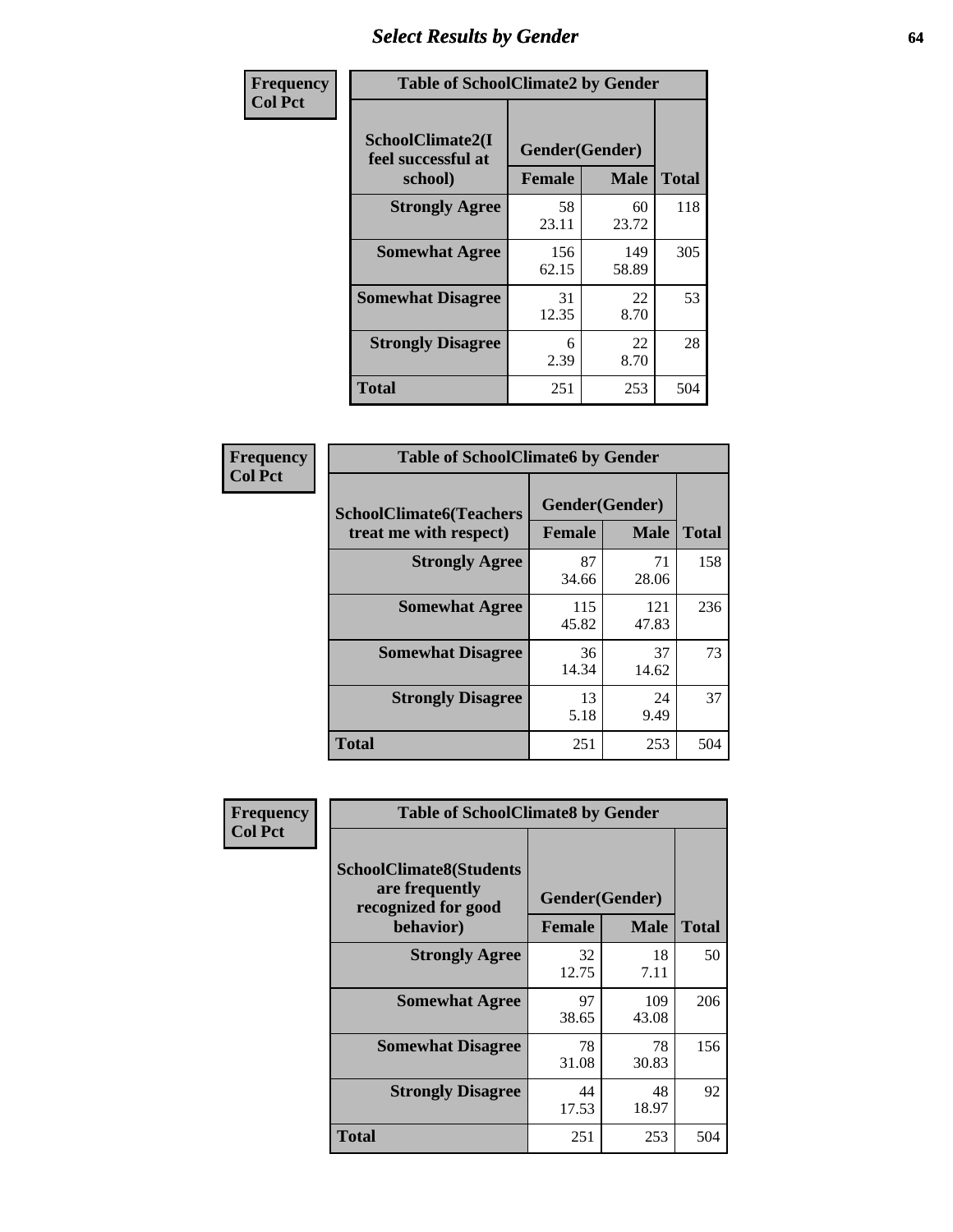# *Select Results by Gender* **65**

| <b>Frequency</b> | <b>Table of Gender by Dropout</b> |                                                                        |                |              |
|------------------|-----------------------------------|------------------------------------------------------------------------|----------------|--------------|
| <b>Row Pct</b>   |                                   | Dropout(I<br>have<br>thought<br>about<br>dropping<br>out of<br>school) |                |              |
|                  | Gender(Gender)                    | Yes                                                                    | N <sub>0</sub> | <b>Total</b> |
|                  | <b>Female</b>                     | 55<br>21.91                                                            | 196<br>78.09   | 251          |
|                  | <b>Male</b>                       | 67<br>26.48                                                            | 186<br>73.52   | 253          |
|                  | <b>Total</b>                      | 122                                                                    | 382            | 504          |

| <b>Frequency</b> | <b>Table of Gender by Dropoutreason</b> |                                                                     |              |                                 |                                |              |              |
|------------------|-----------------------------------------|---------------------------------------------------------------------|--------------|---------------------------------|--------------------------------|--------------|--------------|
| <b>Row Pct</b>   |                                         | Dropoutreason (If I dropped out the<br>reason would most likely be) |              |                                 |                                |              |              |
|                  | Gender(Gender)                          | Won't<br><b>Drop</b><br>out                                         | <b>Bored</b> | <b>Family</b><br><b>Reasons</b> | <b>Being</b><br><b>Bullied</b> | <b>Other</b> | <b>Total</b> |
|                  | <b>Female</b>                           | 156<br>62.15                                                        | 45<br>17.93  | 16<br>6.37                      | 3<br>1.20                      | 31<br>12.35  | 251          |
|                  | <b>Male</b>                             | 143<br>56.52                                                        | 50<br>19.76  | 12<br>4.74                      | 5<br>1.98                      | 43<br>17.00  | 253          |
|                  | <b>Total</b>                            | 299                                                                 | 95           | 28                              | 8                              | 74           | 504          |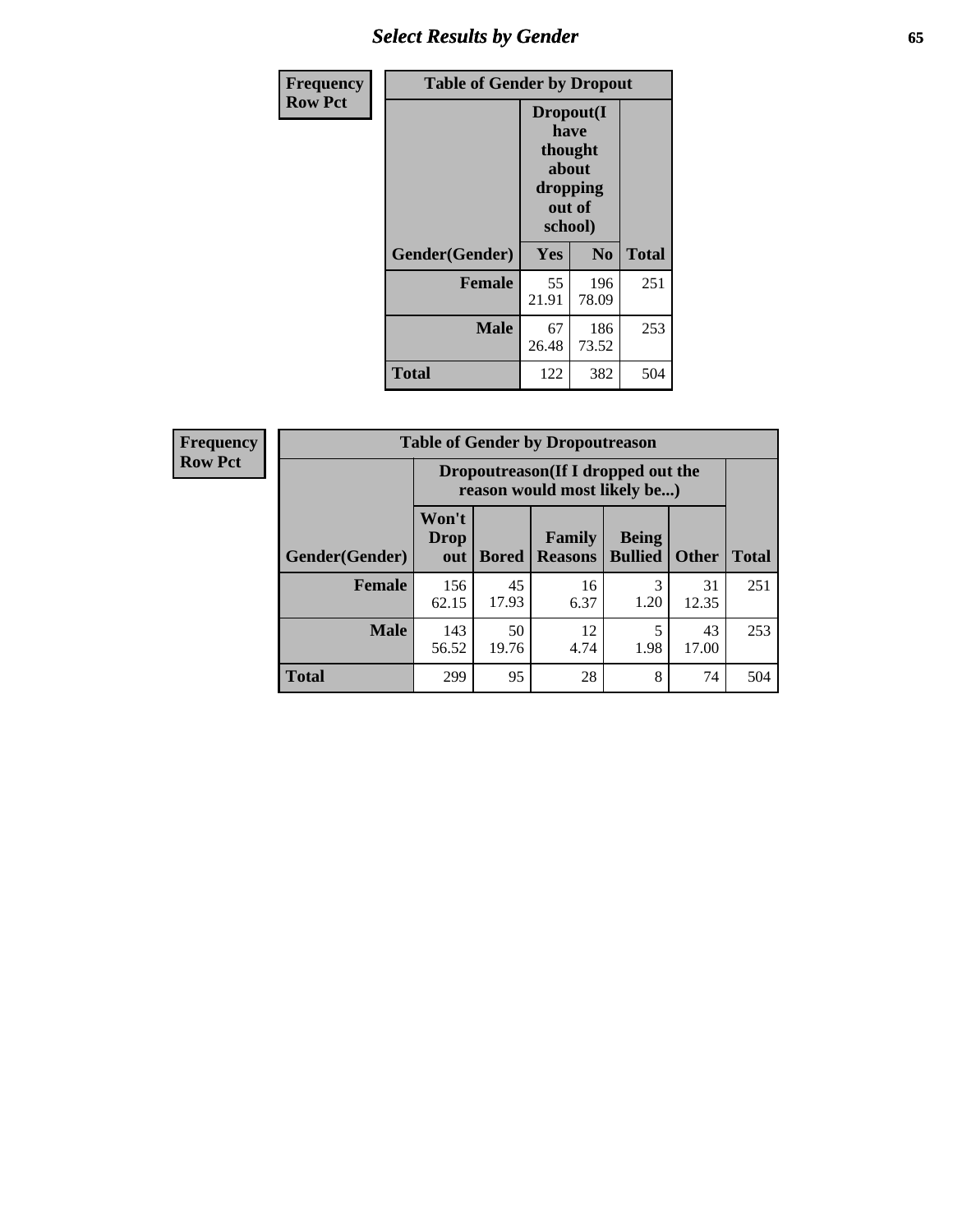*School Safety* **66**

| Frequency      | <b>Table of Gender by Bullied2</b> |                 |                |              |
|----------------|------------------------------------|-----------------|----------------|--------------|
| <b>Row Pct</b> |                                    | <b>Bullied2</b> |                |              |
|                | Gender(Gender)                     | Yes             | N <sub>0</sub> | <b>Total</b> |
|                | <b>Female</b>                      | 16<br>6.37      | 235<br>93.63   | 251          |
|                | <b>Male</b>                        | 34<br>13.44     | 219<br>86.56   | 253          |
|                | Total                              | 50              | 454            | 504          |

| Frequency      | <b>Table of Gender by Bulliedothers2</b> |                       |                |              |
|----------------|------------------------------------------|-----------------------|----------------|--------------|
| <b>Row Pct</b> |                                          | <b>Bulliedothers2</b> |                |              |
|                | Gender(Gender)                           | <b>Yes</b>            | N <sub>0</sub> | <b>Total</b> |
|                | <b>Female</b>                            | 17<br>6.77            | 234<br>93.23   | 251          |
|                | <b>Male</b>                              | 22<br>8.70            | 231<br>91.30   | 253          |
|                | <b>Total</b>                             | 39                    | 465            | 504          |

| Frequency      | <b>Table of Gender by Weaponschool2</b> |                      |                |              |
|----------------|-----------------------------------------|----------------------|----------------|--------------|
| <b>Row Pct</b> |                                         | <b>Weaponschool2</b> |                |              |
|                | Gender(Gender)                          | Yes                  | N <sub>0</sub> | <b>Total</b> |
|                | <b>Female</b>                           | 6<br>2.39            | 245<br>97.61   | 251          |
|                | <b>Male</b>                             | q<br>3.56            | 244<br>96.44   | 253          |
|                | <b>Total</b>                            | 15                   | 489            | 504          |

| Frequency      | <b>Table of Gender by Absentunsafe2</b> |               |                |              |  |
|----------------|-----------------------------------------|---------------|----------------|--------------|--|
| <b>Row Pct</b> |                                         | Absentunsafe2 |                |              |  |
|                | Gender(Gender)                          | Yes           | N <sub>0</sub> | <b>Total</b> |  |
|                | <b>Female</b>                           | 2.79          | 244<br>97.21   | 251          |  |
|                | <b>Male</b>                             | 10<br>3.95    | 243<br>96.05   | 253          |  |
|                | <b>Total</b>                            | 17            | 487            | 504          |  |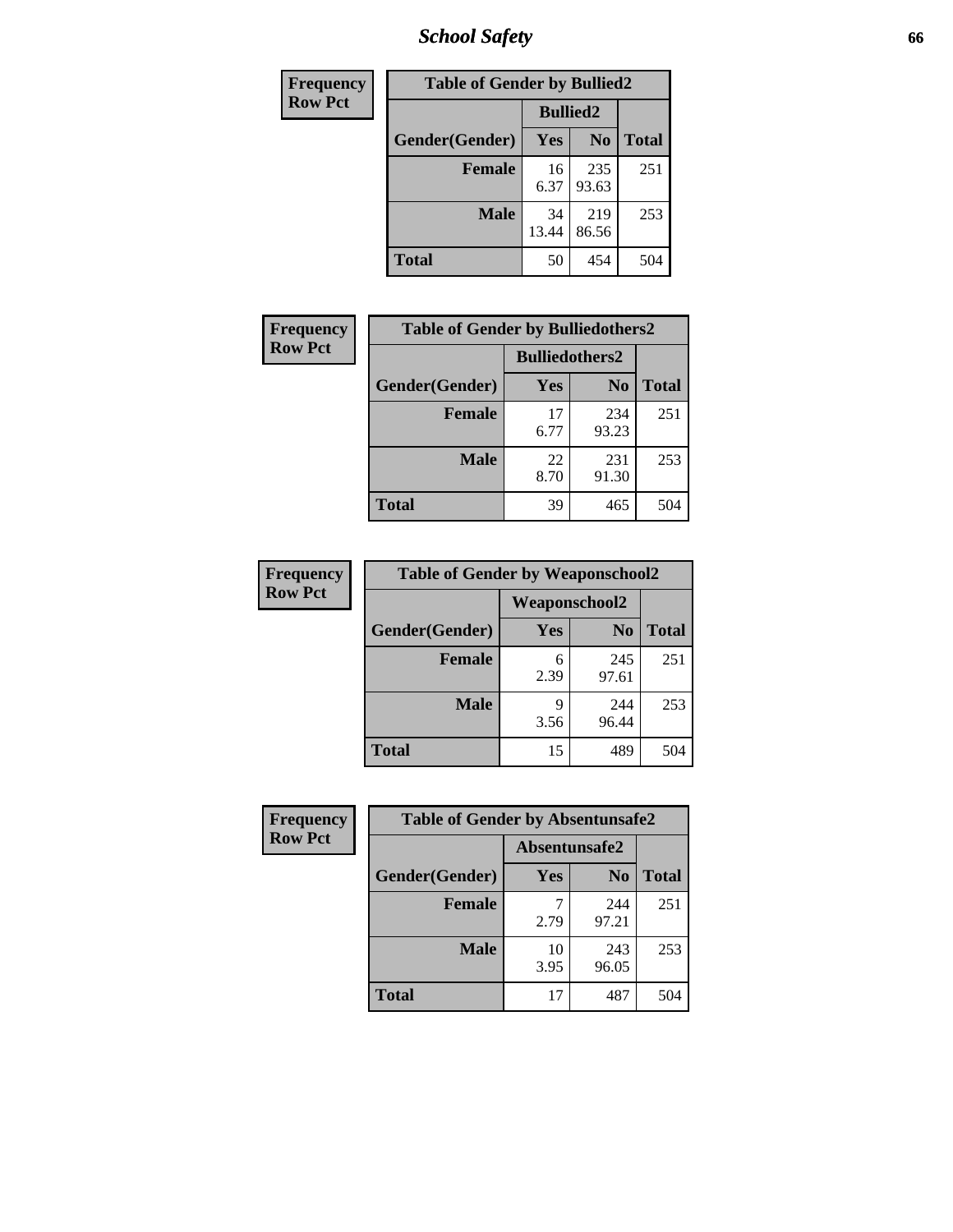*School Safety* **67**

| Frequency      | <b>Table of Gender by Gangself</b> |                                                                                                |                |              |
|----------------|------------------------------------|------------------------------------------------------------------------------------------------|----------------|--------------|
| <b>Row Pct</b> |                                    | Gangself(I<br>have<br>participated<br>in illegal gang<br>activities in<br>the past 30<br>days) |                |              |
|                | Gender(Gender)                     | Yes                                                                                            | N <sub>0</sub> | <b>Total</b> |
|                | <b>Female</b>                      | 7<br>2.79                                                                                      | 244<br>97.21   | 251          |
|                | <b>Male</b>                        | 11<br>4.35                                                                                     | 242<br>95.65   | 253          |
|                | <b>Total</b>                       | 18                                                                                             | 486            | 504          |

| Frequency      | <b>Table of Gender by Gangpeers</b> |                                                                                                                             |                |              |
|----------------|-------------------------------------|-----------------------------------------------------------------------------------------------------------------------------|----------------|--------------|
| <b>Row Pct</b> |                                     | <b>Gangpeers</b> (I<br>have friends<br>who have<br>participated<br>in illegal gang<br>activities in<br>the past 30<br>days) |                |              |
|                | Gender(Gender)                      | <b>Yes</b>                                                                                                                  | N <sub>0</sub> | <b>Total</b> |
|                | <b>Female</b>                       | 29<br>11.55                                                                                                                 | 222<br>88.45   | 251          |
|                | <b>Male</b>                         | 34<br>13.44                                                                                                                 | 219<br>86.56   | 253          |
|                | <b>Total</b>                        | 63                                                                                                                          | 441            | 504          |

| Frequency      | <b>Table of Gender by Pickedon2</b> |             |                |              |
|----------------|-------------------------------------|-------------|----------------|--------------|
| <b>Row Pct</b> |                                     | Pickedon2   |                |              |
|                | Gender(Gender)                      | Yes         | N <sub>0</sub> | <b>Total</b> |
|                | <b>Female</b>                       | 53<br>21.12 | 198<br>78.88   | 251          |
|                | <b>Male</b>                         | 54<br>21.34 | 199<br>78.66   | 253          |
|                | <b>Total</b>                        | 107         | 397            | 504          |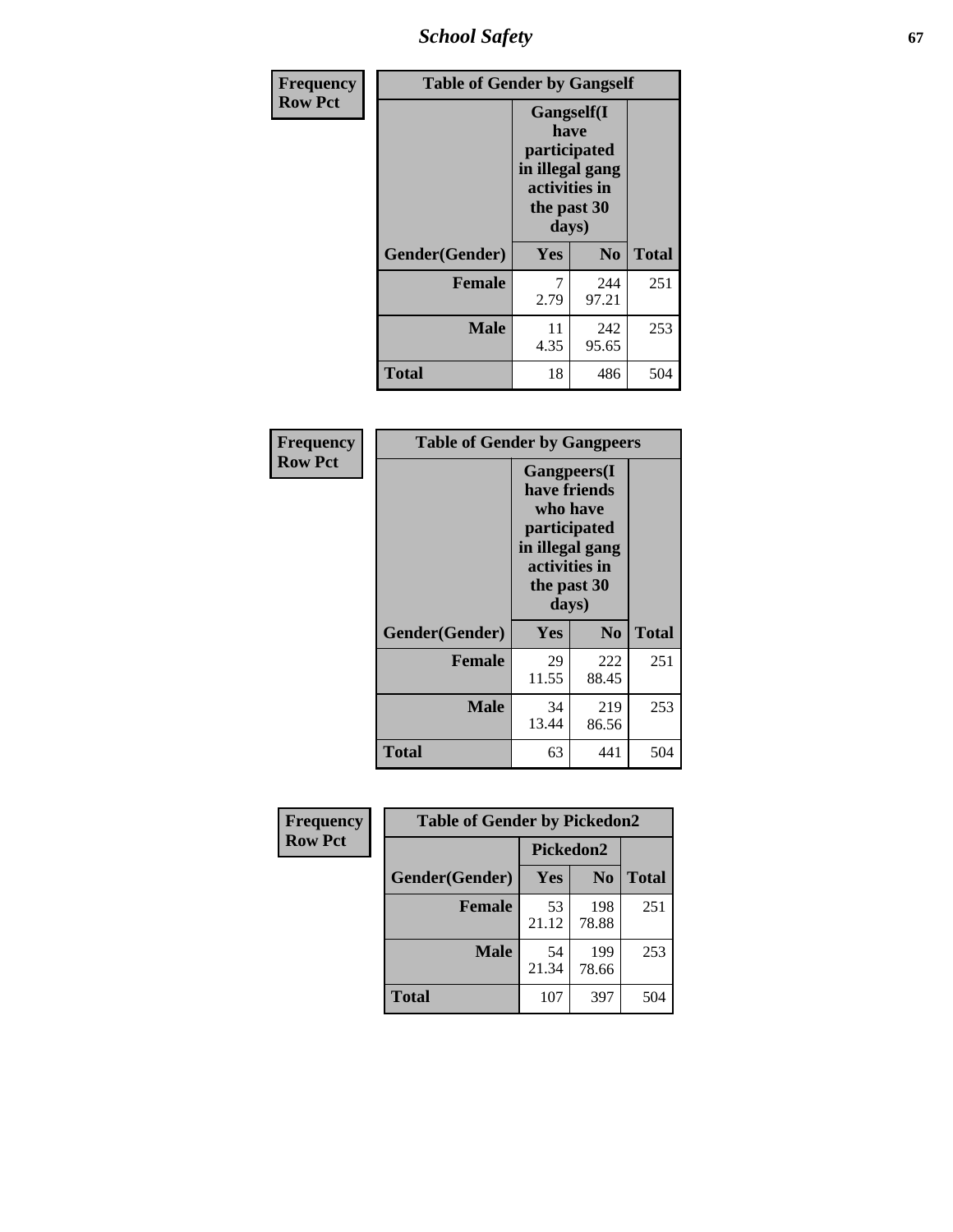*School Safety* **68**

| Frequency      | <b>Table of Gender by Safeschool2</b> |              |                |              |
|----------------|---------------------------------------|--------------|----------------|--------------|
| <b>Row Pct</b> |                                       | Safeschool2  |                |              |
|                | Gender(Gender)                        | <b>Yes</b>   | N <sub>0</sub> | <b>Total</b> |
|                | <b>Female</b>                         | 220<br>87.65 | 31<br>12.35    | 251          |
|                | <b>Male</b>                           | 198<br>78.26 | 55<br>21.74    | 253          |
|                | <b>Total</b>                          | 418          | 86             | 504          |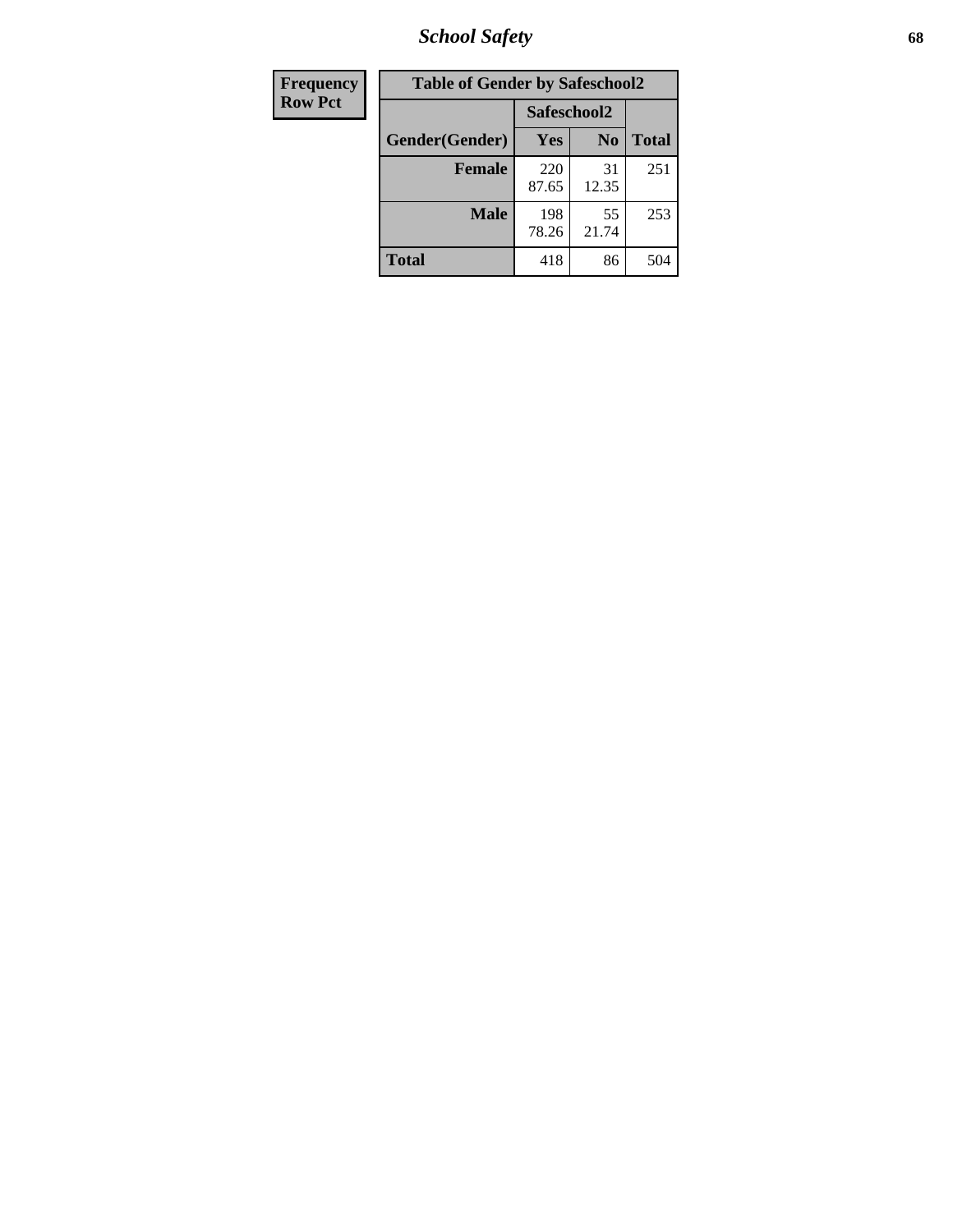# *Incidence of Drug Use* 69

| <b>Frequency</b> | <b>Table of Gender by AlcoholAlt</b>     |             |                |              |
|------------------|------------------------------------------|-------------|----------------|--------------|
| <b>Row Pct</b>   | AlcoholAlt(Alcohol<br>use, past 30 days) |             |                |              |
|                  | Gender(Gender)                           | <b>Yes</b>  | N <sub>0</sub> | <b>Total</b> |
|                  | <b>Female</b>                            | 75<br>29.88 | 176<br>70.12   | 251          |
|                  | <b>Male</b>                              | 81<br>32.02 | 172<br>67.98   | 253          |
|                  | <b>Total</b>                             | 156         | 348            | 504          |

| <b>Frequency</b> | <b>Table of Gender by TobaccoAny</b> |                    |                    |              |
|------------------|--------------------------------------|--------------------|--------------------|--------------|
| <b>Row Pct</b>   |                                      | use, past 30 days) | TobaccoAny(Tobacco |              |
|                  | Gender(Gender)                       | Yes                | N <sub>0</sub>     | <b>Total</b> |
|                  | <b>Female</b>                        | 44<br>17.53        | 207<br>82.47       | 251          |
|                  | <b>Male</b>                          | 55<br>21.74        | 198<br>78.26       | 253          |
|                  | <b>Total</b>                         | 99                 | 405                | 504          |

| <b>Frequency</b> | <b>Table of Gender by MarijuanaAlt</b> |             |                                              |       |
|------------------|----------------------------------------|-------------|----------------------------------------------|-------|
| <b>Row Pct</b>   |                                        |             | MarijuanaAlt(Marijuana<br>use, past 30 days) |       |
|                  | Gender(Gender)                         | <b>Yes</b>  | N <sub>0</sub>                               | Total |
|                  | <b>Female</b>                          | 20<br>7.97  | 231<br>92.03                                 | 251   |
|                  | <b>Male</b>                            | 40<br>15.81 | 213<br>84.19                                 | 253   |
|                  | <b>Total</b>                           | 60          | 444                                          | 504   |

| <b>Frequency</b> | <b>Table of Gender by OtherDrugAny</b> |                                                      |                |              |
|------------------|----------------------------------------|------------------------------------------------------|----------------|--------------|
| <b>Row Pct</b>   |                                        | <b>OtherDrugAny(Other</b><br>drug use, past 30 days) |                |              |
|                  | <b>Gender</b> (Gender)                 | <b>Yes</b>                                           | N <sub>0</sub> | <b>Total</b> |
|                  | <b>Female</b>                          | 15<br>5.98                                           | 236<br>94.02   | 251          |
|                  | <b>Male</b>                            | 27<br>10.67                                          | 226<br>89.33   | 253          |
|                  | <b>Total</b>                           | 42                                                   | 462            | 504          |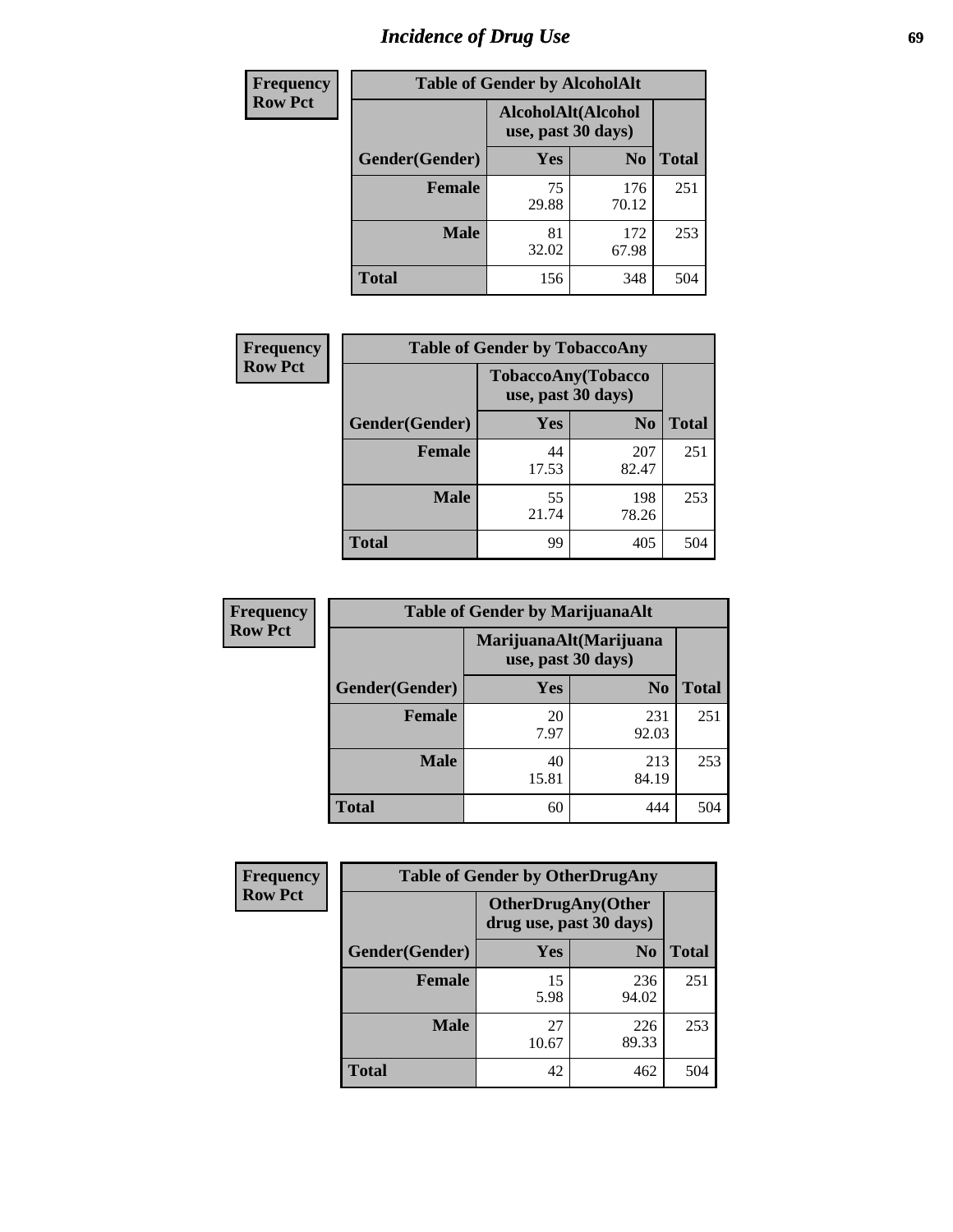### *Average Age at Onset of Use* **70** *Results for "Average Age at Onset of Use" questions exclude students who said they did not use that substance*

#### **Gender=Female**

| <b>Variable</b>                 | Label                                                              | <b>Mean</b> |
|---------------------------------|--------------------------------------------------------------------|-------------|
| Alcoholinit2                    | I started using alcohol when I was                                 | 13.71       |
| Cigarettesinit2                 | I started smoking tobacco when I was                               | 14.48       |
| Smokelessinit2                  | I started chewing tobacco when I was                               | 13.80       |
| Marijuanainit2                  | I started using marijuana when I was                               | 14.22       |
| Cocaineinit2                    | I started using cocaine when I was                                 | 14.08       |
| Inhalantsinit2                  | I started using inhalants when I was                               | 13.00       |
| Steroidsinit2                   | I started using steroids when I was                                | 13.00       |
| Ecstasyinit2                    | I started using ecstasy when I was                                 | 14.25       |
| Methinit2                       | I started using methamphetamines when I was                        | 12.50       |
| Hallucinogensinit2              | I started using hallucinogens when I was                           | 13.89       |
| Prescription in it <sub>2</sub> | I started using prescription drugs not prescribed to me when I was | 13.46       |

#### **Gender=Male**

| <b>Variable</b>                                       | Label                                                                                                          | <b>Mean</b>    |
|-------------------------------------------------------|----------------------------------------------------------------------------------------------------------------|----------------|
| Alcoholinit2                                          | I started using alcohol when I was                                                                             | 13.70          |
| Cigarettesinit2<br>Smokelessinit2                     | I started smoking tobacco when I was<br>I started chewing tobacco when I was                                   | 13.85<br>13.19 |
| Marijuanainit2                                        | I started using marijuana when I was                                                                           | 14.13          |
| Cocaineinit2<br>Inhalantsinit2                        | I started using cocaine when I was<br>I started using inhalants when I was                                     | 13.05<br>12.20 |
| Steroidsinit2                                         | I started using steroids when I was                                                                            | 12.38          |
| Ecstasyinit2                                          | I started using ecstasy when I was                                                                             | 13.50          |
| Methinit2                                             | I started using methamphetamines when I was                                                                    | 10.83          |
| Hallucinogensinit2<br>Prescription in it <sub>2</sub> | I started using hallucinogens when I was<br>I started using prescription drugs not prescribed to me when I was | 14.07<br>13.79 |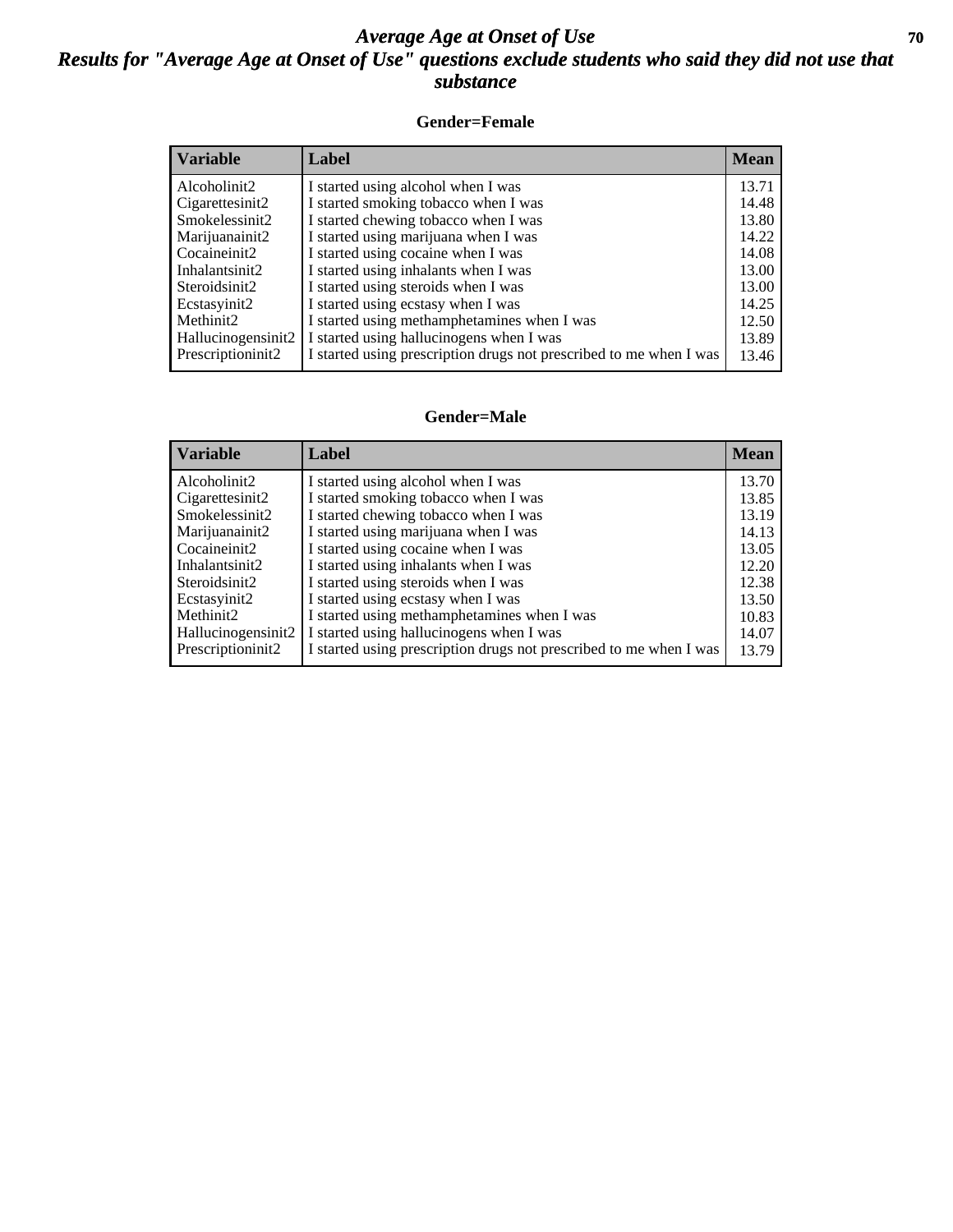# *I Think These Drugs are Harmful* **71**

| <b>Frequency</b> | <b>Table of Gender by Alcoholharmdich</b> |                                                   |                |              |
|------------------|-------------------------------------------|---------------------------------------------------|----------------|--------------|
| <b>Row Pct</b>   |                                           | Alcoholharmdich(I<br>think alcohol is<br>harmful) |                |              |
|                  | Gender(Gender)                            | Yes                                               | N <sub>0</sub> | <b>Total</b> |
|                  | <b>Female</b>                             | 200<br>79.68                                      | 51<br>20.32    | 251          |
|                  | <b>Male</b>                               | 179<br>70.75                                      | 74<br>29.25    | 253          |
|                  | Total                                     | 379                                               | 125            | 504          |

| Frequency      | <b>Table of Gender by Tobaccoharmdich</b> |                  |                               |              |
|----------------|-------------------------------------------|------------------|-------------------------------|--------------|
| <b>Row Pct</b> |                                           | think tobacco is | Tobaccoharmdich(I<br>harmful) |              |
|                | Gender(Gender)                            | Yes              | N <sub>0</sub>                | <b>Total</b> |
|                | <b>Female</b>                             | 244<br>97.21     | 7<br>2.79                     | 251          |
|                | <b>Male</b>                               | 233<br>92.09     | 20<br>7.91                    | 253          |
|                | <b>Total</b>                              | 477              | 27                            | 504          |

| Frequency      | <b>Table of Gender by Marijuanaharmdich</b> |              |                                           |              |  |
|----------------|---------------------------------------------|--------------|-------------------------------------------|--------------|--|
| <b>Row Pct</b> |                                             | harmful)     | Marijuanaharmdich(I<br>think marijuana is |              |  |
|                | Gender(Gender)                              | <b>Yes</b>   | N <sub>0</sub>                            | <b>Total</b> |  |
|                | <b>Female</b>                               | 216<br>86.06 | 35<br>13.94                               | 251          |  |
|                | <b>Male</b>                                 | 190<br>75.10 | 63<br>24.90                               | 253          |  |
|                | <b>Total</b>                                | 406          | 98                                        | 504          |  |

| Frequency      | <b>Table of Gender by Otherdrugharmdich</b> |                                                          |                |              |
|----------------|---------------------------------------------|----------------------------------------------------------|----------------|--------------|
| <b>Row Pct</b> |                                             | Otherdrugharmdich(I<br>think other drugs are<br>harmful) |                |              |
|                | Gender(Gender)                              | <b>Yes</b>                                               | N <sub>0</sub> | <b>Total</b> |
|                | <b>Female</b>                               | 243<br>96.81                                             | 8<br>3.19      | 251          |
|                | <b>Male</b>                                 | 245<br>96.84                                             | 8<br>3.16      | 253          |
|                | <b>Total</b>                                | 488                                                      | 16             | 504          |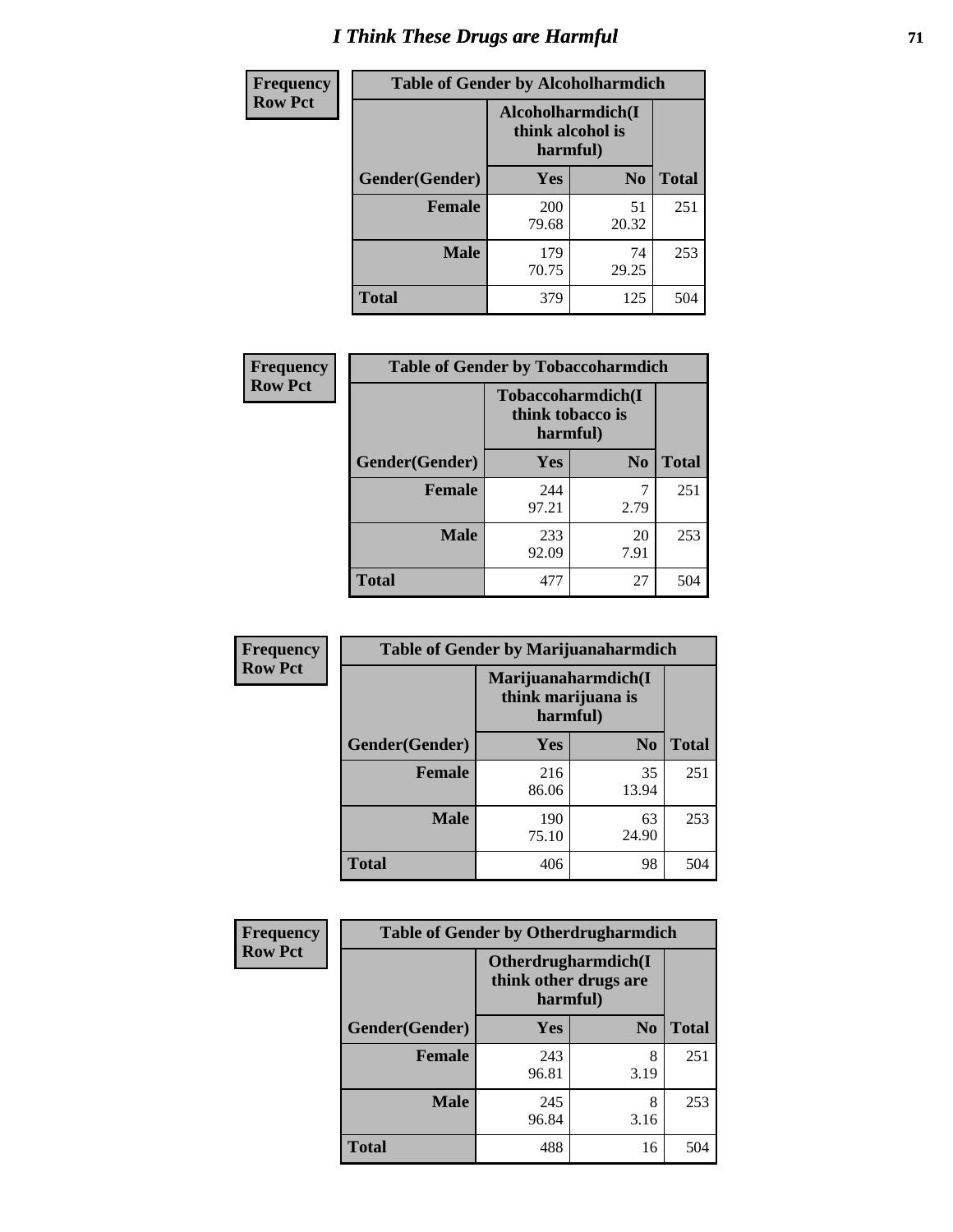| <b>Frequency</b> | <b>Table of Gender by Alcohollocation1</b> |                                                               |              |              |
|------------------|--------------------------------------------|---------------------------------------------------------------|--------------|--------------|
| <b>Row Pct</b>   |                                            | <b>Alcohollocation1(Places</b><br><b>Friends Use Alcohol)</b> |              |              |
|                  | Gender(Gender)                             |                                                               | Do Not Use   | <b>Total</b> |
|                  | <b>Female</b>                              | 141<br>56.18                                                  | 110<br>43.82 | 251          |
|                  | <b>Male</b>                                | 146<br>57.71                                                  | 107<br>42.29 | 253          |
|                  | <b>Total</b>                               | 287                                                           | 217          | 504          |

| <b>Frequency</b> | <b>Table of Gender by Alcohollocation2</b> |                                                               |              |              |
|------------------|--------------------------------------------|---------------------------------------------------------------|--------------|--------------|
| <b>Row Pct</b>   |                                            | <b>Alcohollocation2(Places</b><br><b>Friends Use Alcohol)</b> |              |              |
|                  | Gender(Gender)                             |                                                               | Home         | <b>Total</b> |
|                  | <b>Female</b>                              | 132<br>52.59                                                  | 119<br>47.41 | 251          |
|                  | <b>Male</b>                                | 154<br>60.87                                                  | 99<br>39.13  | 253          |
|                  | <b>Total</b>                               | 286                                                           | 218          | 504          |

| Frequency      | <b>Table of Gender by Alcohollocation3</b> |                                                               |               |              |
|----------------|--------------------------------------------|---------------------------------------------------------------|---------------|--------------|
| <b>Row Pct</b> |                                            | <b>Alcohollocation3(Places</b><br><b>Friends Use Alcohol)</b> |               |              |
|                | Gender(Gender)                             |                                                               | <b>School</b> | <b>Total</b> |
|                | <b>Female</b>                              | 238<br>94.82                                                  | 13<br>5.18    | 251          |
|                | <b>Male</b>                                | 239<br>94.47                                                  | 14<br>5.53    | 253          |
|                | <b>Total</b>                               | 477                                                           | 27            | 504          |

| Frequency      | <b>Table of Gender by Alcohollocation4</b> |                                                               |             |              |  |
|----------------|--------------------------------------------|---------------------------------------------------------------|-------------|--------------|--|
| <b>Row Pct</b> |                                            | <b>Alcohollocation4(Places</b><br><b>Friends Use Alcohol)</b> |             |              |  |
|                | Gender(Gender)                             |                                                               | Car         | <b>Total</b> |  |
|                | <b>Female</b>                              | 225<br>89.64                                                  | 26<br>10.36 | 251          |  |
|                | <b>Male</b>                                | 223<br>88.14                                                  | 30<br>11.86 | 253          |  |
|                | <b>Total</b>                               | 448                                                           | 56          | 504          |  |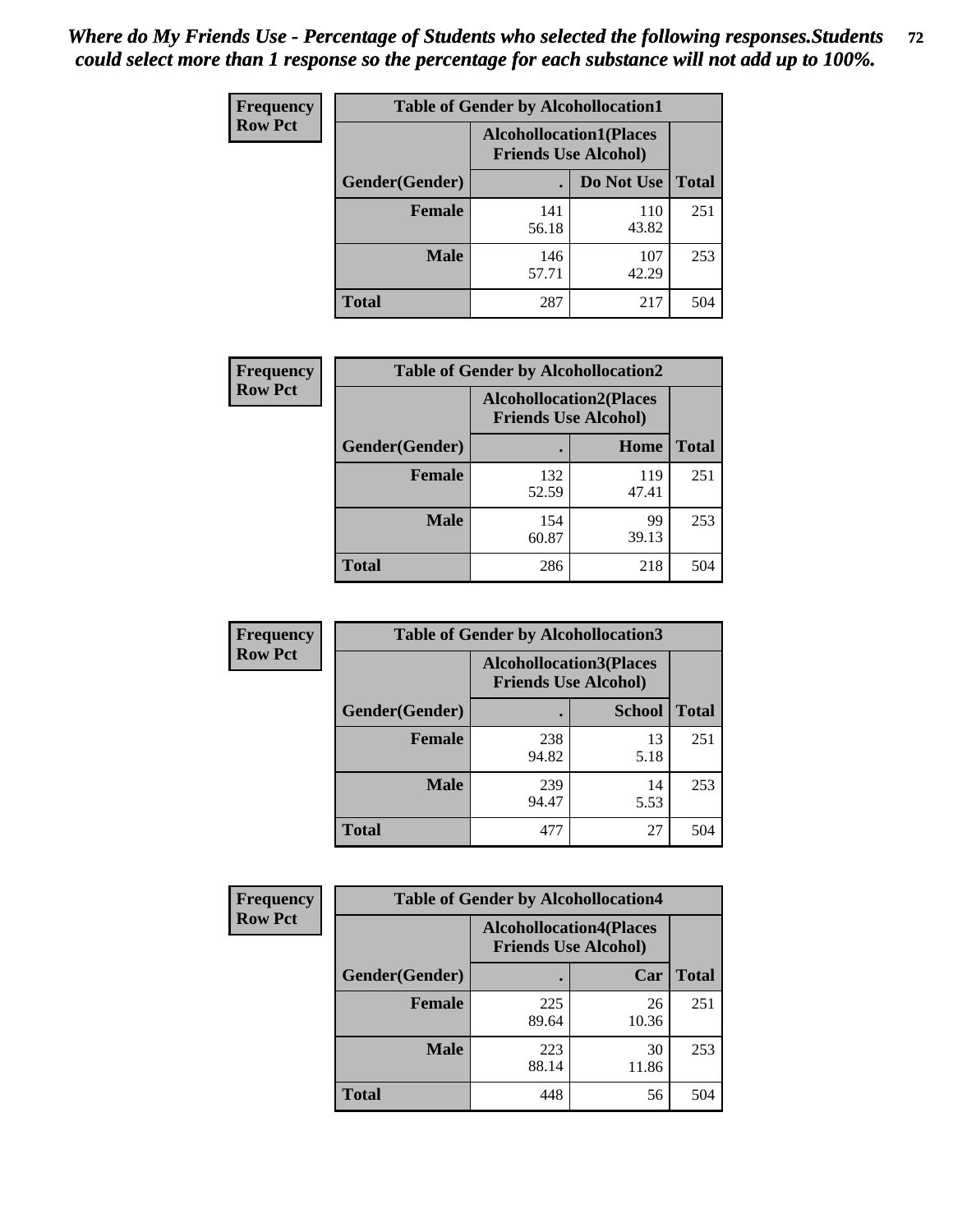| <b>Frequency</b> | <b>Table of Gender by Alcohollocation5</b> |                                                                |                                 |              |
|------------------|--------------------------------------------|----------------------------------------------------------------|---------------------------------|--------------|
| <b>Row Pct</b>   |                                            | <b>Alcohollocation5</b> (Places<br><b>Friends Use Alcohol)</b> |                                 |              |
|                  | Gender(Gender)                             |                                                                | <b>Friend's</b><br><b>House</b> | <b>Total</b> |
|                  | <b>Female</b>                              | 118<br>47.01                                                   | 133<br>52.99                    | 251          |
|                  | <b>Male</b>                                | 134<br>52.96                                                   | 119<br>47.04                    | 253          |
|                  | <b>Total</b>                               | 252                                                            | 252                             | 504          |

| Frequency      | <b>Table of Gender by Alcohollocation6</b> |                                                               |              |              |
|----------------|--------------------------------------------|---------------------------------------------------------------|--------------|--------------|
| <b>Row Pct</b> |                                            | <b>Alcohollocation6(Places</b><br><b>Friends Use Alcohol)</b> |              |              |
|                | Gender(Gender)                             |                                                               | <b>Other</b> | <b>Total</b> |
|                | <b>Female</b>                              | 192<br>76.49                                                  | 59<br>23.51  | 251          |
|                | <b>Male</b>                                | 198<br>78.26                                                  | 55<br>21.74  | 253          |
|                | <b>Total</b>                               | 390                                                           | 114          | 504          |

| Frequency      | <b>Table of Gender by Tobaccolocation1</b>                    |              |              |              |  |
|----------------|---------------------------------------------------------------|--------------|--------------|--------------|--|
| <b>Row Pct</b> | <b>Tobaccolocation1(Places</b><br><b>Friends Use Tobacco)</b> |              |              |              |  |
|                | Gender(Gender)                                                |              | Do Not Use   | <b>Total</b> |  |
|                | Female                                                        | 98<br>39.04  | 153<br>60.96 | 251          |  |
|                | <b>Male</b>                                                   | 127<br>50.20 | 126<br>49.80 | 253          |  |
|                | <b>Total</b>                                                  | 225          | 279          | 504          |  |

| <b>Frequency</b> | <b>Table of Gender by Tobaccolocation2</b> |                             |                                |              |
|------------------|--------------------------------------------|-----------------------------|--------------------------------|--------------|
| <b>Row Pct</b>   |                                            | <b>Friends Use Tobacco)</b> | <b>Tobaccolocation2(Places</b> |              |
|                  | Gender(Gender)                             |                             | Home                           | <b>Total</b> |
|                  | Female                                     | 169<br>67.33                | 82<br>32.67                    | 251          |
|                  | <b>Male</b>                                | 164<br>64.82                | 89<br>35.18                    | 253          |
|                  | <b>Total</b>                               | 333                         | 171                            | 504          |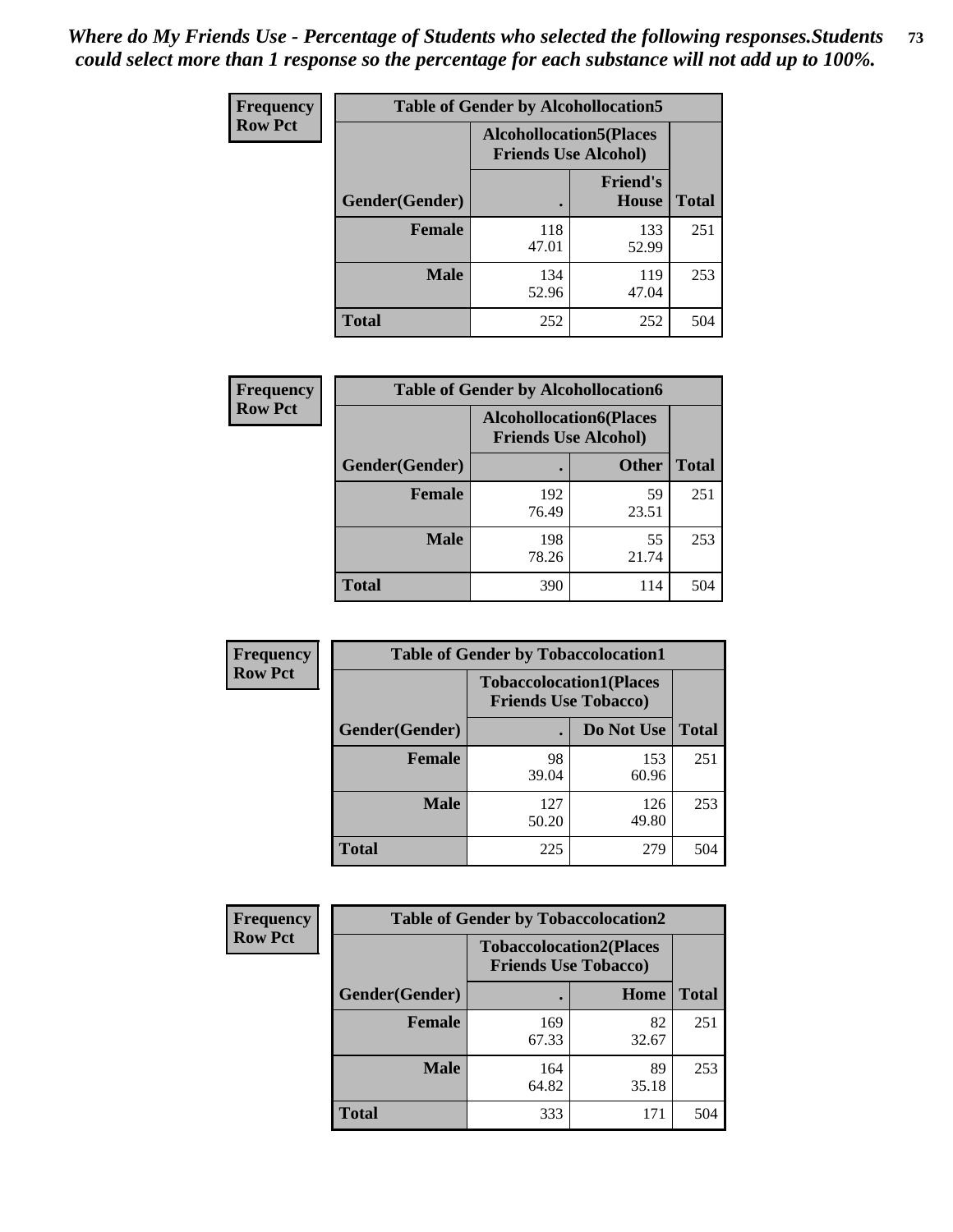| <b>Frequency</b> | <b>Table of Gender by Tobaccolocation3</b> |              |                                                               |              |
|------------------|--------------------------------------------|--------------|---------------------------------------------------------------|--------------|
| <b>Row Pct</b>   |                                            |              | <b>Tobaccolocation3(Places</b><br><b>Friends Use Tobacco)</b> |              |
|                  | Gender(Gender)                             |              | <b>School</b>                                                 | <b>Total</b> |
|                  | <b>Female</b>                              | 229<br>91.24 | 22<br>8.76                                                    | 251          |
|                  | <b>Male</b>                                | 217<br>85.77 | 36<br>14.23                                                   | 253          |
|                  | <b>Total</b>                               | 446          | 58                                                            | 504          |

| <b>Frequency</b> | <b>Table of Gender by Tobaccolocation4</b> |                                                               |             |              |
|------------------|--------------------------------------------|---------------------------------------------------------------|-------------|--------------|
| <b>Row Pct</b>   |                                            | <b>Tobaccolocation4(Places</b><br><b>Friends Use Tobacco)</b> |             |              |
|                  | Gender(Gender)                             |                                                               | Car         | <b>Total</b> |
|                  | <b>Female</b>                              | 179<br>71.31                                                  | 72<br>28.69 | 251          |
|                  | <b>Male</b>                                | 180<br>71.15                                                  | 73<br>28.85 | 253          |
|                  | <b>Total</b>                               | 359                                                           | 145         | 504          |

| <b>Frequency</b> | <b>Table of Gender by Tobaccolocation5</b>                    |              |                                 |              |
|------------------|---------------------------------------------------------------|--------------|---------------------------------|--------------|
| <b>Row Pct</b>   | <b>Tobaccolocation5(Places</b><br><b>Friends Use Tobacco)</b> |              |                                 |              |
|                  | Gender(Gender)                                                |              | <b>Friend's</b><br><b>House</b> | <b>Total</b> |
|                  | <b>Female</b>                                                 | 164<br>65.34 | 87<br>34.66                     | 251          |
|                  | <b>Male</b>                                                   | 162<br>64.03 | 91<br>35.97                     | 253          |
|                  | <b>Total</b>                                                  | 326          | 178                             | 504          |

| <b>Frequency</b> |                | <b>Table of Gender by Tobaccolocation6</b> |                                |              |
|------------------|----------------|--------------------------------------------|--------------------------------|--------------|
| <b>Row Pct</b>   |                | <b>Friends Use Tobacco)</b>                | <b>Tobaccolocation6(Places</b> |              |
|                  | Gender(Gender) |                                            | <b>Other</b>                   | <b>Total</b> |
|                  | Female         | 198<br>78.88                               | 53<br>21.12                    | 251          |
|                  | <b>Male</b>    | 184<br>72.73                               | 69<br>27.27                    | 253          |
|                  | <b>Total</b>   | 382                                        | 122                            | 504          |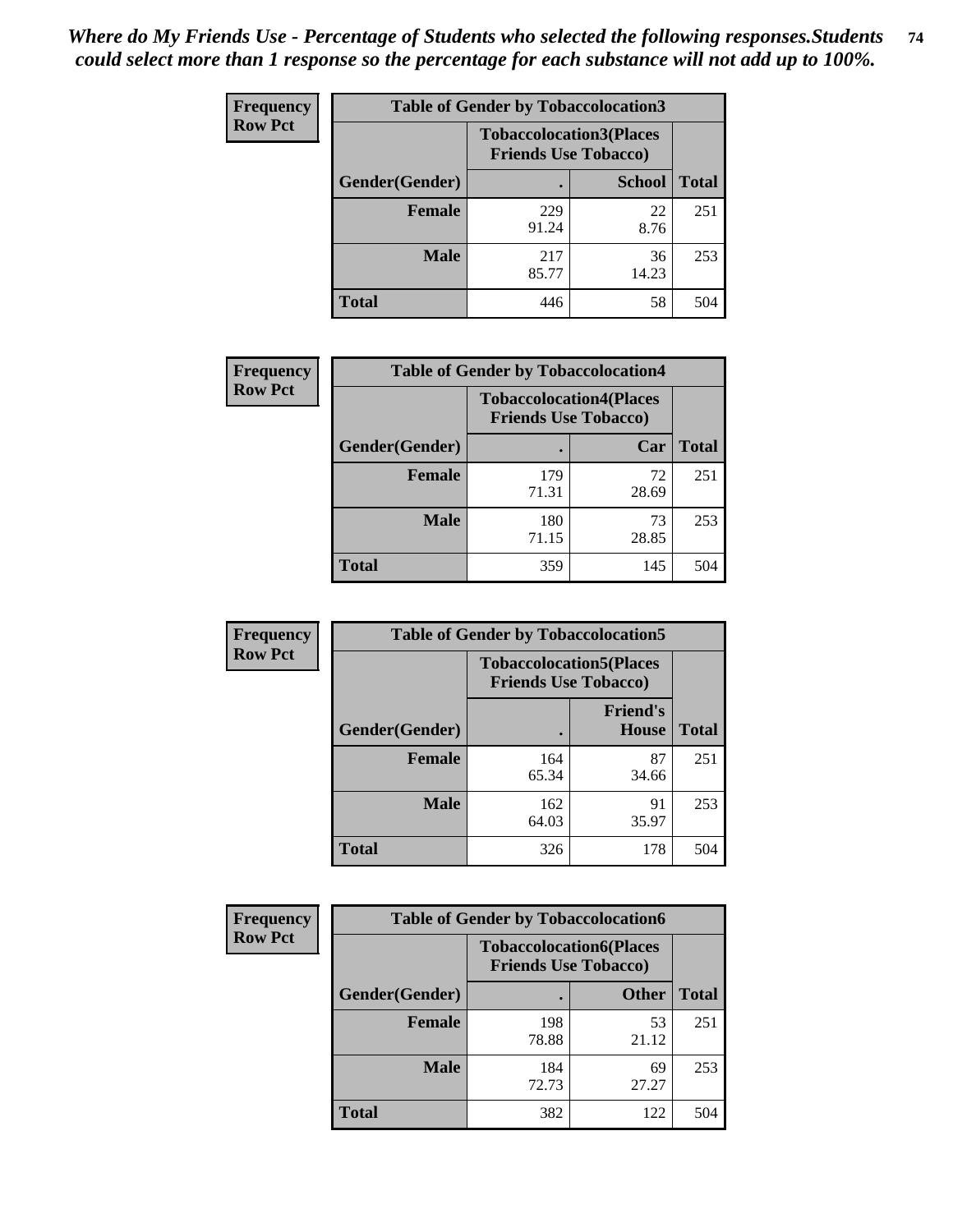| <b>Frequency</b> | <b>Table of Gender by Marijuanalocation1</b> |                                                                    |              |              |  |
|------------------|----------------------------------------------|--------------------------------------------------------------------|--------------|--------------|--|
| <b>Row Pct</b>   |                                              | <b>Marijuanalocation1(Places</b><br><b>Friends Use Marijuana</b> ) |              |              |  |
|                  | <b>Gender</b> (Gender)                       |                                                                    | Do Not Use   | <b>Total</b> |  |
|                  | <b>Female</b>                                | 89<br>35.46                                                        | 162<br>64.54 | 251          |  |
|                  | <b>Male</b>                                  | 108<br>42.69                                                       | 145<br>57.31 | 253          |  |
|                  | <b>Total</b>                                 | 197                                                                | 307          | 504          |  |

| <b>Frequency</b> | <b>Table of Gender by Marijuanalocation2</b> |                                                                    |             |              |  |
|------------------|----------------------------------------------|--------------------------------------------------------------------|-------------|--------------|--|
| <b>Row Pct</b>   |                                              | <b>Marijuanalocation2(Places</b><br><b>Friends Use Marijuana</b> ) |             |              |  |
|                  | Gender(Gender)                               |                                                                    | Home        | <b>Total</b> |  |
|                  | Female                                       | 168<br>66.93                                                       | 83<br>33.07 | 251          |  |
|                  | <b>Male</b>                                  | 180<br>71.15                                                       | 73<br>28.85 | 253          |  |
|                  | <b>Total</b>                                 | 348                                                                | 156         | 504          |  |

| Frequency      |                | <b>Table of Gender by Marijuanalocation3</b> |                                                                    |              |
|----------------|----------------|----------------------------------------------|--------------------------------------------------------------------|--------------|
| <b>Row Pct</b> |                |                                              | <b>Marijuanalocation3(Places</b><br><b>Friends Use Marijuana</b> ) |              |
|                | Gender(Gender) |                                              | <b>School</b>                                                      | <b>Total</b> |
|                | Female         | 229<br>91.24                                 | 22<br>8.76                                                         | 251          |
|                | <b>Male</b>    | 233<br>92.09                                 | 20<br>7.91                                                         | 253          |
|                | <b>Total</b>   | 462                                          | 42                                                                 | 504          |

| Frequency      | <b>Table of Gender by Marijuanalocation4</b> |                                |                                  |              |
|----------------|----------------------------------------------|--------------------------------|----------------------------------|--------------|
| <b>Row Pct</b> |                                              | <b>Friends Use Marijuana</b> ) | <b>Marijuanalocation4(Places</b> |              |
|                | <b>Gender</b> (Gender)                       |                                | Car                              | <b>Total</b> |
|                | Female                                       | 203<br>80.88                   | 48<br>19.12                      | 251          |
|                | <b>Male</b>                                  | 204<br>80.63                   | 49<br>19.37                      | 253          |
|                | <b>Total</b>                                 | 407                            | 97                               | 504          |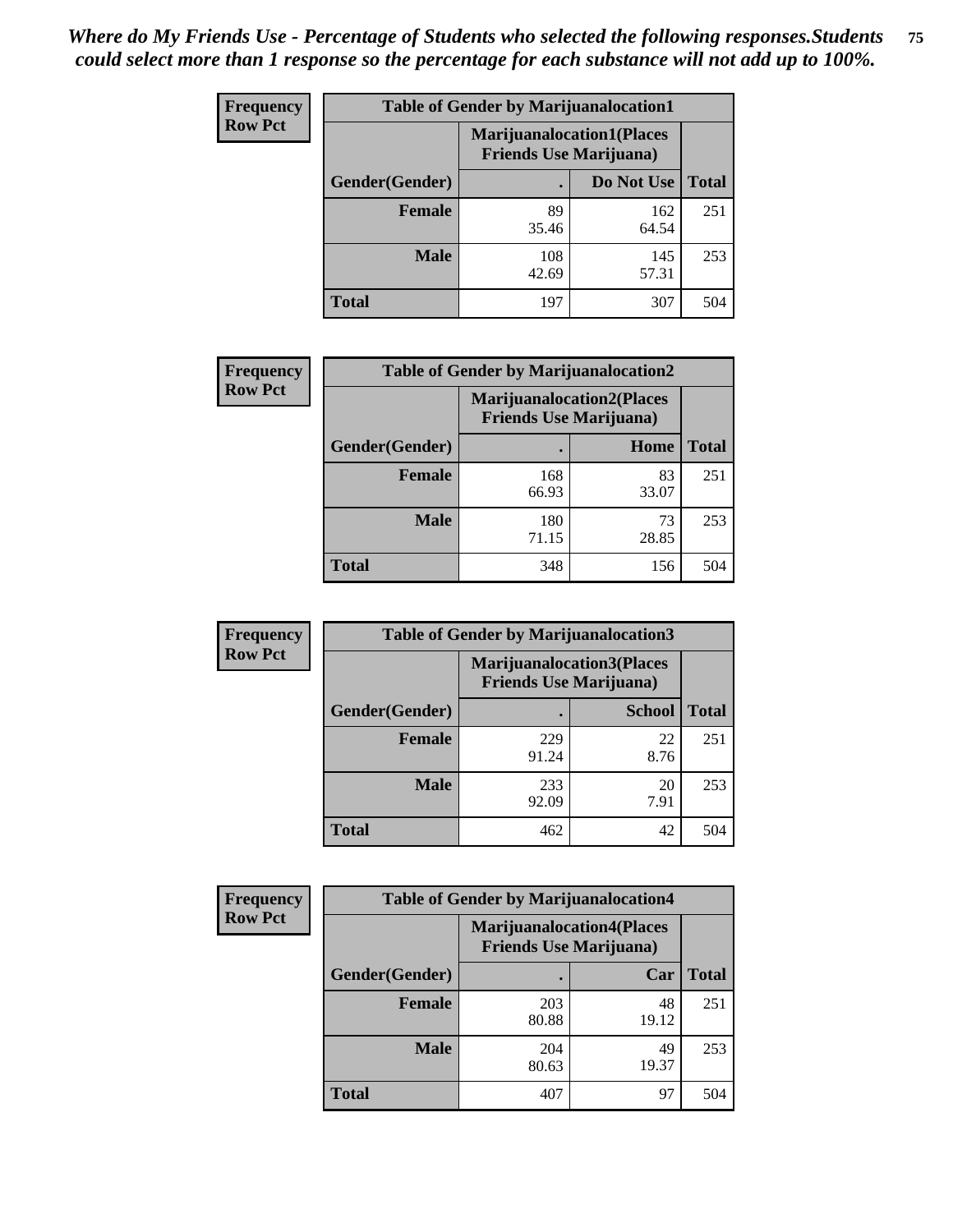| <b>Frequency</b> | <b>Table of Gender by Marijuanalocation5</b> |                                                                     |                          |              |
|------------------|----------------------------------------------|---------------------------------------------------------------------|--------------------------|--------------|
| <b>Row Pct</b>   |                                              | <b>Marijuanalocation5</b> (Places<br><b>Friends Use Marijuana</b> ) |                          |              |
|                  | Gender(Gender)                               |                                                                     | <b>Friend's</b><br>House | <b>Total</b> |
|                  | <b>Female</b>                                | 164<br>65.34                                                        | 87<br>34.66              | 251          |
|                  | <b>Male</b>                                  | 171<br>67.59                                                        | 82<br>32.41              | 253          |
|                  | <b>Total</b>                                 | 335                                                                 | 169                      | 504          |

| <b>Frequency</b> | <b>Table of Gender by Marijuanalocation6</b> |                                                                    |              |              |
|------------------|----------------------------------------------|--------------------------------------------------------------------|--------------|--------------|
| <b>Row Pct</b>   |                                              | <b>Marijuanalocation6(Places</b><br><b>Friends Use Marijuana</b> ) |              |              |
|                  | Gender(Gender)                               |                                                                    | <b>Other</b> | <b>Total</b> |
|                  | <b>Female</b>                                | 206<br>82.07                                                       | 45<br>17.93  | 251          |
|                  | <b>Male</b>                                  | 197<br>77.87                                                       | 56<br>22.13  | 253          |
|                  | <b>Total</b>                                 | 403                                                                | 101          | 504          |

| <b>Frequency</b> | <b>Table of Gender by Otherdruglocation1</b> |                                                                                |              |              |
|------------------|----------------------------------------------|--------------------------------------------------------------------------------|--------------|--------------|
| <b>Row Pct</b>   |                                              | <b>Otherdruglocation1(Places</b><br><b>Friends Use Other Illegal</b><br>Drugs) |              |              |
|                  | Gender(Gender)                               |                                                                                | Do Not Use   | <b>Total</b> |
|                  | Female                                       | 64<br>25.50                                                                    | 187<br>74.50 | 251          |
|                  | <b>Male</b>                                  | 70<br>27.67                                                                    | 183<br>72.33 | 253          |
|                  | <b>Total</b>                                 | 134                                                                            | 370          | 504          |

| Frequency      | <b>Table of Gender by Otherdruglocation2</b> |                                                                                |             |              |
|----------------|----------------------------------------------|--------------------------------------------------------------------------------|-------------|--------------|
| <b>Row Pct</b> |                                              | <b>Otherdruglocation2(Places</b><br><b>Friends Use Other Illegal</b><br>Drugs) |             |              |
|                | Gender(Gender)                               |                                                                                | Home        | <b>Total</b> |
|                | Female                                       | 197<br>78.49                                                                   | 54<br>21.51 | 251          |
|                | <b>Male</b>                                  | 208<br>82.21                                                                   | 45<br>17.79 | 253          |
|                | <b>Total</b>                                 | 405                                                                            | 99          | 504          |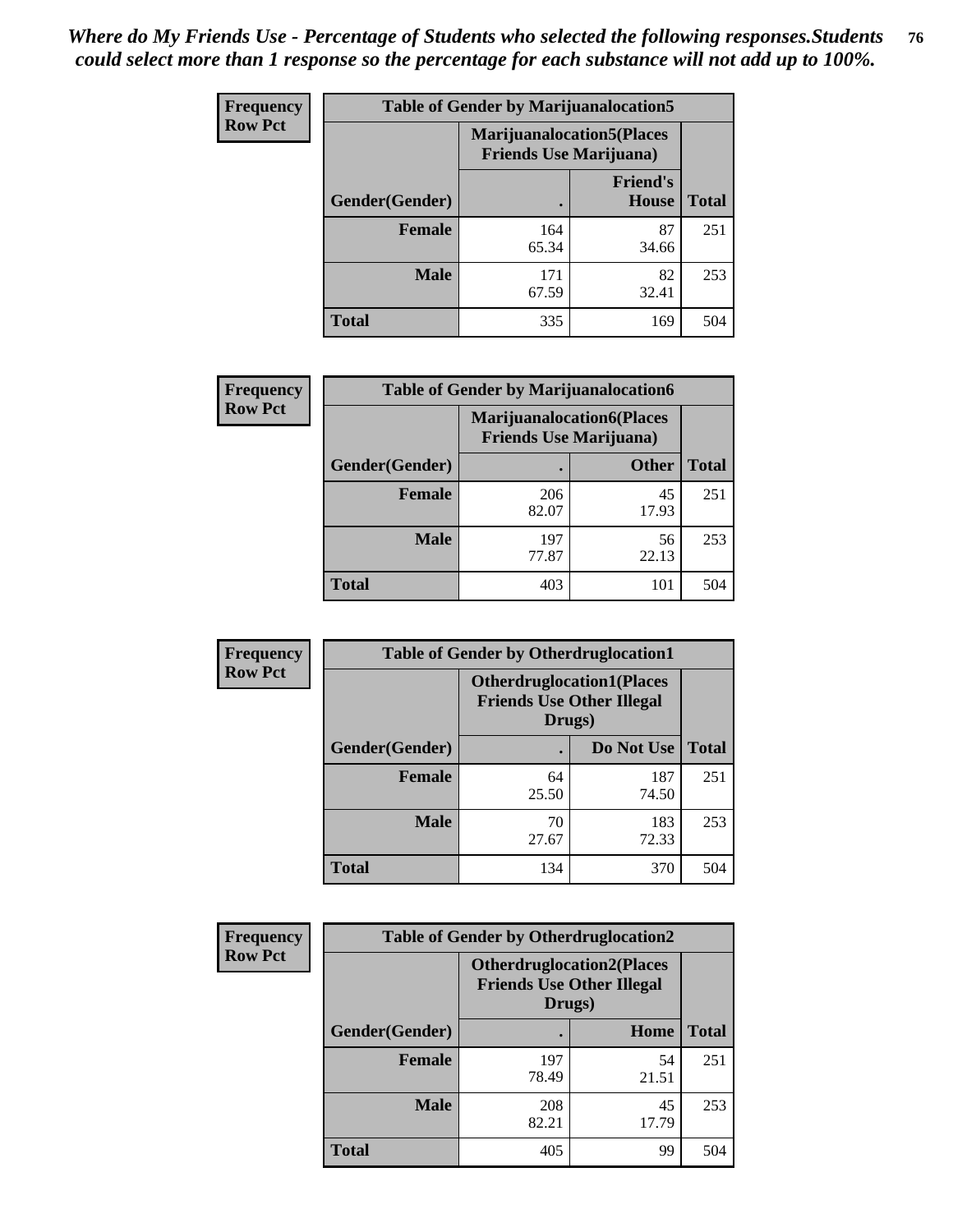| <b>Frequency</b> | <b>Table of Gender by Otherdruglocation3</b> |                                                                                |               |              |
|------------------|----------------------------------------------|--------------------------------------------------------------------------------|---------------|--------------|
| <b>Row Pct</b>   |                                              | <b>Otherdruglocation3(Places</b><br><b>Friends Use Other Illegal</b><br>Drugs) |               |              |
|                  | Gender(Gender)                               |                                                                                | <b>School</b> | <b>Total</b> |
|                  | <b>Female</b>                                | 228<br>90.84                                                                   | 23<br>9.16    | 251          |
|                  | <b>Male</b>                                  | 233<br>92.09                                                                   | 20<br>7.91    | 253          |
|                  | <b>Total</b>                                 | 461                                                                            | 43            | 504          |

| Frequency      | <b>Table of Gender by Otherdruglocation4</b> |                                            |                                  |              |
|----------------|----------------------------------------------|--------------------------------------------|----------------------------------|--------------|
| <b>Row Pct</b> |                                              | <b>Friends Use Other Illegal</b><br>Drugs) | <b>Otherdruglocation4(Places</b> |              |
|                | Gender(Gender)                               |                                            | Car                              | <b>Total</b> |
|                | <b>Female</b>                                | 216<br>86.06                               | 35<br>13.94                      | 251          |
|                | <b>Male</b>                                  | 221<br>87.35                               | 32<br>12.65                      | 253          |
|                | <b>Total</b>                                 | 437                                        | 67                               | 504          |

| Frequency      | <b>Table of Gender by Otherdruglocation5</b>                                   |              |                                 |              |
|----------------|--------------------------------------------------------------------------------|--------------|---------------------------------|--------------|
| <b>Row Pct</b> | <b>Otherdruglocation5(Places</b><br><b>Friends Use Other Illegal</b><br>Drugs) |              |                                 |              |
|                | Gender(Gender)                                                                 |              | <b>Friend's</b><br><b>House</b> | <b>Total</b> |
|                | <b>Female</b>                                                                  | 191<br>76.10 | 60<br>23.90                     | 251          |
|                | <b>Male</b>                                                                    | 201<br>79.45 | 52<br>20.55                     | 253          |
|                | <b>Total</b>                                                                   | 392          | 112                             | 504          |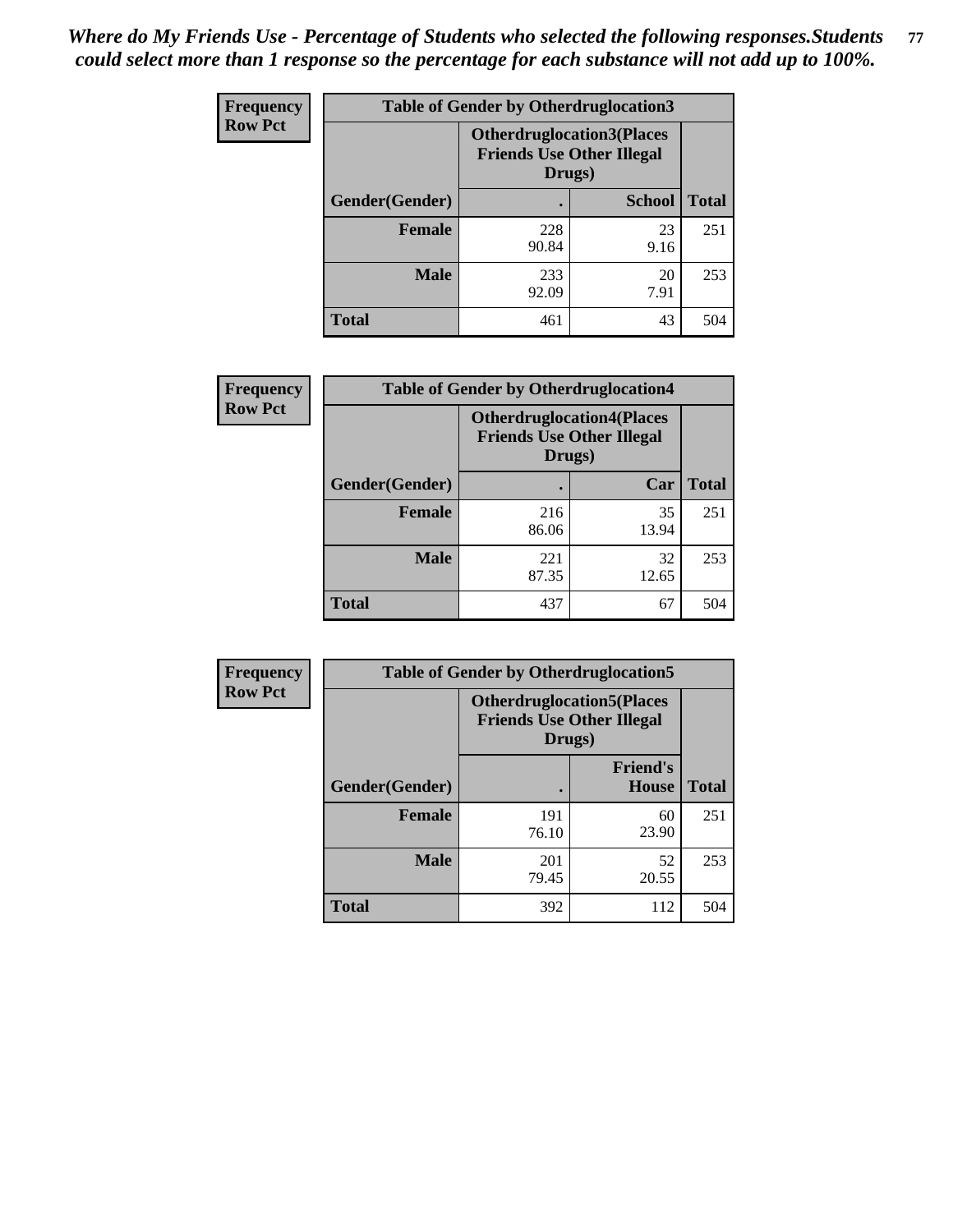| Frequency      | <b>Table of Gender by Otherdruglocation6</b> |                                            |                                  |              |
|----------------|----------------------------------------------|--------------------------------------------|----------------------------------|--------------|
| <b>Row Pct</b> |                                              | <b>Friends Use Other Illegal</b><br>Drugs) | <b>Otherdruglocation6(Places</b> |              |
|                | Gender(Gender)                               |                                            | <b>Other</b>                     | <b>Total</b> |
|                | <b>Female</b>                                | 216<br>86.06                               | 35<br>13.94                      | 251          |
|                | <b>Male</b>                                  | 210<br>83.00                               | 43<br>17.00                      | 253          |
|                | <b>Total</b>                                 | 426                                        | 78                               | 504          |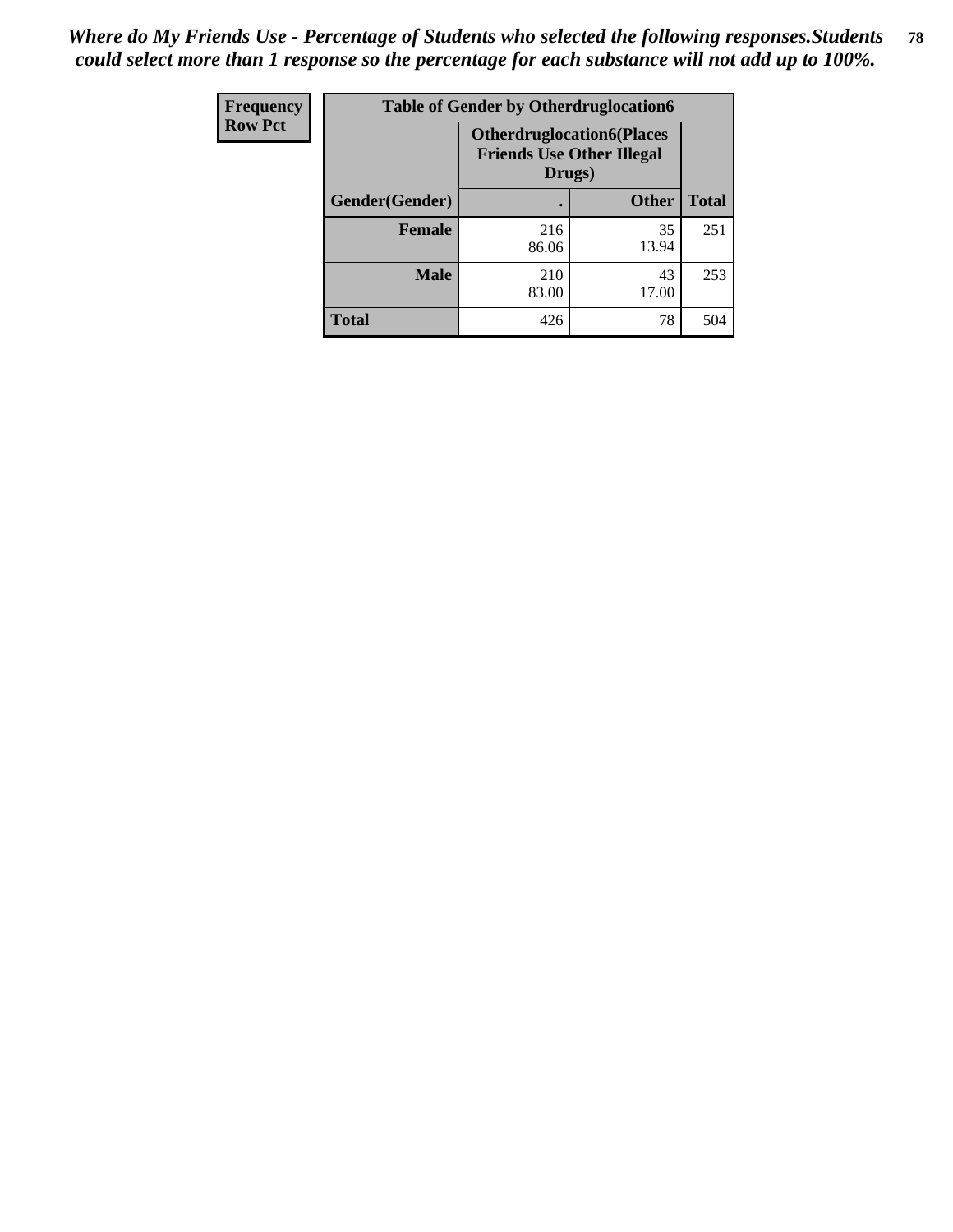| <b>Frequency</b> | <b>Table of Gender by Alcoholtime1</b> |                                                   |                      |              |
|------------------|----------------------------------------|---------------------------------------------------|----------------------|--------------|
| <b>Row Pct</b>   |                                        | Alcoholtime1(Times<br><b>Friends Use Alcohol)</b> |                      |              |
|                  | Gender(Gender)                         | $\bullet$                                         | Do Not<br><b>Use</b> | <b>Total</b> |
|                  | <b>Female</b>                          | 142<br>56.57                                      | 109<br>43.43         | 251          |
|                  | <b>Male</b>                            | 147<br>58.10                                      | 106<br>41.90         | 253          |
|                  | <b>Total</b>                           | 289                                               | 215                  | 504          |

| Frequency      | <b>Table of Gender by Alcoholtime2</b> |                                                          |                            |              |
|----------------|----------------------------------------|----------------------------------------------------------|----------------------------|--------------|
| <b>Row Pct</b> |                                        | <b>Alcoholtime2(Times</b><br><b>Friends Use Alcohol)</b> |                            |              |
|                | Gender(Gender)                         |                                                          | <b>On Way</b><br>to School | <b>Total</b> |
|                | <b>Female</b>                          | 241<br>96.02                                             | 10<br>3.98                 | 251          |
|                | <b>Male</b>                            | 235<br>92.89                                             | 18<br>7.11                 | 253          |
|                | <b>Total</b>                           | 476                                                      | 28                         | 504          |

| Frequency      | <b>Table of Gender by Alcoholtime3</b> |                                                          |                                |              |
|----------------|----------------------------------------|----------------------------------------------------------|--------------------------------|--------------|
| <b>Row Pct</b> |                                        | <b>Alcoholtime3(Times</b><br><b>Friends Use Alcohol)</b> |                                |              |
|                | Gender(Gender)                         |                                                          | <b>During</b><br><b>School</b> | <b>Total</b> |
|                | <b>Female</b>                          | 243<br>96.81                                             | 8<br>3.19                      | 251          |
|                | <b>Male</b>                            | 241<br>95.26                                             | 12<br>4.74                     | 253          |
|                | <b>Total</b>                           | 484                                                      | 20                             | 504          |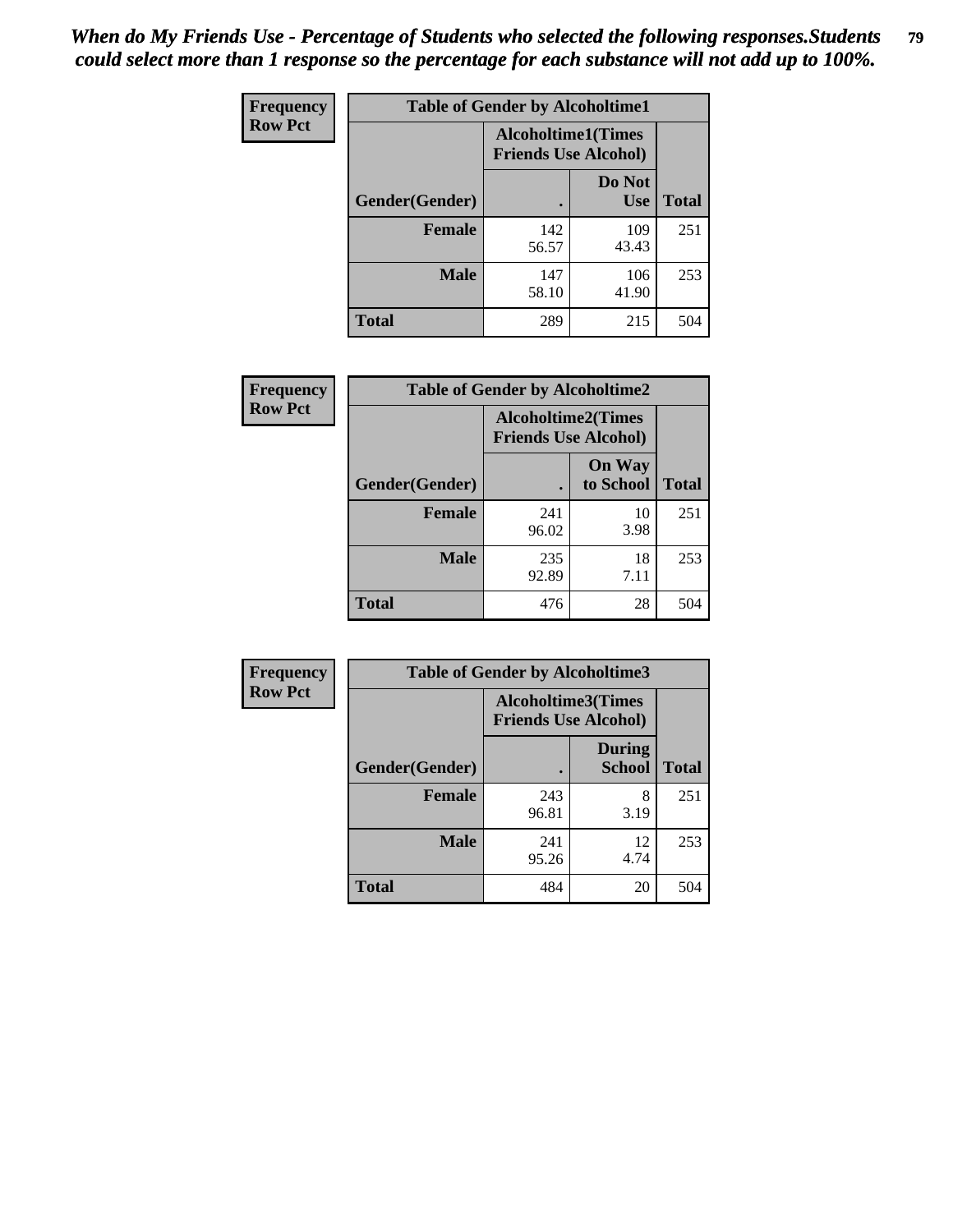*When do My Friends Use - Percentage of Students who selected the following responses.Students could select more than 1 response so the percentage for each substance will not add up to 100%.* **80**

| <b>Frequency</b> | <b>Table of Gender by Alcoholtime4</b> |                           |                                                |              |
|------------------|----------------------------------------|---------------------------|------------------------------------------------|--------------|
| <b>Row Pct</b>   |                                        | <b>Alcoholtime4(Times</b> | <b>Friends Use Alcohol)</b>                    |              |
|                  | Gender(Gender)                         |                           | <b>On Way</b><br>Home<br>From<br><b>School</b> | <b>Total</b> |
|                  | <b>Female</b>                          | 237<br>94.42              | 14<br>5.58                                     | 251          |
|                  | <b>Male</b>                            | 241<br>95.26              | 12<br>4.74                                     | 253          |
|                  | <b>Total</b>                           | 478                       | 26                                             | 504          |

| <b>Frequency</b> | <b>Table of Gender by Alcoholtime5</b> |                                                           |             |              |
|------------------|----------------------------------------|-----------------------------------------------------------|-------------|--------------|
| <b>Row Pct</b>   |                                        | <b>Alcoholtime5</b> (Times<br><b>Friends Use Alcohol)</b> |             |              |
|                  | Gender(Gender)                         |                                                           | Weeknights  | <b>Total</b> |
|                  | <b>Female</b>                          | 197<br>78.49                                              | 54<br>21.51 | 251          |
|                  | <b>Male</b>                            | 210<br>83.00                                              | 43<br>17.00 | 253          |
|                  | <b>Total</b>                           | 407                                                       | 97          | 504          |

| <b>Frequency</b> | <b>Table of Gender by Alcoholtime6</b> |                                                           |                 |              |
|------------------|----------------------------------------|-----------------------------------------------------------|-----------------|--------------|
| <b>Row Pct</b>   |                                        | <b>Alcoholtime6</b> (Times<br><b>Friends Use Alcohol)</b> |                 |              |
|                  | Gender(Gender)                         |                                                           | <b>Weekends</b> | <b>Total</b> |
|                  | <b>Female</b>                          | 99<br>39.44                                               | 152<br>60.56    | 251          |
|                  | <b>Male</b>                            | 105<br>41.50                                              | 148<br>58.50    | 253          |
|                  | Total                                  | 204                                                       | 300             | 504          |

| Frequency      | <b>Table of Gender by Tobaccotime1</b> |                                                          |               |              |
|----------------|----------------------------------------|----------------------------------------------------------|---------------|--------------|
| <b>Row Pct</b> |                                        | <b>Tobaccotime1(Times</b><br><b>Friends Use Tobacco)</b> |               |              |
|                | Gender(Gender)                         |                                                          | Do Not<br>Use | <b>Total</b> |
|                | Female                                 | 105<br>41.83                                             | 146<br>58.17  | 251          |
|                | <b>Male</b>                            | 130<br>51.38                                             | 123<br>48.62  | 253          |
|                | <b>Total</b>                           | 235                                                      | 269           | 504          |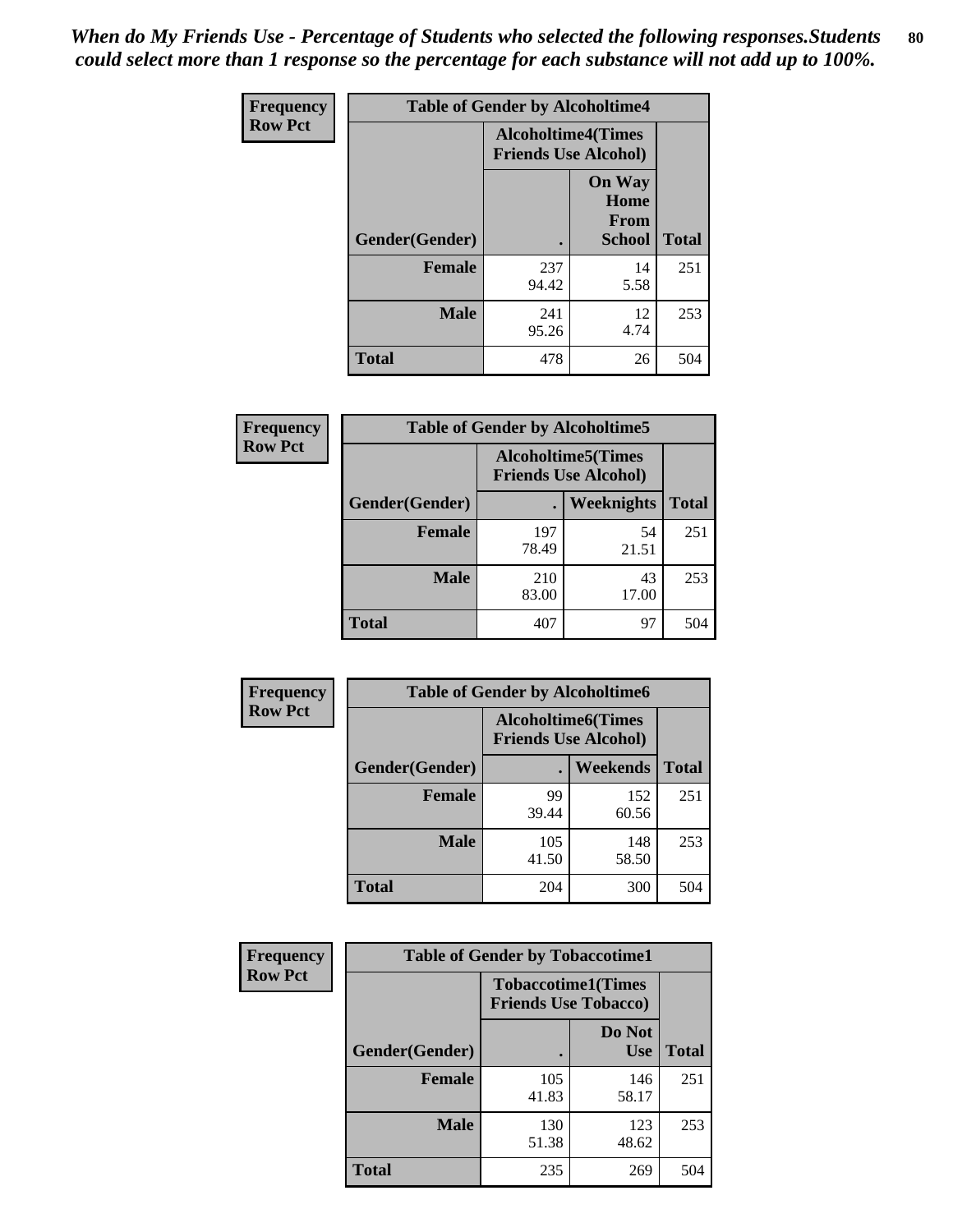*When do My Friends Use - Percentage of Students who selected the following responses.Students could select more than 1 response so the percentage for each substance will not add up to 100%.* **81**

| Frequency      | <b>Table of Gender by Tobaccotime2</b> |                                                          |                            |              |
|----------------|----------------------------------------|----------------------------------------------------------|----------------------------|--------------|
| <b>Row Pct</b> |                                        | <b>Tobaccotime2(Times</b><br><b>Friends Use Tobacco)</b> |                            |              |
|                | Gender(Gender)                         |                                                          | <b>On Way</b><br>to School | <b>Total</b> |
|                | <b>Female</b>                          | 196<br>78.09                                             | 55<br>21.91                | 251          |
|                | <b>Male</b>                            | 197<br>77.87                                             | 56<br>22.13                | 253          |
|                | <b>Total</b>                           | 393                                                      | 111                        | 504          |

| Frequency      | <b>Table of Gender by Tobaccotime3</b> |                                                          |                                |              |
|----------------|----------------------------------------|----------------------------------------------------------|--------------------------------|--------------|
| <b>Row Pct</b> |                                        | <b>Tobaccotime3(Times</b><br><b>Friends Use Tobacco)</b> |                                |              |
|                | Gender(Gender)                         |                                                          | <b>During</b><br><b>School</b> | <b>Total</b> |
|                | <b>Female</b>                          | 229<br>91.24                                             | 22<br>8.76                     | 251          |
|                | <b>Male</b>                            | 224<br>88.54                                             | 29<br>11.46                    | 253          |
|                | <b>Total</b>                           | 453                                                      | 51                             | 504          |

| Frequency      | <b>Table of Gender by Tobaccotime4</b> |                                                          |                                                       |              |
|----------------|----------------------------------------|----------------------------------------------------------|-------------------------------------------------------|--------------|
| <b>Row Pct</b> |                                        | <b>Tobaccotime4(Times</b><br><b>Friends Use Tobacco)</b> |                                                       |              |
|                | Gender(Gender)                         |                                                          | <b>On Way</b><br>Home<br><b>From</b><br><b>School</b> | <b>Total</b> |
|                | <b>Female</b>                          | 237<br>94.42                                             | 14<br>5.58                                            | 251          |
|                | <b>Male</b>                            | 241<br>95.26                                             | 12<br>4.74                                            | 253          |
|                | <b>Total</b>                           | 478                                                      | 26                                                    | 504          |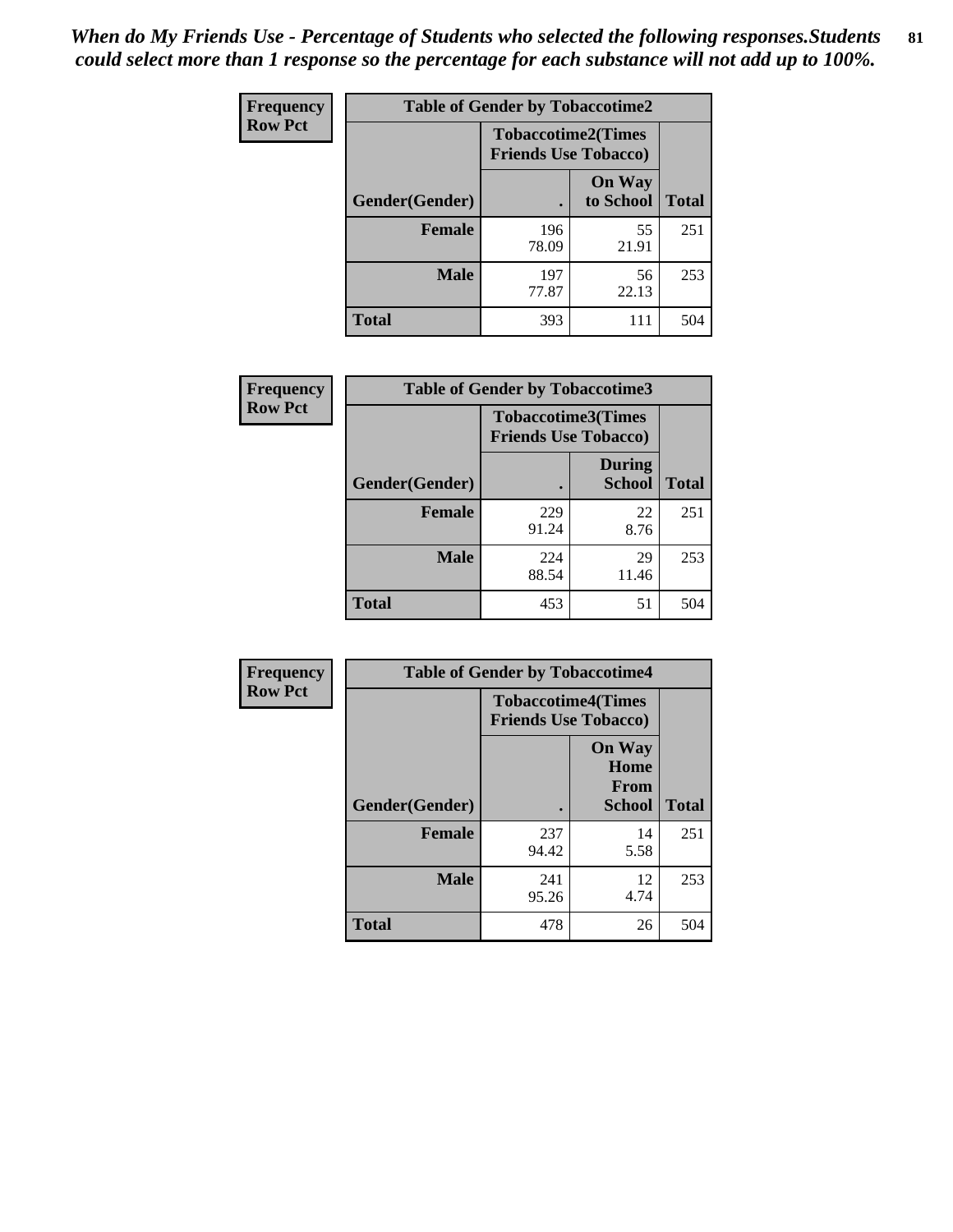| Frequency      | <b>Table of Gender by Tobaccotime5</b> |              |                                                          |              |
|----------------|----------------------------------------|--------------|----------------------------------------------------------|--------------|
| <b>Row Pct</b> |                                        |              | <b>Tobaccotime5(Times</b><br><b>Friends Use Tobacco)</b> |              |
|                | <b>Gender</b> (Gender)                 |              | Weeknights                                               | <b>Total</b> |
|                | <b>Female</b>                          | 171<br>68.13 | 80<br>31.87                                              | 251          |
|                | <b>Male</b>                            | 160<br>63.24 | 93<br>36.76                                              | 253          |
|                | <b>Total</b>                           | 331          | 173                                                      | 504          |

| Frequency      | <b>Table of Gender by Tobaccotime6</b> |                                                          |                 |              |
|----------------|----------------------------------------|----------------------------------------------------------|-----------------|--------------|
| <b>Row Pct</b> |                                        | <b>Tobaccotime6(Times</b><br><b>Friends Use Tobacco)</b> |                 |              |
|                | Gender(Gender)                         |                                                          | <b>Weekends</b> | <b>Total</b> |
|                | Female                                 | 151<br>60.16                                             | 100<br>39.84    | 251          |
|                | <b>Male</b>                            | 137<br>54.15                                             | 116<br>45.85    | 253          |
|                | <b>Total</b>                           | 288                                                      | 216             | 504          |

| Frequency      | <b>Table of Gender by Marijuanatime1</b>               |              |              |              |
|----------------|--------------------------------------------------------|--------------|--------------|--------------|
| <b>Row Pct</b> | Marijuanatime1(Times<br><b>Friends Use Marijuana</b> ) |              |              |              |
|                | Gender(Gender)                                         |              | Do Not Use   | <b>Total</b> |
|                | <b>Female</b>                                          | 91<br>36.25  | 160<br>63.75 | 251          |
|                | <b>Male</b>                                            | 104<br>41.11 | 149<br>58.89 | 253          |
|                | <b>Total</b>                                           | 195          | 309          | 504          |

| <b>Frequency</b> | <b>Table of Gender by Marijuanatime2</b>                      |              |                            |              |
|------------------|---------------------------------------------------------------|--------------|----------------------------|--------------|
| <b>Row Pct</b>   | <b>Marijuanatime2(Times</b><br><b>Friends Use Marijuana</b> ) |              |                            |              |
|                  | Gender(Gender)                                                |              | On Way to<br><b>School</b> | <b>Total</b> |
|                  | <b>Female</b>                                                 | 222<br>88.45 | 29<br>11.55                | 251          |
|                  | <b>Male</b>                                                   | 218<br>86.17 | 35<br>13.83                | 253          |
|                  | <b>Total</b>                                                  | 440          | 64                         | 504          |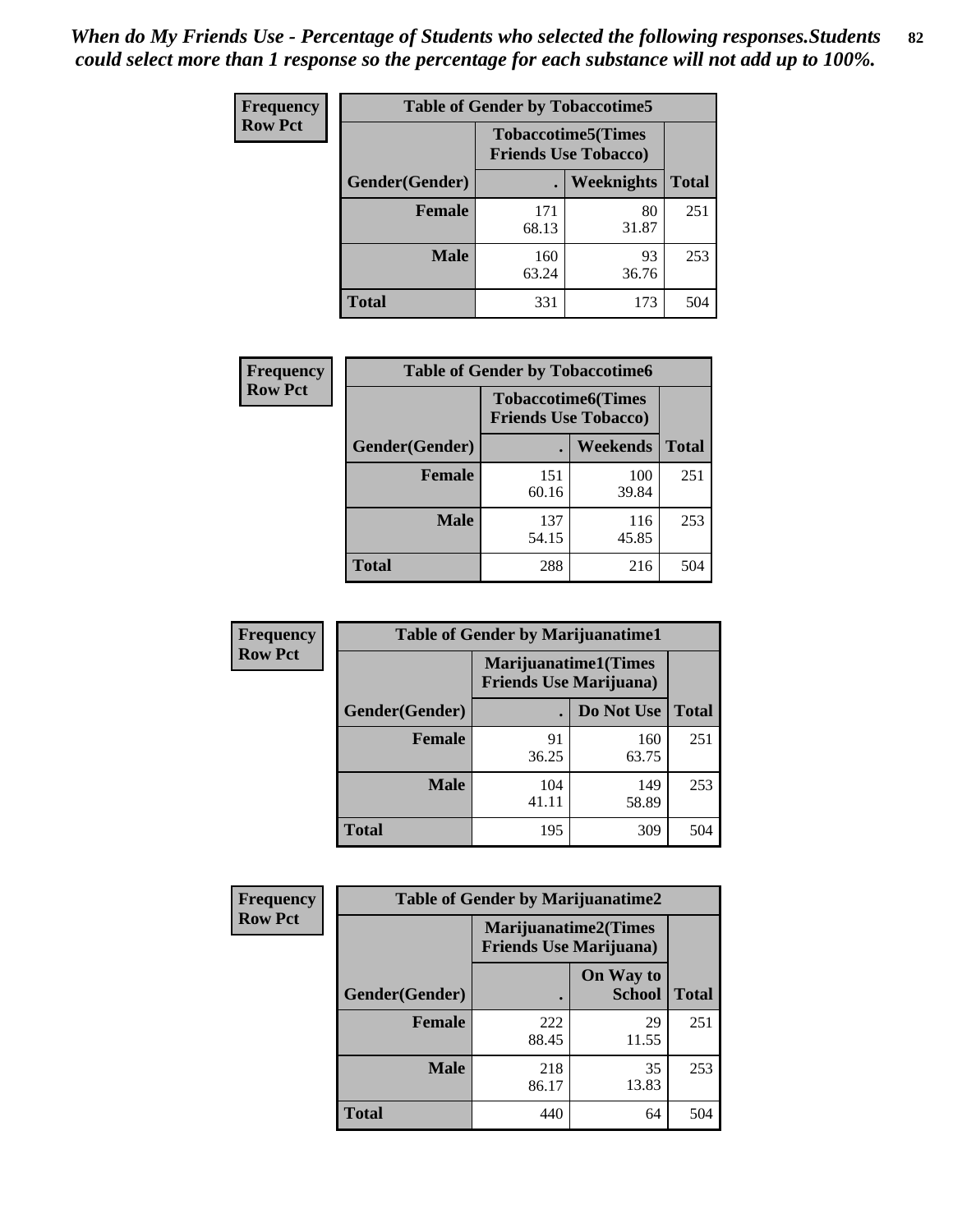*When do My Friends Use - Percentage of Students who selected the following responses.Students could select more than 1 response so the percentage for each substance will not add up to 100%.* **83**

| <b>Frequency</b> | <b>Table of Gender by Marijuanatime3</b> |              |                                                        |              |
|------------------|------------------------------------------|--------------|--------------------------------------------------------|--------------|
| <b>Row Pct</b>   |                                          |              | Marijuanatime3(Times<br><b>Friends Use Marijuana</b> ) |              |
|                  | Gender(Gender)                           |              | <b>During</b><br><b>School</b>                         | <b>Total</b> |
|                  | Female                                   | 234<br>93.23 | 17<br>6.77                                             | 251          |
|                  | <b>Male</b>                              | 231<br>91.30 | 22<br>8.70                                             | 253          |
|                  | <b>Total</b>                             | 465          | 39                                                     | 504          |

| Frequency      | <b>Table of Gender by Marijuanatime4</b> |                                |                                                       |              |
|----------------|------------------------------------------|--------------------------------|-------------------------------------------------------|--------------|
| <b>Row Pct</b> |                                          | <b>Friends Use Marijuana</b> ) | <b>Marijuanatime4</b> (Times                          |              |
|                | Gender(Gender)                           |                                | <b>On Way</b><br>Home<br><b>From</b><br><b>School</b> | <b>Total</b> |
|                | <b>Female</b>                            | 223<br>88.84                   | 28<br>11.16                                           | 251          |
|                | <b>Male</b>                              | 223<br>88.14                   | 30<br>11.86                                           | 253          |
|                | <b>Total</b>                             | 446                            | 58                                                    | 504          |

| Frequency      | <b>Table of Gender by Marijuanatime5</b> |                                                                |             |              |
|----------------|------------------------------------------|----------------------------------------------------------------|-------------|--------------|
| <b>Row Pct</b> |                                          | <b>Marijuanatime5</b> (Times<br><b>Friends Use Marijuana</b> ) |             |              |
|                | Gender(Gender)                           | ٠                                                              | Weeknights  | <b>Total</b> |
|                | <b>Female</b>                            | 189<br>75.30                                                   | 62<br>24.70 | 251          |
|                | <b>Male</b>                              | 196<br>77.47                                                   | 57<br>22.53 | 253          |
|                | <b>Total</b>                             | 385                                                            | 119         | 504          |

| Frequency      | <b>Table of Gender by Marijuanatime6</b> |                                                               |                 |              |  |
|----------------|------------------------------------------|---------------------------------------------------------------|-----------------|--------------|--|
| <b>Row Pct</b> |                                          | <b>Marijuanatime6(Times</b><br><b>Friends Use Marijuana</b> ) |                 |              |  |
|                | Gender(Gender)                           |                                                               | <b>Weekends</b> | <b>Total</b> |  |
|                | <b>Female</b>                            | 154<br>61.35                                                  | 97<br>38.65     | 251          |  |
|                | <b>Male</b>                              | 152<br>60.08                                                  | 101<br>39.92    | 253          |  |
|                | <b>Total</b>                             | 306                                                           | 198             | 504          |  |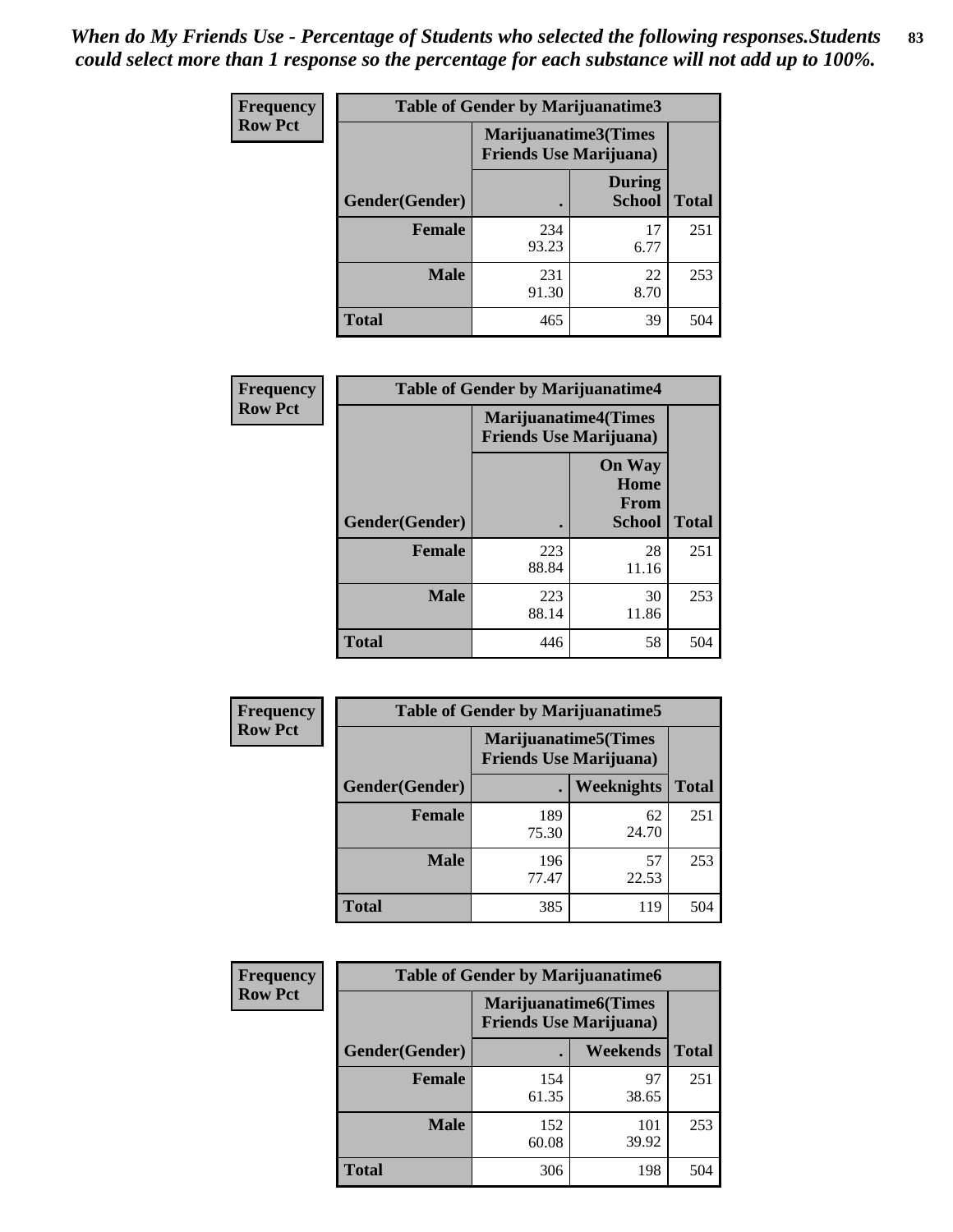*When do My Friends Use - Percentage of Students who selected the following responses.Students could select more than 1 response so the percentage for each substance will not add up to 100%.* **84**

| <b>Frequency</b> | <b>Table of Gender by Otherdrugtime1</b> |                        |                                                          |              |  |
|------------------|------------------------------------------|------------------------|----------------------------------------------------------|--------------|--|
| <b>Row Pct</b>   |                                          | <b>Illegal Drugs</b> ) | <b>Otherdrugtime1</b> (Times<br><b>Friends Use Other</b> |              |  |
|                  | Gender(Gender)                           |                        | Do Not Use                                               | <b>Total</b> |  |
|                  | <b>Female</b>                            | 65<br>25.90            | 186<br>74.10                                             | 251          |  |
|                  | <b>Male</b>                              | 66<br>26.09            | 187<br>73.91                                             | 253          |  |
|                  | <b>Total</b>                             | 131                    | 373                                                      | 504          |  |

| <b>Frequency</b> | <b>Table of Gender by Otherdrugtime2</b> |                                                                                   |                            |              |  |
|------------------|------------------------------------------|-----------------------------------------------------------------------------------|----------------------------|--------------|--|
| <b>Row Pct</b>   |                                          | <b>Otherdrugtime2(Times</b><br><b>Friends Use Other</b><br><b>Illegal Drugs</b> ) |                            |              |  |
|                  | <b>Gender</b> (Gender)                   |                                                                                   | On Way to<br><b>School</b> | <b>Total</b> |  |
|                  | <b>Female</b>                            | 229<br>91.24                                                                      | 22<br>8.76                 | 251          |  |
|                  | <b>Male</b>                              | 226<br>89.33                                                                      | 27<br>10.67                | 253          |  |
|                  | <b>Total</b>                             | 455                                                                               | 49                         | 504          |  |

| Frequency      | <b>Table of Gender by Otherdrugtime3</b> |                                                                                   |                                |              |  |
|----------------|------------------------------------------|-----------------------------------------------------------------------------------|--------------------------------|--------------|--|
| <b>Row Pct</b> |                                          | <b>Otherdrugtime3(Times</b><br><b>Friends Use Other</b><br><b>Illegal Drugs</b> ) |                                |              |  |
|                | Gender(Gender)                           |                                                                                   | <b>During</b><br><b>School</b> | <b>Total</b> |  |
|                | <b>Female</b>                            | 238<br>94.82                                                                      | 13<br>5.18                     | 251          |  |
|                | <b>Male</b>                              | 227<br>89.72                                                                      | 26<br>10.28                    | 253          |  |
|                | <b>Total</b>                             | 465                                                                               | 39                             | 504          |  |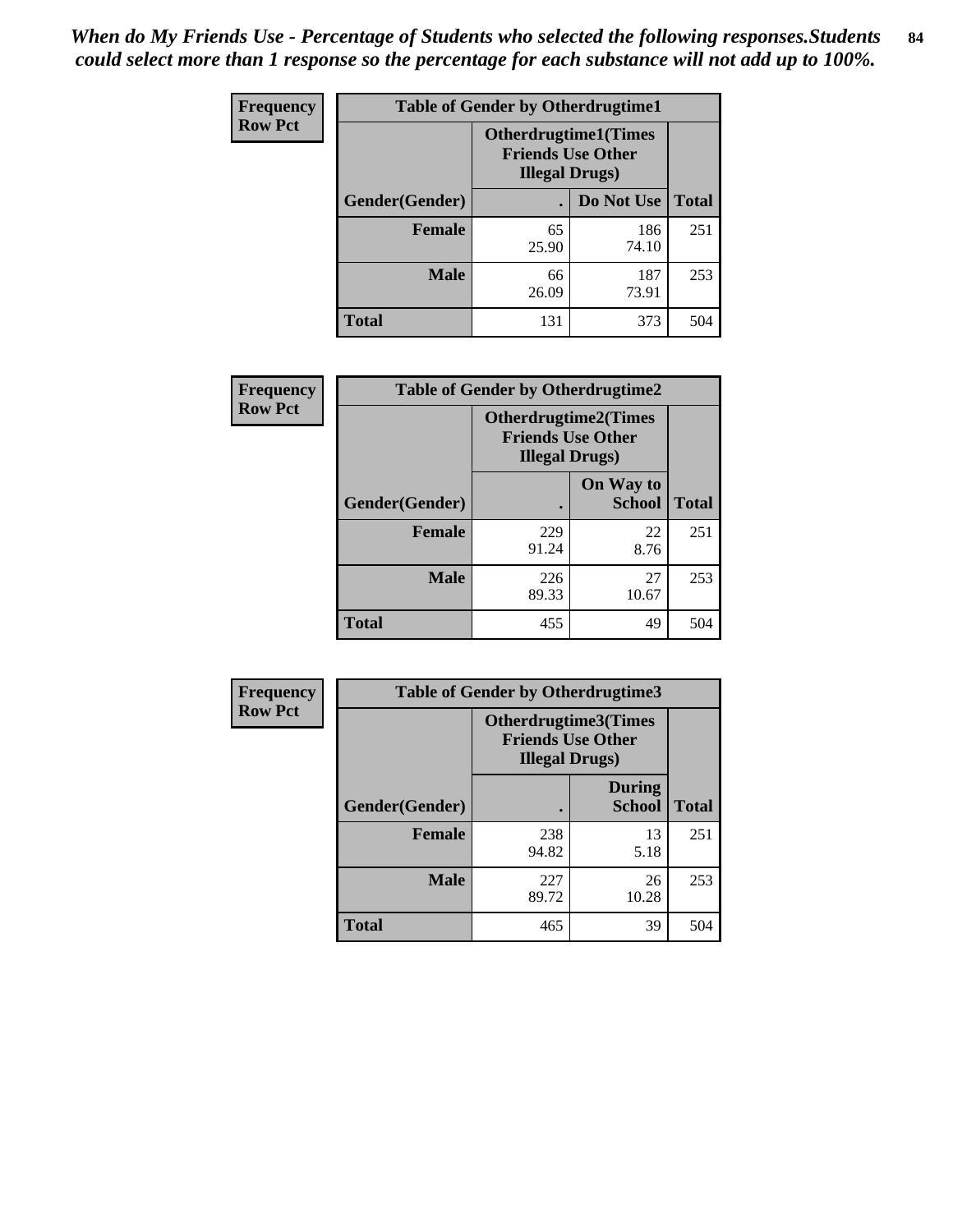*When do My Friends Use - Percentage of Students who selected the following responses.Students could select more than 1 response so the percentage for each substance will not add up to 100%.* **85**

| <b>Frequency</b> |                | <b>Table of Gender by Otherdrugtime4</b> |                                                         |              |
|------------------|----------------|------------------------------------------|---------------------------------------------------------|--------------|
| <b>Row Pct</b>   |                | <b>Illegal Drugs</b> )                   | <b>Otherdrugtime4(Times</b><br><b>Friends Use Other</b> |              |
|                  | Gender(Gender) |                                          | <b>On Way</b><br>Home<br><b>From</b><br><b>School</b>   | <b>Total</b> |
|                  | <b>Female</b>  | 227<br>90.44                             | 24<br>9.56                                              | 251          |
|                  | <b>Male</b>    | 227<br>89.72                             | 26<br>10.28                                             | 253          |
|                  | <b>Total</b>   | 454                                      | 50                                                      | 504          |

| <b>Frequency</b> | <b>Table of Gender by Otherdrugtime5</b> |                                                                                    |             |              |
|------------------|------------------------------------------|------------------------------------------------------------------------------------|-------------|--------------|
| <b>Row Pct</b>   |                                          | <b>Otherdrugtime5</b> (Times<br><b>Friends Use Other</b><br><b>Illegal Drugs</b> ) |             |              |
|                  | Gender(Gender)                           |                                                                                    | Weeknights  | <b>Total</b> |
|                  | Female                                   | 212<br>84.46                                                                       | 39<br>15.54 | 251          |
|                  | <b>Male</b>                              | 216<br>85.38                                                                       | 37<br>14.62 | 253          |
|                  | <b>Total</b>                             | 428                                                                                | 76          | 504          |

| <b>Frequency</b> | <b>Table of Gender by Otherdrugtime6</b> |                                                                                   |             |              |
|------------------|------------------------------------------|-----------------------------------------------------------------------------------|-------------|--------------|
| <b>Row Pct</b>   |                                          | <b>Otherdrugtime6(Times</b><br><b>Friends Use Other</b><br><b>Illegal Drugs</b> ) |             |              |
|                  | Gender(Gender)                           |                                                                                   | Weekends    | <b>Total</b> |
|                  | Female                                   | 186<br>74.10                                                                      | 65<br>25.90 | 251          |
|                  | <b>Male</b>                              | 190<br>75.10                                                                      | 63<br>24.90 | 253          |
|                  | <b>Total</b>                             | 376                                                                               | 128         | 504          |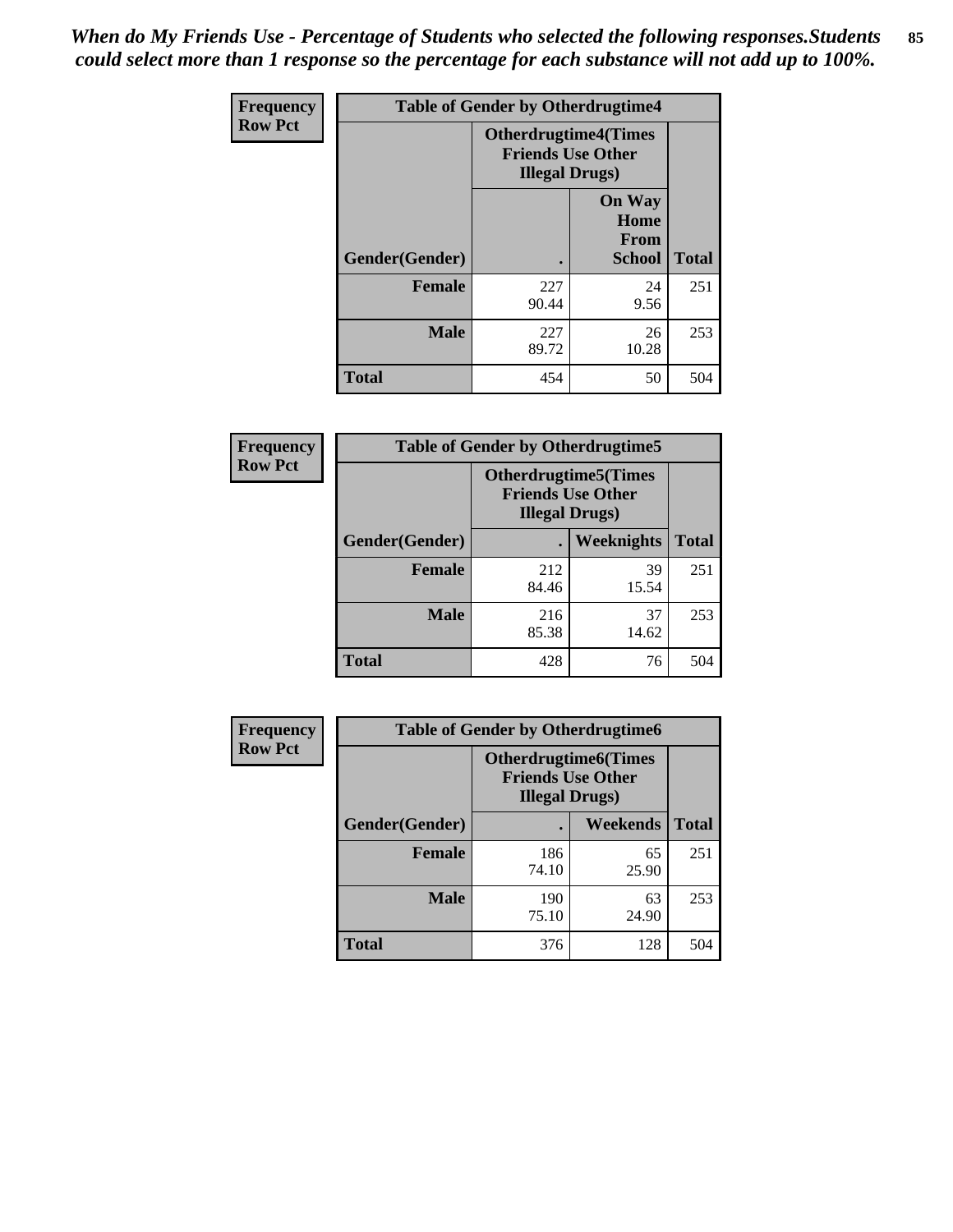# *Other Questions* **86**

| <b>Frequency</b> | <b>Table of Gender by Educationalcohol</b> |                                                                                                                               |                |              |
|------------------|--------------------------------------------|-------------------------------------------------------------------------------------------------------------------------------|----------------|--------------|
| <b>Row Pct</b>   |                                            | Educationalcohol(I<br>have been taught<br>about alcohol,<br>tobacco,<br>and other drugs<br>within the last year<br>at school) |                |              |
|                  | Gender(Gender)                             | <b>Yes</b>                                                                                                                    | N <sub>0</sub> | <b>Total</b> |
|                  | <b>Female</b>                              | 187<br>74.50                                                                                                                  | 64<br>25.50    | 251          |
|                  | <b>Male</b>                                | 179<br>70.75                                                                                                                  | 74<br>29.25    | 253          |
|                  | <b>Total</b>                               | 366                                                                                                                           | 138            | 504          |

| Frequency      | <b>Table of Gender by Rodedrinking</b> |                                                                                                                     |                |              |  |
|----------------|----------------------------------------|---------------------------------------------------------------------------------------------------------------------|----------------|--------------|--|
| <b>Row Pct</b> |                                        | Rodedrinking(In<br>the past 30 days I<br>have ridden in a<br>car with a driver<br>who had been<br>drinking alcohol) |                |              |  |
|                | Gender(Gender)                         | Yes                                                                                                                 | N <sub>0</sub> | <b>Total</b> |  |
|                | <b>Female</b>                          | 34<br>13.55                                                                                                         | 217<br>86.45   | 251          |  |
|                | <b>Male</b>                            | 29<br>11.46                                                                                                         | 224<br>88.54   | 253          |  |
|                | <b>Total</b>                           | 63                                                                                                                  | 441            | 504          |  |

| Frequency      |                | <b>Table of Gender by Drugsschool</b>                                                                                               |                |              |  |  |
|----------------|----------------|-------------------------------------------------------------------------------------------------------------------------------------|----------------|--------------|--|--|
| <b>Row Pct</b> |                | <b>Drugsschool</b> (During<br>the past 12 months,<br>I have been offered,<br>sold,<br>or given illegal drugs<br>on school property) |                |              |  |  |
|                | Gender(Gender) | Yes                                                                                                                                 | N <sub>0</sub> | <b>Total</b> |  |  |
|                | <b>Female</b>  | 40<br>15.94                                                                                                                         | 211<br>84.06   | 251          |  |  |
|                | <b>Male</b>    | 53<br>20.95                                                                                                                         | 200<br>79.05   | 253          |  |  |
|                | <b>Total</b>   | 93                                                                                                                                  | 411            | 504          |  |  |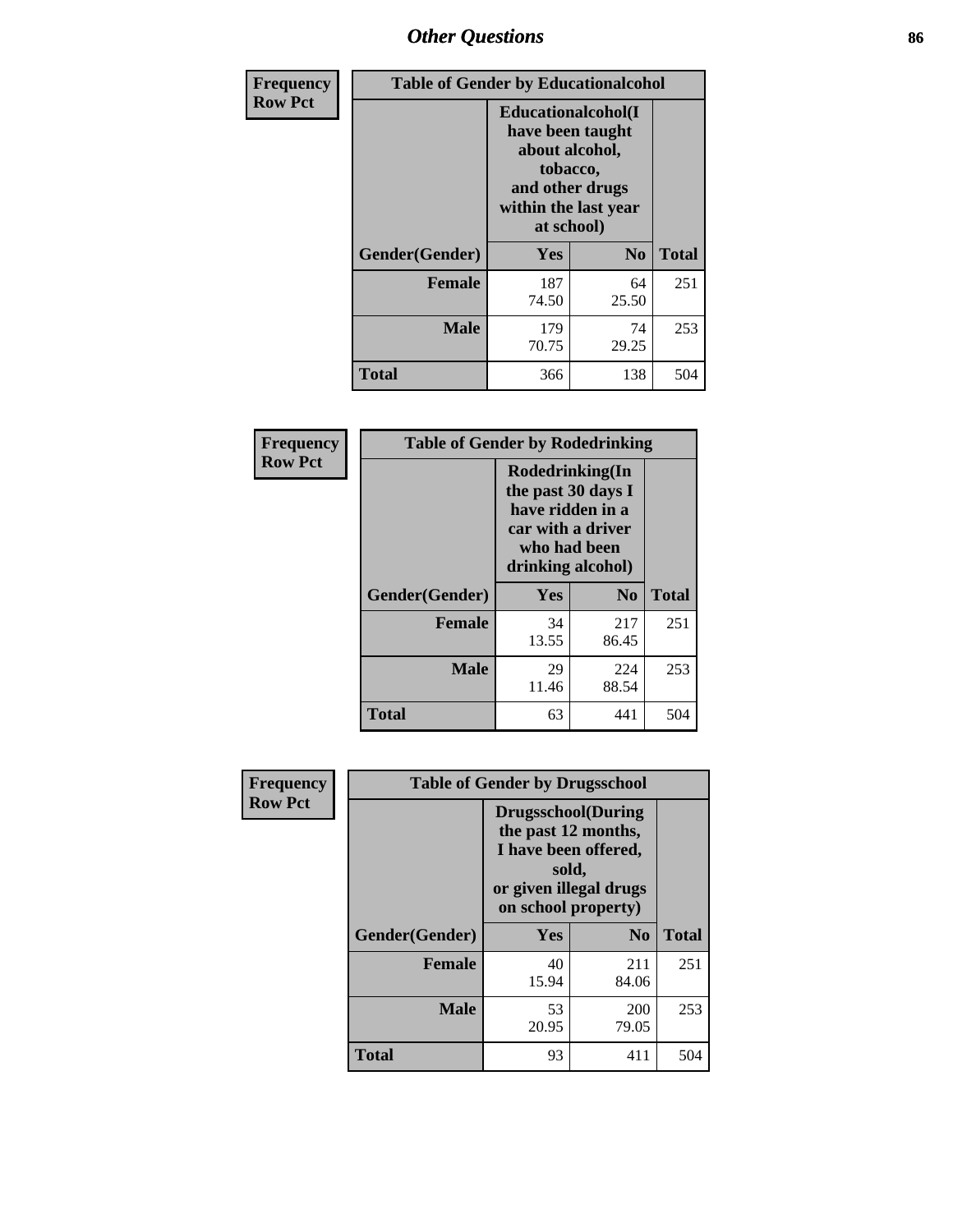### *Other Questions* **87**

**Frequency Row Pct**

| <b>Table of Gender by Bingedrinking</b> |                         |                                                                                                         |                   |                   |                               |                               |                   |              |
|-----------------------------------------|-------------------------|---------------------------------------------------------------------------------------------------------|-------------------|-------------------|-------------------------------|-------------------------------|-------------------|--------------|
|                                         |                         | Bingedrinking(I have drunk five or more<br>drinks of alcohol at one sitting during the<br>last 30 days) |                   |                   |                               |                               |                   |              |
| <b>Gender</b> (Gender)                  | $\bf{0}$<br><b>Days</b> | 1 or<br>days                                                                                            | 3 to<br>5<br>days | 6 to<br>9<br>days | <b>10</b><br>to<br>19<br>days | <b>20</b><br>to<br>29<br>days | All<br>30<br>days | <b>Total</b> |
|                                         |                         |                                                                                                         |                   |                   |                               |                               |                   |              |
| <b>Female</b>                           | 210<br>83.67            | 14<br>5.58                                                                                              | 8<br>3.19         | 0.40              | 8<br>3.19                     | 5<br>1.99                     | 5<br>1.99         | 251          |
| <b>Male</b>                             | 208<br>82.21            | 9<br>3.56                                                                                               | 16<br>6.32        | 2.77              | 5<br>1.98                     | 5<br>1.98                     | 3<br>1.19         | 253          |

| Frequency      | <b>Table of Gender by Educationaids</b> |                                                                                                 |             |              |
|----------------|-----------------------------------------|-------------------------------------------------------------------------------------------------|-------------|--------------|
| <b>Row Pct</b> |                                         | <b>Educationaids</b> (I<br>have been taught<br>about HIV/AIDS<br>at school in the<br>past year) |             |              |
|                | Gender(Gender)                          | Yes                                                                                             | $\bf N_0$   | <b>Total</b> |
|                | <b>Female</b>                           | 188<br>74.90                                                                                    | 63<br>25.10 | 251          |
|                | <b>Male</b>                             | 183<br>72.33                                                                                    | 70<br>27.67 | 253          |
|                | <b>Total</b>                            | 371                                                                                             | 133         | 504          |

| Frequency      | <b>Table of Gender by Suicideconsider</b> |                 |                |              |
|----------------|-------------------------------------------|-----------------|----------------|--------------|
| <b>Row Pct</b> |                                           | Suicideconsider |                |              |
|                | Gender(Gender)                            | Yes             | N <sub>0</sub> | <b>Total</b> |
|                | <b>Female</b>                             | 13<br>5.18      | 238<br>94.82   | 251          |
|                | <b>Male</b>                               | 20<br>7.91      | 233<br>92.09   | 253          |
|                | <b>Total</b>                              | 33              | 471            | 504          |